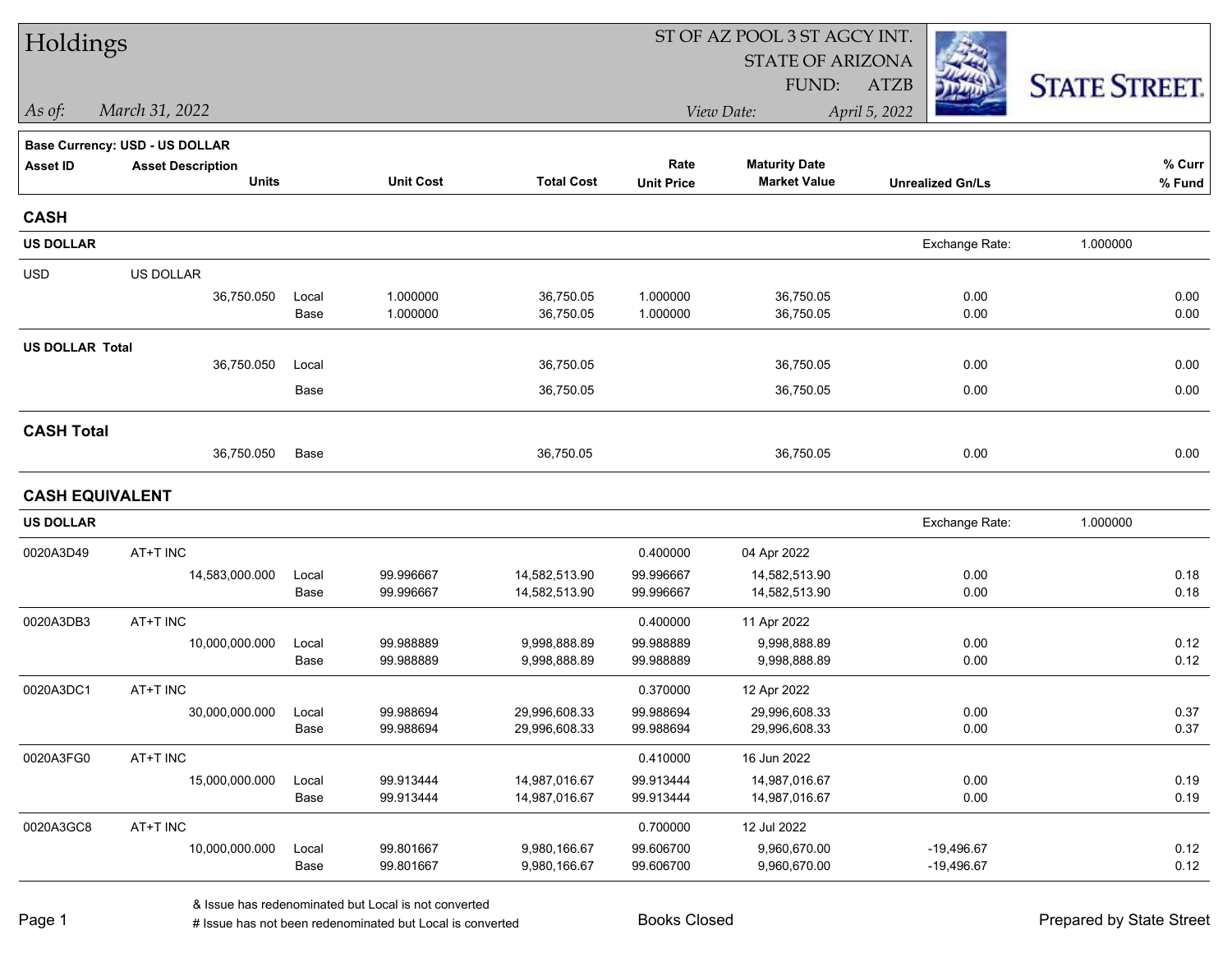| Holdings        |                                                |               |                        |                                | 51 OF AZ POOL 3 51 AGCY INT. |                                             |                              |                      |  |  |
|-----------------|------------------------------------------------|---------------|------------------------|--------------------------------|------------------------------|---------------------------------------------|------------------------------|----------------------|--|--|
|                 |                                                |               |                        |                                |                              | <b>STATE OF ARIZONA</b>                     | ija.                         |                      |  |  |
|                 |                                                |               |                        |                                |                              | FUND:                                       | ATZB                         | <b>STATE STREET.</b> |  |  |
| As of:          | March 31, 2022                                 |               |                        |                                |                              | View Date:                                  | April 5, 2022                |                      |  |  |
|                 | <b>Base Currency: USD - US DOLLAR</b>          |               |                        |                                |                              |                                             |                              |                      |  |  |
| <b>Asset ID</b> | <b>Asset Description</b><br><b>Units</b>       |               | <b>Unit Cost</b>       | <b>Total Cost</b>              | Rate<br><b>Unit Price</b>    | <b>Maturity Date</b><br><b>Market Value</b> | <b>Unrealized Gn/Ls</b>      | % Curr<br>% Fund     |  |  |
| 0020A3JD3       | AT+T INC                                       |               |                        |                                | 1.200000                     | 13 Sep 2022                                 |                              |                      |  |  |
|                 | 10,000,000.000                                 | Local<br>Base | 99.450000<br>99.450000 | 9,945,000.00<br>9,945,000.00   | 99.234500<br>99.234500       | 9,923,450.00<br>9,923,450.00                | $-21,550.00$<br>$-21,550.00$ | 0.12<br>0.12         |  |  |
| 02314QD48       | AMAZON COM INC DISC COML                       |               |                        |                                | 0.140000                     | 04 Apr 2022                                 |                              |                      |  |  |
|                 | 25,000,000.000                                 | Local<br>Base | 99.998833<br>99.998833 | 24,999,708.33<br>24,999,708.33 | 99.998833<br>99.998833       | 24,999,708.33<br>24,999,708.33              | 0.00<br>0.00                 | 0.31<br>0.31         |  |  |
| 02314QDJ5       | AMAZON COM INC DISC COML                       |               |                        |                                | 0.150000                     | 18 Apr 2022                                 |                              |                      |  |  |
|                 | 25,000,000.000                                 | Local<br>Base | 99.992917<br>99.992917 | 24,998,229.17<br>24,998,229.17 | 99.992917<br>99.992917       | 24,998,229.17<br>24,998,229.17              | 0.00<br>0.00                 | 0.31<br>0.31         |  |  |
| 02314QEX3       | AMAZON COM INC DISC COML                       |               |                        |                                | 0.400000                     | 31 May 2022                                 |                              |                      |  |  |
|                 | 20,000,000.000                                 | Local<br>Base | 99.933333<br>99.933333 | 19,986,666.67<br>19,986,666.67 | 99.933333<br>99.933333       | 19,986,666.67<br>19,986,666.67              | 0.00<br>0.00                 | 0.25<br>0.25         |  |  |
| 02314QF95       | AMAZON COM INC DISC COML                       |               |                        |                                | 0.620000                     | 09 Jun 2022                                 |                              |                      |  |  |
|                 | 25,000,000.000                                 | Local<br>Base | 99.881167<br>99.881167 | 24,970,291.66<br>24,970,291.66 | 99.881167<br>99.881167       | 24,970,291.66<br>24,970,291.66              | 0.00<br>0.00                 | 0.31<br>0.31         |  |  |
| 02665KE60       | AMERICAN HONDA FINAN                           |               |                        |                                | 0.550000                     | 06 May 2022                                 |                              |                      |  |  |
|                 | 25,000,000.000                                 | Local<br>Base | 99.946528<br>99.946528 | 24,986,631.94<br>24,986,631.94 | 99.946528<br>99.946528       | 24,986,631.94<br>24,986,631.94              | 0.00<br>0.00                 | 0.31<br>0.31         |  |  |
| 02665WDC2       | AMERICAN HONDA FINANCE SR UNSECURED 01/23 2.05 |               |                        |                                | 2.050000                     | 10 Jan 2023                                 |                              |                      |  |  |
|                 | 5,000,000.000                                  | Local<br>Base | 99.991373<br>99.991373 | 4,999,568.63<br>4,999,568.63   | 100.245400<br>100.245400     | 5,012,270.00<br>5,012,270.00                | 12,701.37<br>12,701.37       | 0.06<br>0.06         |  |  |
| 03785EDS0       | APPLE INC                                      |               |                        |                                | 0.340000                     | 26 Apr 2022                                 |                              |                      |  |  |
|                 | 7,500,000.000                                  | Local<br>Base | 99.976389<br>99.976389 | 7,498,229.17<br>7,498,229.17   | 99.976389<br>99.976389       | 7,498,229.17<br>7,498,229.17                | 0.00<br>0.00                 | 0.09<br>0.09         |  |  |
| 05253CDM5       | AUST + NEW ZEA                                 |               |                        |                                | 0.250000                     | 21 Apr 2022                                 |                              |                      |  |  |
|                 | 25,000,000.000                                 | Local<br>Base | 99.986111<br>99.986111 | 24,996,527.78<br>24,996,527.78 | 99.986111<br>99.986111       | 24,996,527.78<br>24,996,527.78              | 0.00<br>0.00                 | 0.31<br>0.31         |  |  |
| 05333UD64       | AUTOZONE INC.                                  |               |                        |                                | 0.600000                     | 06 Apr 2022                                 |                              |                      |  |  |
|                 | 15,000,000.000                                 | Local<br>Base | 99.991667<br>99.991667 | 14,998,750.00<br>14,998,750.00 | 99.991667<br>99.991667       | 14,998,750.00<br>14,998,750.00              | 0.00<br>0.00                 | 0.19<br>0.19         |  |  |

 $\overline{\text{SUSY}}$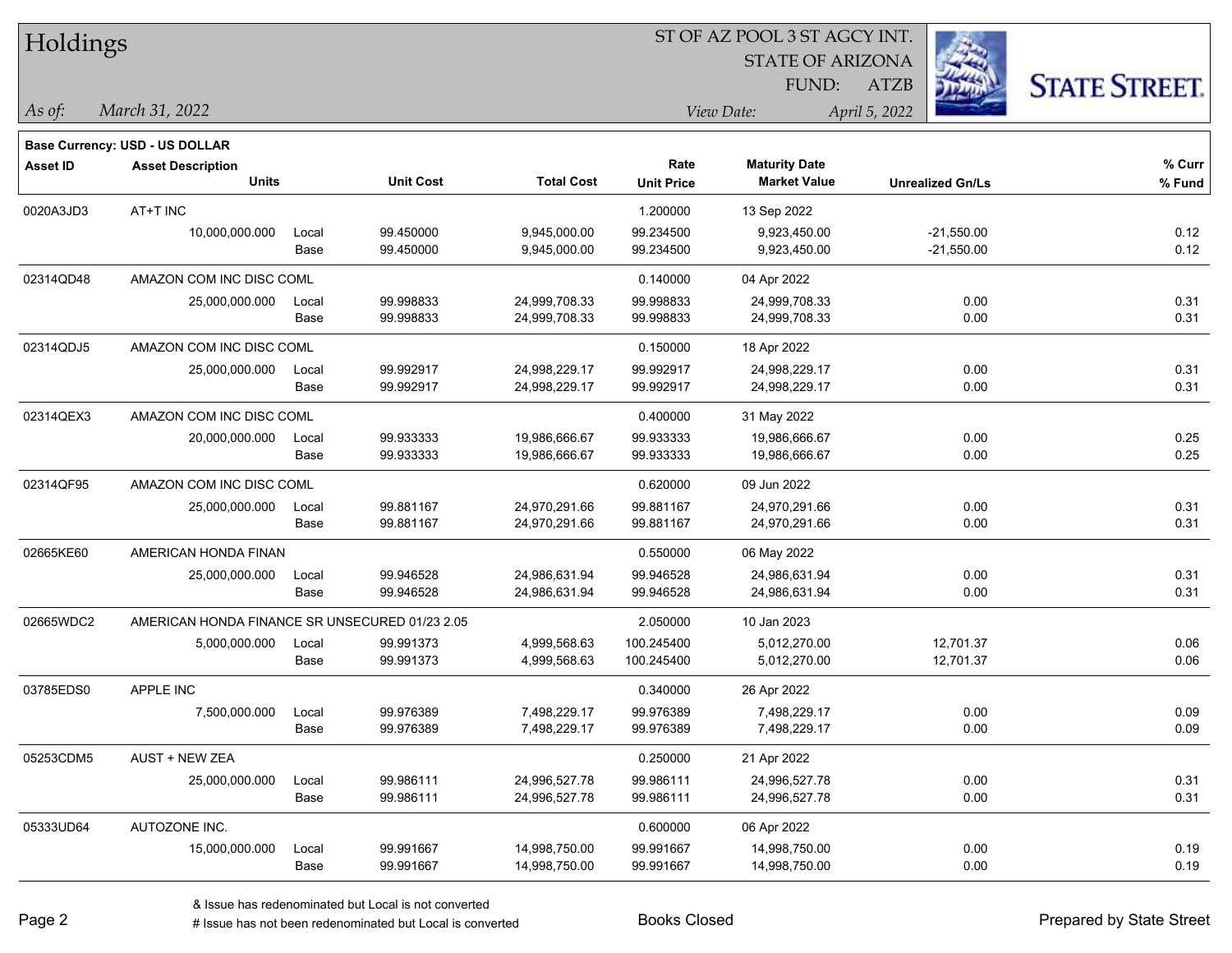| Holdings        |                                       |       |                  |                   |                   | ST OF AZ POOL 3 ST AGCY INT. |                         |                      |
|-----------------|---------------------------------------|-------|------------------|-------------------|-------------------|------------------------------|-------------------------|----------------------|
|                 |                                       |       |                  |                   |                   | <b>STATE OF ARIZONA</b>      |                         |                      |
|                 |                                       |       |                  |                   |                   | FUND:                        | $\frac{1}{2}$<br>ATZB   | <b>STATE STREET.</b> |
| As of:          | March 31, 2022                        |       |                  |                   |                   | View Date:                   | April 5, 2022           |                      |
|                 | <b>Base Currency: USD - US DOLLAR</b> |       |                  |                   |                   |                              |                         |                      |
| <b>Asset ID</b> | <b>Asset Description</b>              |       |                  |                   | Rate              | <b>Maturity Date</b>         |                         | % Curr               |
|                 | <b>Units</b>                          |       | <b>Unit Cost</b> | <b>Total Cost</b> | <b>Unit Price</b> | <b>Market Value</b>          | <b>Unrealized Gn/Ls</b> | % Fund               |
| 06367CFG7       | <b>BANK OF MONTREAL</b>               |       |                  |                   | 0.220000          | 18 May 2022                  |                         |                      |
|                 | 10,000,000.000                        | Local | 100.000000       | 10,000,000.00     | 100.000000        | 10,000,000.00                | 0.00                    | 0.12                 |
|                 |                                       | Base  | 100.000000       | 10,000,000.00     | 100.000000        | 10,000,000.00                | 0.00                    | 0.12                 |
| 06367CJQ1       | <b>BANK OF MONTREAL</b>               |       |                  |                   | 0.420000          | 02 Sep 2022                  |                         |                      |
|                 | 10,000,000.000                        | Local | 100.000000       | 10,000,000.00     | 99.910000         | 9,991,000.00                 | $-9,000.00$             | 0.12                 |
|                 |                                       | Base  | 100.000000       | 10,000,000.00     | 99.910000         | 9,991,000.00                 | $-9,000.00$             | 0.12                 |
| 06367CSJ7       | <b>BANK OF MONTREAL</b>               |       |                  |                   | 0.500000          | 25 May 2022                  |                         |                      |
|                 | 40,000,000.000                        | Local | 100.000000       | 40,000,000.00     | 100.000000        | 40,000,000.00                | 0.00                    | 0.50                 |
|                 |                                       | Base  | 100.000000       | 40,000,000.00     | 100.000000        | 40,000,000.00                | 0.00                    | 0.50                 |
| 06417KDN6       | <b>BANK OF NOVA SCOTIA/THE</b>        |       |                  |                   | 0.200000          | 22 Apr 2022                  |                         |                      |
|                 | 25,000,000.000                        | Local | 99.988333        | 24,997,083.33     | 99.988333         | 24,997,083.33                | 0.00                    | 0.31                 |
|                 |                                       | Base  | 99.988333        | 24,997,083.33     | 99.988333         | 24,997,083.33                | 0.00                    | 0.31                 |
| 06417KEA3       | <b>BANK OF NOVA SCOTIA/THE</b>        |       |                  |                   | 0.200000          | 10 May 2022                  |                         |                      |
|                 | 14,000,000.000                        | Local | 99.978333        | 13,996,966.67     | 99.978333         | 13,996,966.67                | 0.00                    | 0.17                 |
|                 |                                       | Base  | 99.978333        | 13,996,966.67     | 99.978333         | 13,996,966.67                | 0.00                    | 0.17                 |
| 06417KF20       | <b>BANK OF NOVA SCOTIA/THE</b>        |       |                  |                   | 0.160000          | 02 Jun 2022                  |                         |                      |
|                 | 25,000,000.000                        | Local | 99.972444        | 24,993,111.11     | 99.972444         | 24,993,111.11                | 0.00                    | 0.31                 |
|                 |                                       | Base  | 99.972444        | 24,993,111.11     | 99.972444         | 24,993,111.11                | 0.00                    | 0.31                 |
| 06742XL47       | <b>BARCLAYS BK PLC</b>                |       |                  |                   | 0.510000          | 16 May 2022                  |                         |                      |
|                 | 15,000,000.000                        | Local | 99.936250        | 14,990,437.50     | 99.936250         | 14,990,437.50                | 0.00                    | 0.19                 |
|                 |                                       | Base  | 99.936250        | 14,990,437.50     | 99.936250         | 14,990,437.50                | 0.00                    | 0.19                 |
| 06742XXV4       | <b>BARCLAYS BK PLC</b>                |       |                  |                   | 0.310000          | 24 May 2022                  |                         |                      |
|                 | 25,000,000.000                        | Local | 99.954361        | 24,988,590.28     | 99.954361         | 24,988,590.28                | 0.00                    | 0.31                 |
|                 |                                       | Base  | 99.954361        | 24,988,590.28     | 99.954361         | 24,988,590.28                | $0.00\,$                | 0.31                 |
| 06742XZM2       | <b>BARCLAYS BK PLC</b>                |       |                  |                   | 0.210000          | 14 Apr 2022                  |                         |                      |
|                 | 25,000,000.000                        | Local | 99.992417        | 24,998,104.17     | 99.992417         | 24,998,104.17                | 0.00                    | 0.31                 |
|                 |                                       | Base  | 99.992417        | 24,998,104.17     | 99.992417         | 24,998,104.17                | 0.00                    | 0.31                 |
| 07010KDK1       | <b>BASIN ELEC PWR COOP</b>            |       |                  |                   | 0.520000          | 19 Apr 2022                  |                         |                      |
|                 | 10,000,000.000                        | Local | 99.974000        | 9,997,400.00      | 99.974000         | 9,997,400.00                 | 0.00                    | 0.12                 |
|                 |                                       | Base  | 99.974000        | 9,997,400.00      | 99.974000         | 9,997,400.00                 | 0.00                    | 0.12                 |

ST OF AZ POOL 3 ST AGCY INT.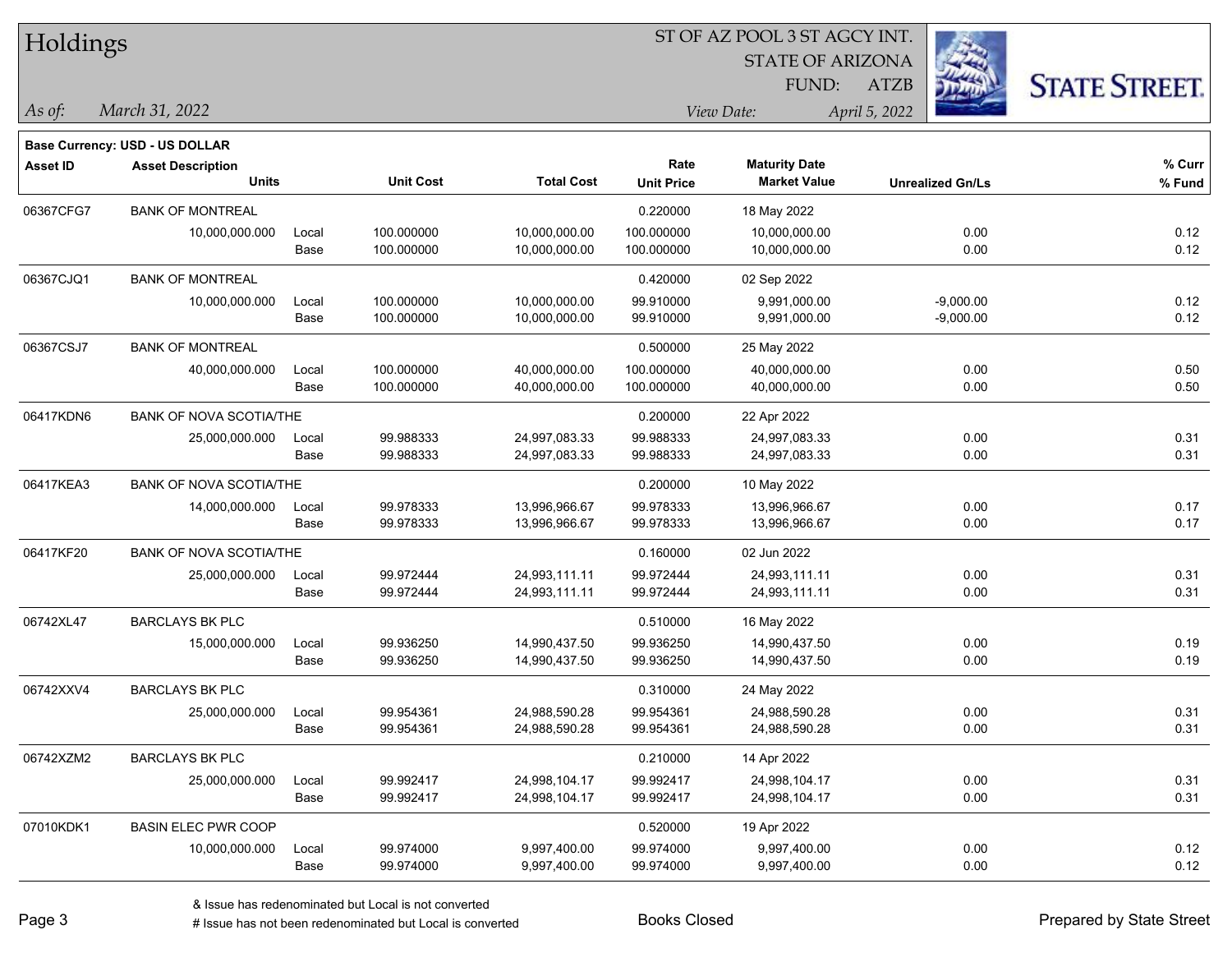| Holdings        |                                |       |                  |                   | ST OF AZ POOL 3 ST AGCY INT. |                         |                         |                      |
|-----------------|--------------------------------|-------|------------------|-------------------|------------------------------|-------------------------|-------------------------|----------------------|
|                 |                                |       |                  |                   |                              | <b>STATE OF ARIZONA</b> |                         |                      |
|                 |                                |       |                  |                   |                              | FUND:                   | <b>ATZB</b>             | <b>STATE STREET.</b> |
| As of:          | March 31, 2022                 |       |                  |                   |                              | View Date:              | April 5, 2022           |                      |
|                 | Base Currency: USD - US DOLLAR |       |                  |                   |                              |                         |                         |                      |
| <b>Asset ID</b> | <b>Asset Description</b>       |       |                  |                   | Rate                         | <b>Maturity Date</b>    |                         | % Curr               |
|                 | Units                          |       | <b>Unit Cost</b> | <b>Total Cost</b> | <b>Unit Price</b>            | <b>Market Value</b>     | <b>Unrealized Gn/Ls</b> | % Fund               |
| 07644BFF4       | BEDFORD ROW FDG CORP           |       |                  |                   | 0.270000                     | 15 Jun 2022             |                         |                      |
|                 | 20,000,000.000                 | Local | 99.943750        | 19,988,750.00     | 99.943750                    | 19,988,750.00           | 0.00                    | 0.25                 |
|                 |                                | Base  | 99.943750        | 19,988,750.00     | 99.943750                    | 19,988,750.00           | 0.00                    | 0.25                 |
| 13608BG57       | CANADIAN IMPERIAL BK           |       |                  |                   | 0.180000                     | 05 Jul 2022             |                         |                      |
|                 | 25,000,000.000                 | Local | 99.952500        | 24,988,125.00     | 99.846900                    | 24,961,725.00           | $-26,400.00$            | 0.31                 |
|                 |                                | Base  | 99.952500        | 24,988,125.00     | 99.846900                    | 24,961,725.00           | $-26,400.00$            | 0.31                 |
| 13608BK37       | <b>CANADIAN IMPERIAL BK</b>    |       |                  |                   | 0.440000                     | 03 Oct 2022             |                         |                      |
|                 | 25,000,000.000                 | Local | 99.773889        | 24,943,472.22     | 99.259400                    | 24,814,850.00           | $-128,622.22$           | 0.31                 |
|                 |                                | Base  | 99.773889        | 24,943,472.22     | 99.259400                    | 24,814,850.00           | $-128,622.22$           | 0.31                 |
| 138994009       | CANTOR FITZGERALD REPO REPO    |       |                  |                   | 0.280000                     | 01 Apr 2022             |                         |                      |
|                 | 529,000,000.000                | Local | 100.000000       | 529,000,000.00    | 100.000000                   | 529,000,000.00          | 0.00                    | 6.61                 |
|                 |                                | Base  | 100.000000       | 529,000,000.00    | 100.000000                   | 529,000,000.00          | 0.00                    | 6.61                 |
| 138994009       | CANTOR FITZGERALD REPO REPO    |       |                  |                   | 0.330000                     | 05 Apr 2022             |                         |                      |
|                 | 26,000,000.000                 | Local | 100.000000       | 26,000,000.00     | 100.000000                   | 26,000,000.00           | 0.00                    | 0.32                 |
|                 |                                | Base  | 100.000000       | 26,000,000.00     | 100.000000                   | 26,000,000.00           | 0.00                    | 0.32                 |
| 138994009       | CANTOR FITZGERALD REPO REPO    |       |                  |                   | 0.330000                     | 06 Apr 2022             |                         |                      |
|                 | 25,000,000.000                 | Local | 100.000000       | 25,000,000.00     | 100.000000                   | 25,000,000.00           | 0.00                    | 0.31                 |
|                 |                                | Base  | 100.000000       | 25,000,000.00     | 100.000000                   | 25,000,000.00           | 0.00                    | 0.31                 |
| 138994009       | CANTOR FITZGERALD REPO REPO    |       |                  |                   | 0.280000                     | 07 Apr 2022             |                         |                      |
|                 | 75,000,000.000                 | Local | 100.000000       | 75,000,000.00     | 100.000000                   | 75,000,000.00           | 0.00                    | 0.94                 |
|                 |                                | Base  | 100.000000       | 75,000,000.00     | 100.000000                   | 75,000,000.00           | 0.00                    | 0.94                 |
| 138994009       | CANTOR FITZGERALD REPO REPO    |       |                  |                   | 0.350000                     | 08 Apr 2022             |                         |                      |
|                 | 25,000,000.000                 | Local | 100.000000       | 25,000,000.00     | 100.000000                   | 25,000,000.00           | 0.00                    | 0.31                 |
|                 |                                | Base  | 100.000000       | 25,000,000.00     | 100.000000                   | 25,000,000.00           | 0.00                    | 0.31                 |
| 138994009       | CANTOR FITZGERALD REPO REPO    |       |                  |                   | 0.360000                     | 12 Apr 2022             |                         |                      |
|                 | 40,000,000.000                 | Local | 100.000000       | 40,000,000.00     | 100.000000                   | 40,000,000.00           | 0.00                    | 0.50                 |
|                 |                                | Base  | 100.000000       | 40,000,000.00     | 100.000000                   | 40,000,000.00           | 0.00                    | 0.50                 |
| 138994009       | CANTOR FITZGERALD REPO REPO    |       |                  |                   | 0.450000                     | 18 Apr 2022             |                         |                      |
|                 | 10,000,000.000                 | Local | 100.000000       | 10,000,000.00     | 100.000000                   | 10,000,000.00           | 0.00                    | 0.12                 |
|                 |                                | Base  | 100.000000       | 10,000,000.00     | 100.000000                   | 10,000,000.00           | 0.00                    | 0.12                 |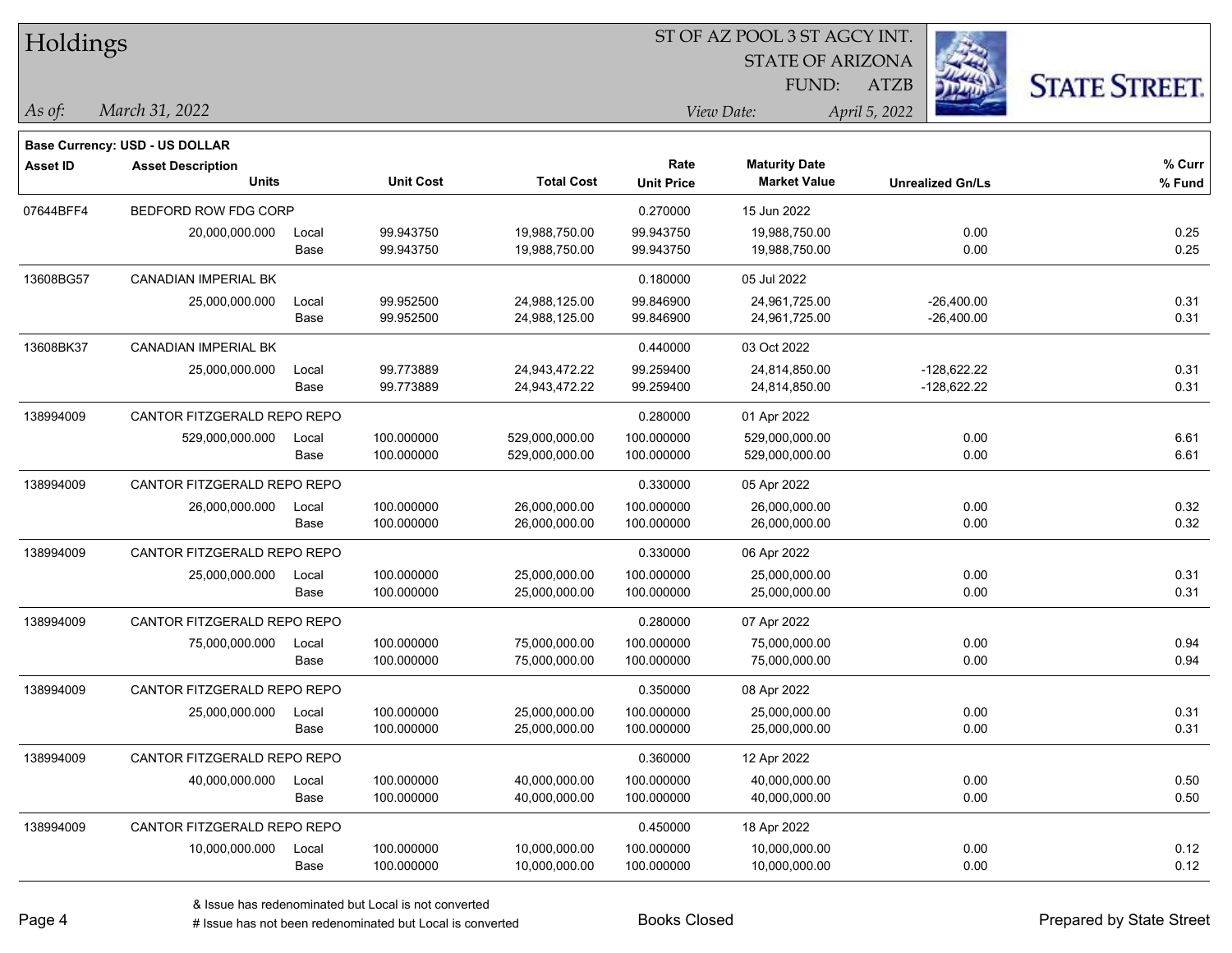| Holdings        |                                       |               |                          |                                |                          | ST OF AZ POOL 3 ST AGCY INT.<br><b>STATE OF ARIZONA</b> |                         |                      |
|-----------------|---------------------------------------|---------------|--------------------------|--------------------------------|--------------------------|---------------------------------------------------------|-------------------------|----------------------|
|                 |                                       |               |                          |                                |                          | FUND:                                                   | <b>ATZB</b>             | <b>STATE STREET.</b> |
| $\vert$ As of:  | March 31, 2022                        |               |                          |                                |                          | View Date:                                              | April 5, 2022           |                      |
|                 | <b>Base Currency: USD - US DOLLAR</b> |               |                          |                                |                          |                                                         |                         |                      |
| <b>Asset ID</b> | <b>Asset Description</b>              |               |                          |                                | Rate                     | <b>Maturity Date</b>                                    |                         | % Curr               |
|                 | <b>Units</b>                          |               | <b>Unit Cost</b>         | <b>Total Cost</b>              | <b>Unit Price</b>        | <b>Market Value</b>                                     | <b>Unrealized Gn/Ls</b> | % Fund               |
| 138994009       | CANTOR FITZGERALD REPO REPO           |               |                          |                                | 0.320000                 | 19 Apr 2022                                             |                         |                      |
|                 | 10,000,000.000                        | Local<br>Base | 100.000000<br>100.000000 | 10,000,000.00<br>10,000,000.00 | 100.000000<br>100.000000 | 10,000,000.00<br>10,000,000.00                          | 0.00<br>0.00            | 0.12<br>0.12         |
| 138994009       | CANTOR FITZGERALD REPO REPO           |               |                          |                                | 0.380000                 | 27 Apr 2022                                             |                         |                      |
|                 | 20,000,000.000                        | Local         | 100.000000               | 20,000,000.00                  | 100.000000               | 20,000,000.00                                           | 0.00                    | 0.25                 |
|                 |                                       | Base          | 100.000000               | 20,000,000.00                  | 100.000000               | 20,000,000.00                                           | 0.00                    | 0.25                 |
| 138994009       | CANTOR FITZGERALD REPO REPO           |               |                          |                                | 0.450000                 | 29 Apr 2022                                             |                         |                      |
|                 | 9,000,000.000                         | Local         | 100.000000               | 9,000,000.00                   | 100.000000               | 9,000,000.00                                            | 0.00                    | 0.11                 |
|                 |                                       | Base          | 100.000000               | 9,000,000.00                   | 100.000000               | 9,000,000.00                                            | 0.00                    | 0.11                 |
| 138994009       | CANTOR FITZGERALD REPO REPO           |               |                          |                                | 0.560000                 | 18 May 2022                                             |                         |                      |
|                 | 6,000,000.000                         | Local         | 100.000000               | 6,000,000.00                   | 100.000000               | 6,000,000.00                                            | 0.00                    | 0.07                 |
|                 |                                       | Base          | 100.000000               | 6,000,000.00                   | 100.000000               | 6,000,000.00                                            | 0.00                    | 0.07                 |
| 14912EEA1       | CATERPLR FIN SRV CO.                  |               |                          |                                | 0.610000                 | 10 May 2022                                             |                         |                      |
|                 | 20,000,000.000                        | Local         | 99.933917                | 19,986,783.33                  | 99.933917                | 19,986,783.33                                           | 0.00                    | 0.25                 |
|                 |                                       | Base          | 99.933917                | 19,986,783.33                  | 99.933917                | 19,986,783.33                                           | 0.00                    | 0.25                 |
| 14912EER4       | CATERPLR FIN SRV CO.                  |               |                          |                                | 0.480000                 | 25 May 2022                                             |                         |                      |
|                 | 25,000,000.000                        | Local         | 99.928000                | 24,982,000.00                  | 99.928000                | 24,982,000.00                                           | 0.00                    | 0.31                 |
|                 |                                       | Base          | 99.928000                | 24,982,000.00                  | 99.928000                | 24,982,000.00                                           | 0.00                    | 0.31                 |
| 17327BKQ7       | CITIGROUP GLOBAL MKTS INC S           |               |                          |                                | 0.260000                 | 24 Oct 2022                                             |                         |                      |
|                 | 10,000,000.000                        | Local         | 99.851222                | 9,985,122.22                   | 99.123900                | 9,912,390.00                                            | $-72,732.22$            | 0.12                 |
|                 |                                       | Base          | 99.851222                | 9,985,122.22                   | 99.123900                | 9,912,390.00                                            | $-72,732.22$            | 0.12                 |
| 18905MD48       | <b>CLOROX COMPANY THE</b>             |               |                          |                                | 0.270000                 | 04 Apr 2022                                             |                         |                      |
|                 | 20,000,000.000                        | Local         | 99.997750                | 19,999,550.00                  | 99.997750                | 19,999,550.00                                           | 0.00                    | 0.25                 |
|                 |                                       | Base          | 99.997750                | 19,999,550.00                  | 99.997750                | 19,999,550.00                                           | 0.00                    | 0.25                 |
| 19121BDK2       | COCA COLA COMPANY                     |               |                          |                                | 0.320000                 | 19 Apr 2022                                             |                         |                      |
|                 | 25,000,000.000                        | Local         | 99.984000                | 24,996,000.00                  | 99.984000                | 24,996,000.00                                           | 0.00                    | 0.31                 |
|                 |                                       | Base          | 99.984000                | 24,996,000.00                  | 99.984000                | 24,996,000.00                                           | 0.00                    | 0.31                 |
| 19121BH10       | COCA COLA COMPANY                     |               |                          |                                | 0.120000                 | 01 Aug 2022                                             |                         |                      |
|                 | 10,000,000.000                        | Local         | 99.959333                | 9,995,933.33                   | 99.692600                | 9,969,260.00                                            | $-26,673.33$            | 0.12                 |
|                 |                                       | Base          | 99.959333                | 9,995,933.33                   | 99.692600                | 9,969,260.00                                            | $-26,673.33$            | 0.12                 |

# Issue has not been redenominated but Local is converted Books Closed Prepared by State Street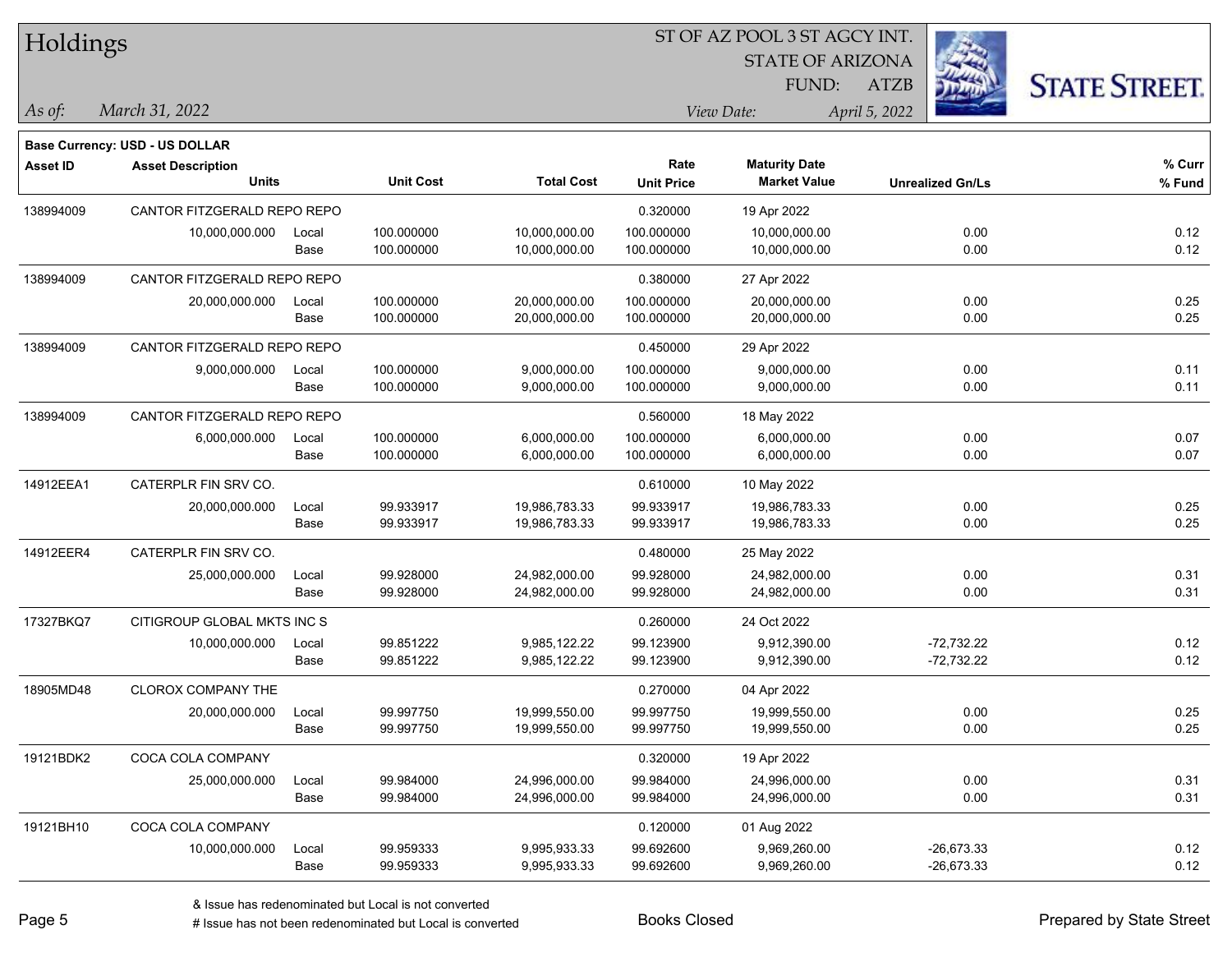| Holdings        |                                       |       |                  |                   |                   |                         |                         |                      |
|-----------------|---------------------------------------|-------|------------------|-------------------|-------------------|-------------------------|-------------------------|----------------------|
|                 |                                       |       |                  |                   |                   | <b>STATE OF ARIZONA</b> |                         |                      |
|                 |                                       |       |                  |                   |                   | FUND:                   | <b>ATZB</b>             | <b>STATE STREET.</b> |
| $\vert$ As of:  | March 31, 2022                        |       |                  |                   |                   | View Date:              | April 5, 2022           |                      |
|                 | <b>Base Currency: USD - US DOLLAR</b> |       |                  |                   |                   |                         |                         |                      |
| <b>Asset ID</b> | <b>Asset Description</b>              |       |                  |                   | Rate              | <b>Maturity Date</b>    |                         | % Curr               |
|                 | <b>Units</b>                          |       | <b>Unit Cost</b> | <b>Total Cost</b> | <b>Unit Price</b> | <b>Market Value</b>     | <b>Unrealized Gn/Ls</b> | % Fund               |
| 19121BJD2       | COCA COLA COMPANY                     |       |                  |                   | 0.110000          | 13 Sep 2022             |                         |                      |
|                 | 40,000,000.000                        | Local | 99.949583        | 39,979,833.33     | 99.505000         | 39,802,000.00           | $-177,833.33$           | 0.50                 |
|                 |                                       | Base  | 99.949583        | 39,979,833.33     | 99.505000         | 39,802,000.00           | $-177,833.33$           | 0.50                 |
| 22599G006       | CREDIT AGRICOLE REPO REPO             |       |                  |                   | 0.280000          | 01 Apr 2022             |                         |                      |
|                 | 163,234,495.650                       | Local | 100.000000       | 163,234,495.65    | 100.000000        | 163,234,495.65          | 0.00                    | 2.04                 |
|                 |                                       | Base  | 100.000000       | 163,234,495.65    | 100.000000        | 163,234,495.65          | 0.00                    | 2.04                 |
| 24422MD81       | JOHN DEERE CAPITAL C                  |       |                  |                   | 0.250000          | 08 Apr 2022             |                         |                      |
|                 | 25,000,000.000                        | Local | 99.995139        | 24,998,784.72     | 99.995139         | 24,998,784.72           | 0.00                    | 0.31                 |
|                 |                                       | Base  | 99.995139        | 24,998,784.72     | 99.995139         | 24,998,784.72           | 0.00                    | 0.31                 |
| 2546R3DL5       | DISNEY (WALT) CO THE                  |       |                  |                   | 0.240000          | 20 Apr 2022             |                         |                      |
|                 | 8,000,000.000                         | Local | 99.987333        | 7,998,986.67      | 99.987333         | 7,998,986.67            | 0.00                    | 0.10                 |
|                 |                                       | Base  | 99.987333        | 7,998,986.67      | 99.987333         | 7,998,986.67            | 0.00                    | 0.10                 |
| 2546R3DV3       | DISNEY (WALT) CO THE                  |       |                  |                   | 0.270000          | 29 Apr 2022             |                         |                      |
|                 | 10,000,000.000                        | Local | 99.979000        | 9,997,900.00      | 99.979000         | 9,997,900.00            | 0.00                    | 0.12                 |
|                 |                                       | Base  | 99.979000        | 9,997,900.00      | 99.979000         | 9,997,900.00            | 0.00                    | 0.12                 |
| 2546R3FW9       | DISNEY (WALT) CO THE                  |       |                  |                   | 0.210000          | 30 Jun 2022             |                         |                      |
|                 | 20,000,000.000                        | Local | 99.947500        | 19,989,500.00     | 99.757500         | 19,951,500.00           | $-38,000.00$            | 0.25                 |
|                 |                                       | Base  | 99.947500        | 19,989,500.00     | 99.757500         | 19,951,500.00           | $-38,000.00$            | 0.25                 |
| 2546R3GF5       | DISNEY (WALT) CO THE                  |       |                  |                   | 0.240000          | 15 Jul 2022             |                         |                      |
|                 | 20,000,000.000                        | Local | 99.930000        | 19,986,000.00     | 99.701000         | 19,940,200.00           | $-45,800.00$            | 0.25                 |
|                 |                                       | Base  | 99.930000        | 19,986,000.00     | 99.701000         | 19,940,200.00           | -45,800.00              | 0.25                 |
| 26244JD55       | DUKE ENERGY CORP                      |       |                  |                   | 0.400000          | 05 Apr 2022             |                         |                      |
|                 | 25,000,000.000                        | Local | 99.995556        | 24,998,888.89     | 99.995556         | 24,998,888.89           | 0.00                    | 0.31                 |
|                 |                                       | Base  | 99.995556        | 24,998,888.89     | 99.995556         | 24,998,888.89           | 0.00                    | 0.31                 |
| 30601WE21       | <b>FAIRWAY FINANCE CORP</b>           |       |                  |                   | 0.150000          | 02 May 2022             |                         |                      |
|                 | 10,000,000.000                        | Local | 99.987083        | 9,998,708.33      | 99.987083         | 9,998,708.33            | 0.00                    | 0.12                 |
|                 |                                       | Base  | 99.987083        | 9,998,708.33      | 99.987083         | 9,998,708.33            | 0.00                    | 0.12                 |
| 30601WF12       | <b>FAIRWAY FINANCE CORP</b>           |       |                  |                   | 0.400000          | 01 Jun 2022             |                         |                      |
|                 | 20,000,000.000                        | Local | 99.932222        | 19,986,444.44     | 99.932222         | 19,986,444.44           | 0.00                    | 0.25                 |
|                 |                                       | Base  | 99.932222        | 19,986,444.44     | 99.932222         | 19,986,444.44           | 0.00                    | 0.25                 |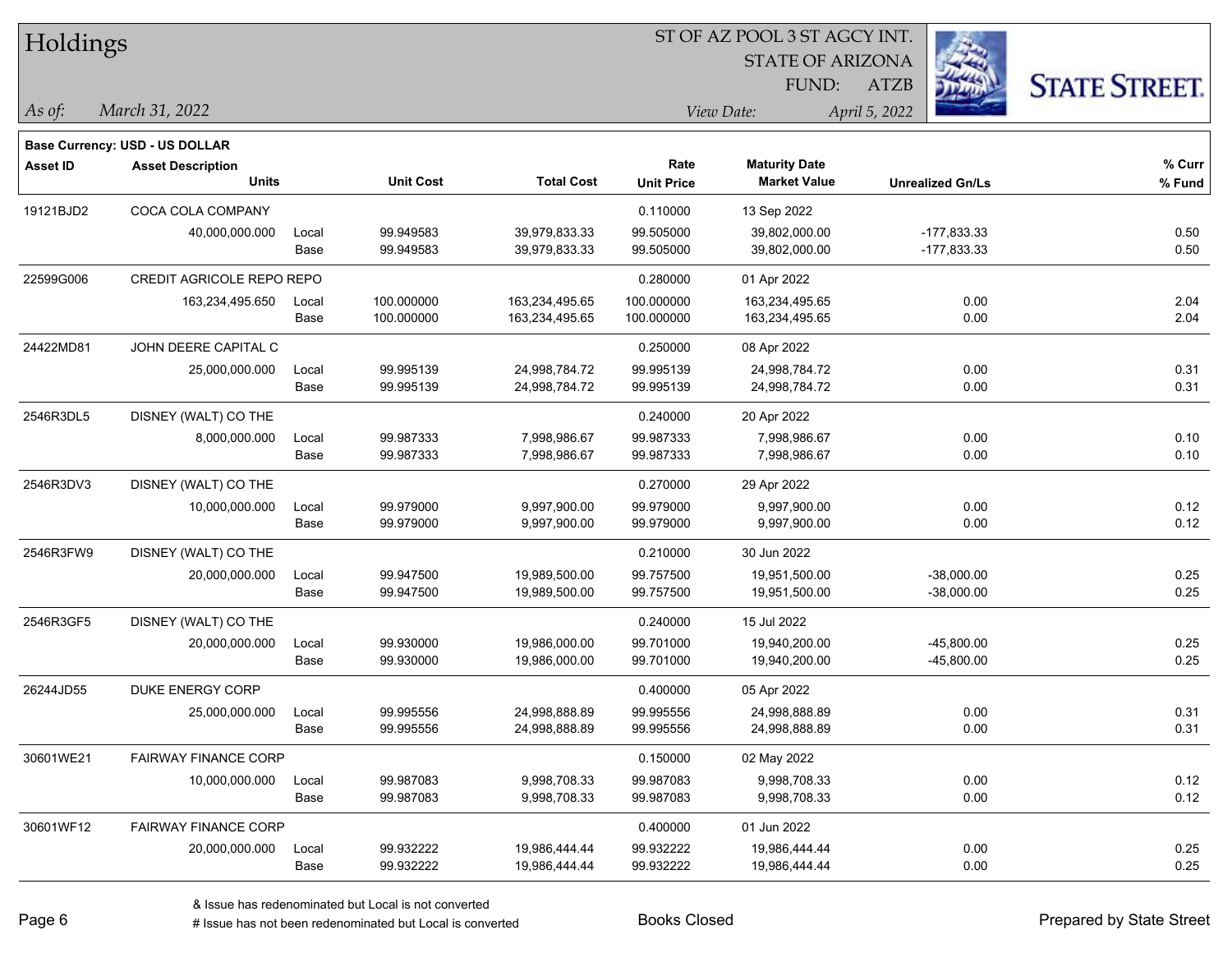| Holdings        |                                                           |       |                  |                   |                   | ST OF AZ POOL 3 ST AGCY INT. |               |                         |                      |
|-----------------|-----------------------------------------------------------|-------|------------------|-------------------|-------------------|------------------------------|---------------|-------------------------|----------------------|
|                 |                                                           |       |                  |                   |                   | <b>STATE OF ARIZONA</b>      |               |                         |                      |
|                 |                                                           |       |                  |                   |                   | FUND:                        | <b>ATZB</b>   |                         | <b>STATE STREET.</b> |
| $\vert$ As of:  | March 31, 2022                                            |       |                  |                   |                   | View Date:                   | April 5, 2022 |                         |                      |
|                 | <b>Base Currency: USD - US DOLLAR</b>                     |       |                  |                   |                   |                              |               |                         |                      |
| <b>Asset ID</b> | <b>Asset Description</b>                                  |       |                  |                   | Rate              | <b>Maturity Date</b>         |               |                         | % Curr               |
|                 | <b>Units</b>                                              |       | <b>Unit Cost</b> | <b>Total Cost</b> | <b>Unit Price</b> | <b>Market Value</b>          |               | <b>Unrealized Gn/Ls</b> | % Fund               |
| 31607A703       | FIDELITY GOVERNMENT PORTFOLIO FIDELITY INV MMKT GOVT INST |       |                  |                   | 0.000000          | 01 Apr 2022                  |               |                         |                      |
|                 | 10,058,167.480                                            | Local | 100.000000       | 10,058,167.48     | 100.000000        | 10,058,167.48                |               | 0.00                    | 0.13                 |
|                 |                                                           | Base  | 100.000000       | 10,058,167.48     | 100.000000        | 10,058,167.48                |               | 0.00                    | 0.13                 |
| 34108BD44       | FLORIDA PWR + LGT CO                                      |       |                  |                   | 0.200000          | 04 Apr 2022                  |               |                         |                      |
|                 | 25,000,000.000                                            | Local | 99.998333        | 24,999,583.33     | 99.998333         | 24,999,583.33                |               | 0.00                    | 0.31                 |
|                 |                                                           | Base  | 99.998333        | 24,999,583.33     | 99.998333         | 24,999,583.33                |               | 0.00                    | 0.31                 |
| 34108BDT9       | FLORIDA PWR + LGT CO                                      |       |                  |                   | 0.350000          | 27 Apr 2022                  |               |                         |                      |
|                 | 25,000,000.000                                            | Local | 99.974722        | 24,993,680.56     | 99.974722         | 24,993,680.56                |               | 0.00                    | 0.31                 |
|                 |                                                           | Base  | 99.974722        | 24,993,680.56     | 99.974722         | 24,993,680.56                |               | 0.00                    | 0.31                 |
| 38141W273       | GOLDMAN SACHS FINANCIAL SQUARE GLDMN SCHS FIN SQ GV FST   |       |                  |                   | 0.000000          | 01 Apr 2022                  |               |                         |                      |
|                 | 5,020,801.290                                             | Local | 100.000000       | 5,020,801.29      | 100.000000        | 5,020,801.29                 |               | 0.00                    | 0.06                 |
|                 |                                                           | Base  | 100.000000       | 5,020,801.29      | 100.000000        | 5,020,801.29                 |               | 0.00                    | 0.06                 |
| 38346MD19       | GOTHAM FDG CORP                                           |       |                  |                   | 0.190000          | 01 Apr 2022                  |               |                         |                      |
|                 | 25,000,000.000                                            | Local | 100.000000       | 25,000,000.00     | 100.000000        | 25,000,000.00                |               | 0.00                    | 0.31                 |
|                 |                                                           | Base  | 100.000000       | 25,000,000.00     | 100.000000        | 25,000,000.00                |               | 0.00                    | 0.31                 |
| 40588MD46       | HALKIN FINANCE LLC USC                                    |       |                  |                   | 0.220000          | 04 Apr 2022                  |               |                         |                      |
|                 | 20,000,000.000                                            | Local | 99.998167        | 19,999,633.33     | 99.998167         | 19,999,633.33                |               | 0.00                    | 0.25                 |
|                 |                                                           | Base  | 99.998167        | 19,999,633.33     | 99.998167         | 19,999,633.33                |               | 0.00                    | 0.25                 |
| 41282KD47       | <b>HARLEY DAVIDSON FND CP</b>                             |       |                  |                   | 0.460000          | 04 Apr 2022                  |               |                         |                      |
|                 | 10,000,000.000                                            | Local | 99.996167        | 9,999,616.67      | 99.996167         | 9,999,616.67                 |               | 0.00                    | 0.12                 |
|                 |                                                           | Base  | 99.996167        | 9,999,616.67      | 99.996167         | 9,999,616.67                 |               | 0.00                    | 0.12                 |
| 41282KEH7       | HARLEY DAVIDSON FND CP                                    |       |                  |                   | 0.630000          | 17 May 2022                  |               |                         |                      |
|                 | 20,000,000.000                                            | Local | 99.919500        | 19,983,900.00     | 99.919500         | 19,983,900.00                |               | 0.00                    | 0.25                 |
|                 |                                                           | Base  | 99.919500        | 19,983,900.00     | 99.919500         | 19,983,900.00                |               | 0.00                    | 0.25                 |
| 41282KF11       | HARLEY DAVIDSON FND CP                                    |       |                  |                   | 0.510000          | 01 Jun 2022                  |               |                         |                      |
|                 | 15,300,000.000                                            | Local | 99.913583        | 15,286,778.25     | 99.913583         | 15,286,778.25                |               | 0.00                    | 0.19                 |
|                 |                                                           | Base  | 99.913583        | 15,286,778.25     | 99.913583         | 15,286,778.25                |               | 0.00                    | 0.19                 |
| 41282KF29       | HARLEY DAVIDSON FND CP                                    |       |                  |                   | 1.060000          | 02 Jun 2022                  |               |                         |                      |
|                 | 15,000,000.000                                            | Local | 99.817444        | 14,972,616.66     | 99.817444         | 14,972,616.66                |               | 0.00                    | 0.19                 |
|                 |                                                           | Base  | 99.817444        | 14,972,616.66     | 99.817444         | 14,972,616.66                |               | 0.00                    | 0.19                 |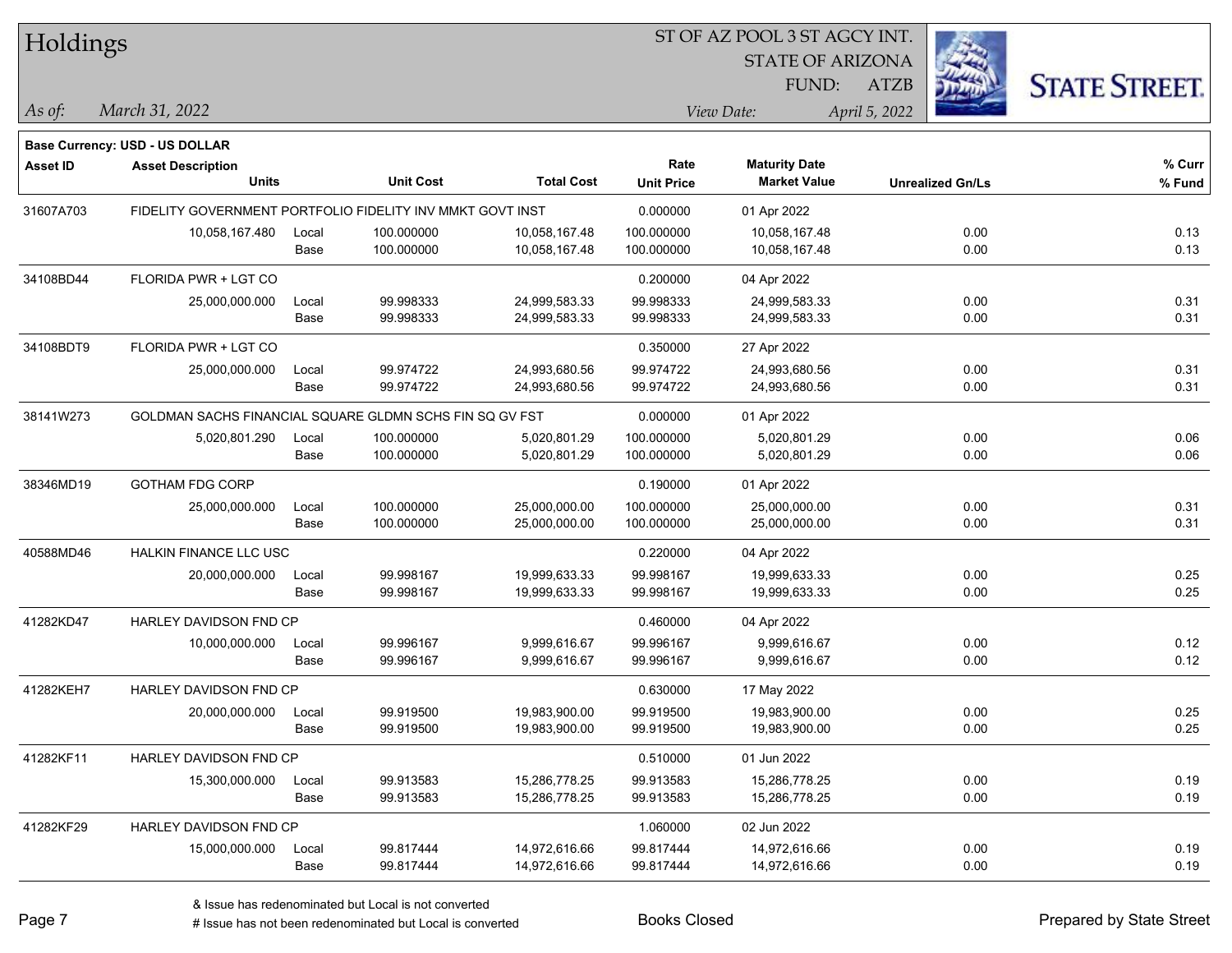| Holdings        |                                       |       |                  |                   | ST OF AZ POOL 3 ST AGCY INT. |                         |                         |                      |
|-----------------|---------------------------------------|-------|------------------|-------------------|------------------------------|-------------------------|-------------------------|----------------------|
|                 |                                       |       |                  |                   |                              | <b>STATE OF ARIZONA</b> |                         |                      |
|                 |                                       |       |                  |                   |                              | FUND:                   | <b>ATZB</b>             | <b>STATE STREET.</b> |
| As of:          | March 31, 2022                        |       |                  |                   |                              | View Date:              | April 5, 2022           |                      |
|                 | <b>Base Currency: USD - US DOLLAR</b> |       |                  |                   |                              |                         |                         |                      |
| <b>Asset ID</b> | <b>Asset Description</b>              |       |                  |                   | Rate                         | <b>Maturity Date</b>    |                         | $%$ Curr             |
|                 | <b>Units</b>                          |       | <b>Unit Cost</b> | <b>Total Cost</b> | <b>Unit Price</b>            | <b>Market Value</b>     | <b>Unrealized Gn/Ls</b> | % Fund               |
| 41282KFG8       | HARLEY DAVIDSON FND CP                |       |                  |                   | 1.100000                     | 16 Jun 2022             |                         |                      |
|                 | 15,000,000.000                        | Local | 99.767778        | 14,965,166.67     | 99.767778                    | 14,965,166.67           | 0.00                    | 0.19                 |
|                 |                                       | Base  | 99.767778        | 14,965,166.67     | 99.767778                    | 14,965,166.67           | 0.00                    | 0.19                 |
| 41282KFG8       | HARLEY DAVIDSON FND CP                |       |                  |                   | 1.530000                     | 16 Jun 2022             |                         |                      |
|                 | 25,000,000.000                        | Local | 99.677000        | 24,919,250.00     | 99.677000                    | 24,919,250.00           | 0.00                    | 0.31                 |
|                 |                                       | Base  | 99.677000        | 24,919,250.00     | 99.677000                    | 24,919,250.00           | 0.00                    | 0.31                 |
| 43851UEG4       | HONEYWELL INTERNATN                   |       |                  |                   | 0.160000                     | 16 May 2022             |                         |                      |
|                 | 25,000,000.000                        | Local | 99.980000        | 24,995,000.00     | 99.980000                    | 24,995,000.00           | 0.00                    | 0.31                 |
|                 |                                       | Base  | 99.980000        | 24,995,000.00     | 99.980000                    | 24,995,000.00           | 0.00                    | 0.31                 |
| 43851UHK2       | HONEYWELL INTERNATN                   |       |                  |                   | 0.110000                     | 19 Aug 2022             |                         |                      |
|                 | 20,000,000.000                        | Local | 99.957222        | 19,991,444.44     | 99.604500                    | 19,920,900.00           | $-70,544.44$            | 0.25                 |
|                 |                                       | Base  | 99.957222        | 19,991,444.44     | 99.604500                    | 19,920,900.00           | $-70,544.44$            | 0.25                 |
| 43851UK51       | HONEYWELL INTERNATN                   |       |                  |                   | 0.130000                     | 05 Oct 2022             |                         |                      |
|                 | 10,000,000.000                        | Local | 99.932472        | 9,993,247.22      | 99.355800                    | 9,935,580.00            | $-57,667.22$            | 0.12                 |
|                 |                                       | Base  | 99.932472        | 9,993,247.22      | 99.355800                    | 9,935,580.00            | $-57,667.22$            | 0.12                 |
| 43851UK69       | HONEYWELL INTERNATN                   |       |                  |                   | 0.130000                     | 06 Oct 2022             |                         |                      |
|                 | 20,000,000.000                        | Local | 99.932111        | 19,986,422.22     | 99.349300                    | 19,869,860.00           | -116,562.22             | 0.25                 |
|                 |                                       | Base  | 99.932111        | 19,986,422.22     | 99.349300                    | 19,869,860.00           | $-116,562.22$           | 0.25                 |
| 4497W1GE0       | ING US FUNDING LLC                    |       |                  |                   | 0.400000                     | 14 Jul 2022             |                         |                      |
|                 | 25,000,000.000                        | Local | 99.884444        | 24,971,111.11     | 99.698900                    | 24,924,725.00           | $-46,386.11$            | 0.31                 |
|                 |                                       | Base  | 99.884444        | 24,971,111.11     | 99.698900                    | 24,924,725.00           | $-46,386.11$            | 0.31                 |
| 4523EMDR1       | <b>ILLINOIS TOOL WORKS INC</b>        |       |                  |                   | 0.140000                     | 25 Apr 2022             |                         |                      |
|                 | 20,000,000.000                        | Local | 99.990667        | 19,998,133.33     | 99.990667                    | 19,998,133.33           | 0.00                    | 0.25                 |
|                 |                                       | Base  | 99.990667        | 19,998,133.33     | 99.990667                    | 19,998,133.33           | 0.00                    | 0.25                 |
| 4523EMDR1       | ILLINOIS TOOL WORKS INC               |       |                  |                   | 0.170000                     | 25 Apr 2022             |                         |                      |
|                 | 8,750,000.000                         | Local | 99.988667        | 8,749,008.33      | 99.988667                    | 8,749,008.33            | 0.00                    | 0.11                 |
|                 |                                       | Base  | 99.988667        | 8,749,008.33      | 99.988667                    | 8,749,008.33            | 0.00                    | 0.11                 |
| 46514TZN1       | <b>ISRAEL ST 05/26 0</b>              |       |                  |                   | 1.830000                     | 01 May 2026             |                         |                      |
|                 | 1,500,000.000                         | Local | 100.000000       | 1,500,000.00      | 100.000000                   | 1,500,000.00            | 0.00                    | 0.02                 |
|                 |                                       | Base  | 100.000000       | 1,500,000.00      | 100.000000                   | 1,500,000.00            | 0.00                    | 0.02                 |

 $\overline{\phantom{0}}$ 

 $\overline{\phantom{0}}$ 

 $\overline{\phantom{0}}$ 

 $\overline{\phantom{0}}$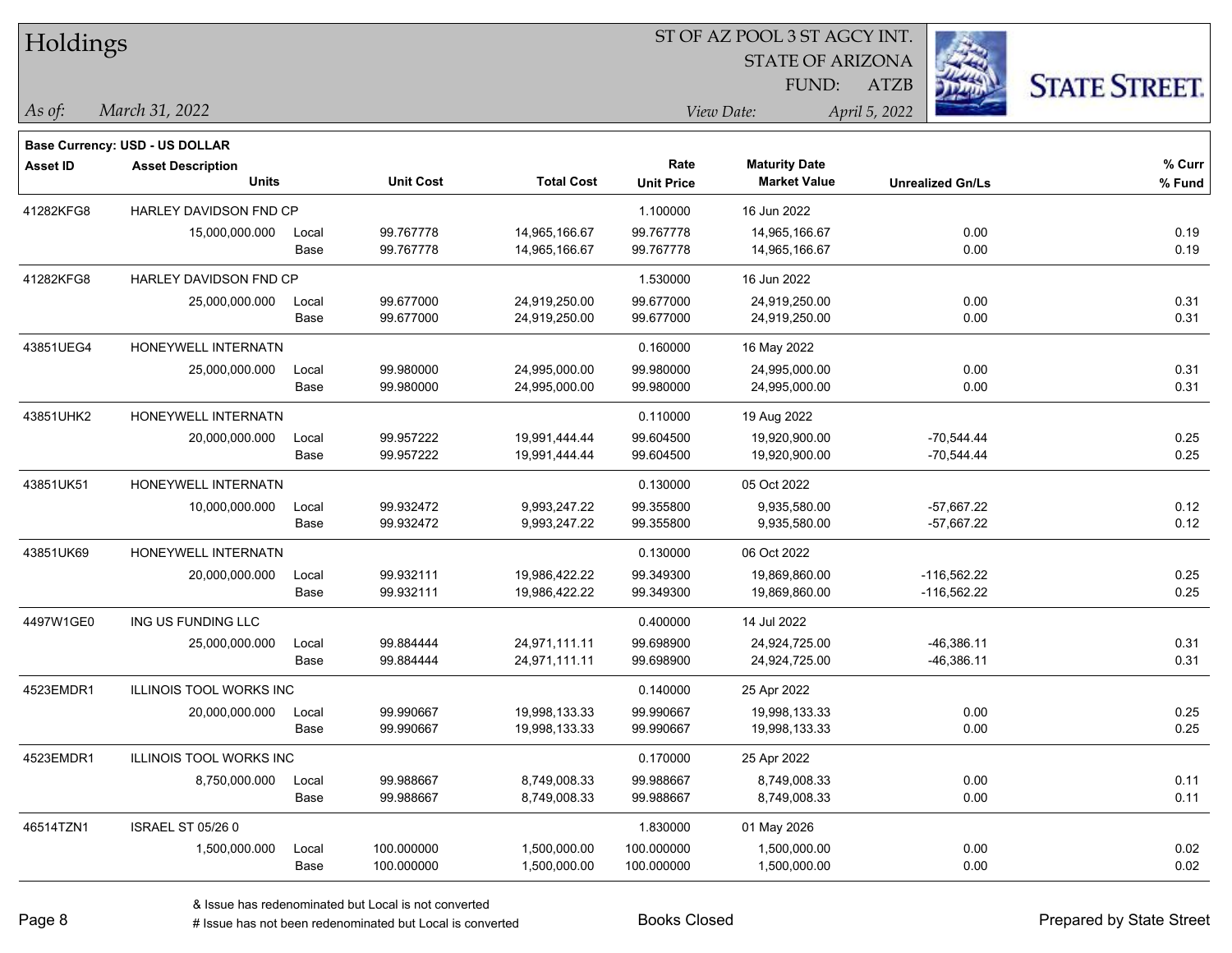| Holdings        |                                                      |       |                  | ST OF AZ POOL 3 ST AGCY INT. |                   |                         |                         |                      |  |
|-----------------|------------------------------------------------------|-------|------------------|------------------------------|-------------------|-------------------------|-------------------------|----------------------|--|
|                 |                                                      |       |                  |                              |                   | <b>STATE OF ARIZONA</b> |                         |                      |  |
|                 |                                                      |       |                  |                              |                   | FUND:                   | <b>ATZB</b>             | <b>STATE STREET.</b> |  |
| $\vert$ As of:  | March 31, 2022                                       |       |                  |                              |                   | View Date:              | April 5, 2022           |                      |  |
|                 | Base Currency: USD - US DOLLAR                       |       |                  |                              |                   |                         |                         |                      |  |
| <b>Asset ID</b> | <b>Asset Description</b>                             |       |                  |                              | Rate              | <b>Maturity Date</b>    |                         | % Curr               |  |
|                 | <b>Units</b>                                         |       | <b>Unit Cost</b> | <b>Total Cost</b>            | <b>Unit Price</b> | <b>Market Value</b>     | <b>Unrealized Gn/Ls</b> | % Fund               |  |
| 46590EG85       | <b>J.P. MORGAN SECURITIES</b>                        |       |                  |                              | 0.200000          | 08 Jul 2022             |                         |                      |  |
|                 | 40,000,000.000                                       | Local | 99.945556        | 39,978,222.22                | 99.723100         | 39,889,240.00           | $-88,982.22$            | 0.50                 |  |
|                 |                                                      | Base  | 99.945556        | 39,978,222.22                | 99.723100         | 39,889,240.00           | $-88,982.22$            | 0.50                 |  |
| 46590EK56       | <b>J.P. MORGAN SECURITIES</b>                        |       |                  |                              | 0.200000          | 05 Oct 2022             |                         |                      |  |
|                 | 10,000,000.000                                       | Local | 99.896111        | 9,989,611.11                 | 99.231200         | 9,923,120.00            | $-66,491.11$            | 0.12                 |  |
|                 |                                                      | Base  | 99.896111        | 9,989,611.11                 | 99.231200         | 9,923,120.00            | $-66,491.11$            | 0.12                 |  |
| 46640QF14       | <b>J.P. MORGAN SECURITIES</b>                        |       |                  |                              | 0.240000          | 01 Jun 2022             |                         |                      |  |
|                 | 40,000,000.000                                       | Local | 99.959333        | 39,983,733.33                | 99.959333         | 39,983,733.33           | 0.00                    | 0.50                 |  |
|                 |                                                      | Base  | 99.959333        | 39,983,733.33                | 99.959333         | 39,983,733.33           | 0.00                    | 0.50                 |  |
| 47816GDB2       | JOHNSON + JOHNSON                                    |       |                  |                              | 0.100000          | 11 Apr 2022             |                         |                      |  |
|                 | 25,000,000.000                                       | Local | 99.997222        | 24,999,305.56                | 99.997222         | 24,999,305.56           | 0.00                    | 0.31                 |  |
|                 |                                                      | Base  | 99.997222        | 24,999,305.56                | 99.997222         | 24,999,305.56           | 0.00                    | 0.31                 |  |
| 47816GER6       | JOHNSON + JOHNSON                                    |       |                  |                              | 0.200000          | 25 May 2022             |                         |                      |  |
|                 | 15,000,000.000                                       | Local | 99.970000        | 14,995,500.00                | 99.970000         | 14,995,500.00           | 0.00                    | 0.19                 |  |
|                 |                                                      | Base  | 99.970000        | 14,995,500.00                | 99.970000         | 14,995,500.00           | 0.00                    | 0.19                 |  |
| 47816GFD6       | JOHNSON + JOHNSON                                    |       |                  |                              | 0.100000          | 13 Jun 2022             |                         |                      |  |
|                 | 10,000,000.000                                       | Local | 99.979722        | 9,997,972.22                 | 99.979722         | 9,997,972.22            | 0.00                    | 0.12                 |  |
|                 |                                                      | Base  | 99.979722        | 9,997,972.22                 | 99.979722         | 9,997,972.22            | 0.00                    | 0.12                 |  |
| 47816GHG7       | JOHNSON + JOHNSON                                    |       |                  |                              | 0.690000          | 16 Aug 2022             |                         |                      |  |
|                 | 20,000,000.000                                       | Local | 99.737417        | 19,947,483.33                | 99.628100         | 19,925,620.00           | $-21,863.33$            | 0.25                 |  |
|                 |                                                      | Base  | 99.737417        | 19,947,483.33                | 99.628100         | 19,925,620.00           | $-21,863.33$            | 0.25                 |  |
| 4812CA561       | JPMORGAN US GOVERNMENT MONEY M JPMORGAN US GOVT MMKT |       |                  |                              | 0.000000          | 01 Apr 2022             |                         |                      |  |
|                 | 5,075,801.020                                        | Local | 100.000000       | 5,075,801.02                 | 100.000000        | 5,075,801.02            | 0.00                    | 0.06                 |  |
|                 |                                                      | Base  | 100.000000       | 5,075,801.02                 | 100.000000        | 5,075,801.02            | 0.00                    | 0.06                 |  |
| 53245QE51       | ELI LILLY + COMPANY                                  |       |                  |                              | 0.350000          | 05 May 2022             |                         |                      |  |
|                 | 25,000,000.000                                       | Local | 99.966944        | 24,991,736.11                | 99.966944         | 24,991,736.11           | 0.00                    | 0.31                 |  |
|                 |                                                      | Base  | 99.966944        | 24,991,736.11                | 99.966944         | 24,991,736.11           | 0.00                    | 0.31                 |  |
| 59157UDS6       | METLIFE SHORT TERM FDG                               |       |                  |                              | 0.400000          | 26 Apr 2022             |                         |                      |  |
|                 | 8,340,000.000                                        | Local | 99.972222        | 8,337,683.33                 | 99.972222         | 8,337,683.33            | 0.00                    | 0.10                 |  |
|                 |                                                      | Base  | 99.972222        | 8,337,683.33                 | 99.972222         | 8,337,683.33            | 0.00                    | 0.10                 |  |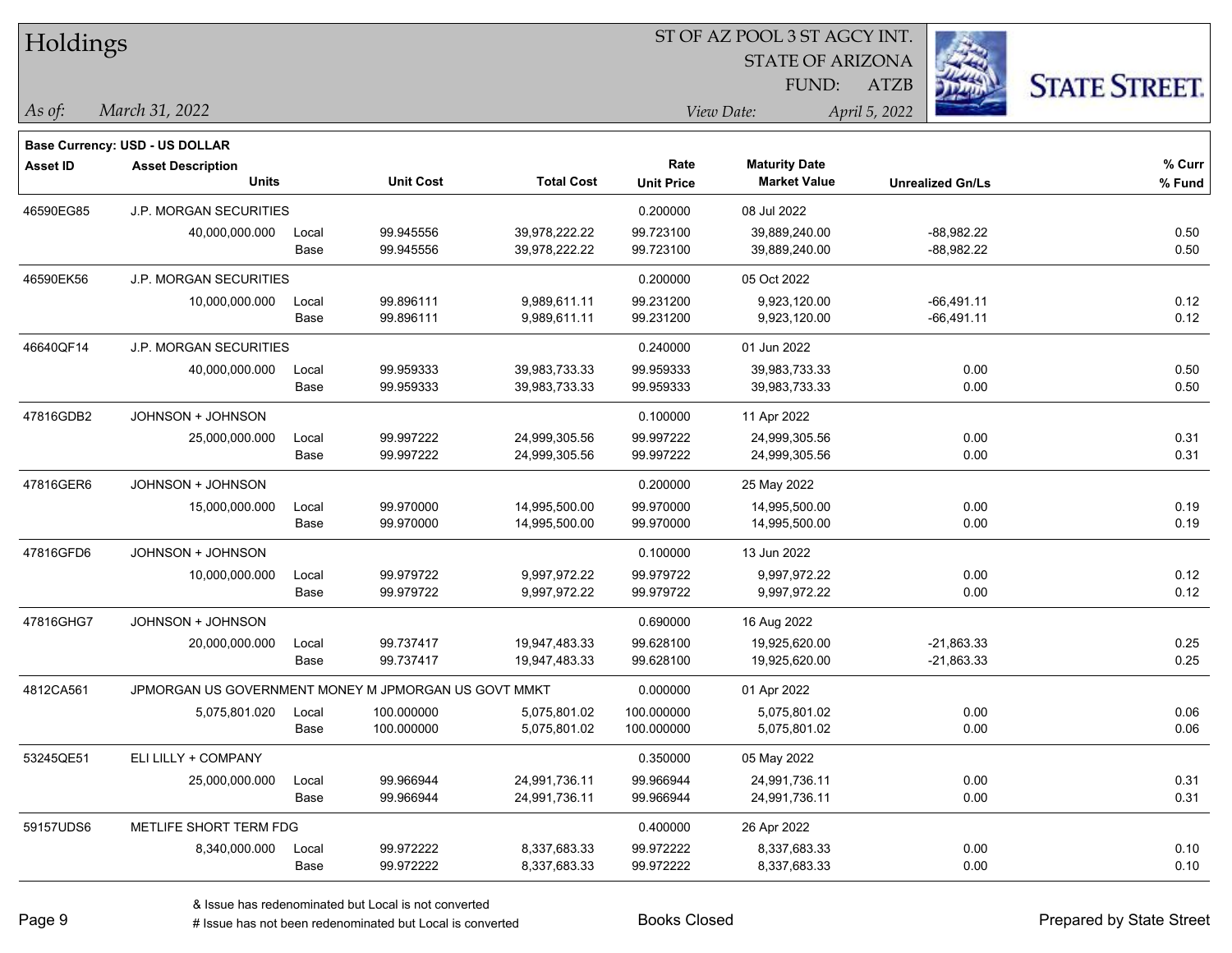| Holdings        |                                                  |               |                        | ST OF AZ POOL 3 ST AGCY INT.   |                           |                                             |                         |                      |  |  |
|-----------------|--------------------------------------------------|---------------|------------------------|--------------------------------|---------------------------|---------------------------------------------|-------------------------|----------------------|--|--|
|                 |                                                  |               |                        |                                |                           | <b>STATE OF ARIZONA</b>                     |                         |                      |  |  |
|                 |                                                  |               |                        |                                |                           | FUND:                                       | <b>ATZB</b>             | <b>STATE STREET.</b> |  |  |
| $\vert$ As of:  | March 31, 2022                                   |               |                        |                                |                           | View Date:                                  | April 5, 2022           |                      |  |  |
|                 |                                                  |               |                        |                                |                           |                                             |                         |                      |  |  |
|                 | <b>Base Currency: USD - US DOLLAR</b>            |               |                        |                                |                           |                                             |                         |                      |  |  |
| <b>Asset ID</b> | <b>Asset Description</b><br><b>Units</b>         |               | <b>Unit Cost</b>       | <b>Total Cost</b>              | Rate<br><b>Unit Price</b> | <b>Maturity Date</b><br><b>Market Value</b> | <b>Unrealized Gn/Ls</b> | $%$ Curr<br>% Fund   |  |  |
|                 |                                                  |               |                        |                                |                           |                                             |                         |                      |  |  |
| 60689GF19       | <b>MIZUHO BANK LTD</b>                           |               |                        |                                | 0.325000                  | 01 Jun 2022                                 |                         |                      |  |  |
|                 | 25,000,000.000                                   | Local<br>Base | 99.944931<br>99.944931 | 24,986,232.64<br>24,986,232.64 | 99.944931<br>99.944931    | 24,986,232.64<br>24,986,232.64              | 0.00<br>0.00            | 0.31<br>0.31         |  |  |
|                 |                                                  |               |                        |                                |                           |                                             |                         |                      |  |  |
| 60710RPB5       | MIZUHO BANK LTD                                  |               |                        |                                | 0.240000                  | 19 Apr 2022                                 |                         |                      |  |  |
|                 | 10,000,000.000                                   | Local<br>Base | 99.996997<br>99.996997 | 9,999,699.66<br>9,999,699.66   | 99.996997<br>99.996997    | 9,999,699.66<br>9,999,699.66                | 0.00<br>0.00            | 0.12<br>0.12         |  |  |
|                 |                                                  |               |                        |                                |                           |                                             |                         |                      |  |  |
| 61747C707       | MSILF GOVERNMENT PORTFOLIO MSILF GOVERNMENT INST |               |                        |                                | 0.000000                  | 01 Apr 2022                                 |                         |                      |  |  |
|                 | 20,010,894.190                                   | Local         | 100.000000             | 20,010,894.19                  | 100.000000                | 20,010,894.19                               | 0.00                    | 0.25                 |  |  |
|                 |                                                  | Base          | 100.000000             | 20,010,894.19                  | 100.000000                | 20,010,894.19                               | 0.00                    | 0.25                 |  |  |
| 63307MD48       | NATIONAL BK OF CANAD                             |               |                        |                                | 0.190000                  | 04 Apr 2022                                 |                         |                      |  |  |
|                 | 25,000,000.000                                   | Local         | 99.998417              | 24,999,604.17                  | 99.998417                 | 24,999,604.17                               | 0.00                    | 0.31                 |  |  |
|                 |                                                  | Base          | 99.998417              | 24,999,604.17                  | 99.998417                 | 24,999,604.17                               | 0.00                    | 0.31                 |  |  |
| 63307MG52       | NATIONAL BK OF CANAD                             |               |                        |                                | 0.180000                  | 05 Jul 2022                                 |                         |                      |  |  |
|                 | 25,000,000.000                                   | Local         | 99.952500              | 24,988,125.00                  | 99.748500                 | 24,937,125.00                               | $-51,000.00$            | 0.31                 |  |  |
|                 |                                                  | Base          | 99.952500              | 24,988,125.00                  | 99.748500                 | 24,937,125.00                               | $-51,000.00$            | 0.31                 |  |  |
| 63763QDN4       | NATIONAL SECS CLEARING                           |               |                        |                                | 0.370000                  | 22 Apr 2022                                 |                         |                      |  |  |
|                 | 25,000,000.000                                   | Local         | 99.978417              | 24,994,604.16                  | 99.978417                 | 24,994,604.16                               | 0.00                    | 0.31                 |  |  |
|                 |                                                  | Base          | 99.978417              | 24,994,604.16                  | 99.978417                 | 24,994,604.16                               | 0.00                    | 0.31                 |  |  |
| 64106HDB4       | NESTLE FIN FRANCE S.                             |               |                        |                                | 0.140000                  | 11 Apr 2022                                 |                         |                      |  |  |
|                 | 25,000,000.000                                   | Local         | 99.996111              | 24,999,027.78                  | 99.996111                 | 24,999,027.78                               | 0.00                    | 0.31                 |  |  |
|                 |                                                  | Base          | 99.996111              | 24,999,027.78                  | 99.996111                 | 24,999,027.78                               | 0.00                    | 0.31                 |  |  |
| 64106HDR9       | NESTLE FIN FRANCE S.                             |               |                        |                                | 0.300000                  | 25 Apr 2022                                 |                         |                      |  |  |
|                 | 16,200,000.000                                   | Local         | 99.980000              | 16,196,760.00                  | 99.980000                 | 16,196,760.00                               | 0.00                    | 0.20                 |  |  |
|                 |                                                  | Base          | 99.980000              | 16,196,760.00                  | 99.980000                 | 16,196,760.00                               | 0.00                    | 0.20                 |  |  |
| 64106HDV0       | NESTLE FIN FRANCE S.                             |               |                        |                                | 0.270000                  | 29 Apr 2022                                 |                         |                      |  |  |
|                 | 25,000,000.000                                   | Local         | 99.979000              | 24,994,750.00                  | 99.979000                 | 24,994,750.00                               | 0.00                    | 0.31                 |  |  |
|                 |                                                  | Base          | 99.979000              | 24,994,750.00                  | 99.979000                 | 24,994,750.00                               | 0.00                    | 0.31                 |  |  |
| 71344UGV5       | PEPSICO INC                                      |               |                        |                                | 0.840000                  | 29 Jul 2022                                 |                         |                      |  |  |
|                 | 20,000,000.000                                   | Local         | 99.722333              | 19,944,466.67                  | 99.686900                 | 19,937,380.00                               | $-7,086.67$             | 0.25                 |  |  |
|                 |                                                  | Base          | 99.722333              | 19,944,466.67                  | 99.686900                 | 19,937,380.00                               | $-7,086.67$             | 0.25                 |  |  |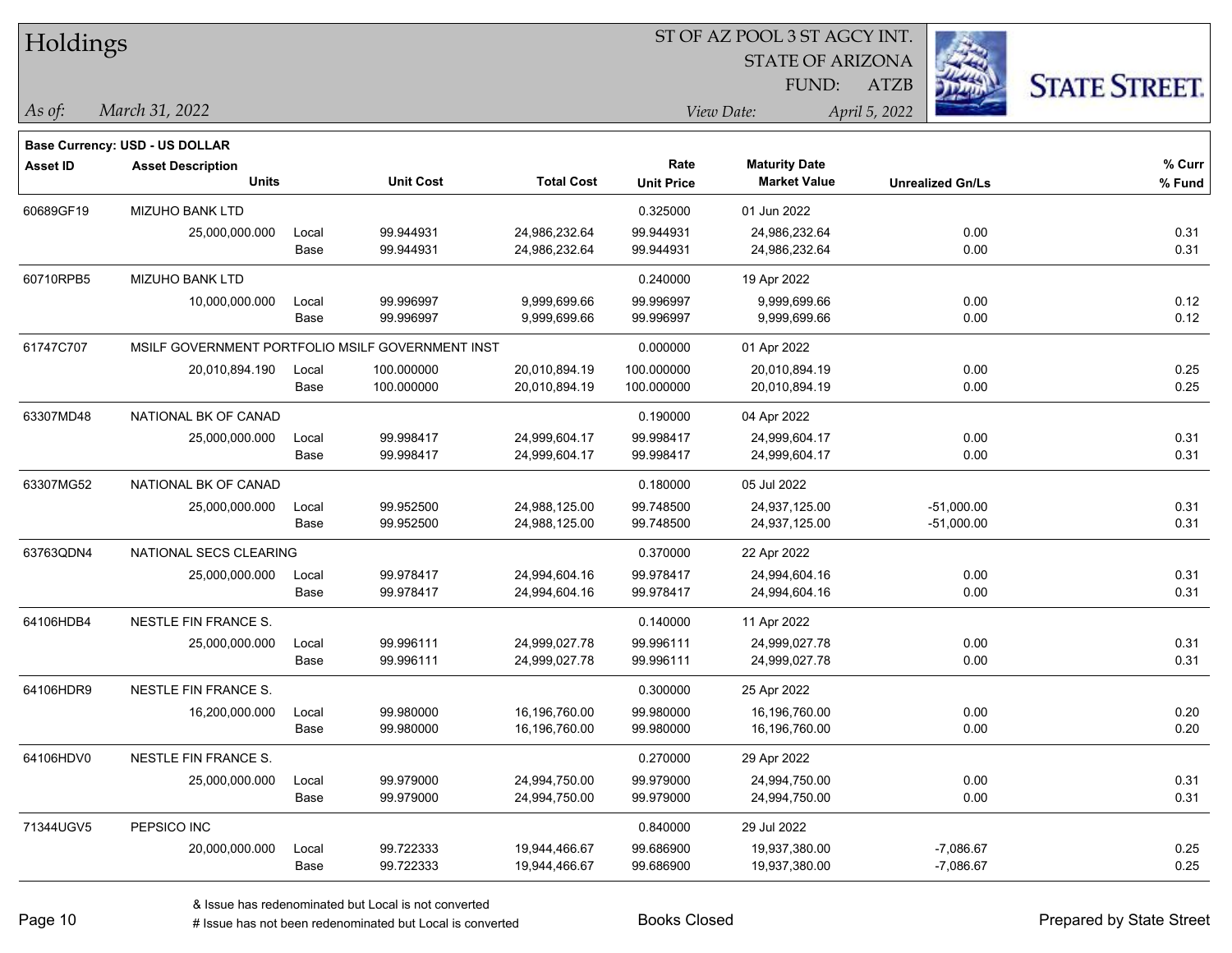| Holdings        |                                |       |                  |                   |                   |                         |                         |                      |
|-----------------|--------------------------------|-------|------------------|-------------------|-------------------|-------------------------|-------------------------|----------------------|
|                 |                                |       |                  |                   |                   | <b>STATE OF ARIZONA</b> |                         |                      |
|                 |                                |       |                  |                   |                   | FUND:                   | <b>ATZB</b>             | <b>STATE STREET.</b> |
| As of:          | March 31, 2022                 |       |                  |                   |                   | View Date:              | April 5, 2022           |                      |
|                 | Base Currency: USD - US DOLLAR |       |                  |                   |                   |                         |                         |                      |
| <b>Asset ID</b> | <b>Asset Description</b>       |       |                  |                   | Rate              | <b>Maturity Date</b>    |                         | % Curr               |
|                 | Units                          |       | <b>Unit Cost</b> | <b>Total Cost</b> | <b>Unit Price</b> | <b>Market Value</b>     | <b>Unrealized Gn/Ls</b> | $%$ Fund             |
| 71344UHF9       | PEPSICO INC                    |       |                  |                   | 0.850000          | 15 Aug 2022             |                         |                      |
|                 | 25,000,000.000                 | Local | 99.678889        | 24,919,722.23     | 99.621000         | 24,905,250.00           | $-14,472.23$            | 0.31                 |
|                 |                                | Base  | 99.678889        | 24,919,722.23     | 99.621000         | 24,905,250.00           | $-14,472.23$            | 0.31                 |
| 71344UHN2       | PEPSICO INC                    |       |                  |                   | 0.000000          | 22 Aug 2022             |                         |                      |
|                 | 10,000,000.000                 | Local | 99.582278        | 9,958,227.78      | 99.592000         | 9,959,200.00            | 972.22                  | 0.12                 |
|                 |                                | Base  | 99.582278        | 9,958,227.78      | 99.592000         | 9,959,200.00            | 972.22                  | 0.12                 |
| 74271UDN7       | PROCTOR GAMBLE AND CO          |       |                  |                   | 0.150000          | 22 Apr 2022             |                         |                      |
|                 | 40,000,000.000                 | Local | 99.991250        | 39,996,500.00     | 99.991250         | 39,996,500.00           | 0.00                    | 0.50                 |
|                 |                                | Base  | 99.991250        | 39,996,500.00     | 99.991250         | 39,996,500.00           | 0.00                    | 0.50                 |
| 74271UDS6       | PROCTOR GAMBLE AND CO          |       |                  |                   | 0.180000          | 26 Apr 2022             |                         |                      |
|                 | 25,000,000.000                 | Local | 99.987500        | 24,996,875.00     | 99.987500         | 24,996,875.00           | 0.00                    | 0.31                 |
|                 |                                | Base  | 99.987500        | 24,996,875.00     | 99.987500         | 24,996,875.00           | 0.00                    | 0.31                 |
| 77119MDJ3       | ROCHE HOLDING INC              |       |                  |                   | 0.130000          | 18 Apr 2022             |                         |                      |
|                 | 25,000,000.000                 | Local | 99.993861        | 24,998,465.28     | 99.993861         | 24,998,465.28           | 0.00                    | 0.31                 |
|                 |                                | Base  | 99.993861        | 24,998,465.28     | 99.993861         | 24,998,465.28           | 0.00                    | 0.31                 |
| 78012UY58       | ROYAL BK OF CANADA             |       |                  |                   | 0.200000          | 09 Aug 2022             |                         |                      |
|                 | 10,000,000.000                 | Local | 100.000000       | 10,000,000.00     | 99.923000         | 9,992,300.00            | $-7,700.00$             | 0.12                 |
|                 |                                | Base  | 100.000000       | 10,000,000.00     | 99.923000         | 9,992,300.00            | $-7,700.00$             | 0.12                 |
| 78013WFU9       | ROYAL BANK OF CANADA           |       |                  |                   | 0.160000          | 28 Jun 2022             |                         |                      |
|                 | 20,000,000.000                 | Local | 99.960889        | 19,992,177.78     | 99.960889         | 19,992,177.78           | 0.00                    | 0.25                 |
|                 |                                | Base  | 99.960889        | 19,992,177.78     | 99.960889         | 19,992,177.78           | 0.00                    | 0.25                 |
| 78013WG12       | ROYAL BANK OF CANADA           |       |                  |                   | 0.150000          | 01 Jul 2022             |                         |                      |
|                 | 25,000,000.000                 | Local | 99.962083        | 24,990,520.83     | 99.740600         | 24,935,150.00           | $-55,370.83$            | 0.31                 |
|                 |                                | Base  | 99.962083        | 24,990,520.83     | 99.740600         | 24,935,150.00           | -55,370.83              | 0.31                 |
| 78013WJ68       | ROYAL BANK OF CANADA           |       |                  |                   | 0.400000          | 06 Sep 2022             |                         |                      |
|                 | 25,000,000.000                 | Local | 99.824444        | 24,956,111.11     | 99.335900         | 24,833,975.00           | $-122, 136.11$          | 0.31                 |
|                 |                                | Base  | 99.824444        | 24,956,111.11     | 99.335900         | 24,833,975.00           | $-122, 136.11$          | 0.31                 |
| 78015DJ19       | ROYAL BK CDA                   |       |                  |                   | 1.000000          | 01 Sep 2022             |                         |                      |
|                 | 25,000,000.000                 | Local | 99.575000        | 24,893,750.00     | 99.357800         | 24,839,450.00           | $-54,300.00$            | 0.31                 |
|                 |                                | Base  | 99.575000        | 24,893,750.00     | 99.357800         | 24,839,450.00           | $-54,300.00$            | 0.31                 |

 $\overline{\phantom{a}}$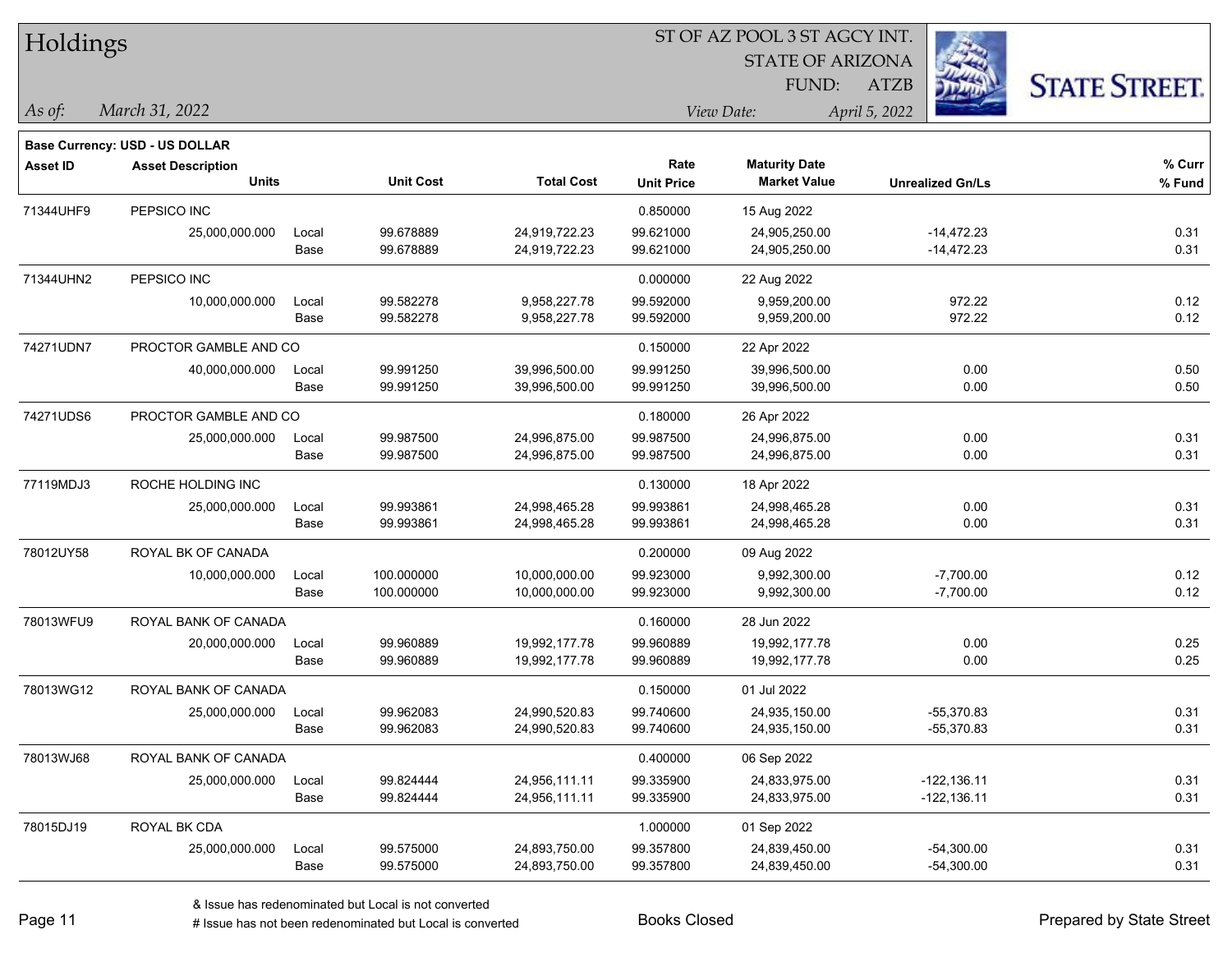| Holdings        |                                                 |       |                  |                   | ST OF AZ POOL 3 ST AGCY INT. |                             |                         |                      |  |  |
|-----------------|-------------------------------------------------|-------|------------------|-------------------|------------------------------|-----------------------------|-------------------------|----------------------|--|--|
|                 |                                                 |       |                  |                   |                              | <b>STATE OF ARIZONA</b>     |                         |                      |  |  |
|                 |                                                 |       |                  |                   |                              | FUND:                       | ATZB                    | <b>STATE STREET.</b> |  |  |
| $ $ As of:      | March 31, 2022                                  |       |                  |                   |                              | April 5, 2022<br>View Date: |                         |                      |  |  |
|                 |                                                 |       |                  |                   |                              |                             |                         |                      |  |  |
|                 | Base Currency: USD - US DOLLAR                  |       |                  |                   | Rate                         | <b>Maturity Date</b>        |                         | % Curr               |  |  |
| <b>Asset ID</b> | <b>Asset Description</b><br><b>Units</b>        |       | <b>Unit Cost</b> | <b>Total Cost</b> | <b>Unit Price</b>            | <b>Market Value</b>         | <b>Unrealized Gn/Ls</b> | % Fund               |  |  |
| 8085A3H99       | <b>SCHWAB CHARLES CORP</b>                      |       |                  |                   | 0.700000                     | 09 Aug 2022                 |                         |                      |  |  |
|                 | 10,000,000.000                                  | Local | 99.747222        | 9,974,722.22      | 99.592600                    | 9,959,260.00                | $-15,462.22$            | 0.12                 |  |  |
|                 |                                                 | Base  | 99.747222        | 9,974,722.22      | 99.592600                    | 9,959,260.00                | $-15,462.22$            | 0.12                 |  |  |
| 82124MDD9       | SHEFFIELD RECEIVABLE                            |       |                  |                   | 0.350000                     | 13 Apr 2022                 |                         |                      |  |  |
|                 | 25,000,000.000                                  | Local | 99.988333        | 24,997,083.33     | 99.988333                    | 24,997,083.33               | 0.00                    | 0.31                 |  |  |
|                 |                                                 | Base  | 99.988333        | 24,997,083.33     | 99.988333                    | 24,997,083.33               | 0.00                    | 0.31                 |  |  |
| 89119BD60       | <b>TORONTO DOMINION BANK</b>                    |       |                  |                   | 0.230000                     | 06 Apr 2022                 |                         |                      |  |  |
|                 | 25,000,000.000                                  | Local | 99.996806        | 24,999,201.39     | 99.996806                    | 24,999,201.39               | 0.00                    | 0.31                 |  |  |
|                 |                                                 | Base  | 99.996806        | 24,999,201.39     | 99.996806                    | 24,999,201.39               | 0.00                    | 0.31                 |  |  |
| 89119BGJ9       | <b>TORONTO DOMINION BANK</b>                    |       |                  |                   | 0.250000                     | 18 Jul 2022                 |                         |                      |  |  |
|                 | 20,000,000.000                                  | Local | 99.925000        | 19,985,000.00     | 99.705400                    | 19,941,080.00               | $-43,920.00$            | 0.25                 |  |  |
|                 |                                                 | Base  | 99.925000        | 19,985,000.00     | 99.705400                    | 19,941,080.00               | $-43,920.00$            | 0.25                 |  |  |
| 91058UD75       | UNITED HEALTHCARE CO                            |       |                  |                   | 0.600000                     | 07 Apr 2022                 |                         |                      |  |  |
|                 | 25,000,000.000                                  | Local | 99.990000        | 24,997,500.00     | 99.990000                    | 24,997,500.00               | 0.00                    | 0.31                 |  |  |
|                 |                                                 | Base  | 99.990000        | 24,997,500.00     | 99.990000                    | 24,997,500.00               | 0.00                    | 0.31                 |  |  |
| 91411UEA9       | <b>RGTS OF UNIV OF CA</b>                       |       |                  |                   | 0.010000                     | 10 May 2022                 |                         |                      |  |  |
|                 | 3,000,000.000                                   | Local | 99.981583        | 2,999,447.50      | 99.981583                    | 2,999,447.50                | 0.00                    | 0.04                 |  |  |
|                 |                                                 | Base  | 99.981583        | 2,999,447.50      | 99.981583                    | 2,999,447.50                | 0.00                    | 0.04                 |  |  |
| 91411UGC3       | <b>RGTS OF UNIV OF CA</b>                       |       |                  |                   | 0.900000                     | 12 Jul 2022                 |                         |                      |  |  |
|                 | 15,000,000.000                                  | Local | 99.745000        | 14,961,750.00     | 99.717500                    | 14,957,625.00               | $-4,125.00$             | 0.19                 |  |  |
|                 |                                                 | Base  | 99.745000        | 14,961,750.00     | 99.717500                    | 14,957,625.00               | $-4,125.00$             | 0.19                 |  |  |
| 91512DD73       | BOARD OF RGTS UNVST TX                          |       |                  |                   | 0.270000                     | 07 Apr 2022                 |                         |                      |  |  |
|                 | 10,000,000.000                                  | Local | 99.995500        | 9.999.550.00      | 99.995500                    | 9,999,550.00                | 0.00                    | 0.12                 |  |  |
|                 |                                                 | Base  | 99.995500        | 9,999,550.00      | 99.995500                    | 9,999,550.00                | 0.00                    | 0.12                 |  |  |
| 91842KHV1       | VW CR INC                                       |       |                  |                   | 0.320000                     | 29 Aug 2022                 |                         |                      |  |  |
|                 | 10,000,000.000                                  | Local | 99.866667        | 9,986,666.66      | 99.350000                    | 9,935,000.00                | $-51,666.66$            | 0.12                 |  |  |
|                 |                                                 | Base  | 99.866667        | 9,986,666.66      | 99.350000                    | 9,935,000.00                | $-51,666.66$            | 0.12                 |  |  |
| 921FRK000       | BMO TRIPARTY MTGE CLAS/ISIT/RTRP MATU//20121224 |       |                  |                   | 0.280000                     | 01 Apr 2022                 |                         |                      |  |  |
|                 | 300,000,000.000                                 | Local | 100.000000       | 300,000,000.00    | 100.000000                   | 300,000,000.00              | 0.00                    | 3.75                 |  |  |
|                 |                                                 | Base  | 100.000000       | 300,000,000.00    | 100.000000                   | 300,000,000.00              | 0.00                    | 3.75                 |  |  |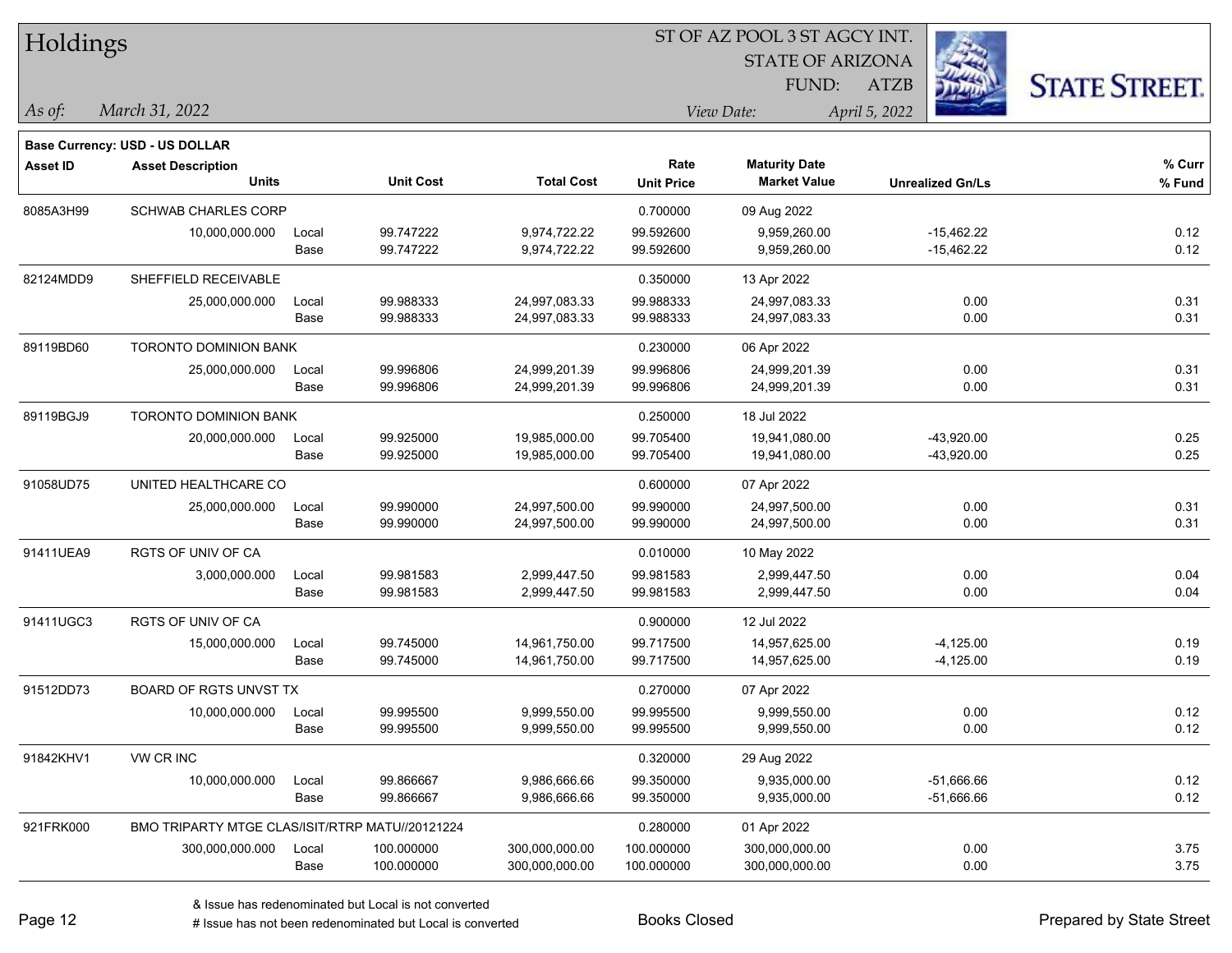| Holdings |
|----------|
|          |

## ST OF AZ POOL 3 ST AGCY INT.

STATE OF ARIZONA FUND:



*March 31, 2022 As of: View Date: April 5, 2022*

ATZB

| ,我们也不会有什么?""我们的人,我们也不会有什么?""我们的人,我们也不会有什么?""我们的人,我们也不会有什么?""我们的人,我们也不会有什么?""我们的人 |  |  |
|----------------------------------------------------------------------------------|--|--|
|                                                                                  |  |  |
|                                                                                  |  |  |

|                 | <b>Base Currency: USD - US DOLLAR</b>           |       |                  |                   |                   |                      |                         |        |
|-----------------|-------------------------------------------------|-------|------------------|-------------------|-------------------|----------------------|-------------------------|--------|
| <b>Asset ID</b> | <b>Asset Description</b>                        |       |                  |                   | Rate              | <b>Maturity Date</b> |                         | % Curr |
|                 | <b>Units</b>                                    |       | <b>Unit Cost</b> | <b>Total Cost</b> | <b>Unit Price</b> | <b>Market Value</b>  | <b>Unrealized Gn/Ls</b> | % Fund |
| 921FRK000       | BMO TRIPARTY MTGE CLAS/ISIT/RTRP MATU//20121224 |       |                  |                   | 0.300000          | 28 Apr 2022          |                         |        |
|                 | 50,000,000.000                                  | Local | 100.000000       | 50,000,000.00     | 100.000000        | 50,000,000.00        | 0.00                    | 0.62   |
|                 |                                                 | Base  | 100.000000       | 50,000,000.00     | 100.000000        | 50,000,000.00        | 0.00                    | 0.62   |
| 92344MEA7       | <b>VERIZON COMMNTN INC</b>                      |       |                  |                   | 0.460000          | 10 May 2022          |                         |        |
|                 | 25,000,000.000                                  | Local | 99.950167        | 24,987,541.67     | 99.950167         | 24,987,541.67        | 0.00                    | 0.31   |
|                 |                                                 | Base  | 99.950167        | 24,987,541.67     | 99.950167         | 24,987,541.67        | 0.00                    | 0.31   |
| 92344MEP4       | <b>VERIZON COMMNTN INC</b>                      |       |                  |                   | 0.800000          | 23 May 2022          |                         |        |
|                 | 20,000,000.000                                  | Local | 99.884444        | 19,976,888.89     | 99.884444         | 19,976,888.89        | 0.00                    | 0.25   |
|                 |                                                 | Base  | 99.884444        | 19,976,888.89     | 99.884444         | 19,976,888.89        | 0.00                    | 0.25   |
| 92646LG53       | <b>VICTORY RECEIVABLES</b>                      |       |                  |                   | 1.010000          | 05 Jul 2022          |                         |        |
|                 | 23,000,000.000                                  | Local | 99.733472        | 22,938,698.61     | 99.716300         | 22,934,749.00        | $-3,949.61$             | 0.29   |
|                 |                                                 | Base  | 99.733472        | 22,938,698.61     | 99.716300         | 22,934,749.00        | $-3,949.61$             | 0.29   |
| 926NKW009       | AMHERST PIERPONT 04/15 VAR                      |       |                  |                   | 0.247000          | 01 Apr 2022          |                         |        |
|                 | 700,000,000.000                                 | Local | 100.000000       | 700,000,000.00    | 100.000000        | 700,000,000.00       | 0.00                    | 8.74   |
|                 |                                                 | Base  | 100.000000       | 700,000,000.00    | 100.000000        | 700,000,000.00       | 0.00                    | 8.74   |
| 926NKW009       | AMHERST PIERPONT 04/15 VAR                      |       |                  |                   | 0.150000          | 14 Apr 2022          |                         |        |
|                 | 30,000,000.000                                  | Local | 100.000000       | 30,000,000.00     | 100.000000        | 30,000,000.00        | 0.00                    | 0.37   |
|                 |                                                 | Base  | 100.000000       | 30,000,000.00     | 100.000000        | 30,000,000.00        | $0.00\,$                | 0.37   |
| 93114FE59       | <b>WAL MART STORES INC</b>                      |       |                  |                   | 0.360000          | 05 May 2022          |                         |        |
|                 | 15,000,000.000                                  | Local | 99.966000        | 14,994,900.00     | 99.966000         | 14,994,900.00        | 0.00                    | 0.19   |
|                 |                                                 | Base  | 99.966000        | 14,994,900.00     | 99.966000         | 14,994,900.00        | 0.00                    | 0.19   |
| 93142XDL2       | <b>WALGREENS BOOTS</b>                          |       |                  |                   | 0.780000          | 20 Apr 2022          |                         |        |
|                 | 25,000,000.000                                  | Local | 99.958833        | 24,989,708.33     | 99.958833         | 24,989,708.33        | 0.00                    | 0.31   |
|                 |                                                 | Base  | 99.958833        | 24,989,708.33     | 99.958833         | 24,989,708.33        | 0.00                    | 0.31   |
| 93142XE49       | <b>WALGREENS BOOTS</b>                          |       |                  |                   | 1.000000          | 04 May 2022          |                         |        |
|                 | 25,000,000.000                                  | Local | 99.908333        | 24,977,083.34     | 99.908333         | 24,977,083.34        | 0.00                    | 0.31   |
|                 |                                                 | Base  | 99.908333        | 24,977,083.34     | 99.908333         | 24,977,083.34        | 0.00                    | 0.31   |
| 93142XEJ6       | <b>WALGREENS BOOTS</b>                          |       |                  |                   | 1.100000          | 18 May 2022          |                         |        |
|                 | 20,000,000.000                                  | Local | 99.856389        | 19,971,277.78     | 99.856389         | 19,971,277.78        | 0.00                    | 0.25   |
|                 |                                                 | Base  | 99.856389        | 19,971,277.78     | 99.856389         | 19,971,277.78        | 0.00                    | 0.25   |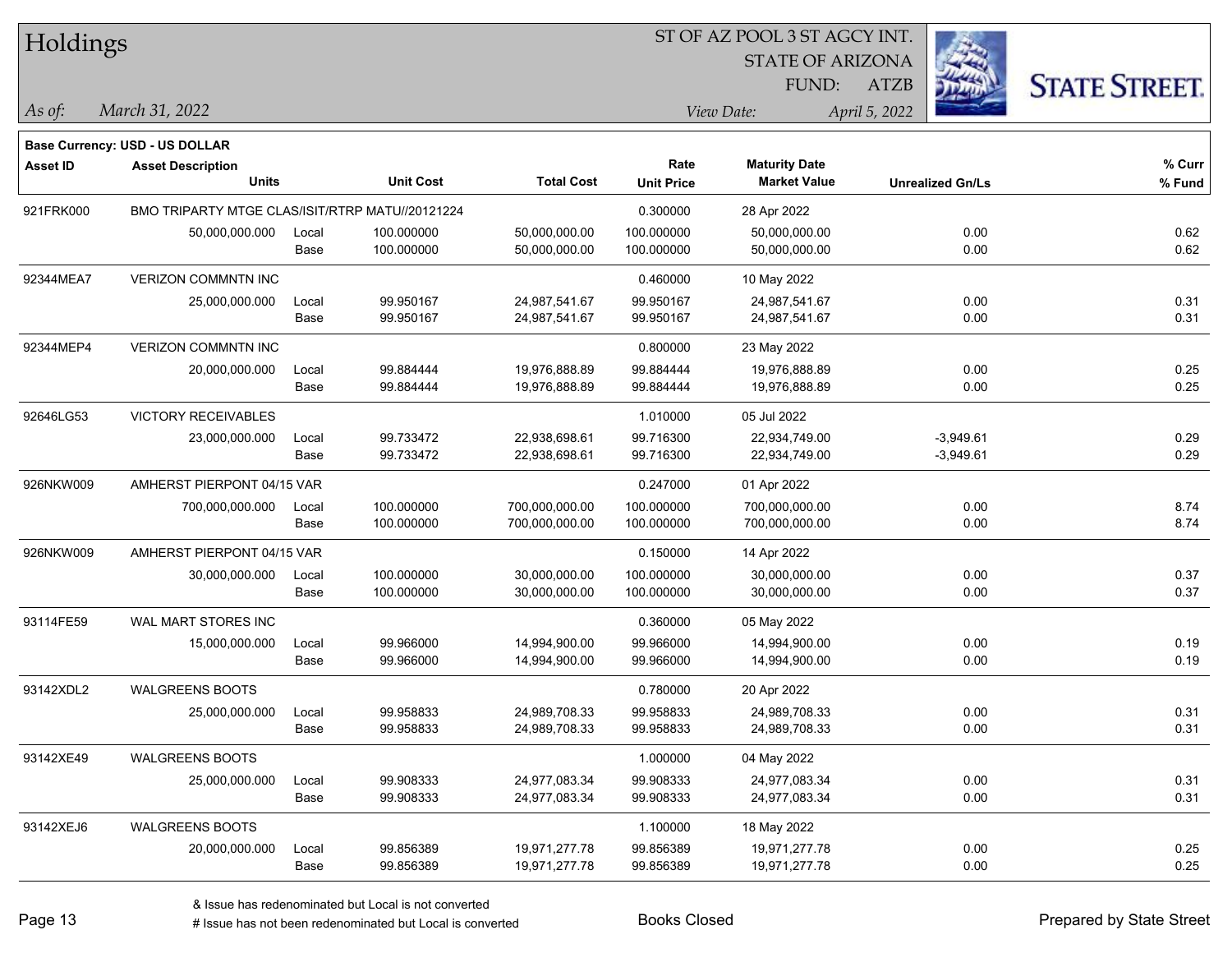| Holdings        |                                          |       |                  |                   |                   |                         |                         |                      |
|-----------------|------------------------------------------|-------|------------------|-------------------|-------------------|-------------------------|-------------------------|----------------------|
|                 |                                          |       |                  |                   |                   | <b>STATE OF ARIZONA</b> |                         |                      |
|                 |                                          |       |                  |                   |                   | FUND:                   | ATZB                    | <b>STATE STREET.</b> |
| $ $ As of:      | March 31, 2022                           |       |                  |                   |                   | View Date:              | April 5, 2022           |                      |
|                 |                                          |       |                  |                   |                   |                         |                         |                      |
|                 | Base Currency: USD - US DOLLAR           |       |                  |                   | Rate              | <b>Maturity Date</b>    |                         | % Curr               |
| <b>Asset ID</b> | <b>Asset Description</b><br><b>Units</b> |       | <b>Unit Cost</b> | <b>Total Cost</b> | <b>Unit Price</b> | <b>Market Value</b>     | <b>Unrealized Gn/Ls</b> | % Fund               |
| 94107NH23       | WASTE MANAGEMENT INC                     |       |                  |                   | 0.310000          | 02 Aug 2022             |                         |                      |
|                 | 15,000,000.000                           | Local | 99.894083        | 14,984,112.50     | 99.510700         | 14,926,605.00           | $-57,507.50$            | 0.19                 |
|                 |                                          | Base  | 99.894083        | 14,984,112.50     | 99.510700         | 14,926,605.00           | $-57,507.50$            | 0.19                 |
| 94107NKD5       | WASTE MANAGEMENT INC                     |       |                  |                   | 0.310000          | 13 Oct 2022             |                         |                      |
|                 | 10,000,000.000                           | Local | 99.832083        | 9,983,208.33      | 99.075300         | 9,907,530.00            | $-75,678.33$            | 0.12                 |
|                 |                                          | Base  | 99.832083        | 9,983,208.33      | 99.075300         | 9,907,530.00            | -75,678.33              | 0.12                 |
| 94107PAA7       | WASTE MANAGEMENT INC                     |       |                  |                   | 0.340000          | 28 Apr 2022             |                         |                      |
|                 | 25,000,000.000                           | Local | 99.974500        | 24,993,625.00     | 99.974500         | 24,993,625.00           | 0.00                    | 0.31                 |
|                 |                                          | Base  | 99.974500        | 24,993,625.00     | 99.974500         | 24,993,625.00           | 0.00                    | 0.31                 |
| 9612C1ED5       | <b>WESTPAC BANKING CORP.</b>             |       |                  |                   | 0.190000          | 13 May 2022             |                         |                      |
|                 | 15,000,000.000                           | Local | 99.977833        | 14,996,675.00     | 99.977833         | 14,996,675.00           | 0.00                    | 0.19                 |
|                 |                                          | Base  | 99.977833        | 14,996,675.00     | 99.977833         | 14,996,675.00           | 0.00                    | 0.19                 |
| 9612C1GF8       | <b>WESTPAC BANKING CORP.</b>             |       |                  |                   | 0.190000          | 15 Jul 2022             |                         |                      |
|                 | 20,000,000.000                           | Local | 99.944583        | 19,988,916.66     | 99.709700         | 19,941,940.00           | -46,976.66              | 0.25                 |
|                 |                                          | Base  | 99.944583        | 19,988,916.66     | 99.709700         | 19,941,940.00           | -46,976.66              | 0.25                 |
| 978UHK000       | DAIWA CAPITAL MARKETS REPO               |       |                  |                   | 0.270000          | 01 Apr 2022             |                         |                      |
|                 | 89,168,960.030                           | Local | 100.000000       | 89,168,960.03     | 100.000000        | 89,168,960.03           | 0.00                    | 1.11                 |
|                 |                                          | Base  | 100.000000       | 89,168,960.03     | 100.000000        | 89,168,960.03           | 0.00                    | 1.11                 |
| 979QHR003       | SOUTH STREET REPO                        |       |                  |                   | 0.150000          | 01 Apr 2022             |                         |                      |
|                 | 125,000,000.000                          | Local | 100.000000       | 125,000,000.00    | 100.000000        | 125,000,000.00          | 0.00                    | 1.56                 |
|                 |                                          | Base  | 100.000000       | 125,000,000.00    | 100.000000        | 125,000,000.00          | 0.00                    | 1.56                 |
| 979QHR003       | SOUTH STREET REPO                        |       |                  |                   | 0.300000          | 01 Apr 2022             |                         |                      |
|                 | 607,652,281.470                          | Local | 100.000000       | 607,652,281.47    | 100.000000        | 607,652,281.47          | 0.00                    | 7.59                 |
|                 |                                          | Base  | 100.000000       | 607,652,281.47    | 100.000000        | 607,652,281.47          | 0.00                    | 7.59                 |
| 979QHR003       | SOUTH STREET REPO                        |       |                  |                   | 0.350000          | 01 Apr 2022             |                         |                      |
|                 | 25,490,328.680                           | Local | 100.000000       | 25,490,328.68     | 100.000000        | 25,490,328.68           | 0.00                    | 0.32                 |
|                 |                                          | Base  | 100.000000       | 25,490,328.68     | 100.000000        | 25,490,328.68           | 0.00                    | 0.32                 |
| 985FHY004       | MITSUBISHI UFJ REPO                      |       |                  |                   | 0.280000          | 01 Apr 2022             |                         |                      |
|                 | 750,000,000.000                          | Local | 100.000000       | 750,000,000.00    | 100.000000        | 750,000,000.00          | 0.00                    | 9.37                 |
|                 |                                          | Base  | 100.000000       | 750,000,000.00    | 100.000000        | 750,000,000.00          | 0.00                    | 9.37                 |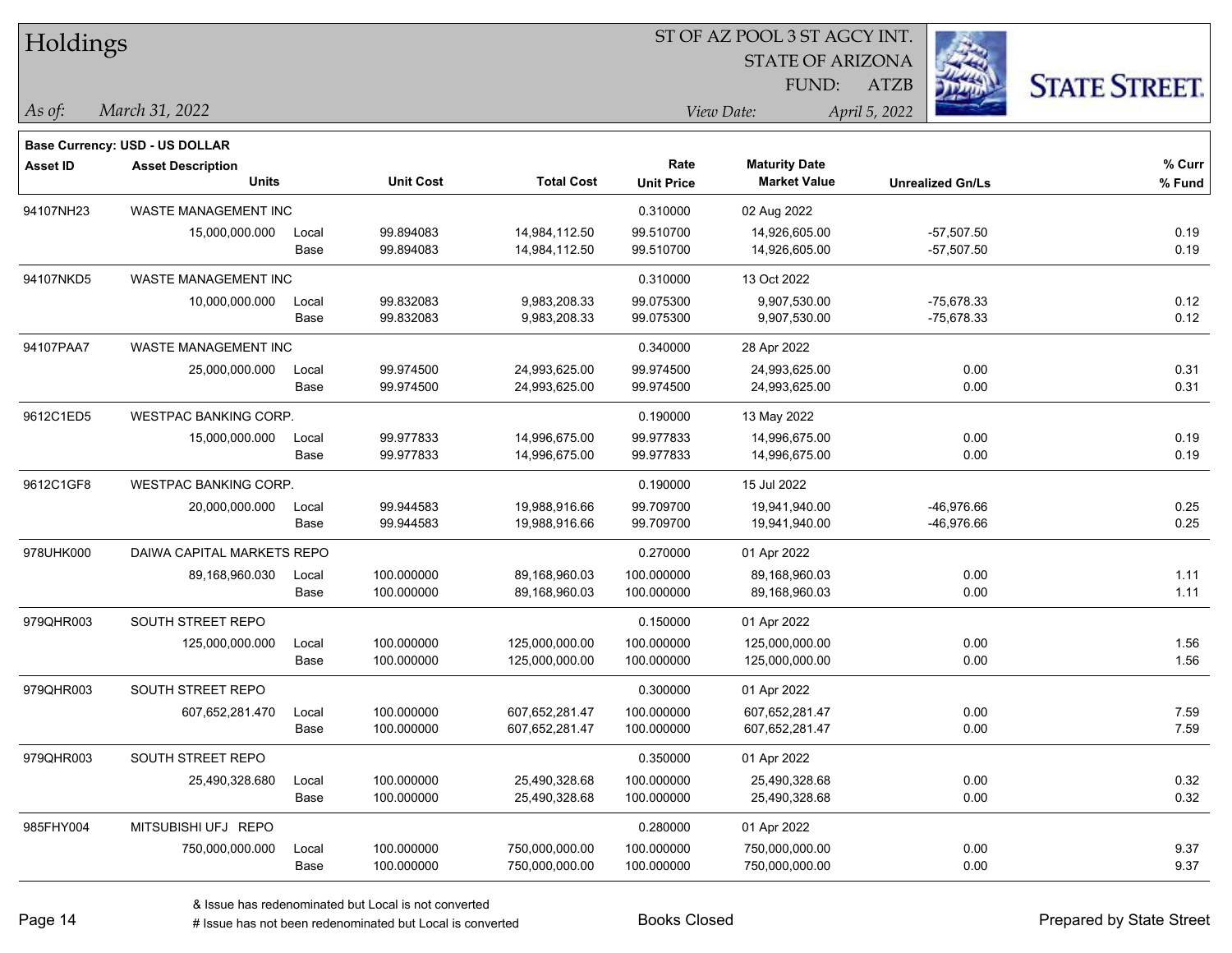| Holdings               |                                                |       |                  |                   |                   | ST OF AZ POOL 3 ST AGCY INT. |                         |                      |
|------------------------|------------------------------------------------|-------|------------------|-------------------|-------------------|------------------------------|-------------------------|----------------------|
|                        |                                                |       |                  |                   |                   | <b>STATE OF ARIZONA</b>      |                         |                      |
|                        |                                                |       |                  |                   |                   | FUND:                        | ATZB                    | <b>STATE STREET.</b> |
| $\vert$ As of:         | March 31, 2022                                 |       |                  |                   |                   | View Date:                   | April 5, 2022           |                      |
|                        | <b>Base Currency: USD - US DOLLAR</b>          |       |                  |                   |                   |                              |                         |                      |
| <b>Asset ID</b>        | <b>Asset Description</b>                       |       |                  |                   | Rate              | <b>Maturity Date</b>         |                         | % Curr               |
|                        | <b>Units</b>                                   |       | <b>Unit Cost</b> | <b>Total Cost</b> | <b>Unit Price</b> | <b>Market Value</b>          | <b>Unrealized Gn/Ls</b> | % Fund               |
| <b>US DOLLAR Total</b> |                                                |       |                  |                   |                   |                              |                         |                      |
|                        | 5,800,884,729.810                              | Local |                  | 5,799,414,019.79  |                   | 5,797,781,737.14             | $-1,632,282.65$         | 72.42                |
|                        |                                                | Base  |                  | 5,799,414,019.79  |                   | 5,797,781,737.14             | -1,632,282.65           | 72.42                |
|                        | <b>CASH EQUIVALENT Total</b>                   |       |                  |                   |                   |                              |                         |                      |
|                        | 5,800,884,729.810                              | Base  |                  | 5,799,414,019.79  |                   | 5,797,781,737.14             | $-1,632,282.65$         | 72.42                |
| <b>FIXED INCOME</b>    |                                                |       |                  |                   |                   |                              |                         |                      |
| <b>US DOLLAR</b>       |                                                |       |                  |                   |                   |                              | Exchange Rate:          | 1.000000             |
| 00206RMJ8              | AT+T INC SR UNSECURED 03/24 0.9                |       |                  |                   | 0.900000          | 25 Mar 2024                  |                         |                      |
|                        | 7,000,000.000                                  | Local | 100.000000       | 7,000,000.00      | 96.873591         | 6,781,151.37                 | $-218,848.63$           | 0.08                 |
|                        |                                                | Base  | 100.000000       | 7,000,000.00      | 96.873591         | 6,781,151.37                 | $-218,848.63$           | 0.08                 |
| 00206RML3              | AT+T INC SR UNSECURED 03/26 1.7                |       |                  |                   | 1.700000          | 25 Mar 2026                  |                         |                      |
|                        | 7,000,000.000                                  | Local | 99.918325        | 6,994,282.76      | 94.671663         | 6,627,016.41                 | $-367,266.35$           | 0.08                 |
|                        |                                                | Base  | 99.918325        | 6,994,282.76      | 94.671663         | 6,627,016.41                 | $-367,266.35$           | 0.08                 |
| 00287YBC2              | ABBVIE INC SR UNSECURED 11/23 3.75             |       |                  |                   | 3.750000          | 14 Nov 2023                  |                         |                      |
|                        | 5,500,000.000                                  | Local | 104.777271       | 5,762,749.90      | 102.036796        | 5,612,023.78                 | $-150,726.12$           | 0.07                 |
|                        |                                                | Base  | 104.777271       | 5,762,749.90      | 102.036796        | 5,612,023.78                 | $-150,726.12$           | 0.07                 |
| 023135AW6              | AMAZON.COM INC SR UNSECURED 02/23 2.4          |       |                  |                   | 2.400000          | 22 Feb 2023                  |                         |                      |
|                        | 5,000,000.000                                  | Local | 99.704630        | 4,985,231.50      | 100.642844        | 5,032,142.20                 | 46,910.70               | 0.06                 |
|                        |                                                | Base  | 99.704630        | 4,985,231.50      | 100.642844        | 5,032,142.20                 | 46,910.70               | 0.06                 |
| 023135BW5              | AMAZON.COM INC SR UNSECURED 05/24 0.45         |       |                  |                   | 0.450000          | 12 May 2024                  |                         |                      |
|                        | 10,000,000.000 Local                           |       | 99.897161        | 9,989,716.06      | 96.428075         | 9,642,807.50                 | $-346,908.56$           | 0.12                 |
|                        |                                                | Base  | 99.897161        | 9,989,716.06      | 96.428075         | 9,642,807.50                 | $-346,908.56$           | 0.12                 |
| 025537AR2              | AMERICAN ELECTRIC POWER SR UNSECURED 11/25 1   |       |                  |                   | 1.000000          | 01 Nov 2025                  |                         |                      |
|                        | 3,000,000.000                                  | Local | 99.833643        | 2,995,009.30      | 92.649469         | 2,779,484.07                 | $-215,525.23$           | 0.03                 |
|                        |                                                | Base  | 99.833643        | 2,995,009.30      | 92.649469         | 2,779,484.07                 | $-215,525.23$           | 0.03                 |
| 025537AS0              | AMERICAN ELECTRIC POWER SR UNSECURED 11/23 VAR |       |                  |                   | 0.796570          | 01 Nov 2023                  |                         |                      |
|                        | 5,000,000.000                                  | Local | 100.000000       | 5,000,000.00      | 99.873887         | 4,993,694.35                 | $-6,305.65$             | 0.06                 |
|                        |                                                | Base  | 100.000000       | 5,000,000.00      | 99.873887         | 4,993,694.35                 | $-6,305.65$             | 0.06                 |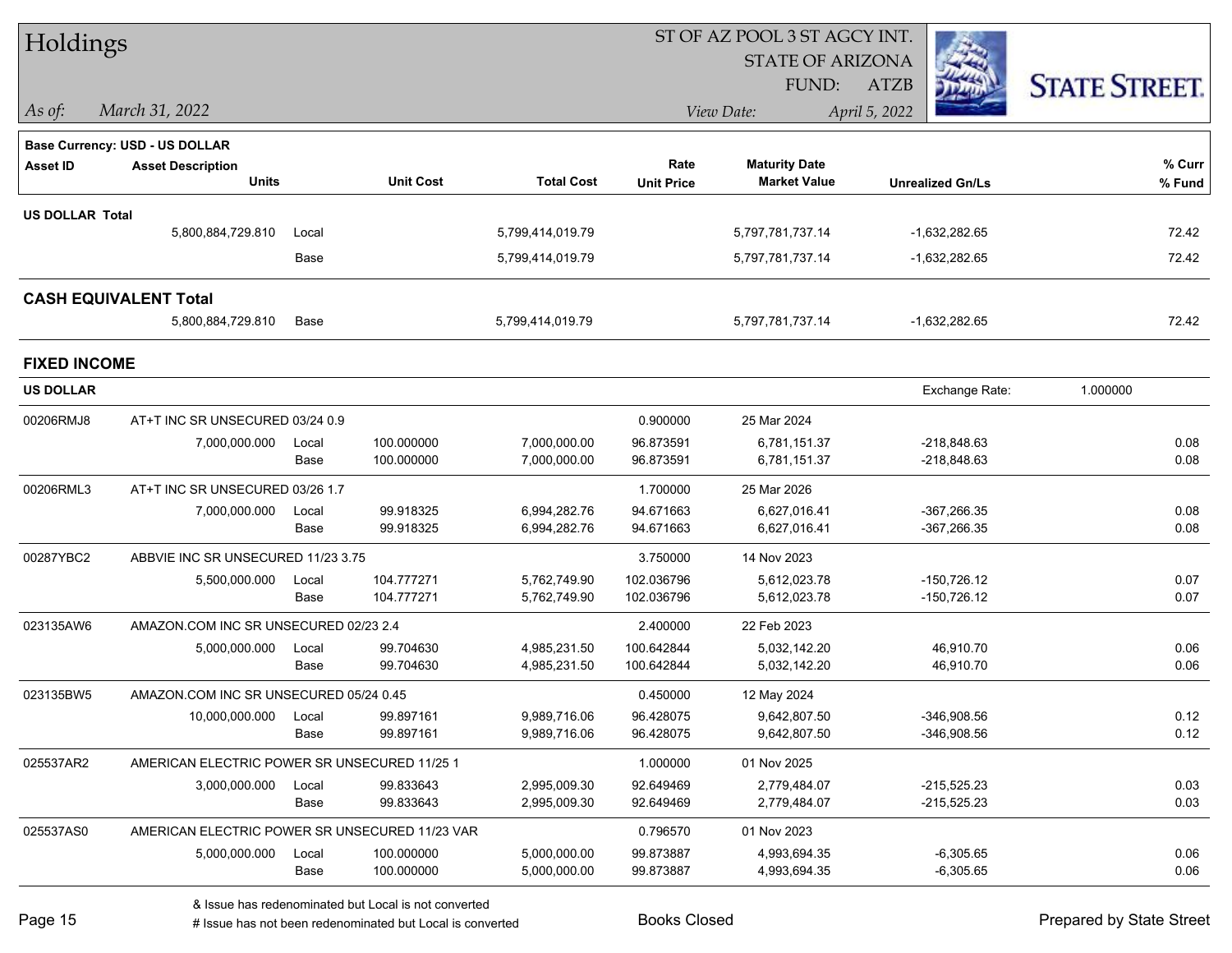| Holdings        |                                                |       |                  |                   |                   | ST OF AZ POOL 3 ST AGCY INT. |                         |                      |
|-----------------|------------------------------------------------|-------|------------------|-------------------|-------------------|------------------------------|-------------------------|----------------------|
|                 |                                                |       |                  |                   |                   | <b>STATE OF ARIZONA</b>      |                         |                      |
|                 |                                                |       |                  |                   |                   | FUND:                        | <b>ATZB</b>             | <b>STATE STREET.</b> |
| As of:          | March 31, 2022                                 |       |                  |                   |                   | View Date:                   | April 5, 2022           |                      |
|                 | Base Currency: USD - US DOLLAR                 |       |                  |                   |                   |                              |                         |                      |
| <b>Asset ID</b> | <b>Asset Description</b>                       |       |                  |                   | Rate              | <b>Maturity Date</b>         |                         | % Curr               |
|                 | <b>Units</b>                                   |       | <b>Unit Cost</b> | <b>Total Cost</b> | <b>Unit Price</b> | <b>Market Value</b>          | <b>Unrealized Gn/Ls</b> | % Fund               |
| 025816CD9       | AMERICAN EXPRESS CO SR UNSECURED 05/22 2.75    |       |                  |                   | 2.750000          | 20 May 2022                  |                         |                      |
|                 | 16,569,000.000                                 | Local | 100.066766       | 16,580,062.39     | 100.071077        | 16,580,776.75                | 714.36                  | 0.21                 |
|                 |                                                | Base  | 100.066766       | 16,580,062.39     | 100.071077        | 16,580,776.75                | 714.36                  | 0.21                 |
| 025816CG2       | AMERICAN EXPRESS CO SR UNSECURED 07/24 2.5     |       |                  |                   | 2.500000          | 30 Jul 2024                  |                         |                      |
|                 | 10,000,000.000                                 | Local | 99.850015        | 9,985,001.53      | 99.585980         | 9,958,598.00                 | $-26,403.53$            | 0.12                 |
|                 |                                                | Base  | 99.850015        | 9,985,001.53      | 99.585980         | 9,958,598.00                 | $-26,403.53$            | 0.12                 |
| 025816CR8       | AMERICAN EXPRESS CO SR UNSECURED 03/25 VAR     |       |                  |                   | 1.200000          | 04 Mar 2025                  |                         |                      |
|                 | 2,000,000.000                                  | Local | 100.000000       | 2,000,000.00      | 100.847520        | 2,016,950.40                 | 16,950.40               | 0.03                 |
|                 |                                                | Base  | 100.000000       | 2,000,000.00      | 100.847520        | 2,016,950.40                 | 16,950.40               | 0.03                 |
| 02587AAN4       | AMERICAN EXPRESS CREDIT ACCOUN AMXCA 2019 2 A  |       |                  |                   | 2.670000          | 15 Nov 2024                  |                         |                      |
|                 | 4,500,000.000                                  | Local | 99.997228        | 4,499,875.24      | 100.064040        | 4,502,881.80                 | 3,006.56                | 0.06                 |
| Original Face:  | 4,500,000.000                                  | Base  | 99.997228        | 4,499,875.24      | 100.064040        | 4,502,881.80                 | 3,006.56                | 0.06                 |
| 026609AC1       | WYETH LLC COMPANY GUAR 03/23 7.25              |       |                  |                   | 7.250000          | 01 Mar 2023                  |                         |                      |
|                 | 1,410,000.000                                  | Local | 106.236396       | 1,497,933.18      | 104.804457        | 1,477,742.84                 | $-20,190.34$            | 0.02                 |
|                 |                                                | Base  | 106.236396       | 1,497,933.18      | 104.804457        | 1,477,742.84                 | $-20,190.34$            | 0.02                 |
| 02665WDX6       | AMERICAN HONDA FINANCE SR UNSECURED 04/23 0.35 |       |                  |                   | 0.350000          | 20 Apr 2023                  |                         |                      |
|                 | 30,000,000.000                                 | Local | 99.998903        | 29,999,670.86     | 98.165299         | 29,449,589.70                | -550,081.16             | 0.37                 |
|                 |                                                | Base  | 99.998903        | 29,999,670.86     | 98.165299         | 29,449,589.70                | -550,081.16             | 0.37                 |
| 02665WDY4       | AMERICAN HONDA FINANCE SR UNSECURED 08/24 0.75 |       |                  |                   | 0.750000          | 09 Aug 2024                  |                         |                      |
|                 | 8,000,000.000                                  | Local | 99.946492        | 7,995,719.35      | 95.351366         | 7,628,109.28                 | $-367,610.07$           | 0.10                 |
|                 |                                                | Base  | 99.946492        | 7,995,719.35      | 95.351366         | 7,628,109.28                 | $-367,610.07$           | 0.10                 |
| 02665WEA5       | AMERICAN HONDA FINANCE SR UNSECURED 01/25 1.5  |       |                  |                   | 1.500000          | 13 Jan 2025                  |                         |                      |
|                 | 15,000,000.000                                 | Local | 99.926567        | 14,988,984.99     | 96.438519         | 14,465,777.85                | $-523,207.14$           | 0.18                 |
|                 |                                                | Base  | 99.926567        | 14,988,984.99     | 96.438519         | 14,465,777.85                | -523,207.14             | 0.18                 |
| 03027XBR0       | AMERICAN TOWER CORP SR UNSECURED 09/26 1.45    |       |                  |                   | 1.450000          | 15 Sep 2026                  |                         |                      |
|                 | 3,000,000.000                                  | Local | 99.533188        | 2,985,995.65      | 91.361657         | 2,740,849.71                 | $-245, 145.94$          | 0.03                 |
|                 |                                                | Base  | 99.533188        | 2,985,995.65      | 91.361657         | 2,740,849.71                 | $-245,145.94$           | 0.03                 |
| 036752AQ6       | ANTHEM INC SR UNSECURED 03/23 0.45             |       |                  |                   | 0.450000          | 15 Mar 2023                  |                         |                      |
|                 | 5,000,000.000                                  | Local | 99.987571        | 4,999,378.57      | 98.386562         | 4,919,328.10                 | $-80,050.47$            | 0.06                 |
|                 |                                                | Base  | 99.987571        | 4,999,378.57      | 98.386562         | 4,919,328.10                 | $-80,050.47$            | 0.06                 |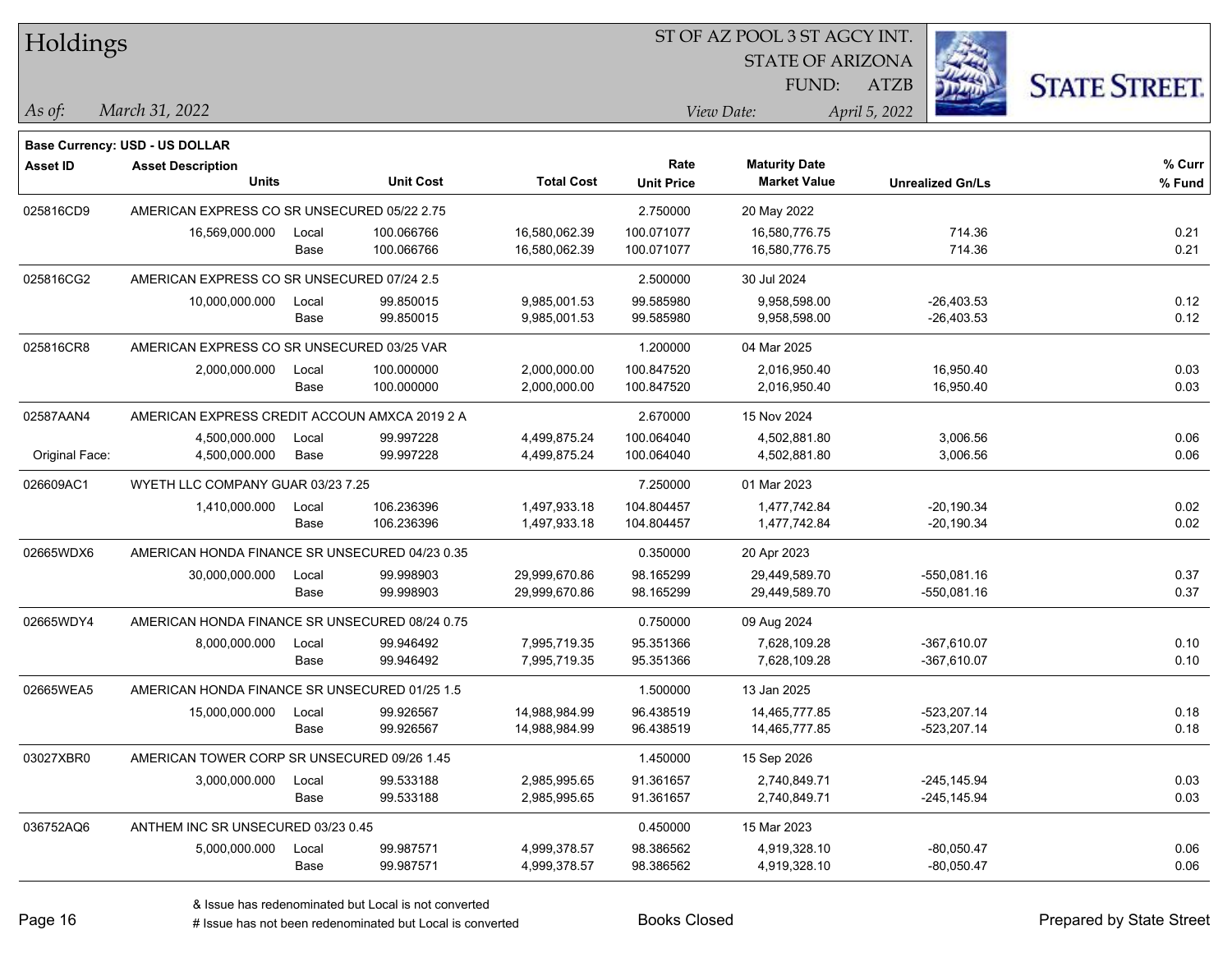| Holdings        |                                                |       |                  |                   | ST OF AZ POOL 3 ST AGCY INT. |                         |                         |                      |  |  |  |
|-----------------|------------------------------------------------|-------|------------------|-------------------|------------------------------|-------------------------|-------------------------|----------------------|--|--|--|
|                 |                                                |       |                  |                   |                              | <b>STATE OF ARIZONA</b> |                         |                      |  |  |  |
|                 |                                                |       |                  |                   |                              | FUND:                   | <b>ATZB</b>             | <b>STATE STREET.</b> |  |  |  |
| As of:          | March 31, 2022                                 |       |                  |                   |                              | View Date:              | April 5, 2022           |                      |  |  |  |
|                 | Base Currency: USD - US DOLLAR                 |       |                  |                   |                              |                         |                         |                      |  |  |  |
| <b>Asset ID</b> | <b>Asset Description</b>                       |       |                  |                   | Rate                         | <b>Maturity Date</b>    |                         | % Curr               |  |  |  |
|                 | <b>Units</b>                                   |       | <b>Unit Cost</b> | <b>Total Cost</b> | <b>Unit Price</b>            | <b>Market Value</b>     | <b>Unrealized Gn/Ls</b> | % Fund               |  |  |  |
| 037833DC1       | APPLE INC SR UNSECURED 09/22 2.1               |       |                  |                   | 2.100000                     | 12 Sep 2022             |                         |                      |  |  |  |
|                 | 10,000,000.000                                 | Local | 100.120909       | 10,012,090.91     | 100.278201                   | 10,027,820.10           | 15,729.19               | 0.13                 |  |  |  |
|                 |                                                | Base  | 100.120909       | 10,012,090.91     | 100.278201                   | 10,027,820.10           | 15,729.19               | 0.13                 |  |  |  |
| 037833DV9       | APPLE INC SR UNSECURED 05/23 0.75              |       |                  |                   | 0.750000                     | 11 May 2023             |                         |                      |  |  |  |
|                 | 15,500,000.000                                 | Local | 99.899397        | 15,484,406.57     | 98.755121                    | 15,307,043.76           | $-177,362.81$           | 0.19                 |  |  |  |
|                 |                                                | Base  | 99.899397        | 15,484,406.57     | 98.755121                    | 15,307,043.76           | $-177,362.81$           | 0.19                 |  |  |  |
| 037833DX5       | APPLE INC SR UNSECURED 08/25 0.55              |       |                  |                   | 0.550000                     | 20 Aug 2025             |                         |                      |  |  |  |
|                 | 10,000,000.000                                 | Local | 99.841440        | 9,984,143.95      | 93.268668                    | 9,326,866.80            | $-657,277.15$           | 0.12                 |  |  |  |
|                 |                                                | Base  | 99.841440        | 9,984,143.95      | 93.268668                    | 9,326,866.80            | $-657,277.15$           | 0.12                 |  |  |  |
| 037833EB2       | APPLE INC SR UNSECURED 02/26 0.7               |       |                  |                   | 0.700000                     | 08 Feb 2026             |                         |                      |  |  |  |
|                 | 5,000,000.000                                  | Local | 99.827270        | 4,991,363.51      | 93.066781                    | 4,653,339.05            | $-338,024.46$           | 0.06                 |  |  |  |
|                 |                                                | Base  | 99.827270        | 4,991,363.51      | 93.066781                    | 4,653,339.05            | $-338,024.46$           | 0.06                 |  |  |  |
| 040555CS1       | ARIZONA PUBLIC SERVICE SR UNSECURED 05/25 3.15 |       |                  |                   | 3.150000                     | 15 May 2025             |                         |                      |  |  |  |
|                 | 5,000,000.000                                  | Local | 106.719815       | 5,335,990.76      | 99.957822                    | 4,997,891.10            | $-338,099.66$           | 0.06                 |  |  |  |
|                 |                                                | Base  | 106.719815       | 5,335,990.76      | 99.957822                    | 4,997,891.10            | $-338,099.66$           | 0.06                 |  |  |  |
| 05531FBJ1       | TRUIST FINANCIAL CORP SR UNSECURED 03/23 2.2   |       |                  |                   | 2.200000                     | 16 Mar 2023             |                         |                      |  |  |  |
|                 | 10,000,000.000                                 | Local | 99.981114        | 9,998,111.39      | 100.157622                   | 10,015,762.20           | 17,650.81               | 0.13                 |  |  |  |
|                 |                                                | Base  | 99.981114        | 9,998,111.39      | 100.157622                   | 10,015,762.20           | 17,650.81               | 0.13                 |  |  |  |
| 06048WK66       | BANK OF AMERICA CORP SR UNSECURED 12/25 VAR    |       |                  |                   | 0.650000                     | 23 Dec 2025             |                         |                      |  |  |  |
|                 | 5,000,000.000                                  | Local | 99.773629        | 4,988,681.44      | 91.347088                    | 4,567,354.40            | $-421,327.04$           | 0.06                 |  |  |  |
|                 |                                                | Base  | 99.773629        | 4,988,681.44      | 91.347088                    | 4,567,354.40            | -421,327.04             | 0.06                 |  |  |  |
| 06048WK74       | BANK OF AMERICA CORP SR UNSECURED 06/23 VAR    |       |                  |                   | 0.450000                     | 21 Jun 2023             |                         |                      |  |  |  |
|                 | 5,000,000.000                                  | Local | 100.000000       | 5,000,000.00      | 97.593284                    | 4,879,664.20            | $-120,335.80$           | 0.06                 |  |  |  |
|                 |                                                | Base  | 100.000000       | 5,000,000.00      | 97.593284                    | 4,879,664.20            | $-120,335.80$           | 0.06                 |  |  |  |
| 06048WL24       | BANK OF AMERICA CORP SR UNSECURED 02/24 VAR    |       |                  |                   | 0.350000                     | 16 Feb 2024             |                         |                      |  |  |  |
|                 | 25,000,000.000                                 | Local | 99.906027        | 24,976,506.85     | 95.217658                    | 23,804,414.50           | $-1,172,092.35$         | 0.30                 |  |  |  |
|                 |                                                | Base  | 99.906027        | 24,976,506.85     | 95.217658                    | 23,804,414.50           | -1,172,092.35           | 0.30                 |  |  |  |
| 06048WL32       | BANK OF AMERICA CORP SR UNSECURED 02/26 0.8    |       |                  |                   | 0.800000                     | 24 Feb 2026             |                         |                      |  |  |  |
|                 | 5,371,000.000                                  | Local | 100.000000       | 5,371,000.00      | 89.652543                    | 4,815,238.08            | -555,761.92             | 0.06                 |  |  |  |
|                 |                                                | Base  | 100.000000       | 5,371,000.00      | 89.652543                    | 4,815,238.08            | -555,761.92             | 0.06                 |  |  |  |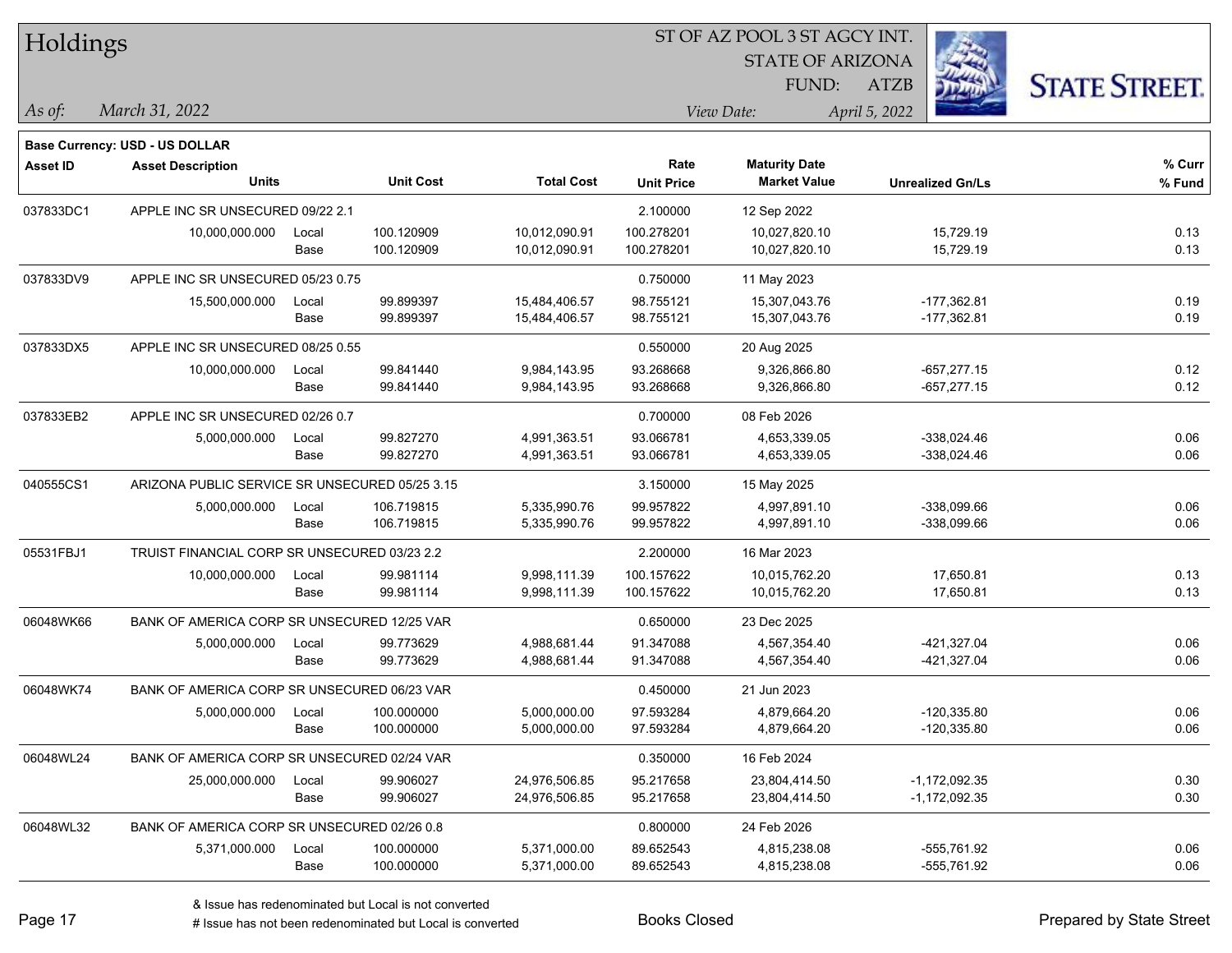| Holdings        |                                               |       |                  |                   |                   | 51 OF AZ POOL 3 51 AGCY INT. |                         |                      |
|-----------------|-----------------------------------------------|-------|------------------|-------------------|-------------------|------------------------------|-------------------------|----------------------|
|                 |                                               |       |                  |                   |                   | <b>STATE OF ARIZONA</b>      | Ż.                      |                      |
|                 |                                               |       |                  |                   |                   | FUND:                        | ATZB                    | <b>STATE STREET.</b> |
| As of:          | March 31, 2022                                |       |                  |                   |                   | View Date:                   | April 5, 2022           |                      |
|                 | <b>Base Currency: USD - US DOLLAR</b>         |       |                  |                   |                   |                              |                         |                      |
| <b>Asset ID</b> | <b>Asset Description</b>                      |       |                  |                   | Rate              | <b>Maturity Date</b>         |                         | % Curr               |
|                 | <b>Units</b>                                  |       | <b>Unit Cost</b> | <b>Total Cost</b> | <b>Unit Price</b> | <b>Market Value</b>          | <b>Unrealized Gn/Ls</b> | % Fund               |
| 06048WL81       | BANK OF AMERICA CORP SR UNSECURED 09/24 0.75  |       |                  |                   | 0.750000          | 26 Sep 2024                  |                         |                      |
|                 | 15,000,000.000                                | Local | 100.000000       | 15,000,000.00     | 96.168279         | 14,425,241.85                | $-574,758.15$           | 0.18                 |
|                 |                                               | Base  | 100.000000       | 15,000,000.00     | 96.168279         | 14,425,241.85                | $-574,758.15$           | 0.18                 |
| 06048WM23       | BANK OF AMERICA CORP SR UNSECURED 05/24 0.65  |       |                  |                   | 0.650000          | 14 May 2024                  |                         |                      |
|                 | 10,000,000.000                                | Local | 100.000000       | 10,000,000.00     | 94.320559         | 9,432,055.90                 | $-567,944.10$           | 0.12                 |
|                 |                                               | Base  | 100.000000       | 10,000,000.00     | 94.320559         | 9,432,055.90                 | $-567,944.10$           | 0.12                 |
| 06048WU99       | BANK OF AMERICA CORP SR UNSECURED 09/24 3     |       |                  |                   | 3.000000          | 27 Sep 2024                  |                         |                      |
|                 | 16,000,000.000                                | Local | 100.000000       | 16,000,000.00     | 100.045031        | 16,007,204.96                | 7,204.96                | 0.20                 |
|                 |                                               | Base  | 100.000000       | 16,000,000.00     | 100.045031        | 16,007,204.96                | 7,204.96                | 0.20                 |
| 06367UBV8       | BANK OF MONTREAL SR UNSECURED 144A 11/26 VAR  |       |                  |                   | 1.000000          | 18 Nov 2026                  |                         |                      |
|                 | 10,000,000.000                                | Local | 100.000000       | 10,000,000.00     | 92.234000         | 9,223,400.00                 | $-776,600.00$           | 0.12                 |
|                 |                                               | Base  | 100.000000       | 10,000,000.00     | 92.234000         | 9,223,400.00                 | -776,600.00             | 0.12                 |
| 06367WF99       | BANK OF MONTREAL SR UNSECURED 05/23 VAR       |       |                  |                   | 1.491000          | 12 May 2023                  |                         |                      |
|                 | 10,000,000.000                                | Local | 100.000000       | 10,000,000.00     | 100.548000        | 10,054,800.00                | 54,800.00               | 0.13                 |
|                 |                                               | Base  | 100.000000       | 10,000,000.00     | 100.548000        | 10,054,800.00                | 54,800.00               | 0.13                 |
| 06367WX81       | BANK OF MONTREAL SR UNSECURED 07/25 VAR       |       |                  |                   | 1.000000          | 30 Jul 2025                  |                         |                      |
|                 | 10,000,000.000                                | Local | 100.000000       | 10,000,000.00     | 93.649045         | 9,364,904.50                 | $-635,095.50$           | 0.12                 |
|                 |                                               | Base  | 100.000000       | 10,000,000.00     | 93.649045         | 9,364,904.50                 | $-635,095.50$           | 0.12                 |
| 06368EA44       | BANK OF MONTREAL SR UNSECURED 12/23 VAR       |       |                  |                   | 0.620000          | 08 Dec 2023                  |                         |                      |
|                 | 10,000,000.000                                | Local | 100.000000       | 10,000,000.00     | 99.493934         | 9,949,393.40                 | $-50,606.60$            | 0.12                 |
|                 |                                               | Base  | 100.000000       | 10,000,000.00     | 99.493934         | 9,949,393.40                 | $-50,606.60$            | 0.12                 |
| 06368FAA7       | BANK OF MONTREAL SR UNSECURED 09/23 0.4       |       |                  |                   | 0.400000          | 15 Sep 2023                  |                         |                      |
|                 | 10,000,000.000                                | Local | 99.938868        | 9,993,886.76      | 97.079685         | 9,707,968.50                 | -285,918.26             | 0.12                 |
|                 |                                               | Base  | 99.938868        | 9,993,886.76      | 97.079685         | 9,707,968.50                 | -285,918.26             | 0.12                 |
| 06368GC54       | BANK OF MONTREAL SR UNSECURED 12/26 2         |       |                  |                   | 2.000000          | 22 Dec 2026                  |                         |                      |
|                 | 20,000,000.000                                | Local | 100.000000       | 20,000,000.00     | 94.387930         | 18,877,586.00                | $-1,122,414.00$         | 0.24                 |
|                 |                                               | Base  | 100.000000       | 20,000,000.00     | 94.387930         | 18,877,586.00                | $-1,122,414.00$         | 0.24                 |
| 06406RAG2       | BANK OF NY MELLON CORP SR UNSECURED 04/23 3.5 |       |                  |                   | 3.500000          | 28 Apr 2023                  |                         |                      |
|                 | 7,000,000.000                                 | Local | 99.976574        | 6,998,360.21      | 101.391702        | 7,097,419.14                 | 99,058.93               | 0.09                 |
|                 |                                               | Base  | 99.976574        | 6,998,360.21      | 101.391702        | 7,097,419.14                 | 99,058.93               | 0.09                 |

ST OF A Z POOL 2 ST ACCV INT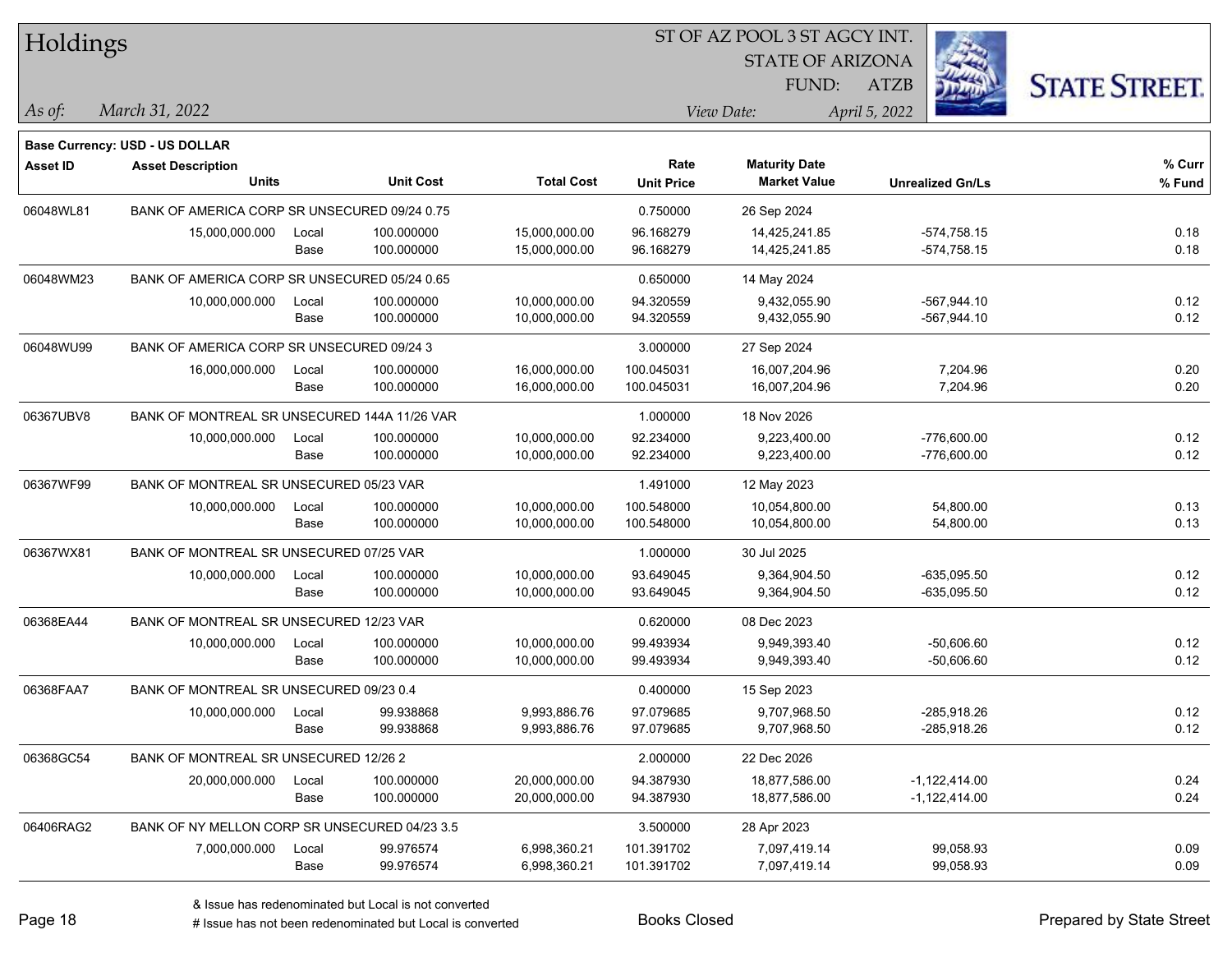| Holdings        |                                                |       |                  |                   |                   | ST OF AZ POOL 3 ST AGCY INT. |                         |                      |
|-----------------|------------------------------------------------|-------|------------------|-------------------|-------------------|------------------------------|-------------------------|----------------------|
|                 |                                                |       |                  |                   |                   | <b>STATE OF ARIZONA</b>      |                         |                      |
|                 |                                                |       |                  |                   |                   | FUND:                        | <b>ATZB</b>             | <b>STATE STREET.</b> |
| As of:          | March 31, 2022                                 |       |                  |                   |                   | View Date:                   | April 5, 2022           |                      |
|                 | <b>Base Currency: USD - US DOLLAR</b>          |       |                  |                   |                   |                              |                         |                      |
| <b>Asset ID</b> | <b>Asset Description</b>                       |       |                  |                   | Rate              | <b>Maturity Date</b>         |                         | % Curr               |
|                 | <b>Units</b>                                   |       | <b>Unit Cost</b> | <b>Total Cost</b> | <b>Unit Price</b> | <b>Market Value</b>          | <b>Unrealized Gn/Ls</b> | % Fund               |
| 06406RAL1       | BANK OF NY MELLON CORP SR UNSECURED 10/24 2.1  |       |                  |                   | 2.100000          | 24 Oct 2024                  |                         |                      |
|                 | 7,000,000.000                                  | Local | 99.910249        | 6,993,717.43      | 98.716041         | 6,910,122.87                 | $-83,594.56$            | 0.09                 |
|                 |                                                | Base  | 99.910249        | 6,993,717.43      | 98.716041         | 6,910,122.87                 | $-83,594.56$            | 0.09                 |
| 06406RAM9       | BANK OF NY MELLON CORP SR UNSECURED 01/23 1.85 |       |                  |                   | 1.850000          | 27 Jan 2023                  |                         |                      |
|                 | 5,000,000.000                                  | Local | 99.981944        | 4,999,097.19      | 100.072446        | 5,003,622.30                 | 4,525.11                | 0.06                 |
|                 |                                                | Base  | 99.981944        | 4,999,097.19      | 100.072446        | 5,003,622.30                 | 4,525.11                | 0.06                 |
| 06406RAP2       | BANK OF NY MELLON CORP SR UNSECURED 12/23 0.35 |       |                  |                   | 0.350000          | 07 Dec 2023                  |                         |                      |
|                 | 10,000,000.000                                 | Local | 99.941225        | 9,994,122.53      | 96.743659         | 9,674,365.90                 | -319,756.63             | 0.12                 |
|                 |                                                | Base  | 99.941225        | 9,994,122.53      | 96.743659         | 9,674,365.90                 | $-319,756.63$           | 0.12                 |
| 06406RAQ0       | BANK OF NY MELLON CORP SR UNSECURED 01/26 0.75 |       |                  |                   | 0.750000          | 28 Jan 2026                  |                         |                      |
|                 | 7,000,000.000                                  | Local | 99.836265        | 6,988,538.52      | 92.662174         | 6,486,352.18                 | $-502, 186.34$          | 0.08                 |
|                 |                                                | Base  | 99.836265        | 6,988,538.52      | 92.662174         | 6,486,352.18                 | $-502, 186.34$          | 0.08                 |
| 06406RAS6       | BANK OF NY MELLON CORP SR UNSECURED 04/24 0.5  |       |                  |                   | 0.500000          | 26 Apr 2024                  |                         |                      |
|                 | 10,000,000.000                                 | Local | 99.927160        | 9,992,715.96      | 95.811551         | 9,581,155.10                 | -411,560.86             | 0.12                 |
|                 |                                                | Base  | 99.927160        | 9,992,715.96      | 95.811551         | 9,581,155.10                 | -411,560.86             | 0.12                 |
| 06406RAT4       | BANK OF NY MELLON CORP SR UNSECURED 04/24 VAR  |       |                  |                   | 0.530000          | 26 Apr 2024                  |                         |                      |
|                 | 8,000,000.000                                  | Local | 100.000000       | 8,000,000.00      | 99.622700         | 7,969,816.00                 | $-30,184.00$            | 0.10                 |
|                 |                                                | Base  | 100.000000       | 8,000,000.00      | 99.622700         | 7,969,816.00                 | $-30,184.00$            | 0.10                 |
| 064159KD7       | BANK OF NOVA SCOTIA SR UNSECURED 09/22 2.45    |       |                  |                   | 2.450000          | 19 Sep 2022                  |                         |                      |
|                 | 17,000,000.000                                 | Local | 100.299409       | 17,050,899.52     | 100.504000        | 17,085,680.00                | 34,780.48               | 0.21                 |
|                 |                                                | Base  | 100.299409       | 17,050,899.52     | 100.504000        | 17,085,680.00                | 34,780.48               | 0.21                 |
| 064159SH0       | BANK OF NOVA SCOTIA SR UNSECURED 11/22 2       |       |                  |                   | 2.000000          | 15 Nov 2022                  |                         |                      |
|                 | 15,000,000.000                                 | Local | 99.993728        | 14,999,059.27     | 100.251377        | 15,037,706.55                | 38,647.28               | 0.19                 |
|                 |                                                | Base  | 99.993728        | 14,999,059.27     | 100.251377        | 15,037,706.55                | 38,647.28               | 0.19                 |
| 06417XAA9       | BANK OF NOVA SCOTIA SR UNSECURED 01/25 VAR     |       |                  |                   | 0.541489          | 10 Jan 2025                  |                         |                      |
|                 | 15,000,000.000                                 | Local | 100.000000       | 15,000,000.00     | 98.951049         | 14,842,657.35                | -157,342.65             | 0.19                 |
|                 |                                                | Base  | 100.000000       | 15,000,000.00     | 98.951049         | 14,842,657.35                | $-157,342.65$           | 0.19                 |
| 06417XAB7       | BANK OF NOVA SCOTIA SR UNSECURED 01/25 1.45    |       |                  |                   | 1.450000          | 10 Jan 2025                  |                         |                      |
|                 | 5,000,000.000                                  | Local | 99.937906        | 4,996,895.30      | 96.099813         | 4,804,990.65                 | $-191,904.65$           | 0.06                 |
|                 |                                                | Base  | 99.937906        | 4,996,895.30      | 96.099813         | 4,804,990.65                 | -191,904.65             | 0.06                 |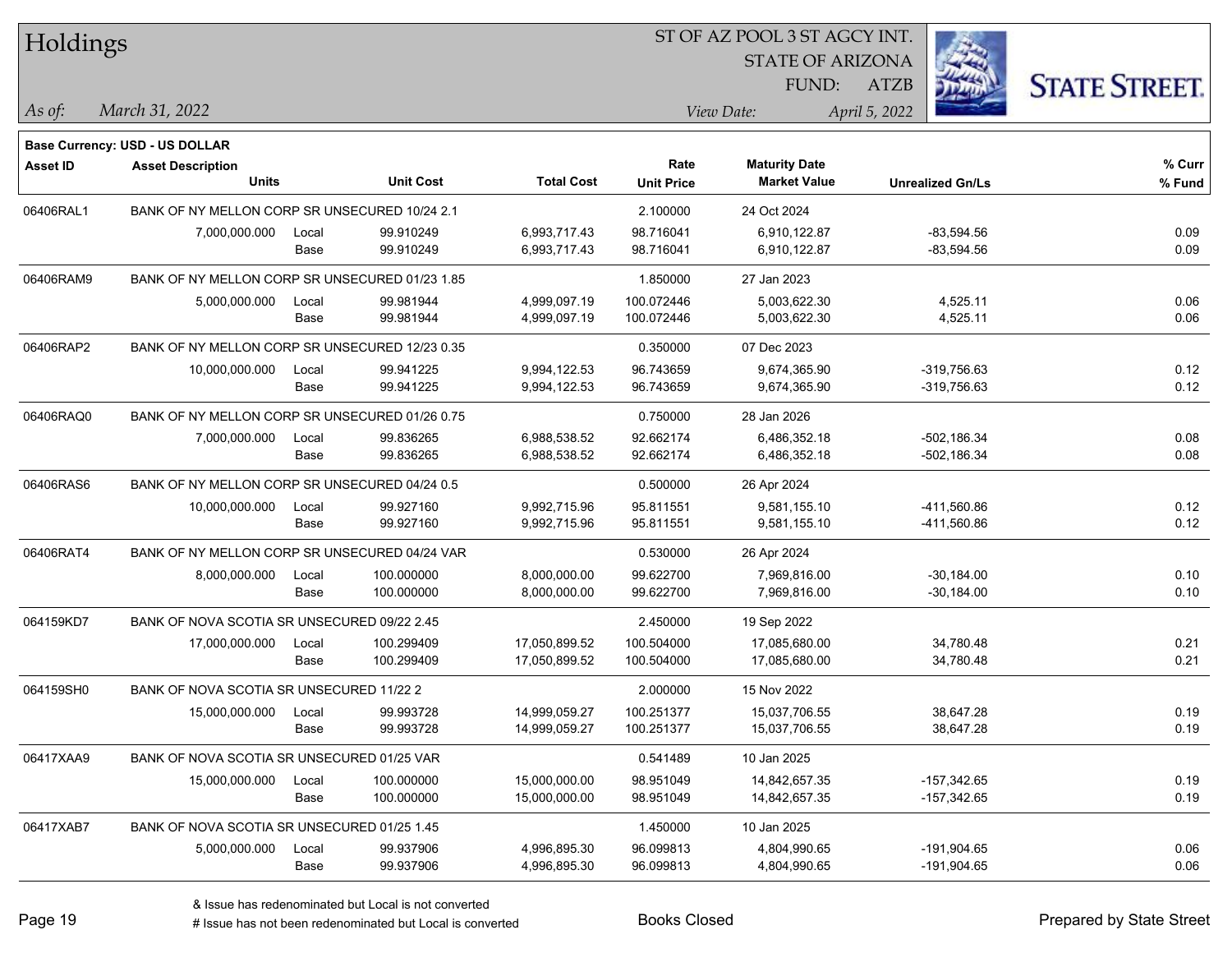| Holdings        |                                                        |       |                  |                   | SI OF AZ POOL 3 SI AGCY IN I. |                         |                         |                      |  |  |
|-----------------|--------------------------------------------------------|-------|------------------|-------------------|-------------------------------|-------------------------|-------------------------|----------------------|--|--|
|                 |                                                        |       |                  |                   |                               | <b>STATE OF ARIZONA</b> | i.                      |                      |  |  |
|                 |                                                        |       |                  |                   |                               | FUND:                   | ATZB                    | <b>STATE STREET.</b> |  |  |
| As of:          | March 31, 2022                                         |       |                  |                   |                               | View Date:              | April 5, 2022           |                      |  |  |
|                 |                                                        |       |                  |                   |                               |                         |                         |                      |  |  |
|                 | Base Currency: USD - US DOLLAR                         |       |                  |                   |                               |                         |                         |                      |  |  |
| <b>Asset ID</b> | <b>Asset Description</b>                               |       |                  |                   | Rate                          | <b>Maturity Date</b>    |                         | % Curr               |  |  |
|                 | <b>Units</b>                                           |       | <b>Unit Cost</b> | <b>Total Cost</b> | <b>Unit Price</b>             | <b>Market Value</b>     | <b>Unrealized Gn/Ls</b> | % Fund               |  |  |
| 06418BAC2       | BANK OF NOVA SCOTIA SR UNSECURED 03/24 2.44            |       |                  |                   | 2.440000                      | 11 Mar 2024             |                         |                      |  |  |
|                 | 8,000,000.000                                          | Local | 100.000000       | 8,000,000.00      | 99.620041                     | 7,969,603.28            | $-30,396.72$            | 0.10                 |  |  |
|                 |                                                        | Base  | 100.000000       | 8,000,000.00      | 99.620041                     | 7,969,603.28            | $-30,396.72$            | 0.10                 |  |  |
| 071813CF4       | BAXTER INTERNATIONAL INC SR UNSECURED 144A 11/24 1.322 |       |                  |                   | 1.322000                      | 29 Nov 2024             |                         |                      |  |  |
|                 | 25,000,000.000                                         | Local | 100.000000       | 25,000,000.00     | 95.582715                     | 23,895,678.75           | $-1, 104, 321.25$       | 0.30                 |  |  |
|                 |                                                        | Base  | 100.000000       | 25,000,000.00     | 95.582715                     | 23,895,678.75           | $-1, 104, 321.25$       | 0.30                 |  |  |
| 07330NAT2       | TRUIST BANK SR UNSECURED 12/24 2.15                    |       |                  |                   | 2.150000                      | 06 Dec 2024             |                         |                      |  |  |
|                 | 2,000,000.000                                          | Local | 99.910173        | 1,998,203.45      | 98.524481                     | 1,970,489.62            | $-27,713.83$            | 0.02                 |  |  |
|                 |                                                        | Base  | 99.910173        | 1,998,203.45      | 98.524481                     | 1,970,489.62            | $-27,713.83$            | 0.02                 |  |  |
| 084664BT7       | BERKSHIRE HATHAWAY FIN COMPANY GUAR 05/22 3            |       |                  |                   | 3.000000                      | 15 May 2022             |                         |                      |  |  |
|                 | 3,667,000.000                                          | Local | 100.347448       | 3,679,740.93      | 100.235378                    | 3,675,631.31            | $-4,109.62$             | 0.05                 |  |  |
|                 |                                                        | Base  | 100.347448       | 3,679,740.93      | 100.235378                    | 3,675,631.31            | $-4,109.62$             | 0.05                 |  |  |
| 097023CG8       | BOEING CO SR UNSECURED 05/22 2.7                       |       |                  |                   | 2.700000                      | 01 May 2022             |                         |                      |  |  |
|                 | 5,000,000.000                                          | Local | 99.995151        | 4,999,757.53      | 100.108734                    | 5,005,436.70            | 5,679.17                | 0.06                 |  |  |
|                 |                                                        | Base  | 99.995151        | 4,999,757.53      | 100.108734                    | 5,005,436.70            | 5,679.17                | 0.06                 |  |  |
| 097023CS2       | BOEING CO SR UNSECURED 05/23 4.508                     |       |                  |                   | 4.508000                      | 01 May 2023             |                         |                      |  |  |
|                 | 15,000,000.000                                         | Local | 101.856039       | 15,278,405.83     | 101.733667                    | 15,260,050.05           | $-18,355.78$            | 0.19                 |  |  |
|                 |                                                        | Base  | 101.856039       | 15,278,405.83     | 101.733667                    | 15,260,050.05           | $-18,355.78$            | 0.19                 |  |  |
| 097023CZ6       | BOEING CO SR UNSECURED 02/24 1.95                      |       |                  |                   | 1.950000                      | 01 Feb 2024             |                         |                      |  |  |
|                 | 17,000,000.000                                         | Local | 99.923056        | 16,986,919.46     | 97.835811                     | 16,632,087.87           | $-354,831.59$           | 0.21                 |  |  |
|                 |                                                        | Base  | 99.923056        | 16,986,919.46     | 97.835811                     | 16,632,087.87           | $-354,831.59$           | 0.21                 |  |  |
| 097023DD4       | BOEING CO SR UNSECURED 02/23 1.167                     |       |                  |                   | 1.167000                      | 04 Feb 2023             |                         |                      |  |  |
|                 | 5,000,000.000                                          | Local | 100.000000       | 5,000,000.00      | 99.210431                     | 4,960,521.55            | $-39,478.45$            | 0.06                 |  |  |
|                 |                                                        | Base  | 100.000000       | 5,000,000.00      | 99.210431                     | 4,960,521.55            | -39,478.45              | 0.06                 |  |  |
| 110122CL0       | BRISTOL MYERS SQUIBB CO SR UNSECURED 05/22 2.6         |       |                  |                   | 2.600000                      | 16 May 2022             |                         |                      |  |  |
|                 | 5,000,000.000                                          | Local | 99.988955        | 4,999,447.76      | 100.093848                    | 5,004,692.40            | 5,244.64                | 0.06                 |  |  |
|                 |                                                        | Base  | 99.988955        | 4,999,447.76      | 100.093848                    | 5,004,692.40            | 5,244.64                | 0.06                 |  |  |
| 110122CY2       | BRISTOL MYERS SQUIBB CO SR UNSECURED 02/23 2.75        |       |                  |                   | 2.750000                      | 15 Feb 2023             |                         |                      |  |  |
|                 | 4,750,000.000                                          | Local | 101.944828       | 4,842,379.33      | 101.055448                    | 4,800,133.78            | $-42,245.55$            | 0.06                 |  |  |
|                 |                                                        | Base  | 101.944828       | 4,842,379.33      | 101.055448                    | 4,800,133.78            | $-42,245.55$            | 0.06                 |  |  |
|                 |                                                        |       |                  |                   |                               |                         |                         |                      |  |  |

 $\overline{S}$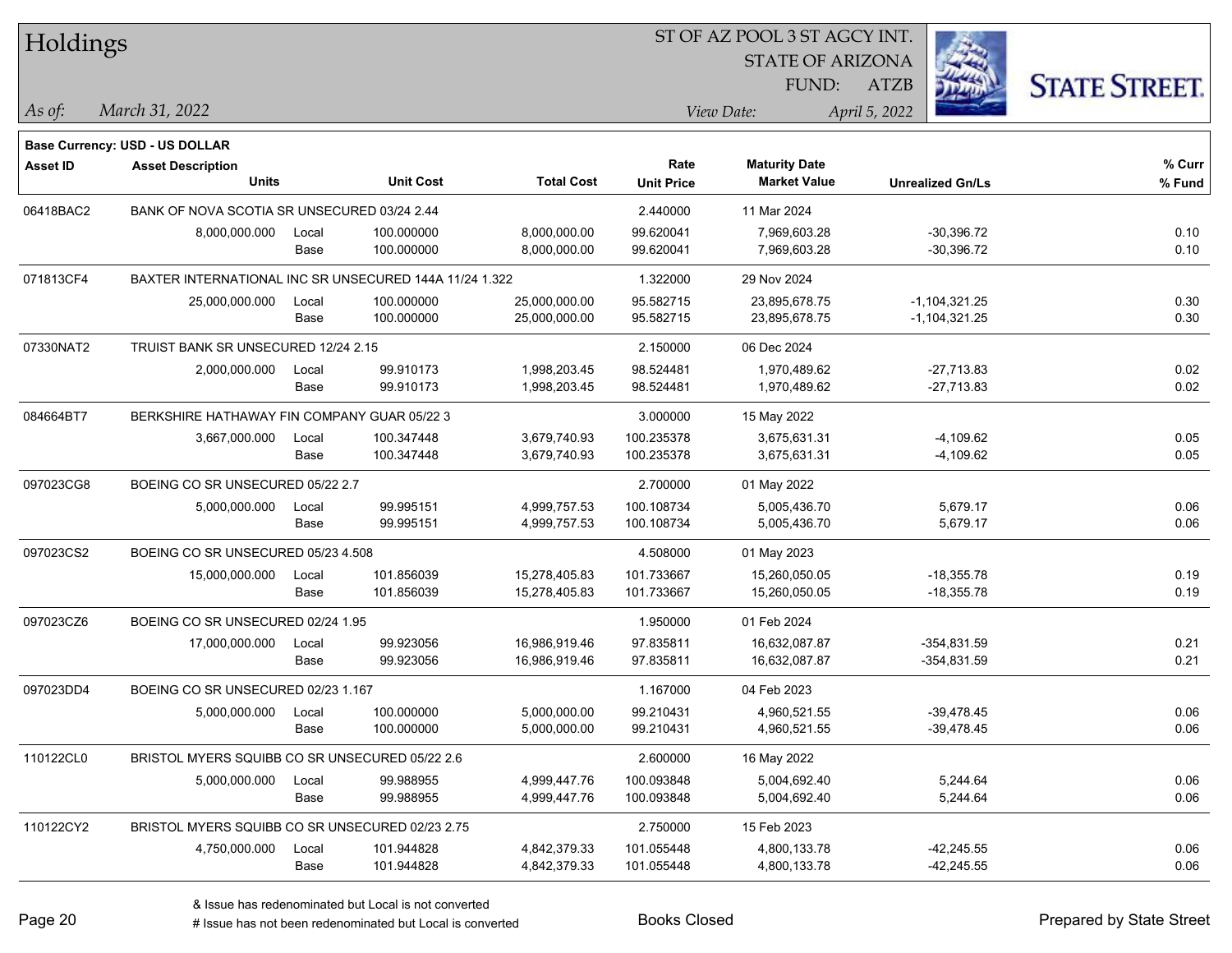| Holdings        |                                                            |       | ST OF AZ POOL 3 ST AGCY INT. |                   |                   |                         |                         |                      |  |  |  |  |
|-----------------|------------------------------------------------------------|-------|------------------------------|-------------------|-------------------|-------------------------|-------------------------|----------------------|--|--|--|--|
|                 |                                                            |       |                              |                   |                   | <b>STATE OF ARIZONA</b> |                         |                      |  |  |  |  |
|                 |                                                            |       |                              |                   |                   | FUND:                   | ATZB                    | <b>STATE STREET.</b> |  |  |  |  |
| $ $ As of:      | March 31, 2022                                             |       |                              |                   |                   | View Date:              | April 5, 2022           |                      |  |  |  |  |
|                 |                                                            |       |                              |                   |                   |                         |                         |                      |  |  |  |  |
| <b>Asset ID</b> | Base Currency: USD - US DOLLAR<br><b>Asset Description</b> |       |                              |                   | Rate              | <b>Maturity Date</b>    |                         | % Curr               |  |  |  |  |
|                 | <b>Units</b>                                               |       | <b>Unit Cost</b>             | <b>Total Cost</b> | <b>Unit Price</b> | <b>Market Value</b>     | <b>Unrealized Gn/Ls</b> | % Fund               |  |  |  |  |
| 12598AAB6       | CNH EQUIPMENT TRUST CNH 2021 A A2                          |       |                              |                   | 0.230000          | 15 Mar 2024             |                         |                      |  |  |  |  |
|                 | 2,029,724.440                                              | Local | 99.997498                    | 2,029,673.66      | 99.700320         | 2,023,641.76            | $-6,031.90$             | 0.03                 |  |  |  |  |
| Original Face:  | 4,000,000.000                                              | Base  | 99.997498                    | 2,029,673.66      | 99.700320         | 2,023,641.76            | $-6,031.90$             | 0.03                 |  |  |  |  |
| 126650DE7       | CVS HEALTH CORP SR UNSECURED 08/24 2.625                   |       |                              |                   | 2.625000          | 15 Aug 2024             |                         |                      |  |  |  |  |
|                 | 2,000,000.000                                              | Local | 99.760278                    | 1,995,205.56      | 99.756642         | 1,995,132.84            | $-72.72$                | 0.02                 |  |  |  |  |
|                 |                                                            | Base  | 99.760278                    | 1,995,205.56      | 99.756642         | 1,995,132.84            | $-72.72$                | 0.02                 |  |  |  |  |
| 13605W2F7       | CANADIAN IMPERIAL BANK SR UNSECURED 03/26 VAR              |       |                              |                   | 1.200000          | 23 Mar 2026             |                         |                      |  |  |  |  |
|                 | 10,000,000.000                                             | Local | 100.000000                   | 10,000,000.00     | 98.457000         | 9,845,700.00            | $-154,300.00$           | 0.12                 |  |  |  |  |
|                 |                                                            | Base  | 100.000000                   | 10,000,000.00     | 98.457000         | 9,845,700.00            | $-154,300.00$           | 0.12                 |  |  |  |  |
| 13605W3A7       | CANADIAN IMPERIAL BANK SR UNSECURED 04/26 VAR              |       |                              |                   | 1.400000          | 14 Apr 2026             |                         |                      |  |  |  |  |
|                 | 5,000,000.000                                              | Local | 100.000000                   | 5,000,000.00      | 92.324000         | 4,616,200.00            | $-383,800.00$           | 0.06                 |  |  |  |  |
|                 |                                                            | Base  | 100.000000                   | 5,000,000.00      | 92.324000         | 4,616,200.00            | $-383,800.00$           | 0.06                 |  |  |  |  |
| 13605WD32       | CANADIAN IMPERIAL BANK SR UNSECURED 09/25 0.9              |       |                              |                   | 0.900000          | 08 Sep 2025             |                         |                      |  |  |  |  |
|                 | 15,000,000.000                                             | Local | 100.000000                   | 15,000,000.00     | 91.722178         | 13,758,326.70           | -1,241,673.30           | 0.17                 |  |  |  |  |
|                 |                                                            | Base  | 100.000000                   | 15,000,000.00     | 91.722178         | 13,758,326.70           | $-1,241,673.30$         | 0.17                 |  |  |  |  |
| 13605WF71       | CANADIAN IMPERIAL BANK SR UNSECURED 04/24 0.55             |       |                              |                   | 0.550000          | 06 Apr 2024             |                         |                      |  |  |  |  |
|                 | 15,000,000.000                                             | Local | 100.000000                   | 15,000,000.00     | 94.494899         | 14, 174, 234.85         | $-825,765.15$           | 0.18                 |  |  |  |  |
|                 |                                                            | Base  | 100.000000                   | 15,000,000.00     | 94.494899         | 14, 174, 234.85         | $-825,765.15$           | 0.18                 |  |  |  |  |
| 13605WN23       | CANADIAN IMPERIAL BANK SR UNSECURED 11/25 0.9              |       |                              |                   | 0.900000          | 25 Nov 2025             |                         |                      |  |  |  |  |
|                 | 10,000,000.000                                             | Local | 100.000000                   | 10,000,000.00     | 91.598324         | 9,159,832.40            | $-840, 167.60$          | 0.11                 |  |  |  |  |
|                 |                                                            | Base  | 100.000000                   | 10,000,000.00     | 91.598324         | 9,159,832.40            | $-840, 167.60$          | 0.11                 |  |  |  |  |
| 13605WWG2       | CANADIAN IMPERIAL BANK SR UNSECURED 03/25 VAR              |       |                              |                   | 1.750000          | 06 Mar 2025             |                         |                      |  |  |  |  |
|                 | 10,000,000.000                                             | Local | 100.000000                   | 10,000,000.00     | 93.664051         | 9,366,405.10            | -633,594.90             | 0.12                 |  |  |  |  |
|                 |                                                            | Base  | 100.000000                   | 10,000,000.00     | 93.664051         | 9,366,405.10            | -633,594.90             | 0.12                 |  |  |  |  |
| 13607X3X3       | CANADIAN IMPERIAL BANK SR UNSECURED 12/26 2                |       |                              |                   | 2.000000          | 22 Dec 2026             |                         |                      |  |  |  |  |
|                 | 10,000,000.000                                             | Local | 100.000000                   | 10,000,000.00     | 94.734575         | 9,473,457.50            | $-526,542.50$           | 0.12                 |  |  |  |  |
|                 |                                                            | Base  | 100.000000                   | 10,000,000.00     | 94.734575         | 9,473,457.50            | $-526,542.50$           | 0.12                 |  |  |  |  |
| 14040HCK9       | CAPITAL ONE FINANCIAL CO SR UNSECURED 12/24 VAR            |       |                              |                   | 1.343000          | 06 Dec 2024             |                         |                      |  |  |  |  |
|                 | 20,000,000.000                                             | Local | 100.000000                   | 20,000,000.00     | 97.032459         | 19,406,491.80           | -593,508.20             | 0.24                 |  |  |  |  |
|                 |                                                            | Base  | 100.000000                   | 20,000,000.00     | 97.032459         | 19,406,491.80           | -593,508.20             | 0.24                 |  |  |  |  |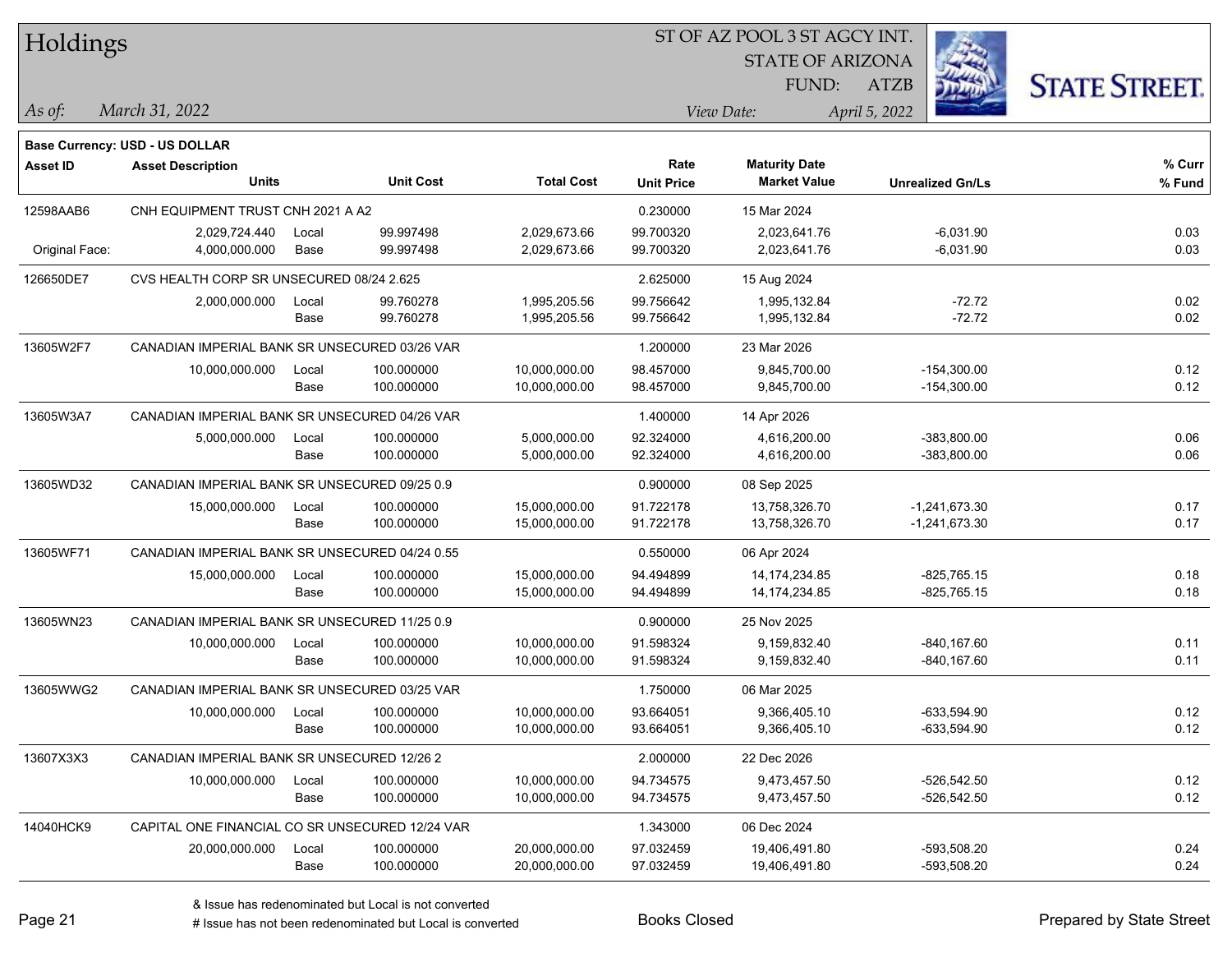| Holdings  |                                                  |               |                          |                                |                          | 51 OF AZ POOL 3 51 AGCY INT.   |                                |                      |
|-----------|--------------------------------------------------|---------------|--------------------------|--------------------------------|--------------------------|--------------------------------|--------------------------------|----------------------|
|           |                                                  |               |                          |                                |                          | <b>STATE OF ARIZONA</b>        |                                |                      |
|           |                                                  |               |                          |                                |                          | FUND:                          | ATZB                           | <b>STATE STREET.</b> |
| As of:    | March 31, 2022                                   |               |                          |                                |                          | View Date:                     | April 5, 2022                  |                      |
|           | <b>Base Currency: USD - US DOLLAR</b>            |               |                          |                                |                          |                                |                                |                      |
| Asset ID  | <b>Asset Description</b>                         |               |                          |                                | Rate                     | <b>Maturity Date</b>           |                                | % Curr               |
|           | <b>Units</b>                                     |               | <b>Unit Cost</b>         | <b>Total Cost</b>              | <b>Unit Price</b>        | <b>Market Value</b>            | <b>Unrealized Gn/Ls</b>        | % Fund               |
| 14042RHB0 | CAPITAL ONE NA SR UNSECURED 08/22 VAR            |               |                          |                                | 1.159000                 | 08 Aug 2022                    |                                |                      |
|           | 10,000,000.000                                   | Local<br>Base | 100.000000<br>100.000000 | 10,000,000.00<br>10,000,000.00 | 100.096020<br>100.096020 | 10,009,602.00<br>10,009,602.00 | 9,602.00<br>9,602.00           | 0.13<br>0.13         |
| 141781BP8 | CARGILL INC SR UNSECURED 144A 02/24 0.4          |               |                          |                                | 0.400000                 | 02 Feb 2024                    |                                |                      |
|           | 8,000,000.000                                    | Local<br>Base | 99.935539<br>99.935539   | 7,994,843.08<br>7,994,843.08   | 96.082192<br>96.082192   | 7,686,575.36<br>7,686,575.36   | $-308,267.72$<br>$-308,267.72$ | 0.10<br>0.10         |
| 14913Q3C1 | CATERPILLAR FINL SERVICE SR UNSECURED 11/22 1.95 |               |                          |                                | 1.950000                 | 18 Nov 2022                    |                                |                      |
|           | 5,000,000.000                                    | Local         | 101.029374               | 5,051,468.70                   | 100.315767               | 5,015,788.35                   | $-35,680.35$                   | 0.06                 |
|           |                                                  | Base          | 101.029374               | 5,051,468.70                   | 100.315767               | 5,015,788.35                   | $-35,680.35$                   | 0.06                 |
| 14913R2B2 | CATERPILLAR FINL SERVICE SR UNSECURED 05/22 0.95 |               |                          |                                | 0.950000                 | 13 May 2022                    |                                |                      |
|           | 5,000,000.000                                    | Local         | 100.077170               | 5,003,858.51                   | 99.999289                | 4,999,964.45                   | $-3,894.06$                    | 0.06                 |
|           |                                                  | Base          | 100.077170               | 5,003,858.51                   | 99.999289                | 4,999,964.45                   | $-3,894.06$                    | 0.06                 |
| 14913R2P1 | CATERPILLAR FINL SERVICE SR UNSECURED 09/24 0.6  |               |                          |                                | 0.600000                 | 13 Sep 2024                    |                                |                      |
|           | 10,000,000.000                                   | Local         | 99.888712                | 9,988,871.23                   | 95.385365                | 9,538,536.50                   | -450,334.73                    | 0.12                 |
|           |                                                  | Base          | 99.888712                | 9,988,871.23                   | 95.385365                | 9,538,536.50                   | -450,334.73                    | 0.12                 |
| 166756AJ5 | CHEVRON USA INC COMPANY GUAR 08/23 0.426         |               |                          |                                | 0.426000                 | 11 Aug 2023                    |                                |                      |
|           | 5,000,000.000                                    | Local         | 100.072919               | 5,003,645.95                   | 97.808538                | 4,890,426.90                   | $-113,219.05$                  | 0.06                 |
|           |                                                  | Base          | 100.072919               | 5,003,645.95                   | 97.808538                | 4,890,426.90                   | $-113,219.05$                  | 0.06                 |
| 17298CHQ4 | CITIGROUP INC SR UNSECURED 12/24 VAR             |               |                          |                                | 2.350000                 | 30 Dec 2024                    |                                |                      |
|           | 10,000,000.000                                   | Local         | 100.000000               | 10,000,000.00                  | 96.275442                | 9,627,544.20                   | $-372,455.80$                  | 0.12                 |
|           |                                                  | Base          | 100.000000               | 10,000,000.00                  | 96.275442                | 9,627,544.20                   | $-372,455.80$                  | 0.12                 |
| 17298CJN9 | CITIGROUP INC SR UNSECURED 06/25 1.4             |               |                          |                                | 1.400000                 | 19 Jun 2025                    |                                |                      |
|           | 5,000,000.000                                    | Local         | 100.000000               | 5,000,000.00                   | 92.470882                | 4,623,544.10                   | $-376,455.90$                  | 0.06                 |
|           |                                                  | Base          | 100.000000               | 5,000,000.00                   | 92.470882                | 4,623,544.10                   | $-376.455.90$                  | 0.06                 |
| 17298CJP4 | CITIGROUP INC SR UNSECURED 06/25 VAR             |               |                          |                                | 1.250000                 | 30 Jun 2025                    |                                |                      |
|           | 10,000,000.000                                   | Local         | 100.000000               | 10,000,000.00                  | 94.495979                | 9,449,597.90                   | $-550,402.10$                  | 0.12                 |
|           |                                                  | Base          | 100.000000               | 10,000,000.00                  | 94.495979                | 9,449,597.90                   | -550,402.10                    | 0.12                 |
| 17298CKU1 | CITIGROUP INC SR UNSECURED 11/25 VAR             |               |                          |                                | 1.000000                 | 25 Nov 2025                    |                                |                      |
|           | 15,000,000.000                                   | Local         | 100.000000               | 15,000,000.00                  | 91.832522                | 13,774,878.30                  | $-1,225,121.70$                | 0.17                 |
|           |                                                  | Base          | 100.000000               | 15,000,000.00                  | 91.832522                | 13,774,878.30                  | $-1,225,121.70$                | 0.17                 |

 $\overline{S}$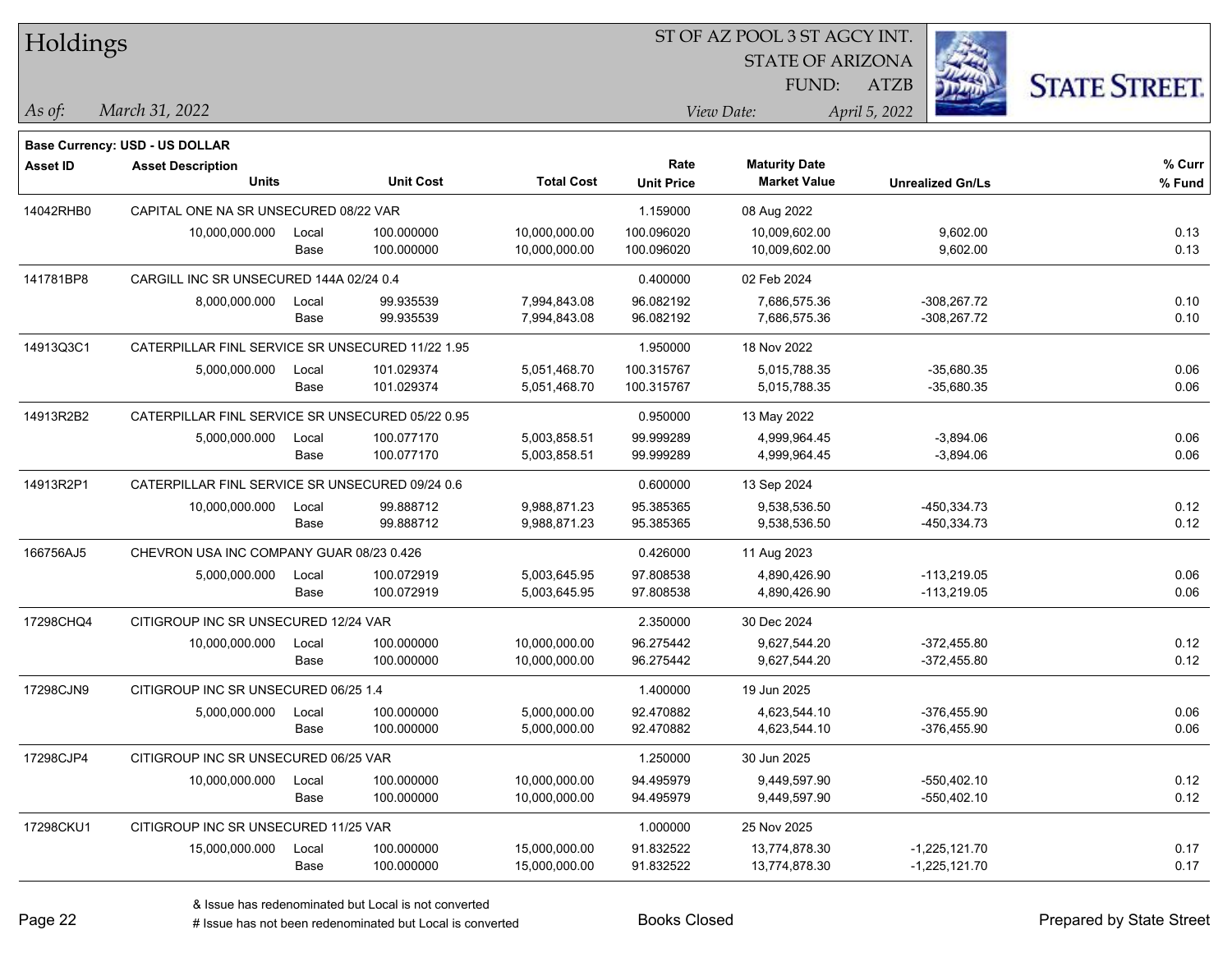| Holdings  |                                                 |       |                  |                   | ST OF AZ POOL 3 ST AGCY INT. |                                             |                         |                      |  |  |
|-----------|-------------------------------------------------|-------|------------------|-------------------|------------------------------|---------------------------------------------|-------------------------|----------------------|--|--|
|           |                                                 |       |                  |                   |                              | <b>STATE OF ARIZONA</b>                     |                         |                      |  |  |
|           |                                                 |       |                  |                   |                              | FUND:                                       | ATZB                    | <b>STATE STREET.</b> |  |  |
| As of:    | March 31, 2022                                  |       |                  |                   |                              | View Date:                                  | April 5, 2022           |                      |  |  |
|           |                                                 |       |                  |                   |                              |                                             |                         |                      |  |  |
|           | Base Currency: USD - US DOLLAR                  |       |                  |                   |                              |                                             |                         |                      |  |  |
| Asset ID  | <b>Asset Description</b><br><b>Units</b>        |       | <b>Unit Cost</b> | <b>Total Cost</b> | Rate<br><b>Unit Price</b>    | <b>Maturity Date</b><br><b>Market Value</b> | <b>Unrealized Gn/Ls</b> | % Curr<br>% Fund     |  |  |
|           |                                                 |       |                  |                   |                              |                                             |                         |                      |  |  |
| 17298CM39 | CITIGROUP INC SR UNSECURED 05/26 1.375          |       |                  |                   | 1.375000                     | 20 May 2026                                 |                         |                      |  |  |
|           | 5,000,000.000                                   | Local | 100.000000       | 5,000,000.00      | 93.670564                    | 4,683,528.20                                | $-316,471.80$           | 0.06                 |  |  |
|           |                                                 | Base  | 100.000000       | 5,000,000.00      | 93.670564                    | 4,683,528.20                                | $-316,471.80$           | 0.06                 |  |  |
| 17328W4G0 | CITIGROUP GLOBAL MARKETS COMPANY GUAR 07/25 VAR |       |                  |                   | 1.100000                     | 31 Jul 2025                                 |                         |                      |  |  |
|           | 15,000,000.000                                  | Local | 100.000000       | 15,000,000.00     | 93.122793                    | 13,968,418.95                               | -1,031,581.05           | 0.17                 |  |  |
|           |                                                 | Base  | 100.000000       | 15,000,000.00     | 93.122793                    | 13,968,418.95                               | $-1,031,581.05$         | 0.17                 |  |  |
| 17329FWZ3 | CITIGROUP GLOBAL COMPANY GUAR 09/23 0.5         |       |                  |                   | 0.500000                     | 25 Sep 2023                                 |                         |                      |  |  |
|           | 10,000,000.000                                  | Local | 100.000000       | 10,000,000.00     | 97.119493                    | 9,711,949.30                                | $-288,050.70$           | 0.12                 |  |  |
|           |                                                 | Base  | 100.000000       | 10,000,000.00     | 97.119493                    | 9,711,949.30                                | $-288,050.70$           | 0.12                 |  |  |
| 189054AT6 | CLOROX COMPANY SR UNSECURED 09/22 3.05          |       |                  |                   | 3.050000                     | 15 Sep 2022                                 |                         |                      |  |  |
|           | 1,000,000.000                                   | Local | 100.586036       | 1,005,860.36      | 100.354029                   | 1,003,540.29                                | $-2,320.07$             | 0.01                 |  |  |
|           |                                                 | Base  | 100.586036       | 1,005,860.36      | 100.354029                   | 1,003,540.29                                | $-2,320.07$             | 0.01                 |  |  |
| 191216CL2 | COCA COLA CO/THE SR UNSECURED 09/24 1.75        |       |                  | 1.750000          | 06 Sep 2024                  |                                             |                         |                      |  |  |
|           | 10,000,000.000                                  | Local | 101.489256       | 10,148,925.62     | 99.061732                    | 9,906,173.20                                | $-242,752.42$           | 0.12                 |  |  |
|           |                                                 | Base  | 101.489256       | 10,148,925.62     | 99.061732                    | 9,906,173.20                                | $-242,752.42$           | 0.12                 |  |  |
| 205887CA8 | CONAGRA BRANDS INC SR UNSECURED 05/24 4.3       |       |                  |                   | 4.300000                     | 01 May 2024                                 |                         |                      |  |  |
|           | 7,000,000.000                                   | Local | 106.670614       | 7,466,942.97      | 102.813554                   | 7,196,948.78                                | $-269,994.19$           | 0.09                 |  |  |
|           |                                                 | Base  | 106.670614       | 7,466,942.97      | 102.813554                   | 7,196,948.78                                | $-269,994.19$           | 0.09                 |  |  |
| 24422ETV1 | JOHN DEERE CAPITAL CORP SR UNSECURED 09/22 2.15 |       |                  |                   | 2.150000                     | 08 Sep 2022                                 |                         |                      |  |  |
|           | 2,000,000.000                                   | Local | 100.814362       | 2,016,287.24      | 100.357612                   | 2,007,152.24                                | $-9,135.00$             | 0.03                 |  |  |
|           |                                                 | Base  | 100.814362       | 2,016,287.24      | 100.357612                   | 2,007,152.24                                | $-9,135.00$             | 0.03                 |  |  |
| 24422EVA4 | JOHN DEERE CAPITAL CORP SR UNSECURED 06/22 1.95 |       |                  |                   | 1.950000                     | 13 Jun 2022                                 |                         |                      |  |  |
|           | 3,000,000.000                                   | Local | 100.332232       | 3.009.966.95      | 100.144483                   | 3,004,334.49                                | $-5,632.46$             | 0.04                 |  |  |
|           |                                                 | Base  | 100.332232       | 3,009,966.95      | 100.144483                   | 3,004,334.49                                | $-5,632.46$             | 0.04                 |  |  |
| 24422EVH9 | JOHN DEERE CAPITAL CORP SR UNSECURED 07/23 0.7  |       |                  |                   | 0.700000                     | 05 Jul 2023                                 |                         |                      |  |  |
|           | 5,000,000.000                                   | Local | 100.553890       | 5,027,694.48      | 98.211020                    | 4,910,551.00                                | $-117,143.48$           | 0.06                 |  |  |
|           |                                                 | Base  | 100.553890       | 5,027,694.48      | 98.211020                    | 4,910,551.00                                | $-117,143.48$           | 0.06                 |  |  |
| 24422EVN6 | JOHN DEERE CAPITAL CORP SR UNSECURED 01/24 0.45 |       |                  |                   | 0.450000                     | 17 Jan 2024                                 |                         |                      |  |  |
|           | 9,000,000.000                                   | Local | 99.955600        | 8,996,003.96      | 96.738660                    | 8,706,479.40                                | $-289,524.56$           | 0.11                 |  |  |
|           |                                                 | Base  | 99.955600        | 8,996,003.96      | 96.738660                    | 8,706,479.40                                | $-289,524.56$           | 0.11                 |  |  |
|           |                                                 |       |                  |                   |                              |                                             |                         |                      |  |  |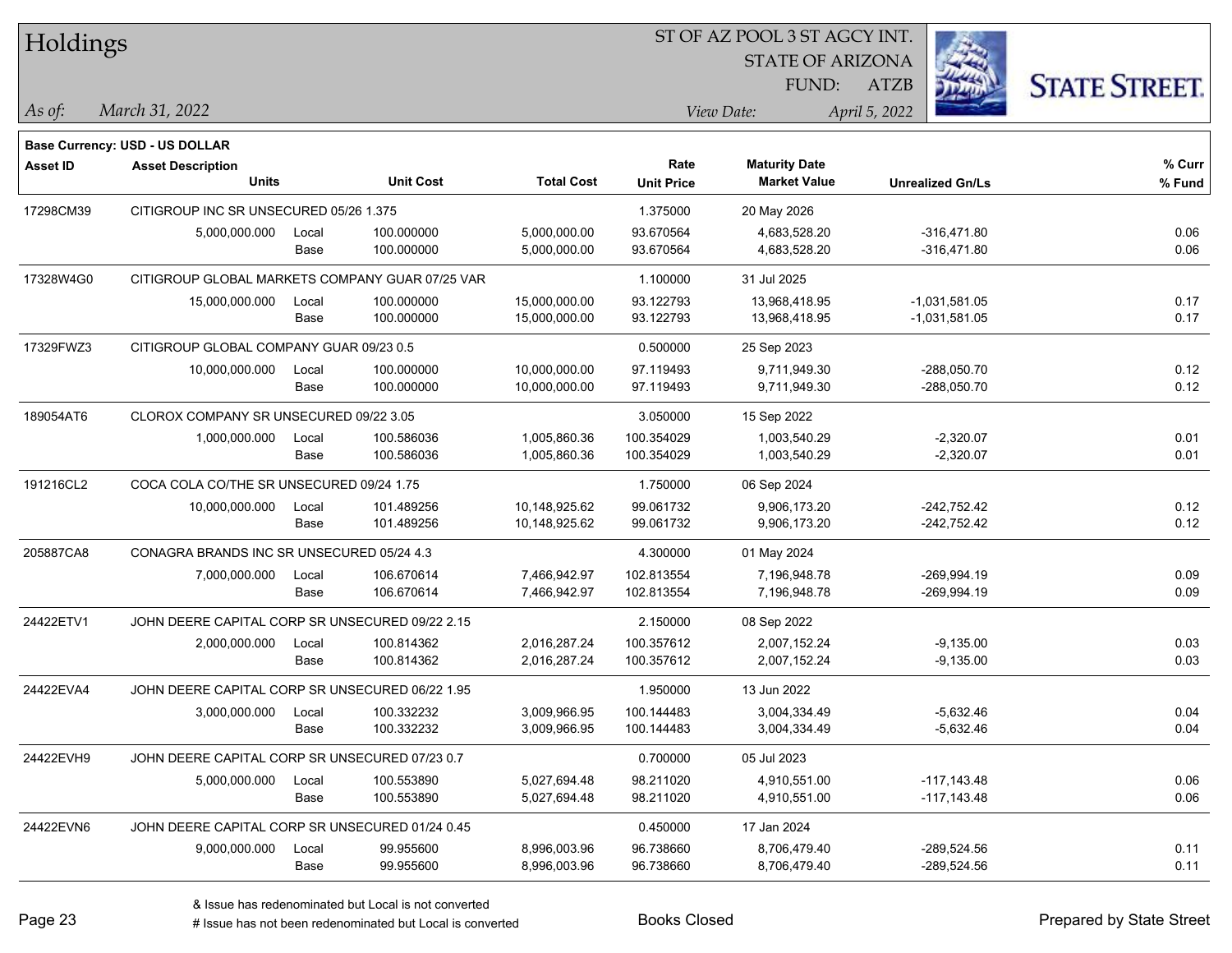| Holdings        |                                                   |       |                  |                   |                           | ST OF AZ POOL 3 ST AGCY INT.                |                         |                      |
|-----------------|---------------------------------------------------|-------|------------------|-------------------|---------------------------|---------------------------------------------|-------------------------|----------------------|
|                 |                                                   |       |                  |                   |                           | <b>STATE OF ARIZONA</b>                     |                         |                      |
|                 |                                                   |       |                  |                   |                           | FUND:                                       | <b>ATZB</b>             | <b>STATE STREET.</b> |
| $\vert$ As of:  | March 31, 2022                                    |       |                  |                   |                           | View Date:                                  | April 5, 2022           |                      |
|                 |                                                   |       |                  |                   |                           |                                             |                         |                      |
|                 | <b>Base Currency: USD - US DOLLAR</b>             |       |                  |                   |                           |                                             |                         |                      |
| <b>Asset ID</b> | <b>Asset Description</b><br><b>Units</b>          |       | <b>Unit Cost</b> | <b>Total Cost</b> | Rate<br><b>Unit Price</b> | <b>Maturity Date</b><br><b>Market Value</b> | <b>Unrealized Gn/Ls</b> | % Curr<br>% Fund     |
|                 |                                                   |       |                  |                   |                           |                                             |                         |                      |
| 24422EVY2       | JOHN DEERE CAPITAL CORP SR UNSECURED 01/25 1.25   |       |                  |                   | 1.250000                  | 10 Jan 2025                                 |                         |                      |
|                 | 10,000,000.000                                    | Local | 99.956451        | 9,995,645.07      | 96.356883                 | 9,635,688.30                                | $-359,956.77$           | 0.12                 |
|                 |                                                   | Base  | 99.956451        | 9,995,645.07      | 96.356883                 | 9,635,688.30                                | $-359,956.77$           | 0.12                 |
| 24703WAB5       | DELL EQUIPMENT FINANCE TRUST DEFT 2022 1 A2 144A  |       |                  |                   | 2.110000                  | 23 Aug 2027                                 |                         |                      |
|                 | 5,000,000.000                                     | Local | 99.996946        | 4,999,847.30      | 99.478150                 | 4,973,907.50                                | $-25,939.80$            | 0.06                 |
| Original Face:  | 5,000,000.000                                     | Base  | 99.996946        | 4,999,847.30      | 99.478150                 | 4,973,907.50                                | $-25,939.80$            | 0.06                 |
| 254687FJ0       | WALT DISNEY COMPANY/THE COMPANY GUAR 09/22 1.65   |       |                  |                   | 1.650000                  | 01 Sep 2022                                 |                         |                      |
|                 | 1,675,000.000                                     | Local | 100.537753       | 1,684,007.37      | 100.082061                | 1,676,374.52                                | $-7,632.85$             | 0.02                 |
|                 |                                                   | Base  | 100.537753       | 1,684,007.37      | 100.082061                | 1,676,374.52                                | $-7,632.85$             | 0.02                 |
| 254687FN1       | WALT DISNEY COMPANY/THE COMPANY GUAR 03/25 3.35   |       |                  |                   | 3.350000                  | 24 Mar 2025                                 |                         |                      |
|                 | 7,000,000.000                                     | Local | 107.018548       | 7,491,298.34      | 101.506576                | 7,105,460.32                                | -385,838.02             | 0.09                 |
|                 |                                                   | Base  | 107.018548       | 7,491,298.34      | 101.506576                | 7,105,460.32                                | $-385,838.02$           | 0.09                 |
| 278642AV5       | EBAY INC SR UNSECURED 03/25 1.9                   |       |                  |                   | 1.900000                  | 11 Mar 2025                                 |                         |                      |
|                 | 2,000,000.000                                     | Local | 102.111225       | 2,042,224.49      | 96.754801                 | 1,935,096.02                                | $-107, 128.47$          | 0.02                 |
|                 |                                                   | Base  | 102.111225       | 2,042,224.49      | 96.754801                 | 1,935,096.02                                | $-107, 128.47$          | 0.02                 |
| 278642AX1       | EBAY INC SR UNSECURED 05/26 1.4                   |       |                  |                   | 1.400000                  | 10 May 2026                                 |                         |                      |
|                 | 5,000,000.000                                     | Local | 99.893597        | 4,994,679.84      | 93.327008                 | 4,666,350.40                                | $-328,329.44$           | 0.06                 |
|                 |                                                   | Base  | 99.893597        | 4,994,679.84      | 93.327008                 | 4,666,350.40                                | $-328,329.44$           | 0.06                 |
| 29373KAB9       | ENTERPRISE FLEET FINANCING LLC EFF 2020 1 A2 144A |       |                  |                   | 1.780000                  | 22 Dec 2025                                 |                         |                      |
|                 | 4,342,398.330                                     | Local | 100.217105       | 4,351,825.91      | 99.947040                 | 4,340,098.60                                | $-11,727.31$            | 0.05                 |
| Original Face:  | 10,000,000.000                                    | Base  | 100.217105       | 4,351,825.91      | 99.947040                 | 4,340,098.60                                | $-11,727.31$            | 0.05                 |
| 29736RAE0       | ESTEE LAUDER CO INC SR UNSECURED 08/22 2.35       |       |                  |                   | 2.350000                  | 15 Aug 2022                                 |                         |                      |
|                 | 17,838,000.000                                    | Local | 100.699859       | 17,962,840.89     | 100.316401                | 17,894,439.61                               | $-68,401.28$            | 0.22                 |
|                 |                                                   | Base  | 100.699859       | 17,962,840.89     | 100.316401                | 17,894,439.61                               | -68,401.28              | 0.22                 |
| 30231GBL5       | EXXON MOBIL CORPORATION SR UNSECURED 04/23 1.571  |       |                  |                   | 1.571000                  | 15 Apr 2023                                 |                         |                      |
|                 | 10,000,000.000                                    | Local | 100.579514       | 10,057,951.38     | 99.685669                 | 9,968,566.90                                | $-89,384.48$            | 0.12                 |
|                 |                                                   | Base  | 100.579514       | 10,057,951.38     | 99.685669                 | 9,968,566.90                                | $-89,384.48$            | 0.12                 |
| 3130AMU75       | FEDERAL HOME LOAN BANK BONDS 06/26 1              |       |                  |                   | 1.000000                  | 26 Jun 2026                                 |                         |                      |
|                 | 10,000,000.000                                    | Local | 100.000000       | 10,000,000.00     | 94.037726                 | 9,403,772.60                                | -596,227.40             | 0.12                 |
|                 |                                                   | Base  | 100.000000       | 10,000,000.00     | 94.037726                 | 9,403,772.60                                | -596,227.40             | 0.12                 |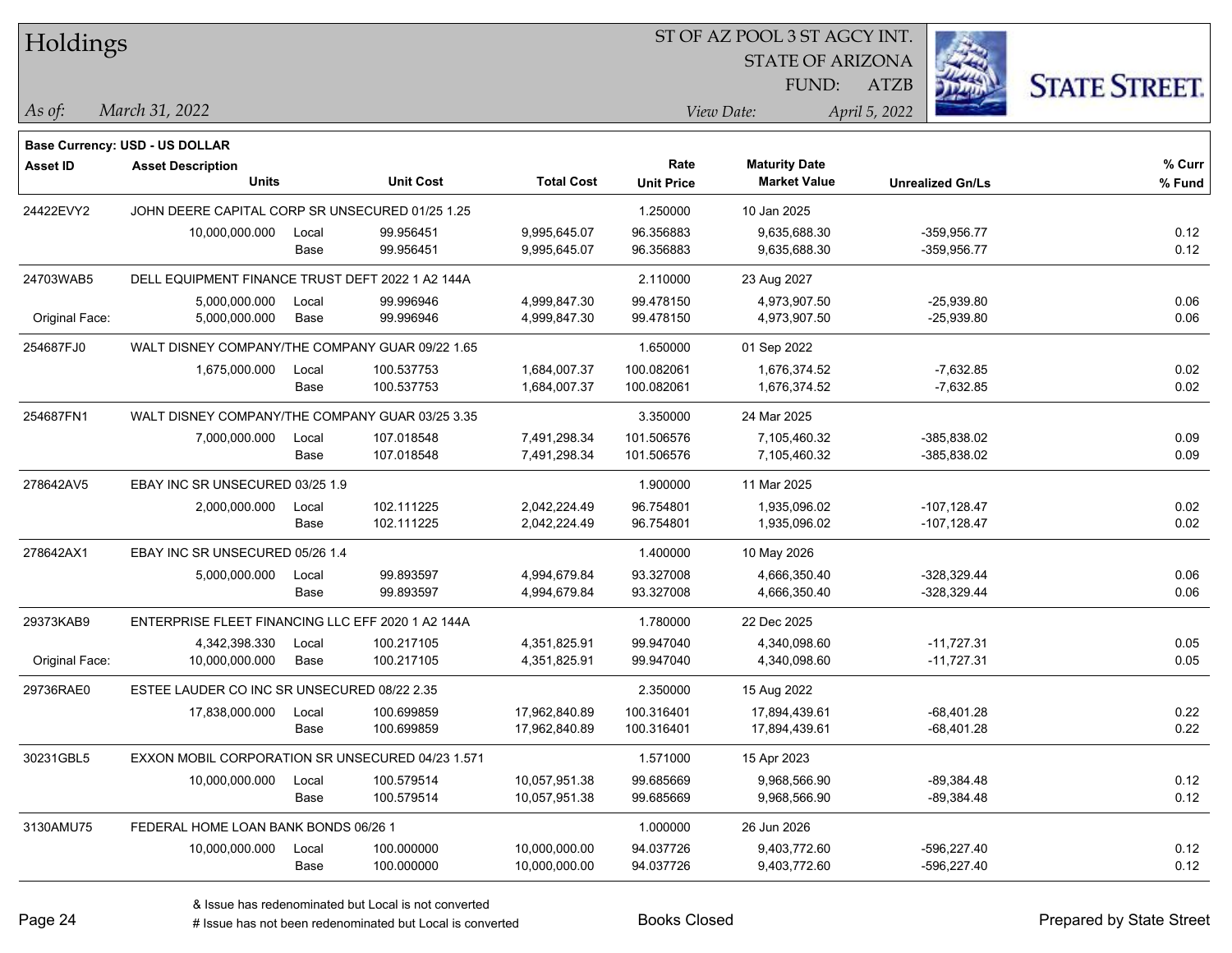| Holdings        |                                                     |       |                  |                   | ST OF AZ POOL 3 ST AGCY INT. |                             |                         |                      |  |
|-----------------|-----------------------------------------------------|-------|------------------|-------------------|------------------------------|-----------------------------|-------------------------|----------------------|--|
|                 |                                                     |       |                  |                   |                              | <b>STATE OF ARIZONA</b>     |                         |                      |  |
|                 |                                                     |       |                  |                   |                              | FUND:                       | ATZB                    | <b>STATE STREET.</b> |  |
| $\vert$ As of:  | March 31, 2022                                      |       |                  |                   |                              | April 5, 2022<br>View Date: |                         |                      |  |
|                 |                                                     |       |                  |                   |                              |                             |                         |                      |  |
|                 | Base Currency: USD - US DOLLAR                      |       |                  |                   | Rate                         | <b>Maturity Date</b>        |                         | % Curr               |  |
| <b>Asset ID</b> | <b>Asset Description</b><br><b>Units</b>            |       | <b>Unit Cost</b> | <b>Total Cost</b> | <b>Unit Price</b>            | <b>Market Value</b>         | <b>Unrealized Gn/Ls</b> | % Fund               |  |
| 3130AP6V2       | FEDERAL HOME LOAN BANK BONDS 09/26 1.05             |       |                  |                   | 1.050000                     | 30 Sep 2026                 |                         |                      |  |
|                 | 7,000,000.000                                       | Local | 100.000000       | 7,000,000.00      | 94.180058                    | 6,592,604.06                | -407,395.94             | 0.08                 |  |
|                 |                                                     | Base  | 100.000000       | 7,000,000.00      | 94.180058                    | 6,592,604.06                | -407,395.94             | 0.08                 |  |
| 3130APL45       | FEDERAL HOME LOAN BANK BONDS 04/25 1                |       |                  |                   | 1.000000                     | 28 Apr 2025                 |                         |                      |  |
|                 | 10,000,000.000                                      | Local | 100.000000       | 10,000,000.00     | 95.978092                    | 9,597,809.20                | $-402,190.80$           | 0.12                 |  |
|                 |                                                     | Base  | 100.000000       | 10,000,000.00     | 95.978092                    | 9,597,809.20                | $-402,190.80$           | 0.12                 |  |
| 3130APTT2       | FEDERAL HOME LOAN BANK BONDS 05/25 1                |       |                  |                   | 1.000000                     | 28 May 2025                 |                         |                      |  |
|                 | 7,500,000.000                                       | Local | 100.000000       | 7,500,000.00      | 95.645108                    | 7,173,383.10                | $-326,616.90$           | 0.09                 |  |
|                 |                                                     | Base  | 100.000000       | 7,500,000.00      | 95.645108                    | 7,173,383.10                | $-326,616.90$           | 0.09                 |  |
| 3130AQYX5       | FEDERAL HOME LOAN BANK BONDS 03/25 2.15             |       |                  |                   | 2.150000                     | 10 Mar 2025                 |                         |                      |  |
|                 | 1,000,000.000                                       | Local | 100.000000       | 1,000,000.00      | 98.941769                    | 989,417.69                  | $-10,582.31$            | 0.01                 |  |
|                 |                                                     | Base  | 100.000000       | 1,000,000.00      | 98.941769                    | 989,417.69                  | $-10,582.31$            | 0.01                 |  |
| 313313L30       | FED FARM CRD DISCOUNT NT DISCOUNT NOT 10/22 0.00000 |       |                  |                   |                              | 20 Oct 2022                 |                         |                      |  |
|                 | 25,000,000.000                                      | Local | 99.815062        | 24,953,765.40     | 99.376011                    | 24,844,002.75               | $-109,762.65$           | 0.31                 |  |
|                 |                                                     | Base  | 99.815062        | 24,953,765.40     | 99.376011                    | 24,844,002.75               | $-109,762.65$           | 0.31                 |  |
| 313385VW3       | FED HOME LN DISCOUNT NT DISCOUNT NOT 04/22 0.00000  |       |                  |                   |                              | 22 Apr 2022                 |                         |                      |  |
|                 | 50,000,000.000                                      | Local | 99.985420        | 49,992,709.83     | 99.990092                    | 49,995,046.00               | 2,336.17                | 0.62                 |  |
|                 |                                                     | Base  | 99.985420        | 49,992,709.83     | 99.990092                    | 49,995,046.00               | 2,336.17                | 0.62                 |  |
| 3133ELAE4       | FEDERAL FARM CREDIT BANK BONDS 08/22 1.625          |       |                  |                   | 1.625000                     | 22 Aug 2022                 |                         |                      |  |
|                 | 15,000,000.000                                      | Local | 100.588058       | 15,088,208.69     | 100.242365                   | 15,036,354.75               | $-51,853.94$            | 0.19                 |  |
|                 |                                                     | Base  | 100.588058       | 15,088,208.69     | 100.242365                   | 15,036,354.75               | $-51,853.94$            | 0.19                 |  |
| 3133EM7M8       | FEDERAL FARM CREDIT BANK BONDS 02/23 VAR            |       |                  |                   | 0.518570                     | 21 Feb 2023                 |                         |                      |  |
|                 | 10,000,000.000                                      | Local | 100.000000       | 10,000,000.00     | 100.048872                   | 10,004,887.20               | 4.887.20                | 0.12                 |  |
|                 |                                                     | Base  | 100.000000       | 10,000,000.00     | 100.048872                   | 10,004,887.20               | 4,887.20                | 0.12                 |  |
| 3133EMBJ0       | FEDERAL FARM CREDIT BANK BONDS 09/25 0.53           |       |                  |                   | 0.530000                     | 29 Sep 2025                 |                         |                      |  |
|                 | 15,000,000.000                                      | Local | 100.000000       | 15,000,000.00     | 93.068952                    | 13,960,342.80               | -1,039,657.20           | 0.17                 |  |
|                 |                                                     | Base  | 100.000000       | 15,000,000.00     | 93.068952                    | 13,960,342.80               | $-1,039,657.20$         | 0.17                 |  |
| 3133EMHF2       | FEDERAL FARM CREDIT BANK BONDS 11/25 0.6            |       |                  |                   | 0.600000                     | 24 Nov 2025                 |                         |                      |  |
|                 | 5,000,000.000                                       | Local | 100.000000       | 5,000,000.00      | 93.223843                    | 4,661,192.15                | -338,807.85             | 0.06                 |  |
|                 |                                                     | Base  | 100.000000       | 5,000,000.00      | 93.223843                    | 4,661,192.15                | -338,807.85             | 0.06                 |  |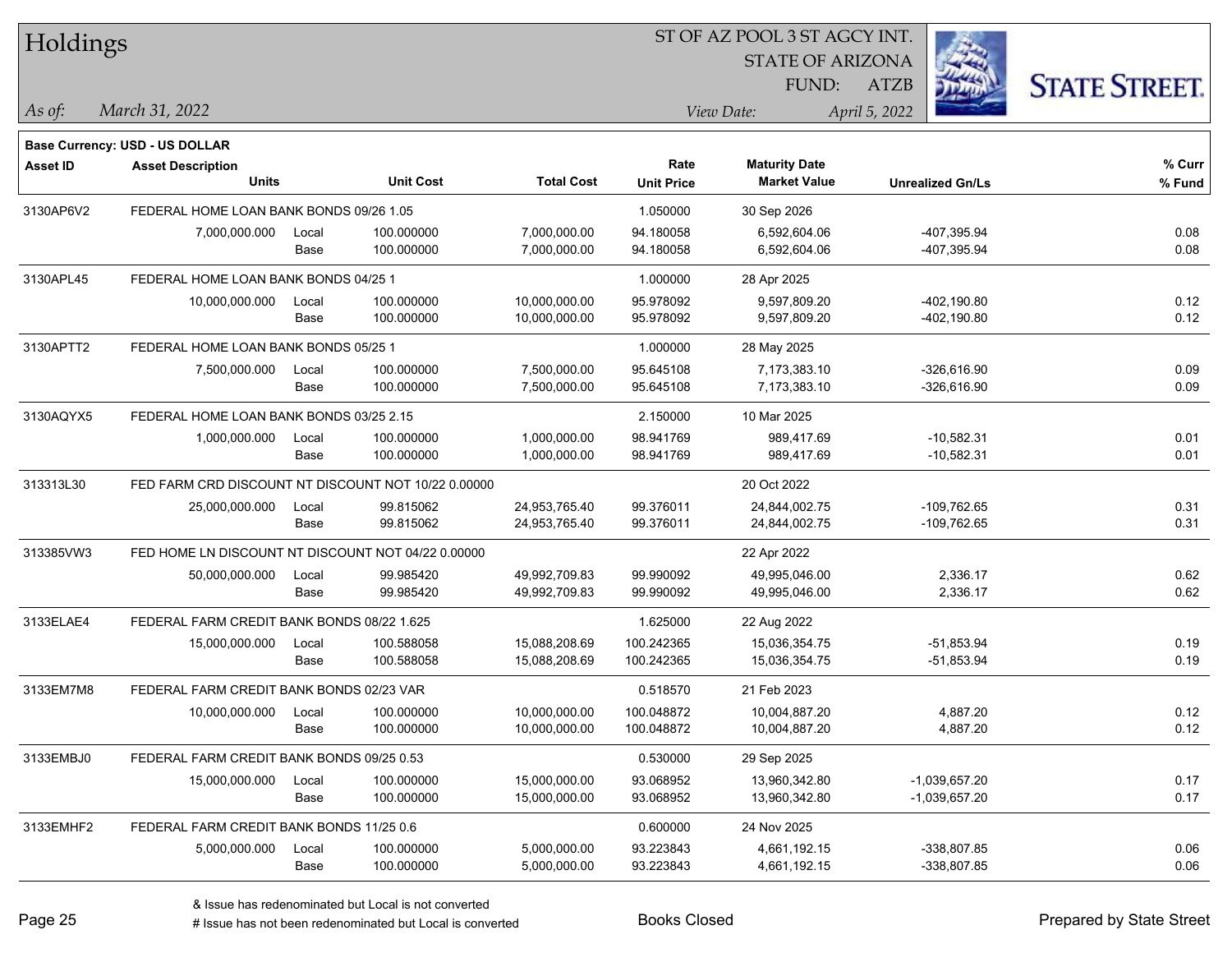| Holdings        |                                             |       |                  |                   |                               | 51 OF AZ POOL 3 51 AGCY INT. |                         |                      |  |
|-----------------|---------------------------------------------|-------|------------------|-------------------|-------------------------------|------------------------------|-------------------------|----------------------|--|
|                 |                                             |       |                  |                   | é.<br><b>STATE OF ARIZONA</b> |                              |                         |                      |  |
|                 |                                             |       |                  |                   |                               | FUND:                        | ATZB                    | <b>STATE STREET.</b> |  |
| As of:          | March 31, 2022                              |       |                  |                   |                               | View Date:                   | April 5, 2022           |                      |  |
|                 |                                             |       |                  |                   |                               |                              |                         |                      |  |
|                 | Base Currency: USD - US DOLLAR              |       |                  |                   |                               |                              |                         |                      |  |
| <b>Asset ID</b> | <b>Asset Description</b>                    |       |                  |                   | Rate                          | <b>Maturity Date</b>         |                         | % Curr               |  |
|                 | <b>Units</b>                                |       | <b>Unit Cost</b> | <b>Total Cost</b> | <b>Unit Price</b>             | <b>Market Value</b>          | <b>Unrealized Gn/Ls</b> | % Fund               |  |
| 3133EMPH9       | FEDERAL FARM CREDIT BANK BONDS 02/23 0.125  |       |                  |                   | 0.125000                      | 03 Feb 2023                  |                         |                      |  |
|                 | 20,000,000.000                              | Local | 99.976373        | 19,995,274.52     | 98.801545                     | 19,760,309.00                | $-234,965.52$           | 0.25                 |  |
|                 |                                             | Base  | 99.976373        | 19,995,274.52     | 98.801545                     | 19,760,309.00                | -234,965.52             | 0.25                 |  |
| 3133EMWH1       | FEDERAL FARM CREDIT BANK BONDS 04/25 0.71   |       |                  |                   | 0.710000                      | 21 Apr 2025                  |                         |                      |  |
|                 | 5,000,000.000                               | Local | 99.997245        | 4,999,862.26      | 94.943777                     | 4,747,188.85                 | $-252,673.41$           | 0.06                 |  |
|                 |                                             | Base  | 99.997245        | 4,999,862.26      | 94.943777                     | 4,747,188.85                 | $-252,673.41$           | 0.06                 |  |
| 3133ENAH3       | FEDERAL FARM CREDIT BANK BONDS 01/23 0.12   |       |                  |                   | 0.120000                      | 12 Jan 2023                  |                         |                      |  |
|                 | 20,000,000.000                              | Local | 99.993911        | 19,998,782.24     | 98.855620                     | 19,771,124.00                | $-227,658.24$           | 0.25                 |  |
|                 |                                             | Base  | 99.993911        | 19,998,782.24     | 98.855620                     | 19,771,124.00                | $-227,658.24$           | 0.25                 |  |
| 3133ENGF1       | FEDERAL FARM CREDIT BANK BONDS 12/23 0.5    |       |                  |                   | 0.500000                      | 01 Dec 2023                  |                         |                      |  |
|                 | 10,000,000.000                              | Local | 99.878666        | 9,987,866.60      | 97.295516                     | 9,729,551.60                 | $-258,315.00$           | 0.12                 |  |
|                 |                                             | Base  | 99.878666        | 9,987,866.60      | 97.295516                     | 9,729,551.60                 | $-258,315.00$           | 0.12                 |  |
| 3133ENQE3       | FEDERAL FARM CREDIT BANK BONDS 03/27 2.375  |       |                  |                   | 2.375000                      | 01 Mar 2027                  |                         |                      |  |
|                 | 10,000,000.000                              | Local | 100.000000       | 10,000,000.00     | 98.167564                     | 9,816,756.40                 | $-183,243.60$           | 0.12                 |  |
|                 |                                             | Base  | 100.000000       | 10,000,000.00     | 98.167564                     | 9,816,756.40                 | $-183,243.60$           | 0.12                 |  |
| 3133L8CR4       | FED HM LN PC POOL RC1880 FR 03/36 FIXED 1.5 |       |                  |                   | 1.500000                      | 01 Mar 2036                  |                         |                      |  |
|                 | 8,552,958.600                               | Local | 102.194858       | 8,740,683.89      | 94.987342                     | 8,124,228.04                 | $-616,455.85$           | 0.10                 |  |
| Original Face:  | 10,000,000.000                              | Base  | 102.194858       | 8,740,683.89      | 94.987342                     | 8,124,228.04                 | $-616,455.85$           | 0.10                 |  |
| 3134GVB31       | FREDDIE MAC NOTES 05/25 0.75                |       |                  |                   | 0.750000                      | 28 May 2025                  |                         |                      |  |
|                 | 10,000,000.000                              | Local | 100.000000       | 10,000,000.00     | 94.278568                     | 9,427,856.80                 | $-572,143.20$           | 0.12                 |  |
|                 |                                             | Base  | 100.000000       | 10,000,000.00     | 94.278568                     | 9,427,856.80                 | $-572,143.20$           | 0.12                 |  |
| 3134GWH82       | FREDDIE MAC NOTES 09/25 0.625               |       |                  |                   | 0.625000                      | 08 Sep 2025                  |                         |                      |  |
|                 | 5,000,000.000                               | Local | 100.000000       | 5,000,000.00      | 93.542268                     | 4,677,113.40                 | $-322,886.60$           | 0.06                 |  |
|                 |                                             | Base  | 100.000000       | 5,000,000.00      | 93.542268                     | 4,677,113.40                 | $-322,886.60$           | 0.06                 |  |
| 3134GWYX8       | FREDDIE MAC NOTES 10/25 0.5                 |       |                  |                   | 0.500000                      | 15 Oct 2025                  |                         |                      |  |
|                 | 5,000,000.000                               | Local | 100.000000       | 5,000,000.00      | 92.976185                     | 4,648,809.25                 | $-351,190.75$           | 0.06                 |  |
|                 |                                             | Base  | 100.000000       | 5,000,000.00      | 92.976185                     | 4,648,809.25                 | $-351,190.75$           | 0.06                 |  |
| 3135G0T45       | <b>FANNIE MAE NOTES 04/22 1.875</b>         |       |                  |                   | 1.875000                      | 05 Apr 2022                  |                         |                      |  |
|                 | 15,243,000.000                              | Local | 100.002926       | 15,243,446.03     | 100.018632                    | 15,245,840.08                | 2,394.05                | 0.19                 |  |
|                 |                                             | Base  | 100.002926       | 15,243,446.03     | 100.018632                    | 15,245,840.08                | 2,394.05                | 0.19                 |  |
|                 |                                             |       |                  |                   |                               |                              |                         |                      |  |

 $\overline{\text{SUSP}}$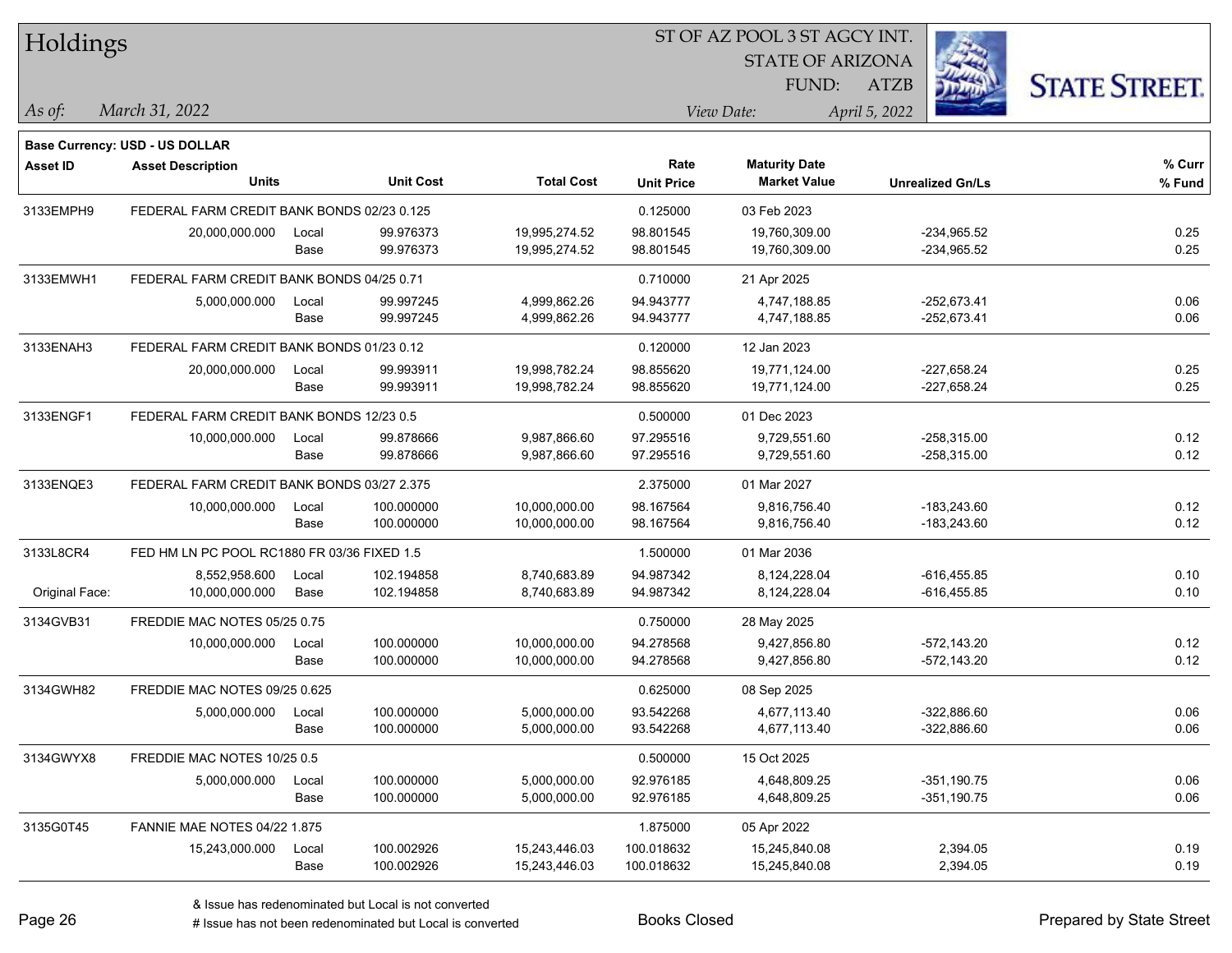| Holdings        |                                |       |                  |                   | ST OF AZ POOL 3 ST AGCY INT. |                         |                         |                      |  |  |
|-----------------|--------------------------------|-------|------------------|-------------------|------------------------------|-------------------------|-------------------------|----------------------|--|--|
|                 |                                |       |                  |                   |                              | <b>STATE OF ARIZONA</b> |                         |                      |  |  |
|                 |                                |       |                  |                   |                              | FUND:                   | <b>ATZB</b>             | <b>STATE STREET.</b> |  |  |
| As of:          | March 31, 2022                 |       |                  |                   |                              | View Date:              | April 5, 2022           |                      |  |  |
|                 | Base Currency: USD - US DOLLAR |       |                  |                   |                              |                         |                         |                      |  |  |
| <b>Asset ID</b> | <b>Asset Description</b>       |       |                  |                   | Rate                         | <b>Maturity Date</b>    |                         | % Curr               |  |  |
|                 | <b>Units</b>                   |       | <b>Unit Cost</b> | <b>Total Cost</b> | <b>Unit Price</b>            | <b>Market Value</b>     | <b>Unrealized Gn/Ls</b> | % Fund               |  |  |
| 3136A0GS0       | FANNIE MAE FNR 2011 75 HP      |       |                  |                   | 2.500000                     | 25 Jul 2040             |                         |                      |  |  |
|                 | 39.904.380                     | Local | 102.530249       | 40,914.06         | 100.244270                   | 40,001.85               | $-912.21$               | 0.00                 |  |  |
| Original Face:  | 2,838,688.000                  | Base  | 102.530249       | 40,914.06         | 100.244270                   | 40,001.85               | $-912.21$               | 0.00                 |  |  |
| 3136A6JR6       | FANNIE MAE FNR 2012 58 PA      |       |                  |                   | 2.000000                     | 25 Apr 2042             |                         |                      |  |  |
|                 | 474,097.290                    | Local | 101.359715       | 480,543.66        | 96.178470                    | 455,979.52              | $-24,564.14$            | 0.01                 |  |  |
| Original Face:  | 5,677,376.000                  | Base  | 101.359715       | 480,543.66        | 96.178470                    | 455,979.52              | $-24,564.14$            | 0.01                 |  |  |
| 3136AAEK7       | FANNIE MAE FNR 2012 129 TD     |       |                  |                   | 2.000000                     | 25 May 2040             |                         |                      |  |  |
|                 | 539,328.020                    | Local | 101.274527       | 546,201.90        | 95.518990                    | 515,160.68              | $-31,041.22$            | 0.01                 |  |  |
| Original Face:  | 5,677,376.000                  | Base  | 101.274527       | 546,201.90        | 95.518990                    | 515,160.68              | $-31,041.22$            | 0.01                 |  |  |
| 3136ABRK1       | FANNIE MAE FNR 2013 9 PH       |       |                  |                   | 1.750000                     | 25 Jul 2041             |                         |                      |  |  |
|                 | 687,594.290                    | Local | 100.726917       | 692,592.53        | 97.203560                    | 668,366.13              | $-24,226.40$            | 0.01                 |  |  |
| Original Face:  | 6,713,909.000                  | Base  | 100.726917       | 692,592.53        | 97.203560                    | 668,366.13              | $-24,226.40$            | 0.01                 |  |  |
| 3136ABUD3       | FANNIE MAE FNR 2013 7 AC       |       |                  |                   | 1.250000                     | 25 Feb 2028             |                         |                      |  |  |
|                 | 804,783.780                    | Local | 99.810676        | 803,260.13        | 96.635140                    | 777,703.93              | $-25,556.20$            | 0.01                 |  |  |
| Original Face:  | 5,677,376.000                  | Base  | 99.810676        | 803,260.13        | 96.635140                    | 777,703.93              | $-25,556.20$            | 0.01                 |  |  |
| 3136ABUY7       | FANNIE MAE FNR 2013 7 GB       |       |                  |                   | 2.000000                     | 25 Mar 2042             |                         |                      |  |  |
|                 | 1,070,282.370                  | Local | 101.382854       | 1,085,082.81      | 96.485190                    | 1,032,663.98            | $-52,418.83$            | 0.01                 |  |  |
| Original Face:  | 6,995,663.000                  | Base  | 101.382854       | 1,085,082.81      | 96.485190                    | 1,032,663.98            | $-52,418.83$            | 0.01                 |  |  |
| 3136ABUZ4       | FANNIE MAE FNR 2013 7 AD       |       |                  |                   | 1.500000                     | 25 Feb 2028             |                         |                      |  |  |
|                 | 804,783.780                    | Local | 100.183218       | 806,258.29        | 97.211570                    | 782,342.95              | $-23,915.34$            | 0.01                 |  |  |
| Original Face:  | 5,677,376.000                  | Base  | 100.183218       | 806,258.29        | 97.211570                    | 782,342.95              | -23,915.34              | 0.01                 |  |  |
| 3136ABW74       | FANNIE MAE FNR 2013 6 AB       |       |                  |                   | 2.000000                     | 25 Dec 2042             |                         |                      |  |  |
|                 | 913,774.890                    | Local | 100.628773       | 919,520.46        | 94.420010                    | 862,786.34              | $-56,734.12$            | 0.01                 |  |  |
| Original Face:  | 11,354,753.000                 | Base  | 100.628773       | 919,520.46        | 94.420010                    | 862,786.34              | $-56,734.12$            | 0.01                 |  |  |
| 3136AD2H1       | FANNIE MAE FNR 2013 43 XP      |       |                  |                   | 1.500000                     | 25 Aug 2041             |                         |                      |  |  |
|                 | 434,972.000                    | Local | 98.726364        | 429,432.04        | 97.399610                    | 423,661.03              | $-5,771.01$             | 0.01                 |  |  |
| Original Face:  | 2,000,000.000                  | Base  | 98.726364        | 429,432.04        | 97.399610                    | 423,661.03              | $-5,771.01$             | 0.01                 |  |  |
| 3136AEBJ5       | FANNIE MAE FNR 2013 47 YA      |       |                  |                   | 2.000000                     | 25 May 2040             |                         |                      |  |  |
|                 | 987,619.900                    | Local | 101.445863       | 1,001,899.53      | 95.518990                    | 943,364.55              | $-58,534.98$            | 0.01                 |  |  |
| Original Face:  | 8,516,065.000                  | Base  | 101.445863       | 1,001,899.53      | 95.518990                    | 943,364.55              | $-58,534.98$            | 0.01                 |  |  |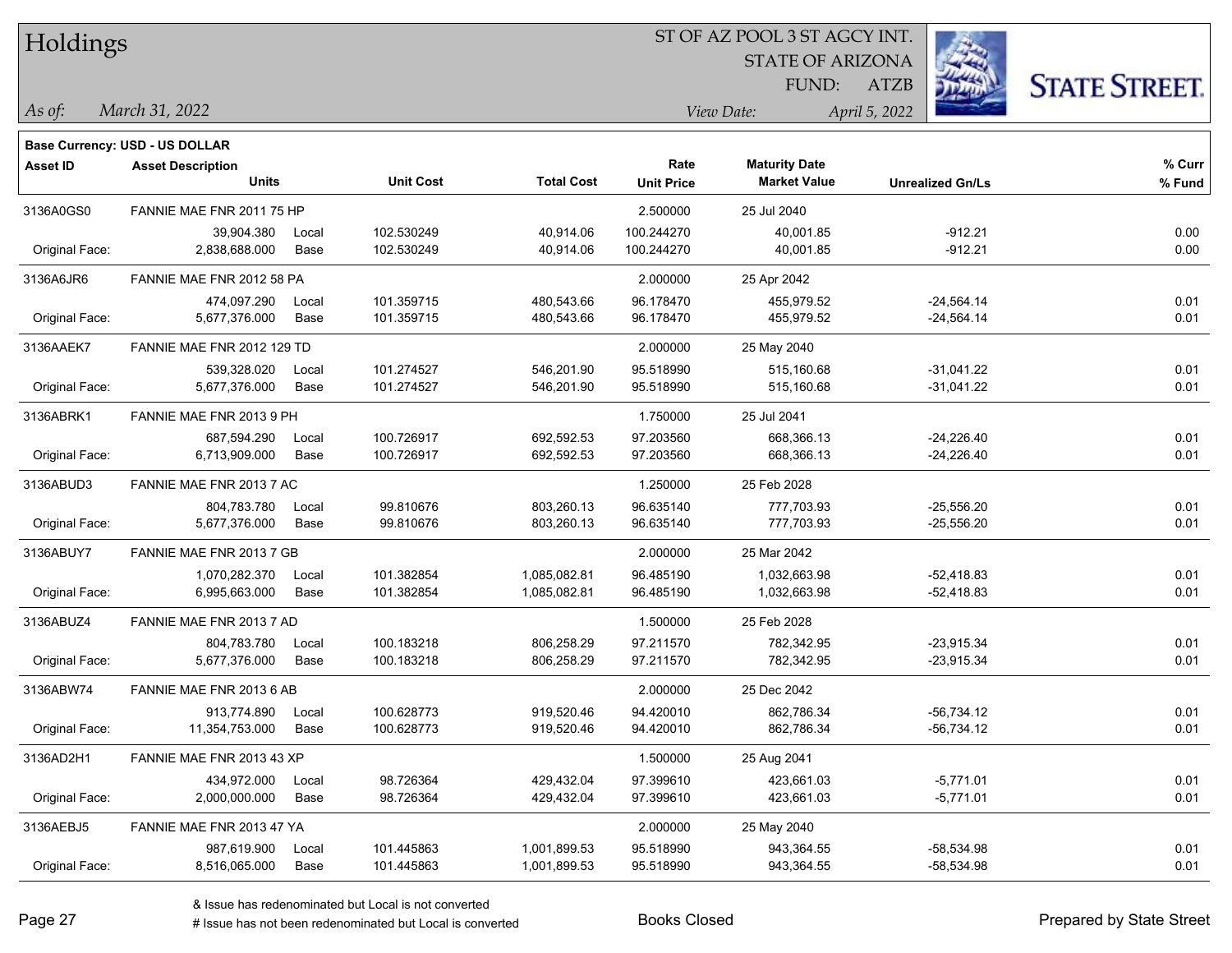| Holdings        |                                |       |                  |                   | ST OF AZ POOL 3 ST AGCY INT. |                         |                         |                      |  |  |
|-----------------|--------------------------------|-------|------------------|-------------------|------------------------------|-------------------------|-------------------------|----------------------|--|--|
|                 |                                |       |                  |                   |                              | <b>STATE OF ARIZONA</b> |                         |                      |  |  |
|                 |                                |       |                  |                   |                              | FUND:                   | <b>ATZB</b>             | <b>STATE STREET.</b> |  |  |
| As of:          | March 31, 2022                 |       |                  |                   |                              | View Date:              | April 5, 2022           |                      |  |  |
|                 | Base Currency: USD - US DOLLAR |       |                  |                   |                              |                         |                         |                      |  |  |
| <b>Asset ID</b> | <b>Asset Description</b>       |       |                  |                   | Rate                         | <b>Maturity Date</b>    |                         | $%$ Curr             |  |  |
|                 | Units                          |       | <b>Unit Cost</b> | <b>Total Cost</b> | <b>Unit Price</b>            | <b>Market Value</b>     | <b>Unrealized Gn/Ls</b> | % Fund               |  |  |
| 3136AELZ8       | FANNIE MAE FNR 2013 62 DB      |       |                  |                   | 1.250000                     | 25 Jun 2028             |                         |                      |  |  |
|                 | 667,267.510                    | Local | 99.909551        | 666,663.97        | 97.155330                    | 648,285.95              | $-18,378.02$            | 0.01                 |  |  |
| Original Face:  | 5.677.376.000                  | Base  | 99.909551        | 666,663.97        | 97.155330                    | 648,285.95              | $-18,378.02$            | 0.01                 |  |  |
| 3136AJ2X3       | FANNIE MAE FNR 2014 25 WA      |       |                  |                   | 1.500000                     | 25 May 2029             |                         |                      |  |  |
|                 | 1,188,970.530                  | Local | 98.782686        | 1,174,497.03      | 96.641180                    | 1,149,035.15            | $-25,461.88$            | 0.01                 |  |  |
| Original Face:  | 6,060,416.000                  | Base  | 98.782686        | 1,174,497.03      | 96.641180                    | 1,149,035.15            | $-25,461.88$            | 0.01                 |  |  |
| 3136BD2B3       | FANNIE MAE FNR 2021 1 PC       |       |                  |                   | 1.000000                     | 25 Nov 2050             |                         |                      |  |  |
|                 | 5,350,027.270                  | Local | 99.751702        | 5,336,743.25      | 90.364540                    | 4,834,527.53            | -502,215.72             | 0.06                 |  |  |
| Original Face:  | 7,000,000.000                  | Base  | 99.751702        | 5,336,743.25      | 90.364540                    | 4,834,527.53            | $-502,215.72$           | 0.06                 |  |  |
| 3136G4A37       | FANNIE MAE NOTES 07/25 0.67    |       |                  |                   | 0.670000                     | 28 Jul 2025             |                         |                      |  |  |
|                 | 10,000,000.000                 | Local | 100.000000       | 10,000,000.00     | 94.238077                    | 9,423,807.70            | $-576, 192.30$          | 0.12                 |  |  |
|                 |                                | Base  | 100.000000       | 10,000,000.00     | 94.238077                    | 9,423,807.70            | $-576, 192.30$          | 0.12                 |  |  |
| 3136G4X40       | FANNIE MAE NOTES 08/25 0.6     |       |                  |                   | 0.600000                     | 26 Aug 2025             |                         |                      |  |  |
|                 | 10,000,000.000                 | Local | 100.000000       | 10,000,000.00     | 93.845843                    | 9,384,584.30            | $-615,415.70$           | 0.12                 |  |  |
|                 |                                | Base  | 100.000000       | 10,000,000.00     | 93.845843                    | 9,384,584.30            | -615,415.70             | 0.12                 |  |  |
| 3137A1UN1       | FREDDIE MAC FHR 3725 PC        |       |                  |                   | 2.250000                     | 15 Jan 2040             |                         |                      |  |  |
|                 | 138,290.860                    | Local | 98.427033        | 136,115.59        | 99.344420                    | 137,384.25              | 1,268.66                | 0.00                 |  |  |
| Original Face:  | 2,838,688.000                  | Base  | 98.427033        | 136,115.59        | 99.344420                    | 137,384.25              | 1,268.66                | 0.00                 |  |  |
| 3137A62S0       | FREDDIE MAC FHR 3796 PE        |       |                  |                   | 2.000000                     | 15 Feb 2040             |                         |                      |  |  |
|                 | 225,993.760                    | Local | 100.118716       | 226,262.05        | 99.784050                    | 225,505.73              | $-756.32$               | 0.00                 |  |  |
| Original Face:  | 5,946,910.000                  | Base  | 100.118716       | 226,262.05        | 99.784050                    | 225,505.73              | $-756.32$               | 0.00                 |  |  |
| 3137A7HC7       | FREDDIE MAC FHR 3800 KE        |       |                  |                   | 3.500000                     | 15 Feb 2026             |                         |                      |  |  |
|                 | 46,906.650                     | Local | 102.212821       | 47,944.61         | 101.645470                   | 47,678.48               | -266.13                 | 0.00                 |  |  |
| Original Face:  | 500,000.000                    | Base  | 102.212821       | 47,944.61         | 101.645470                   | 47,678.48               | $-266.13$               | 0.00                 |  |  |
| 3137ADHX8       | FREDDIE MAC FHR 3890 BA        |       |                  |                   | 2.500000                     | 15 Nov 2040             |                         |                      |  |  |
|                 | 49,714.970                     | Local | 101.243448       | 50,333.15         | 100.100610                   | 49,764.99               | $-568.16$               | 0.00                 |  |  |
| Original Face:  | 11,354,753.000                 | Base  | 101.243448       | 50,333.15         | 100.100610                   | 49,764.99               | $-568.16$               | 0.00                 |  |  |
| 3137AFPD8       | FREDDIE MAC FHR 3919 CD        |       |                  |                   | 2.500000                     | 15 Oct 2040             |                         |                      |  |  |
|                 | 63,586.530                     | Local | 99.460892        | 63,243.73         | 99.896920                    | 63,520.99               | 277.26                  | 0.00                 |  |  |
| Original Face:  | 2,838,688.000                  | Base  | 99.460892        | 63,243.73         | 99.896920                    | 63,520.99               | 277.26                  | 0.00                 |  |  |

# Issue has not been redenominated but Local is converted Books Closed Prepared by State Street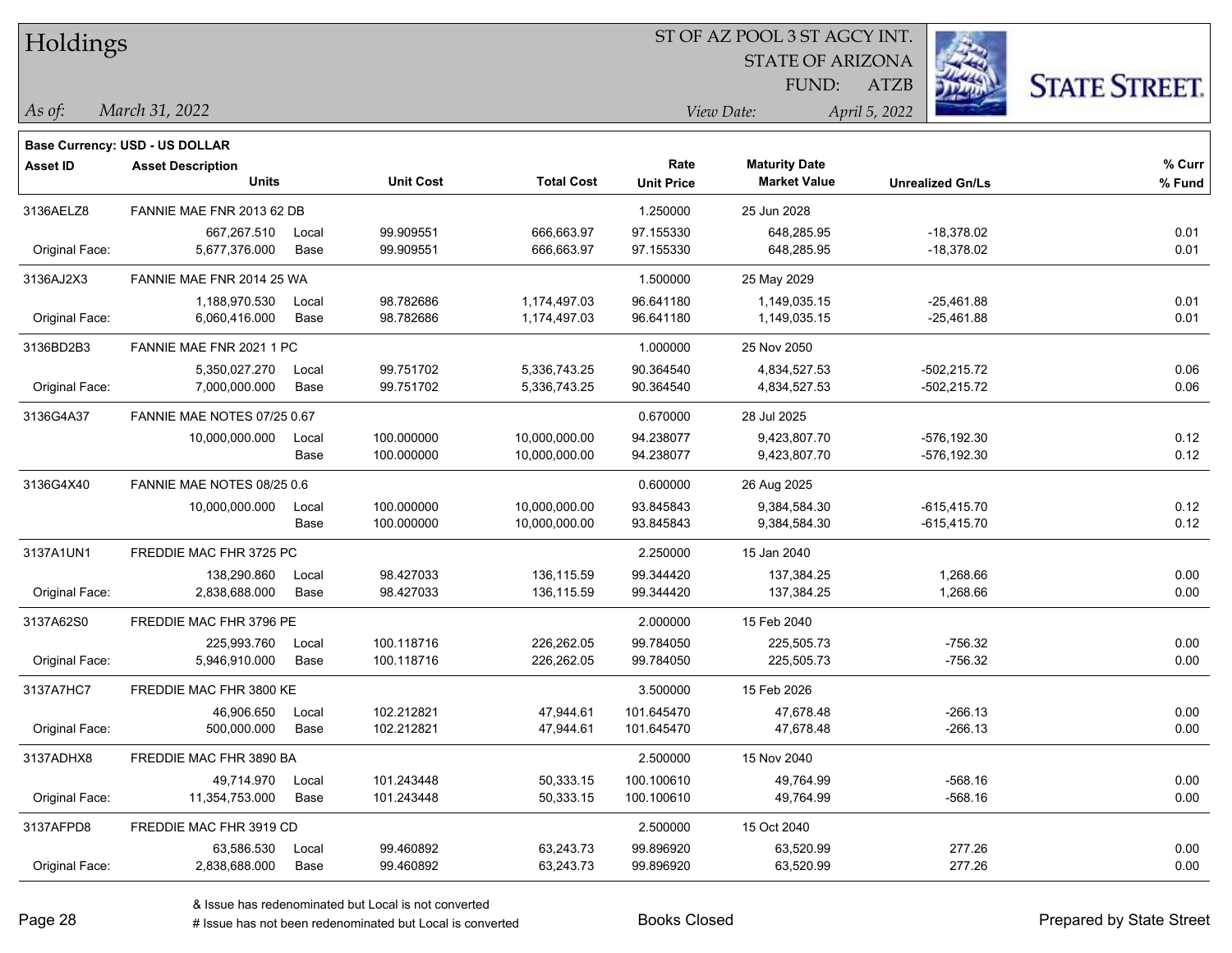| Holdings        |                                       |       |                  |                   | ST OF AZ POOL 3 ST AGCY INT. |                         |                         |                      |  |  |
|-----------------|---------------------------------------|-------|------------------|-------------------|------------------------------|-------------------------|-------------------------|----------------------|--|--|
|                 |                                       |       |                  |                   |                              | <b>STATE OF ARIZONA</b> |                         |                      |  |  |
|                 |                                       |       |                  |                   |                              | FUND:                   | ATZB                    | <b>STATE STREET.</b> |  |  |
| $\vert$ As of:  | March 31, 2022                        |       |                  |                   |                              | View Date:              | April 5, 2022           |                      |  |  |
|                 | <b>Base Currency: USD - US DOLLAR</b> |       |                  |                   |                              |                         |                         |                      |  |  |
| <b>Asset ID</b> | <b>Asset Description</b>              |       |                  |                   | Rate                         | <b>Maturity Date</b>    |                         | % Curr               |  |  |
|                 | <b>Units</b>                          |       | <b>Unit Cost</b> | <b>Total Cost</b> | <b>Unit Price</b>            | <b>Market Value</b>     | <b>Unrealized Gn/Ls</b> | % Fund               |  |  |
| 3137AGAB6       | FREDDIE MAC FHR 3934 PB               |       |                  |                   | 2.000000                     | 15 Jul 2041             |                         |                      |  |  |
|                 | 231,272.340                           | Local | 99.979652        | 231,225.28        | 98.554150                    | 227,928.49              | $-3,296.79$             | 0.00                 |  |  |
| Original Face:  | 2,838,688.000                         | Base  | 99.979652        | 231,225.28        | 98.554150                    | 227,928.49              | $-3,296.79$             | 0.00                 |  |  |
| 3137AGRX0       | FREDDIE MAC FHR 3935 JA               |       |                  |                   | 2.000000                     | 15 May 2041             |                         |                      |  |  |
|                 | 184,880.250                           | Local | 99.959439        | 184,805.26        | 99.200340                    | 183,401.84              | $-1,403.42$             | 0.00                 |  |  |
| Original Face:  | 3,247,459.000                         | Base  | 99.959439        | 184,805.26        | 99.200340                    | 183,401.84              | $-1,403.42$             | 0.00                 |  |  |
| 3137ANK95       | FREDDIE MAC FHR 4024 C                |       |                  |                   | 3.000000                     | 15 Mar 2027             |                         |                      |  |  |
|                 | 448,421.350                           | Local | 100.145035       | 449,071.72        | 99.686800                    | 447.016.89              | $-2,054.83$             | 0.01                 |  |  |
| Original Face:  | 5,677,376.000                         | Base  | 100.145035       | 449,071.72        | 99.686800                    | 447,016.89              | $-2,054.83$             | 0.01                 |  |  |
| 3137AR5L6       | FREDDIE MAC FHR 4060 JC               |       |                  |                   | 2.000000                     | 15 Feb 2041             |                         |                      |  |  |
|                 | 306,468.480                           | Local | 100.329972       | 307,479.74        | 99.534280                    | 305,041.19              | $-2,438.55$             | 0.00                 |  |  |
| Original Face:  | 8,516,065.000                         | Base  | 100.329972       | 307,479.74        | 99.534280                    | 305,041.19              | $-2,438.55$             | 0.00                 |  |  |
| 3137AXMZ3       | FREDDIE MAC FHR 4152 AG               |       |                  |                   | 1.500000                     | 15 Jan 2028             |                         |                      |  |  |
|                 | 1,058,419.130                         | Local | 100.049224       | 1,058,940.13      | 96.854400                    | 1,025,125.50            | $-33,814.63$            | 0.01                 |  |  |
| Original Face:  | 7,380,589.000                         | Base  | 100.049224       | 1,058,940.13      | 96.854400                    | 1,025,125.50            | $-33,814.63$            | 0.01                 |  |  |
| 3137AYLB5       | FREDDIE MAC FHR 4161 CD               |       |                  |                   | 2.000000                     | 15 Feb 2043             |                         |                      |  |  |
|                 | 1,625,374.950                         | Local | 101.160532       | 1,644,237.95      | 94.455850                    | 1,535,261.72            | -108,976.23             | 0.02                 |  |  |
| Original Face:  | 5,677,376.000                         | Base  | 101.160532       | 1,644,237.95      | 94.455850                    | 1,535,261.72            | -108,976.23             | 0.02                 |  |  |
| 3137AYSG7       | FREDDIE MAC FHR 4165 TD               |       |                  |                   | 1.500000                     | 15 Dec 2042             |                         |                      |  |  |
|                 | 889,209.280                           | Local | 100.021842       | 889,403.50        | 94.762440                    | 842,636.41              | -46,767.09              | 0.01                 |  |  |
| Original Face:  | 5,677,376.000                         | Base  | 100.021842       | 889,403.50        | 94.762440                    | 842,636.41              | -46,767.09              | 0.01                 |  |  |
| 3137AYSH5       | FREDDIE MAC FHR 4165 TE               |       |                  |                   | 1.750000                     | 15 Dec 2042             |                         |                      |  |  |
|                 | 2,223,023.410                         | Local | 100.677203       | 2,238,077.79      | 95.901060                    | 2,131,903.01            | $-106, 174.78$          | 0.03                 |  |  |
| Original Face:  | 14,193,441.000                        | Base  | 100.677203       | 2,238,077.79      | 95.901060                    | 2,131,903.01            | $-106, 174.78$          | 0.03                 |  |  |
| 3137B0GK4       | FREDDIE MAC FHR 4173 AG               |       |                  |                   | 2.000000                     | 15 Mar 2043             |                         |                      |  |  |
|                 | 1,048,820.360                         | Local | 100.431827       | 1,053,349.45      | 99.303680                    | 1,041,517.21            | $-11,832.24$            | 0.01                 |  |  |
| Original Face:  | 14,193,441.000                        | Base  | 100.431827       | 1,053,349.45      | 99.303680                    | 1,041,517.21            | $-11,832.24$            | 0.01                 |  |  |
| 3137B1EM0       | FREDDIE MAC FHR 4191 AP               |       |                  |                   | 2.000000                     | 15 Mar 2043             |                         |                      |  |  |
|                 | 534,429.780                           | Local | 99.903052        | 533,911.66        | 96.330840                    | 514,820.70              | $-19,090.96$            | 0.01                 |  |  |
| Original Face:  | 3,250,000.000                         | Base  | 99.903052        | 533,911.66        | 96.330840                    | 514,820.70              | $-19,090.96$            | 0.01                 |  |  |

ST OF AZ POOL 3 ST AGCY INT.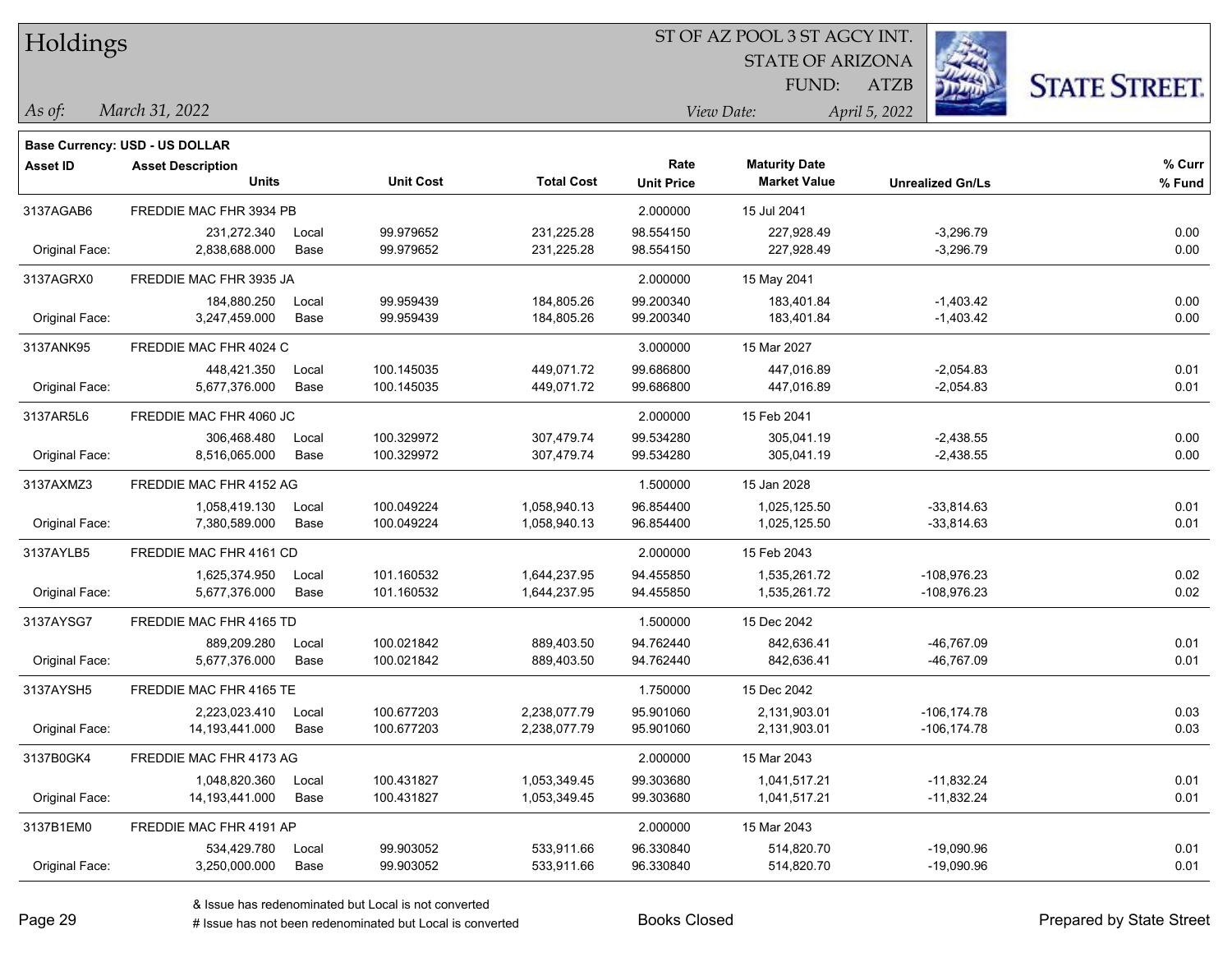| Holdings        |                                                 |       |                  |                   |                   | ST OF AZ POOL 3 ST AGCY INT. |                         |                      |
|-----------------|-------------------------------------------------|-------|------------------|-------------------|-------------------|------------------------------|-------------------------|----------------------|
|                 |                                                 |       |                  |                   |                   | <b>STATE OF ARIZONA</b>      |                         |                      |
|                 |                                                 |       |                  |                   |                   | FUND:                        | <b>ATZB</b>             | <b>STATE STREET.</b> |
| As of:          | March 31, 2022                                  |       |                  |                   |                   | View Date:                   | April 5, 2022           |                      |
|                 | <b>Base Currency: USD - US DOLLAR</b>           |       |                  |                   |                   |                              |                         |                      |
| <b>Asset ID</b> | <b>Asset Description</b>                        |       |                  |                   | Rate              | <b>Maturity Date</b>         |                         | % Curr               |
|                 | <b>Units</b>                                    |       | <b>Unit Cost</b> | <b>Total Cost</b> | <b>Unit Price</b> | <b>Market Value</b>          | <b>Unrealized Gn/Ls</b> | % Fund               |
| 3137B1VH2       | FREDDIE MAC FHR 4210 AC                         |       |                  |                   | 2.000000          | 15 Mar 2040                  |                         |                      |
|                 | 325,906.130                                     | Local | 100.471102       | 327,441.48        | 99.657050         | 324,788.43                   | $-2,653.05$             | 0.00                 |
| Original Face:  | 5,677,376.000                                   | Base  | 100.471102       | 327,441.48        | 99.657050         | 324,788.43                   | $-2,653.05$             | 0.00                 |
| 3137B1ZD7       | FREDDIE MAC FHR 4204 QA                         |       |                  |                   | 1.500000          | 15 Jul 2042                  |                         |                      |
|                 | 1,487,587.510                                   | Local | 99.912946        | 1,486,292.50      | 95.101380         | 1,414,716.25                 | $-71,576.25$            | 0.02                 |
| Original Face:  | 8,516,065.000                                   | Base  | 99.912946        | 1,486,292.50      | 95.101380         | 1,414,716.25                 | $-71,576.25$            | 0.02                 |
| 3137B2CF5       | FREDDIE MAC FHR 4203 DC                         |       |                  |                   | 1.750000          | 15 Apr 2033                  |                         |                      |
|                 | 363,835.160                                     | Local | 98.199028        | 357,282.59        | 96.997330         | 352,910.39                   | $-4,372.20$             | 0.00                 |
| Original Face:  | 2,500,000.000                                   | Base  | 98.199028        | 357,282.59        | 96.997330         | 352,910.39                   | $-4,372.20$             | 0.00                 |
| 3137F8AW3       | FREDDIE MAC FHR 5058 BD                         |       |                  |                   | 3.000000          | 25 Dec 2035                  |                         |                      |
|                 | 910,956.850                                     | Local | 102.420130       | 933,003.19        | 100.243060        | 913,171.02                   | $-19,832.17$            | 0.01                 |
| Original Face:  | 5,000,000.000                                   | Base  | 102.420130       | 933,003.19        | 100.243060        | 913,171.02                   | $-19,832.17$            | 0.01                 |
| 3137H3UP5       | FREDDIE MAC FHR 5159 TC                         |       |                  |                   | 1.500000          | 25 Oct 2051                  |                         |                      |
|                 | 4,910,357.100                                   | Local | 100.169943       | 4,918,701.93      | 91.945800         | 4,514,867.12                 | -403,834.81             | 0.06                 |
| Original Face:  | 5,000,000.000                                   | Base  | 100.169943       | 4,918,701.93      | 91.945800         | 4,514,867.12                 | -403,834.81             | 0.06                 |
| 31393DDG3       | FANNIE MAE FNR 2003 58 M                        |       |                  |                   | 3.500000          | 25 Jul 2033                  |                         |                      |
|                 | 378,816.710                                     | Local | 101.002870       | 382,615.75        | 100.388510        | 380,288.45                   | $-2,327.30$             | 0.00                 |
| Original Face:  | 44,567,405.000                                  | Base  | 101.002870       | 382,615.75        | 100.388510        | 380,288.45                   | $-2,327.30$             | 0.00                 |
| 31396WBV7       | FANNIE MAE FNR 2007 56 EP                       |       |                  |                   | 5.500000          | 25 Jun 2027                  |                         |                      |
|                 | 12,838.640                                      | Local | 105.374479       | 13,528.65         | 104.652590        | 13,435.97                    | $-92.68$                | 0.00                 |
| Original Face:  | 1,000,000.000                                   | Base  | 105.374479       | 13,528.65         | 104.652590        | 13,435.97                    | $-92.68$                | 0.00                 |
| 31397NJ30       | FANNIE MAE FNR 2009 29 PA                       |       |                  |                   | 5.000000          | 25 May 2049                  |                         |                      |
|                 | 599,140.230                                     | Local | 105.436265       | 631,711.08        | 108.708410        | 651,315.82                   | 19,604.74               | 0.01                 |
| Original Face:  | 24,898,134.000                                  | Base  | 105.436265       | 631,711.08        | 108.708410        | 651,315.82                   | 19,604.74               | 0.01                 |
| 31398WC36       | FREDDIE MAC FHR 3620 PA                         |       |                  |                   | 4.500000          | 15 Dec 2039                  |                         |                      |
|                 | 182,655.710                                     | Local | 104.532067       | 190,933.79        | 102.661530        | 187,517.15                   | $-3,416.64$             | 0.00                 |
| Original Face:  | 8,516,065.000                                   | Base  | 104.532067       | 190,933.79        | 102.661530        | 187,517.15                   | $-3,416.64$             | 0.00                 |
| 341081GD3       | FLORIDA POWER + LIGHT CO SR UNSECURED 05/23 VAR |       |                  |                   | 0.520000          | 10 May 2023                  |                         |                      |
|                 | 15,000,000.000                                  | Local | 100.000000       | 15,000,000.00     | 99.743537         | 14,961,530.55                | $-38,469.45$            | 0.19                 |
|                 |                                                 | Base  | 100.000000       | 15,000,000.00     | 99.743537         | 14,961,530.55                | $-38,469.45$            | 0.19                 |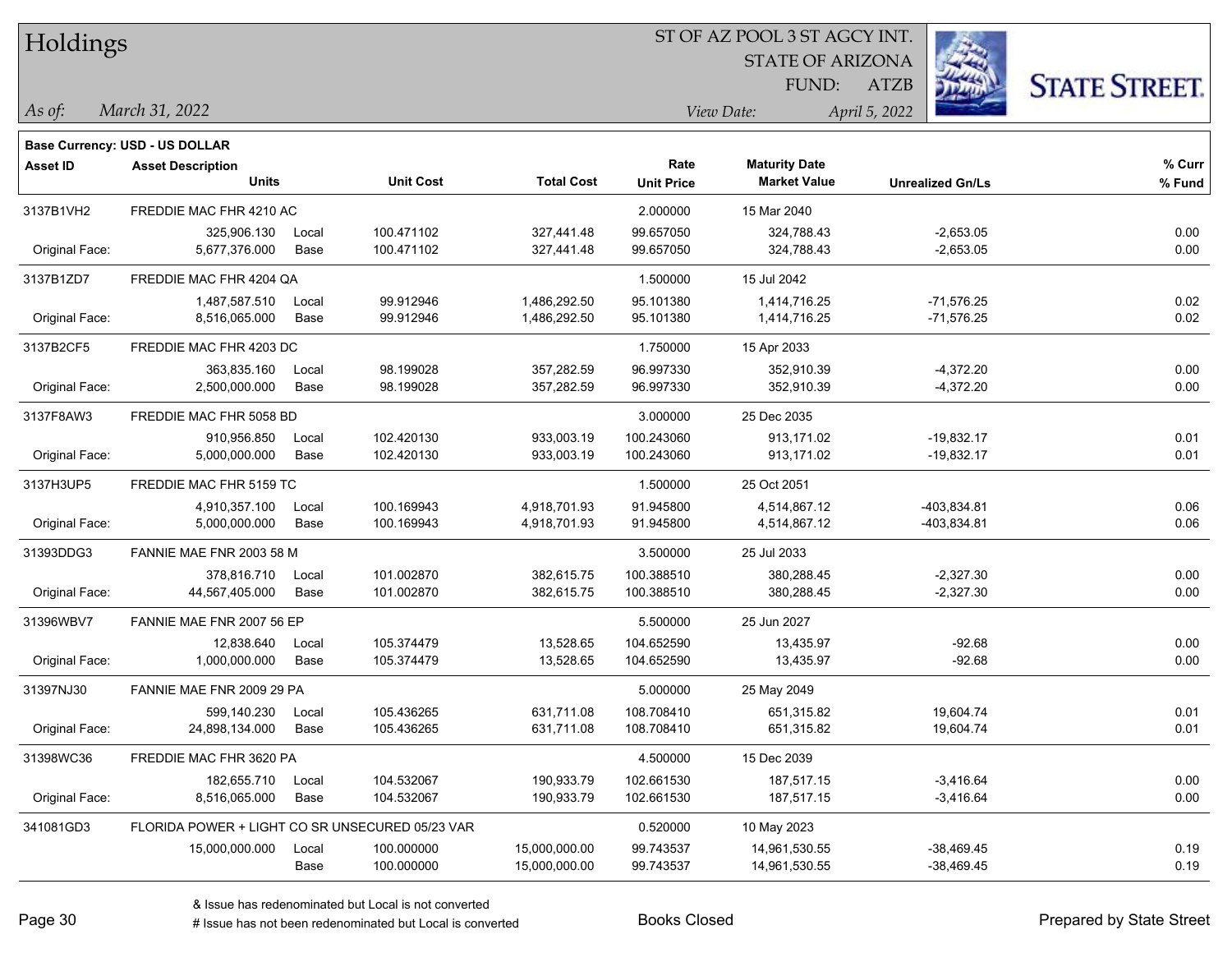| Holdings        |                                                  |       |                  |                   | ST OF AZ POOL 3 ST AGCY INT. |                         |                         |                      |  |  |
|-----------------|--------------------------------------------------|-------|------------------|-------------------|------------------------------|-------------------------|-------------------------|----------------------|--|--|
|                 |                                                  |       |                  |                   |                              | <b>STATE OF ARIZONA</b> |                         |                      |  |  |
|                 |                                                  |       |                  |                   |                              | FUND:                   | <b>ATZB</b>             | <b>STATE STREET.</b> |  |  |
| As of:          | March 31, 2022                                   |       |                  |                   |                              | View Date:              | April 5, 2022           |                      |  |  |
|                 | Base Currency: USD - US DOLLAR                   |       |                  |                   |                              |                         |                         |                      |  |  |
| <b>Asset ID</b> | <b>Asset Description</b>                         |       |                  |                   | Rate                         | <b>Maturity Date</b>    |                         | % Curr               |  |  |
|                 | Units                                            |       | <b>Unit Cost</b> | <b>Total Cost</b> | <b>Unit Price</b>            | <b>Market Value</b>     | <b>Unrealized Gn/Ls</b> | % Fund               |  |  |
| 34528QHA5       | FORD CREDIT FLOORPLAN MASTER O FORDF 2019 3 A1   |       |                  |                   | 2.230000                     | 15 Sep 2024             |                         |                      |  |  |
|                 | 20,000,000.000                                   | Local | 101.934647       | 20,386,929.36     | 100.269920                   | 20,053,984.00           | -332,945.36             | 0.25                 |  |  |
| Original Face:  | 20,000,000.000                                   | Base  | 101.934647       | 20,386,929.36     | 100.269920                   | 20,053,984.00           | $-332,945.36$           | 0.25                 |  |  |
| 34532NAB1       | FORD CREDIT AUTO OWNER TRUST FORDO 2021 A A2     |       |                  |                   | 0.170000                     | 15 Oct 2023             |                         |                      |  |  |
|                 | 3,915,697.570                                    | Local | 99.999397        | 3,915,673.96      | 99.792970                    | 3,907,590.90            | $-8,083.06$             | 0.05                 |  |  |
| Original Face:  | 12,500,000.000                                   | Base  | 99.999397        | 3,915,673.96      | 99.792970                    | 3,907,590.90            | $-8,083.06$             | 0.05                 |  |  |
| 345397YP2       | FORD MOTOR CREDIT CO LLC SR UNSECURED 08/22 VAR  |       |                  |                   | 1.382710                     | 03 Aug 2022             |                         |                      |  |  |
|                 | 20,000,000.000                                   | Local | 100.000000       | 20,000,000.00     | 99.664793                    | 19,932,958.60           | $-67,041.40$            | 0.25                 |  |  |
|                 |                                                  | Base  | 100.000000       | 20,000,000.00     | 99.664793                    | 19,932,958.60           | $-67,041.40$            | 0.25                 |  |  |
| 369550AW8       | GENERAL DYNAMICS CORP COMPANY GUAR 08/23 1.875   |       |                  |                   | 1.875000                     | 15 Aug 2023             |                         |                      |  |  |
|                 | 1,250,000.000                                    | Local | 101.769072       | 1,272,113.40      | 99.378906                    | 1,242,236.33            | $-29,877.07$            | 0.02                 |  |  |
|                 |                                                  | Base  | 101.769072       | 1,272,113.40      | 99.378906                    | 1,242,236.33            | $-29,877.07$            | 0.02                 |  |  |
| 370334CE2       | GENERAL MILLS INC SR UNSECURED 10/23 3.7         |       |                  |                   | 3.700000                     | 17 Oct 2023             |                         |                      |  |  |
|                 | 2,610,000.000                                    | Local | 104.634568       | 2,730,962.23      | 101.671758                   | 2,653,632.88            | $-77,329.35$            | 0.03                 |  |  |
|                 |                                                  | Base  | 104.634568       | 2,730,962.23      | 101.671758                   | 2,653,632.88            | $-77,329.35$            | 0.03                 |  |  |
| 375558BW2       | GILEAD SCIENCES INC SR UNSECURED 09/23 0.75      |       |                  |                   | 0.750000                     | 29 Sep 2023             |                         |                      |  |  |
|                 | 7,500,000.000                                    | Local | 100.023333       | 7,501,750.00      | 97.716427                    | 7,328,732.03            | $-173,017.97$           | 0.09                 |  |  |
|                 |                                                  | Base  | 100.023333       | 7,501,750.00      | 97.716427                    | 7,328,732.03            | $-173,017.97$           | 0.09                 |  |  |
| 377373AL9       | GLAXOSMITHKLINE CAPITAL COMPANY GUAR 10/23 0.534 |       |                  |                   | 0.534000                     | 01 Oct 2023             |                         |                      |  |  |
|                 | 5,000,000.000                                    | Local | 100.000000       | 5,000,000.00      | 97.734185                    | 4,886,709.25            | $-113,290.75$           | 0.06                 |  |  |
|                 |                                                  | Base  | 100.000000       | 5,000,000.00      | 97.734185                    | 4,886,709.25            | $-113,290.75$           | 0.06                 |  |  |
| 38141GXZ2       | GOLDMAN SACHS GROUP INC SR UNSECURED 03/24 VAR   |       |                  |                   | 0.673000                     | 08 Mar 2024             |                         |                      |  |  |
|                 | 7,000,000.000                                    | Local | 100.000000       | 7,000,000.00      | 97.909807                    | 6,853,686.49            | $-146,313.51$           | 0.09                 |  |  |
|                 |                                                  | Base  | 100.000000       | 7,000,000.00      | 97.909807                    | 6,853,686.49            | $-146,313.51$           | 0.09                 |  |  |
| 38150AEL5       | GOLDMAN SACHS GROUP INC SR UNSECURED 12/25 1     |       |                  |                   | 1.000000                     | 21 Dec 2025             |                         |                      |  |  |
|                 | 20,000,000.000                                   | Local | 100.000000       | 20,000,000.00     | 90.299823                    | 18,059,964.60           | $-1,940,035.40$         | 0.23                 |  |  |
|                 |                                                  | Base  | 100.000000       | 20,000,000.00     | 90.299823                    | 18,059,964.60           | -1,940,035.40           | 0.23                 |  |  |
| 38150AF75       | GOLDMAN SACHS GROUP INC SR UNSECURED 03/26 VAR   |       |                  |                   | 1.000000                     | 18 Mar 2026             |                         |                      |  |  |
|                 | 10,000,000.000                                   | Local | 100.000000       | 10,000,000.00     | 91.213475                    | 9,121,347.50            | $-878,652.50$           | 0.11                 |  |  |
|                 |                                                  | Base  | 100.000000       | 10,000,000.00     | 91.213475                    | 9,121,347.50            | $-878,652.50$           | 0.11                 |  |  |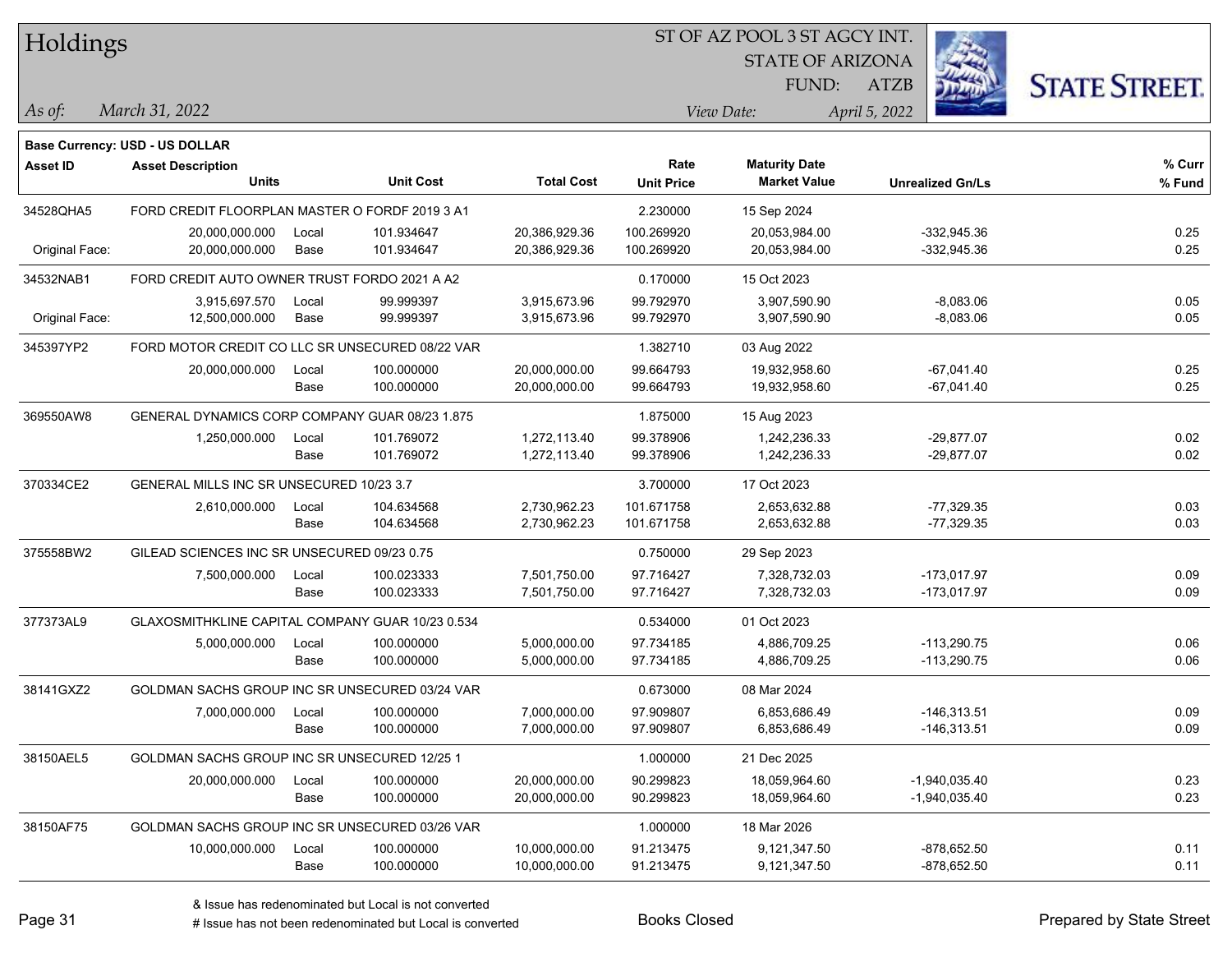| Holdings        |                                                 |       |                  |                   | 51 OF AZ POOL 3 51 AGCY INT. |                         |                         |                      |  |  |
|-----------------|-------------------------------------------------|-------|------------------|-------------------|------------------------------|-------------------------|-------------------------|----------------------|--|--|
|                 |                                                 |       |                  |                   |                              | <b>STATE OF ARIZONA</b> |                         |                      |  |  |
|                 |                                                 |       |                  |                   |                              | FUND:                   | ATZB                    | <b>STATE STREET.</b> |  |  |
|                 | March 31, 2022                                  |       |                  |                   |                              | View Date:              |                         |                      |  |  |
| As of:          |                                                 |       |                  |                   |                              |                         | April 5, 2022           |                      |  |  |
|                 | Base Currency: USD - US DOLLAR                  |       |                  |                   |                              |                         |                         |                      |  |  |
| <b>Asset ID</b> | <b>Asset Description</b>                        |       |                  |                   | Rate                         | <b>Maturity Date</b>    |                         | % Curr               |  |  |
|                 | <b>Units</b>                                    |       | <b>Unit Cost</b> | <b>Total Cost</b> | <b>Unit Price</b>            | <b>Market Value</b>     | <b>Unrealized Gn/Ls</b> | % Fund               |  |  |
| 38150AF91       | GOLDMAN SACHS GROUP INC SR UNSECURED 03/24 0.8  |       |                  |                   | 0.800000                     | 25 Mar 2024             |                         |                      |  |  |
|                 | 5,000,000.000                                   | Local | 100.000000       | 5,000,000.00      | 95.742427                    | 4,787,121.35            | $-212,878.65$           | 0.06                 |  |  |
|                 |                                                 | Base  | 100.000000       | 5,000,000.00      | 95.742427                    | 4,787,121.35            | $-212,878.65$           | 0.06                 |  |  |
| 38150AFG5       | GOLDMAN SACHS GROUP INC SR UNSECURED 04/26 VAR  |       |                  |                   | 1.350000                     | 30 Apr 2026             |                         |                      |  |  |
|                 | 10,000,000.000                                  | Local | 100.000000       | 10,000,000.00     | 90.608627                    | 9,060,862.70            | -939,137.30             | 0.11                 |  |  |
|                 |                                                 | Base  | 100.000000       | 10,000,000.00     | 90.608627                    | 9,060,862.70            | $-939, 137.30$          | 0.11                 |  |  |
| 38150AFJ9       | GOLDMAN SACHS GROUP INC SR UNSECURED 04/26 1.45 |       |                  |                   | 1.450000                     | 30 Apr 2026             |                         |                      |  |  |
|                 | 10,000,000.000                                  | Local | 100.000000       | 10,000,000.00     | 93.778143                    | 9,377,814.30            | $-622, 185.70$          | 0.12                 |  |  |
|                 |                                                 | Base  | 100.000000       | 10,000,000.00     | 93.778143                    | 9,377,814.30            | $-622, 185.70$          | 0.12                 |  |  |
| 38376JFP4       | GOVERNMENT NATIONAL MORTGAGE A GNR 2009 106 HA  |       |                  |                   | 4.000000                     | 16 Nov 2039             |                         |                      |  |  |
|                 | 40,557.500                                      | Local | 104.836319       | 42,518.99         | 103.726750                   | 42,068.98               | $-450.01$               | 0.00                 |  |  |
| Original Face:  | 877,500.000                                     | Base  | 104.836319       | 42,518.99         | 103.726750                   | 42,068.98               | $-450.01$               | 0.00                 |  |  |
| 38378BWR6       | GOVERNMENT NATIONAL MORTGAGE A GNR 2012 83 AC   |       |                  |                   | 1.718500                     | 16 May 2045             |                         |                      |  |  |
|                 | 641,038.320                                     | Local | 98.956669        | 634,350.17        | 95.798670                    | 614,106.18              | $-20,243.99$            | 0.01                 |  |  |
| Original Face:  | 3,000,000.000                                   | Base  | 98.956669        | 634,350.17        | 95.798670                    | 614,106.18              | $-20,243.99$            | 0.01                 |  |  |
| 38378BX38       | GOVERNMENT NATIONAL MORTGAGE A GNR 2012 132 AC  |       |                  |                   | 1.619870                     | 16 Jun 2053             |                         |                      |  |  |
|                 | 1,984,303.160                                   | Local | 95.726478        | 1,899,503.52      | 96.651140                    | 1,917,851.63            | 18,348.11               | 0.02                 |  |  |
| Original Face:  | 10,000,000.000                                  | Base  | 95.726478        | 1,899,503.52      | 96.651140                    | 1,917,851.63            | 18,348.11               | 0.02                 |  |  |
| 38378EQC0       | GOVERNMENT NATIONAL MORTGAGE A GNR 2012 69 QC   |       |                  |                   | 2.000000                     | 16 Mar 2041             |                         |                      |  |  |
|                 | 1,709,082.020                                   | Local | 101.894740       | 1,741,464.68      | 97.374250                    | 1,664,205.80            | $-77,258.88$            | 0.02                 |  |  |
| Original Face:  | 10,493,495.000                                  | Base  | 101.894740       | 1,741,464.68      | 97.374250                    | 1,664,205.80            | $-77,258.88$            | 0.02                 |  |  |
| 38379UW28       | GOVERNMENT NATIONAL MORTGAGE A GNR 2016 158 AE  |       |                  |                   | 2.050000                     | 16 Aug 2057             |                         |                      |  |  |
|                 | 2,460,133.690                                   | Local | 96.590440        | 2,376,253.95      | 95.788790                    | 2,356,532.29            | $-19,721.66$            | 0.03                 |  |  |
| Original Face:  | 5,000,000.000                                   | Base  | 96.590440        | 2,376,253.95      | 95.788790                    | 2,356,532.29            | $-19,721.66$            | 0.03                 |  |  |
| 38380GPY4       | GOVERNMENT NATIONAL MORTGAGE A GNR 2017 118 KH  |       |                  |                   | 2.250000                     | 20 Oct 2046             |                         |                      |  |  |
|                 | 213,277.250                                     | Local | 99.907712        | 213,080.42        | 99.721350                    | 212,682.95              | $-397.47$               | 0.00                 |  |  |
| Original Face:  | 5,000,000.000                                   | Base  | 99.907712        | 213,080.42        | 99.721350                    | 212,682.95              | $-397.47$               | 0.00                 |  |  |
| 38381YQU1       | GOVERNMENT NATIONAL MORTGAGE A GNR 2019 111 BG  |       |                  |                   | 2.500000                     | 20 Apr 2049             |                         |                      |  |  |
|                 | 473,400.100                                     | Local | 100.645746       | 476,457.06        | 96.216370                    | 455,488.39              | $-20,968.67$            | 0.01                 |  |  |
| Original Face:  | 5,000,000.000                                   | Base  | 100.645746       | 476,457.06        | 96.216370                    | 455,488.39              | $-20,968.67$            | 0.01                 |  |  |
|                 |                                                 |       |                  |                   |                              |                         |                         |                      |  |  |

 $\overline{S}$  of  $\overline{S}$  of  $\overline{S}$   $\overline{S}$   $\overline{S}$   $\overline{S}$   $\overline{S}$   $\overline{S}$   $\overline{S}$   $\overline{S}$   $\overline{S}$   $\overline{S}$   $\overline{S}$   $\overline{S}$   $\overline{S}$   $\overline{S}$   $\overline{S}$   $\overline{S}$   $\overline{S}$   $\overline{S}$   $\overline{S}$   $\overline{S}$   $\overline{S}$   $\overline{S}$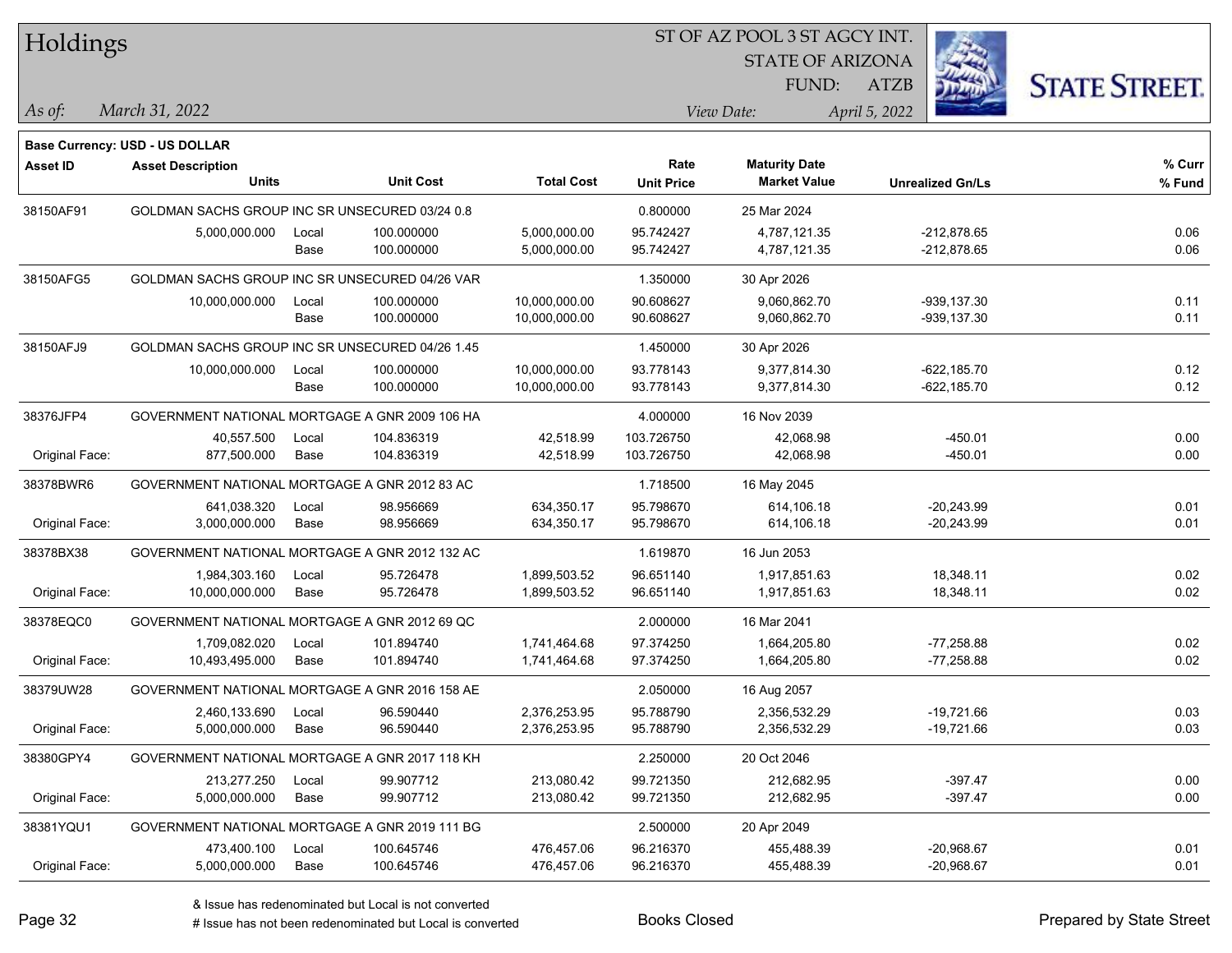| Holdings        |                                                    |       |                  |                   | ST OF AZ POOL 3 ST AGCY INT. |                         |                         |                      |  |  |
|-----------------|----------------------------------------------------|-------|------------------|-------------------|------------------------------|-------------------------|-------------------------|----------------------|--|--|
|                 |                                                    |       |                  |                   |                              | <b>STATE OF ARIZONA</b> |                         |                      |  |  |
|                 |                                                    |       |                  |                   |                              | FUND:                   | <b>ATZB</b>             | <b>STATE STREET.</b> |  |  |
| As of:          | March 31, 2022                                     |       |                  |                   |                              | View Date:              | April 5, 2022           |                      |  |  |
|                 | Base Currency: USD - US DOLLAR                     |       |                  |                   |                              |                         |                         |                      |  |  |
| <b>Asset ID</b> | <b>Asset Description</b>                           |       |                  |                   | Rate                         | <b>Maturity Date</b>    |                         | % Curr               |  |  |
|                 | <b>Units</b>                                       |       | <b>Unit Cost</b> | <b>Total Cost</b> | <b>Unit Price</b>            | <b>Market Value</b>     | <b>Unrealized Gn/Ls</b> | % Fund               |  |  |
| 38382NFY8       | GOVERNMENT NATIONAL MORTGAGE A GNR 2021 27 TA      |       |                  |                   | 1.500000                     | 20 Feb 2051             |                         |                      |  |  |
|                 | 3,469,053.100                                      | Local | 102.238281       | 3,546,700.26      | 93.132440                    | 3,230,813.80            | $-315,886.46$           | 0.04                 |  |  |
| Original Face:  | 5,000,000.000                                      | Base  | 102.238281       | 3,546,700.26      | 93.132440                    | 3,230,813.80            | $-315,886.46$           | 0.04                 |  |  |
| 39154TBN7       | GREAT AMERICA LEASING RECEIVAB GALC 2021 2 A1 144A |       |                  |                   | 0.149440                     | 17 Oct 2022             |                         |                      |  |  |
|                 | 1,650,057.950                                      | Local | 100.000000       | 1,650,057.95      | 99.856310                    | 1,647,686.98            | $-2,370.97$             | 0.02                 |  |  |
| Original Face:  | 4,000,000.000                                      | Base  | 100.000000       | 1,650,057.95      | 99.856310                    | 1,647,686.98            | $-2,370.97$             | 0.02                 |  |  |
| 41284NAB6       | HARLEY DAVIDSON MOTORCYCLE TRU HDMOT 2021 A A2     |       |                  |                   | 0.220000                     | 15 Apr 2024             |                         |                      |  |  |
|                 | 1,556,236.190                                      | Local | 99.993151        | 1,556,129.61      | 99.929160                    | 1,555,133.75            | $-995.86$               | 0.02                 |  |  |
| Original Face:  | 8,000,000.000                                      | Base  | 99.993151        | 1,556,129.61      | 99.929160                    | 1,555,133.75            | $-995.86$               | 0.02                 |  |  |
| 427866BC1       | HERSHEY COMPANY SR UNSECURED 11/24 2.05            |       |                  |                   | 2.050000                     | 15 Nov 2024             |                         |                      |  |  |
|                 | 1,000,000.000                                      | Local | 99.955931        | 999,559.31        | 98.781460                    | 987,814.60              | $-11,744.71$            | 0.01                 |  |  |
|                 |                                                    | Base  | 99.955931        | 999,559.31        | 98.781460                    | 987,814.60              | $-11,744.71$            | 0.01                 |  |  |
| 427866BF4       | HERSHEY COMPANY SR UNSECURED 06/25 0.9             |       |                  |                   | 0.900000                     | 01 Jun 2025             |                         |                      |  |  |
|                 | 2,000,000.000                                      | Local | 99.883950        | 1,997,679.00      | 94.254664                    | 1,885,093.28            | $-112,585.72$           | 0.02                 |  |  |
|                 |                                                    | Base  | 99.883950        | 1,997,679.00      | 94.254664                    | 1,885,093.28            | $-112,585.72$           | 0.02                 |  |  |
| 438516BT2       | HONEYWELL INTERNATIONAL SR UNSECURED 08/22 2.15    |       |                  |                   | 2.150000                     | 08 Aug 2022             |                         |                      |  |  |
|                 | 15,680,000.000                                     | Local | 100.154906       | 15,704,289.33     | 100.268545                   | 15,722,107.86           | 17,818.53               | 0.20                 |  |  |
|                 |                                                    | Base  | 100.154906       | 15,704,289.33     | 100.268545                   | 15,722,107.86           | 17,818.53               | 0.20                 |  |  |
| 438516CB0       | HONEYWELL INTERNATIONAL SR UNSECURED 06/25 1.35    |       |                  |                   | 1.350000                     | 01 Jun 2025             |                         |                      |  |  |
|                 | 3,000,000.000                                      | Local | 99.993775        | 2,999,813.26      | 96.400608                    | 2,892,018.24            | $-107,795.02$           | 0.04                 |  |  |
|                 |                                                    | Base  | 99.993775        | 2,999,813.26      | 96.400608                    | 2,892,018.24            | -107,795.02             | 0.04                 |  |  |
| 459200KM2       | IBM CORP SR UNSECURED 02/27 2.2                    |       |                  |                   | 2.200000                     | 09 Feb 2027             |                         |                      |  |  |
|                 | 2,000,000.000                                      | Local | 99.986379        | 1,999,727.58      | 96.720063                    | 1,934,401.26            | $-65,326.32$            | 0.02                 |  |  |
|                 |                                                    | Base  | 99.986379        | 1,999,727.58      | 96.720063                    | 1,934,401.26            | $-65,326.32$            | 0.02                 |  |  |
| 46513JCE9       | ISRAEL ST 03/23 1.75                               |       |                  |                   | 1.750000                     | 01 Mar 2023             |                         |                      |  |  |
|                 | 3,800,000.000                                      | Local | 100.000000       | 3,800,000.00      | 99.895640                    | 3,796,034.32            | $-3,965.68$             | 0.05                 |  |  |
|                 |                                                    | Base  | 100.000000       | 3,800,000.00      | 99.895640                    | 3,796,034.32            | $-3,965.68$             | 0.05                 |  |  |
| 46513JQC8       | ISRAEL ST 03/23 2.02                               |       |                  |                   | 2.020000                     | 01 Mar 2023             |                         |                      |  |  |
|                 | 1,200,000.000                                      | Local | 100.000000       | 1,200,000.00      | 99.999189                    | 1,199,990.27            | $-9.73$                 | 0.01                 |  |  |
|                 |                                                    | Base  | 100.000000       | 1,200,000.00      | 99.999189                    | 1,199,990.27            | $-9.73$                 | 0.01                 |  |  |

÷.

 $\overline{\phantom{0}}$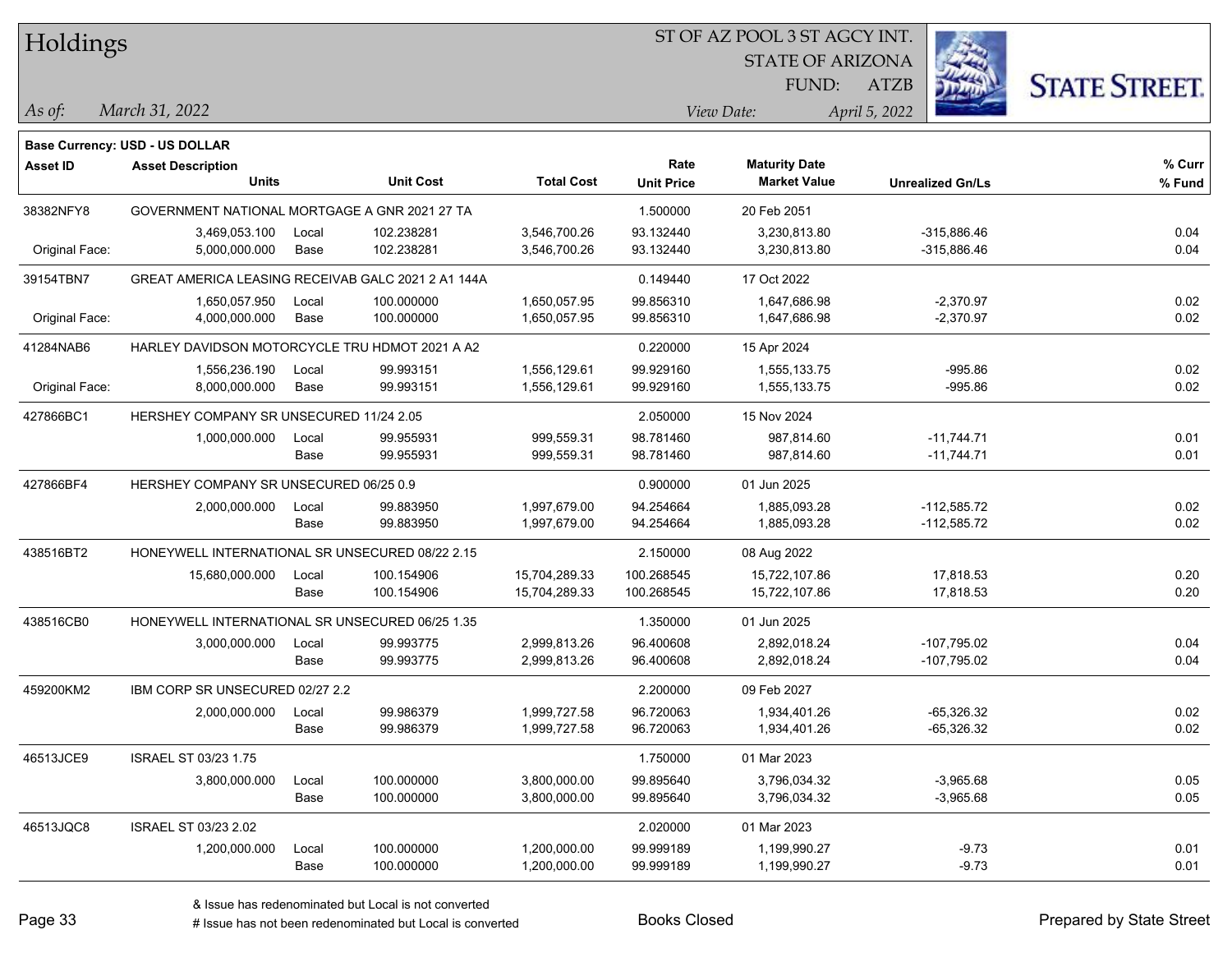| Holdings        |                                                 |       |                  |                   | ST OF AZ POOL 3 ST AGCY INT. |                                             |                         |                      |  |
|-----------------|-------------------------------------------------|-------|------------------|-------------------|------------------------------|---------------------------------------------|-------------------------|----------------------|--|
|                 |                                                 |       |                  |                   |                              | <b>STATE OF ARIZONA</b>                     |                         |                      |  |
|                 |                                                 |       |                  |                   |                              | FUND:                                       | <b>ATZB</b>             | <b>STATE STREET.</b> |  |
| As of:          | March 31, 2022                                  |       |                  |                   |                              | View Date:                                  | April 5, 2022           |                      |  |
|                 |                                                 |       |                  |                   |                              |                                             |                         |                      |  |
|                 | <b>Base Currency: USD - US DOLLAR</b>           |       |                  |                   |                              |                                             |                         |                      |  |
| <b>Asset ID</b> | <b>Asset Description</b><br><b>Units</b>        |       | <b>Unit Cost</b> | <b>Total Cost</b> | Rate<br><b>Unit Price</b>    | <b>Maturity Date</b><br><b>Market Value</b> | <b>Unrealized Gn/Ls</b> | % Curr<br>% Fund     |  |
|                 |                                                 |       |                  |                   |                              |                                             |                         |                      |  |
| 46513JQG9       | <b>ISRAEL ST 05/23 1.79</b>                     |       |                  |                   | 1.790000                     | 01 May 2023                                 |                         |                      |  |
|                 | 5,000,000.000                                   | Local | 100.000000       | 5,000,000.00      | 99.910473                    | 4,995,523.65                                | $-4,476.35$             | 0.06                 |  |
|                 |                                                 | Base  | 100.000000       | 5,000,000.00      | 99.910473                    | 4,995,523.65                                | $-4,476.35$             | 0.06                 |  |
| 46625HJE1       | JPMORGAN CHASE + CO SR UNSECURED 09/22 3.25     |       |                  |                   | 3.250000                     | 23 Sep 2022                                 |                         |                      |  |
|                 | 10,000,000.000                                  | Local | 101.457223       | 10,145,722.32     | 100.820128                   | 10,082,012.80                               | -63,709.52              | 0.13                 |  |
|                 |                                                 | Base  | 101.457223       | 10,145,722.32     | 100.820128                   | 10,082,012.80                               | $-63,709.52$            | 0.13                 |  |
| 47787JAC2       | JOHN DEERE OWNER TRUST JDOT 2022 A A3           |       |                  |                   | 2.320000                     | 16 Sep 2026                                 |                         |                      |  |
|                 | 3,000,000.000                                   | Local | 99.978080        | 2,999,342.40      | 98.602400                    | 2,958,072.00                                | $-41,270.40$            | 0.04                 |  |
| Original Face:  | 3,000,000.000                                   | Base  | 99.978080        | 2,999,342.40      | 98.602400                    | 2,958,072.00                                | $-41,270.40$            | 0.04                 |  |
| 478160CN2       | JOHNSON + JOHNSON SR UNSECURED 09/25 0.55       |       |                  |                   | 0.550000                     | 01 Sep 2025                                 |                         |                      |  |
|                 | 5,000,000.000                                   | Local | 99.926325        | 4,996,316.26      | 93.501597                    | 4,675,079.85                                | $-321,236.41$           | 0.06                 |  |
|                 |                                                 | Base  | 99.926325        | 4,996,316.26      | 93.501597                    | 4,675,079.85                                | $-321,236.41$           | 0.06                 |  |
| 48128GV56       | JPMORGAN CHASE + CO SR UNSECURED 08/25 0.8      |       |                  |                   | 0.800000                     | 18 Aug 2025                                 |                         |                      |  |
|                 | 5,000,000.000                                   | Local | 100.000000       | 5,000,000.00      | 91.715972                    | 4,585,798.60                                | -414,201.40             | 0.06                 |  |
|                 |                                                 | Base  | 100.000000       | 5,000,000.00      | 91.715972                    | 4,585,798.60                                | -414,201.40             | 0.06                 |  |
| 48130UVH5       | JPMORGAN CHASE FINANCIAL COMPANY GUAR 03/24 0.5 |       |                  |                   | 0.500000                     | 18 Mar 2024                                 |                         |                      |  |
|                 | 5,000,000.000                                   | Local | 100.000000       | 5,000,000.00      | 93.083456                    | 4,654,172.80                                | $-345,827.20$           | 0.06                 |  |
|                 |                                                 | Base  | 100.000000       | 5,000,000.00      | 93.083456                    | 4,654,172.80                                | $-345,827.20$           | 0.06                 |  |
| 49327M2Z6       | KEY BANK NA SR UNSECURED 03/23 1.25             |       |                  |                   | 1.250000                     | 10 Mar 2023                                 |                         |                      |  |
|                 | 3,000,000.000                                   | Local | 99.985278        | 2,999,558.33      | 99.191592                    | 2,975,747.76                                | $-23,810.57$            | 0.04                 |  |
|                 |                                                 | Base  | 99.985278        | 2,999,558.33      | 99.191592                    | 2,975,747.76                                | $-23,810.57$            | 0.04                 |  |
| 49327M3A0       | KEY BANK NA SR UNSECURED 01/24 VAR              |       |                  |                   | 0.423000                     | 03 Jan 2024                                 |                         |                      |  |
|                 | 5,000,000.000                                   | Local | 100.000000       | 5,000,000.00      | 98.556803                    | 4,927,840.15                                | $-72,159.85$            | 0.06                 |  |
|                 |                                                 | Base  | 100.000000       | 5,000,000.00      | 98.556803                    | 4,927,840.15                                | $-72,159.85$            | 0.06                 |  |
| 571900BB4       | MARRIOTT INTERNATIONAL SR UNSECURED 04/24 3.6   |       |                  |                   | 3.600000                     | 15 Apr 2024                                 |                         |                      |  |
|                 | 3,000,000.000                                   | Local | 99.811572        | 2,994,347.17      | 101.097557                   | 3,032,926.71                                | 38,579.54               | 0.04                 |  |
|                 |                                                 | Base  | 99.811572        | 2,994,347.17      | 101.097557                   | 3,032,926.71                                | 38,579.54               | 0.04                 |  |
| 573284AY2       | MARTIN MARIETTA SR UNSECURED 07/23 0.65         |       |                  |                   | 0.650000                     | 15 Jul 2023                                 |                         |                      |  |
|                 | 5,000,000.000                                   | Local | 99.996667        | 4,999,833.33      | 97.671509                    | 4,883,575.45                                | $-116,257.88$           | 0.06                 |  |
|                 |                                                 | Base  | 99.996667        | 4,999,833.33      | 97.671509                    | 4,883,575.45                                | $-116,257.88$           | 0.06                 |  |
|                 |                                                 |       |                  |                   |                              |                                             |                         |                      |  |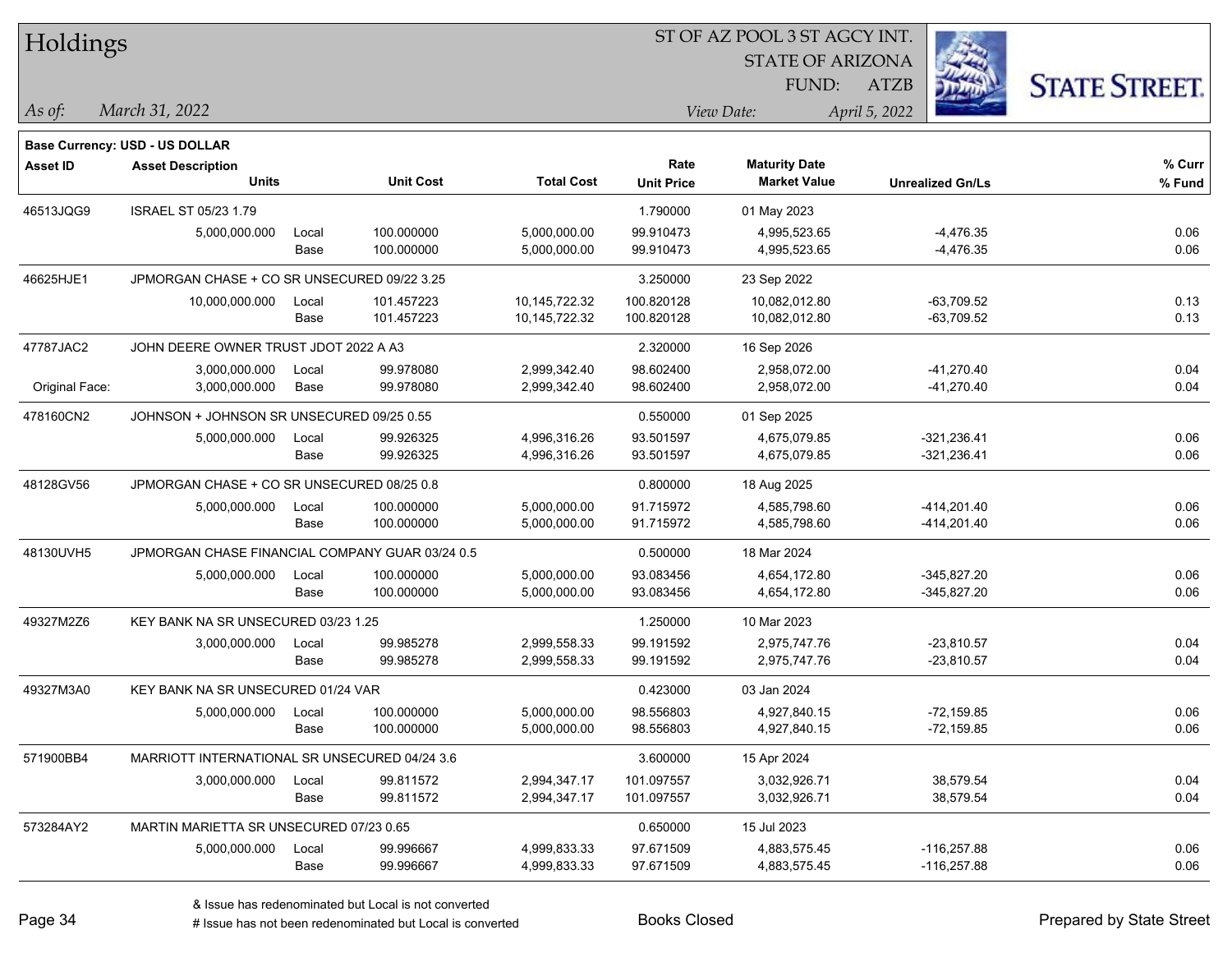| Holdings        |                                                        |       |                  |                   | ST OF AZ POOL 3 ST AGCY INT. |                         |                         |                      |  |  |
|-----------------|--------------------------------------------------------|-------|------------------|-------------------|------------------------------|-------------------------|-------------------------|----------------------|--|--|
|                 |                                                        |       |                  |                   |                              | <b>STATE OF ARIZONA</b> |                         |                      |  |  |
|                 |                                                        |       |                  |                   |                              | FUND:                   | ATZB                    | <b>STATE STREET.</b> |  |  |
| As of:          | March 31, 2022                                         |       |                  |                   |                              | View Date:              | April 5, 2022           |                      |  |  |
|                 |                                                        |       |                  |                   |                              |                         |                         |                      |  |  |
|                 | <b>Base Currency: USD - US DOLLAR</b>                  |       |                  |                   |                              |                         |                         |                      |  |  |
| <b>Asset ID</b> | <b>Asset Description</b>                               |       |                  |                   | Rate                         | <b>Maturity Date</b>    |                         | % Curr               |  |  |
|                 | Units                                                  |       | <b>Unit Cost</b> | <b>Total Cost</b> | <b>Unit Price</b>            | <b>Market Value</b>     | <b>Unrealized Gn/Ls</b> | % Fund               |  |  |
| 579780AR8       | MCCORMICK + CO SR UNSECURED 02/26 0.9                  |       |                  |                   | 0.900000                     | 15 Feb 2026             |                         |                      |  |  |
|                 | 5,000,000.000                                          | Local | 99.796754        | 4,989,837.68      | 91.576033                    | 4,578,801.65            | -411,036.03             | 0.06                 |  |  |
|                 |                                                        | Base  | 99.796754        | 4,989,837.68      | 91.576033                    | 4,578,801.65            | -411,036.03             | 0.06                 |  |  |
| 58013MFE9       | MCDONALD S CORP SR UNSECURED 04/23 3.35                |       |                  |                   | 3.350000                     | 01 Apr 2023             |                         |                      |  |  |
|                 | 3,250,000.000                                          | Local | 102.550102       | 3,332,878.32      | 101.245237                   | 3,290,470.20            | -42,408.12              | 0.04                 |  |  |
|                 |                                                        | Base  | 102.550102       | 3,332,878.32      | 101.245237                   | 3,290,470.20            | -42,408.12              | 0.04                 |  |  |
| 58933YAF2       | MERCK + CO INC SR UNSECURED 05/23 2.8                  |       |                  |                   | 2.800000                     | 18 May 2023             |                         |                      |  |  |
|                 | 10,000,000.000                                         | Local | 102.827039       | 10,282,703.89     | 100.818413                   | 10,081,841.30           | $-200,862.59$           | 0.13                 |  |  |
|                 |                                                        | Base  | 102.827039       | 10,282,703.89     | 100.818413                   | 10,081,841.30           | $-200,862.59$           | 0.13                 |  |  |
| 58933YBC8       | MERCK + CO INC SR UNSECURED 06/27 1.7                  |       |                  |                   | 1.700000                     | 10 Jun 2027             |                         |                      |  |  |
|                 | 4,250,000.000                                          | Local | 99.960300        | 4,248,312.73      | 94.775164                    | 4,027,944.47            | $-220,368.26$           | 0.05                 |  |  |
|                 |                                                        | Base  | 99.960300        | 4,248,312.73      | 94.775164                    | 4,027,944.47            | $-220,368.26$           | 0.05                 |  |  |
| 59217GEK1       | MET LIFE GLOB FUNDING I SECURED 144A 09/23 0.45        |       |                  |                   | 0.450000                     | 01 Sep 2023             |                         |                      |  |  |
|                 | 4,000,000.000                                          | Local | 99.993093        | 3,999,723.73      | 97.715564                    | 3,908,622.56            | $-91,101.17$            | 0.05                 |  |  |
|                 |                                                        | Base  | 99.993093        | 3,999,723.73      | 97.715564                    | 3,908,622.56            | $-91,101.17$            | 0.05                 |  |  |
| 594918AQ7       | MICROSOFT CORP SR UNSECURED 11/22 2.125                |       |                  |                   | 2.125000                     | 15 Nov 2022             |                         |                      |  |  |
|                 | 2,000,000.000                                          | Local | 100.818719       | 2,016,374.37      | 100.448176                   | 2,008,963.52            | $-7,410.85$             | 0.03                 |  |  |
|                 |                                                        | Base  | 100.818719       | 2,016,374.37      | 100.448176                   | 2,008,963.52            | $-7,410.85$             | 0.03                 |  |  |
| 60920LAE4       | MONDELEZ INTL HLDINGS NE COMPANY GUAR 144A 09/22 2.125 |       |                  |                   | 2.125000                     | 19 Sep 2022             |                         |                      |  |  |
|                 | 1,341,000.000                                          | Local | 100.800932       | 1,351,740.50      | 100.121563                   | 1,342,630.16            | $-9,110.34$             | 0.02                 |  |  |
|                 |                                                        | Base  | 100.800932       | 1,351,740.50      | 100.121563                   | 1,342,630.16            | $-9,110.34$             | 0.02                 |  |  |
| 60920LAQ7       | MONDELEZ INTL HLDINGS NE COMPANY GUAR 144A 09/24 0.75  |       |                  |                   | 0.750000                     | 24 Sep 2024             |                         |                      |  |  |
|                 | 4,000,000.000                                          | Local | 99.872519        | 3,994,900.76      | 94.494700                    | 3,779,788.00            | -215,112.76             | 0.05                 |  |  |
|                 |                                                        | Base  | 99.872519        | 3,994,900.76      | 94.494700                    | 3,779,788.00            | $-215, 112.76$          | 0.05                 |  |  |
| 61747YEJ0       | MORGAN STANLEY SR UNSECURED 01/25 VAR                  |       |                  |                   | 0.895000                     | 24 Jan 2025             |                         |                      |  |  |
|                 | 5,000,000.000                                          | Local | 100.000000       | 5,000,000.00      | 99.551000                    | 4,977,550.00            | $-22,450.00$            | 0.06                 |  |  |
|                 |                                                        | Base  | 100.000000       | 5,000,000.00      | 99.551000                    | 4,977,550.00            | $-22,450.00$            | 0.06                 |  |  |
| 63743HEQ1       | NATIONAL RURAL UTIL COOP SR UNSECURED 09/22 2.3        |       |                  |                   | 2.300000                     | 15 Sep 2022             |                         |                      |  |  |
|                 | 1,000,000.000                                          | Local | 100.708594       | 1,007,085.94      | 100.317918                   | 1,003,179.18            | $-3,906.76$             | 0.01                 |  |  |
|                 |                                                        | Base  | 100.708594       | 1,007,085.94      | 100.317918                   | 1,003,179.18            | $-3,906.76$             | 0.01                 |  |  |
|                 |                                                        |       |                  |                   |                              |                         |                         |                      |  |  |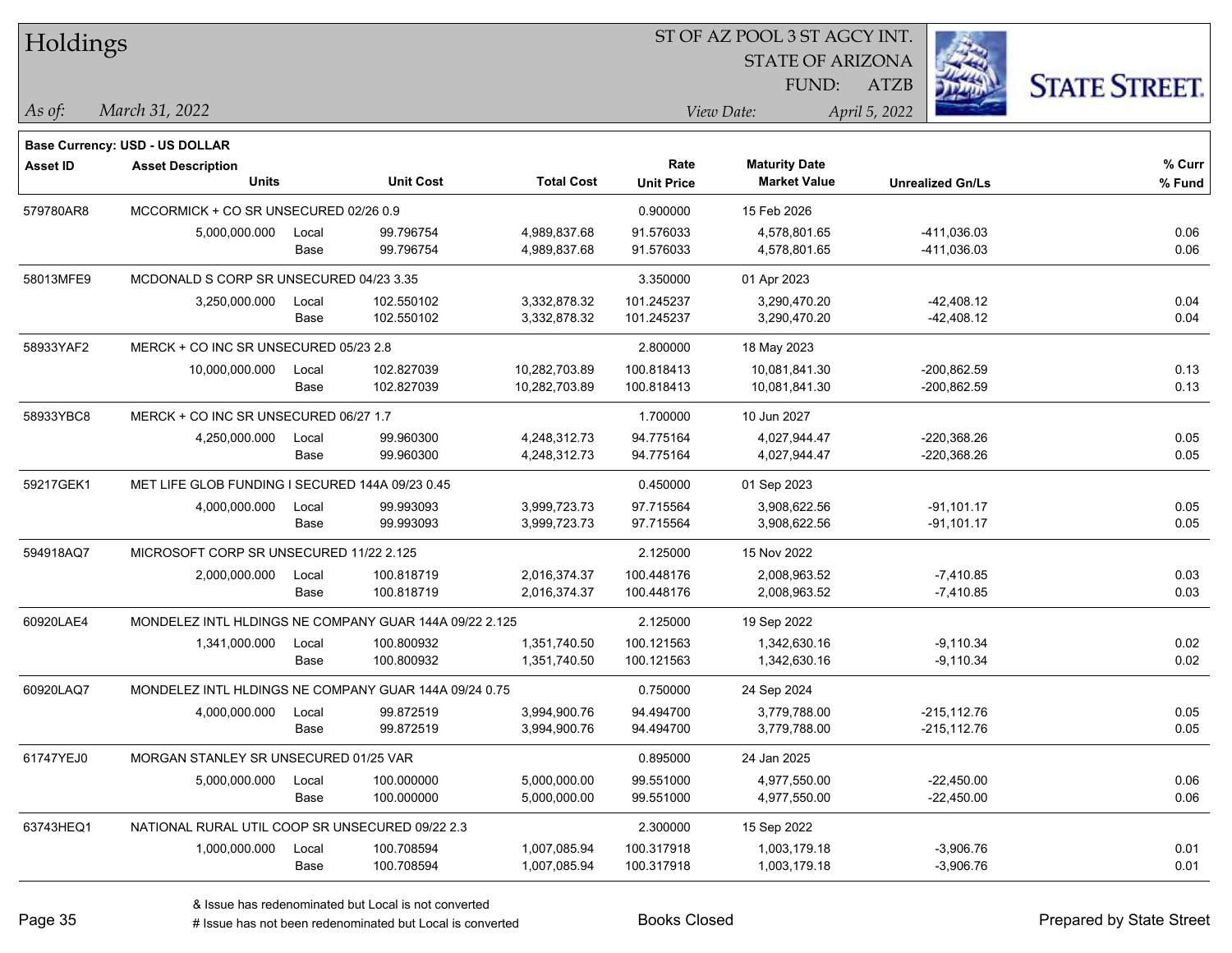| Holdings        |                                                    |       |                                                      |                   | ST OF AZ POOL 3 ST AGCY INT. |                         |                         |                      |  |  |
|-----------------|----------------------------------------------------|-------|------------------------------------------------------|-------------------|------------------------------|-------------------------|-------------------------|----------------------|--|--|
|                 |                                                    |       |                                                      |                   |                              | <b>STATE OF ARIZONA</b> |                         |                      |  |  |
|                 |                                                    |       |                                                      |                   |                              | <b>FUND:</b>            | <b>ATZB</b>             | <b>STATE STREET.</b> |  |  |
| As of:          | March 31, 2022                                     |       |                                                      |                   |                              | View Date:              | April 5, 2022           |                      |  |  |
|                 | Base Currency: USD - US DOLLAR                     |       |                                                      |                   |                              |                         |                         |                      |  |  |
| <b>Asset ID</b> | <b>Asset Description</b>                           |       |                                                      |                   | Rate                         | <b>Maturity Date</b>    |                         | % Curr               |  |  |
|                 | <b>Units</b>                                       |       | <b>Unit Cost</b>                                     | <b>Total Cost</b> | <b>Unit Price</b>            | <b>Market Value</b>     | <b>Unrealized Gn/Ls</b> | % Fund               |  |  |
| 63743HEU2       | NATIONAL RURAL UTIL COOP SR UNSECURED 02/24 0.35   |       |                                                      |                   | 0.350000                     | 08 Feb 2024             |                         |                      |  |  |
|                 | 10,000,000.000                                     | Local | 99.957277                                            | 9,995,727.67      | 95.882375                    | 9,588,237.50            | $-407,490.17$           | 0.12                 |  |  |
|                 |                                                    | Base  | 99.957277                                            | 9,995,727.67      | 95.882375                    | 9,588,237.50            | $-407,490.17$           | 0.12                 |  |  |
| 63743HEW8       | NATIONAL RURAL UTIL COOP SR UNSECURED 06/26 1      |       |                                                      |                   | 1.000000                     | 15 Jun 2026             |                         |                      |  |  |
|                 | 15,000,000.000                                     | Local | 99.797070                                            | 14,969,560.47     | 90.957903                    | 13,643,685.45           | $-1,325,875.02$         | 0.17                 |  |  |
|                 |                                                    | Base  | 99.797070                                            | 14,969,560.47     | 90.957903                    | 13,643,685.45           | $-1,325,875.02$         | 0.17                 |  |  |
| 63743HEY4       | NATIONAL RURAL UTIL COOP SR UNSECURED 10/24 1      |       |                                                      |                   | 1.000000                     | 18 Oct 2024             |                         |                      |  |  |
|                 | 5,000,000.000                                      | Local | 99.922084                                            | 4,996,104.18      | 95.476037                    | 4,773,801.85            | $-222,302.33$           | 0.06                 |  |  |
|                 |                                                    | Base  | 99.922084                                            | 4,996,104.18      | 95.476037                    | 4,773,801.85            | $-222,302.33$           | 0.06                 |  |  |
| 63743HFB3       | NATIONAL RURAL UTIL COOP SR UNSECURED 08/23 VAR    |       |                                                      |                   | 0.670000                     | 07 Aug 2023             |                         |                      |  |  |
|                 | 7,500,000.000                                      | Local | 100.000000                                           | 7,500,000.00      | 99.956441                    | 7,496,733.08            | $-3,266.92$             | 0.09                 |  |  |
|                 |                                                    | Base  | 100.000000                                           | 7,500,000.00      | 99.956441                    | 7,496,733.08            | $-3,266.92$             | 0.09                 |  |  |
| 637639AC9       | NATIONAL SECS CLEARING SR UNSECURED 144A 12/23 0.4 |       |                                                      |                   | 0.400000                     | 07 Dec 2023             |                         |                      |  |  |
|                 | 5,000,000.000                                      | Local | 99.931338                                            | 4,996,566.90      | 96.519221                    | 4,825,961.05            | $-170,605.85$           | 0.06                 |  |  |
|                 |                                                    | Base  | 99.931338                                            | 4,996,566.90      | 96.519221                    | 4,825,961.05            | $-170,605.85$           | 0.06                 |  |  |
| 641062AQ7       | NESTLE HOLDINGS INC COMPANY GUAR 144A 01/24 0.375  |       |                                                      |                   | 0.375000                     | 15 Jan 2024             |                         |                      |  |  |
|                 | 15,000,000.000                                     | Local | 99.870490                                            | 14,980,573.46     | 96.069945                    | 14,410,491.75           | -570,081.71             | 0.18                 |  |  |
|                 |                                                    | Base  | 99.870490                                            | 14,980,573.46     | 96.069945                    | 14,410,491.75           | -570,081.71             | 0.18                 |  |  |
| 65339KBU3       | NEXTERA ENERGY CAPITAL COMPANY GUAR 03/23 0.65     |       |                                                      |                   | 0.650000                     | 01 Mar 2023             |                         |                      |  |  |
|                 | 10,000,000.000                                     | Local | 99.995322                                            | 9,999,532.21      | 98.569078                    | 9,856,907.80            | $-142,624.41$           | 0.12                 |  |  |
|                 |                                                    | Base  | 99.995322                                            | 9,999,532.21      | 98.569078                    | 9,856,907.80            | $-142,624.41$           | 0.12                 |  |  |
| 65339KCE8       | NEXTERA ENERGY CAPITAL SR UNSECURED 03/24 VAR      |       |                                                      |                   | 1.290000                     | 21 Mar 2024             |                         |                      |  |  |
|                 | 9,000,000.000                                      | Local | 100.000000                                           | 9,000,000.00      | 100.079413                   | 9,007,147.17            | 7,147.17                | 0.11                 |  |  |
|                 |                                                    | Base  | 100.000000                                           | 9,000,000.00      | 100.079413                   | 9,007,147.17            | 7,147.17                | 0.11                 |  |  |
| 654740BQ1       |                                                    |       | NISSAN MOTOR ACCEPTANCE SR UNSECURED 144A 03/24 1.05 |                   | 1.050000                     | 08 Mar 2024             |                         |                      |  |  |
|                 | 7,000,000.000                                      | Local | 99.994189                                            | 6,999,593.23      | 94.901659                    | 6,643,116.13            | $-356,477.10$           | 0.08                 |  |  |
|                 |                                                    | Base  | 99.994189                                            | 6,999,593.23      | 94.901659                    | 6,643,116.13            | $-356,477.10$           | 0.08                 |  |  |
| 655844BJ6       | NORFOLK SOUTHERN CORP SR UNSECURED 04/22 3         |       |                                                      |                   | 3.000000                     | 01 Apr 2022             |                         |                      |  |  |
|                 | 3,140,000.000                                      | Local | 100.000000                                           | 3,140,000.00      | 100.000000                   | 3,140,000.00            | 0.00                    | 0.04                 |  |  |
|                 |                                                    | Base  | 100.000000                                           | 3,140,000.00      | 100.000000                   | 3,140,000.00            | 0.00                    | 0.04                 |  |  |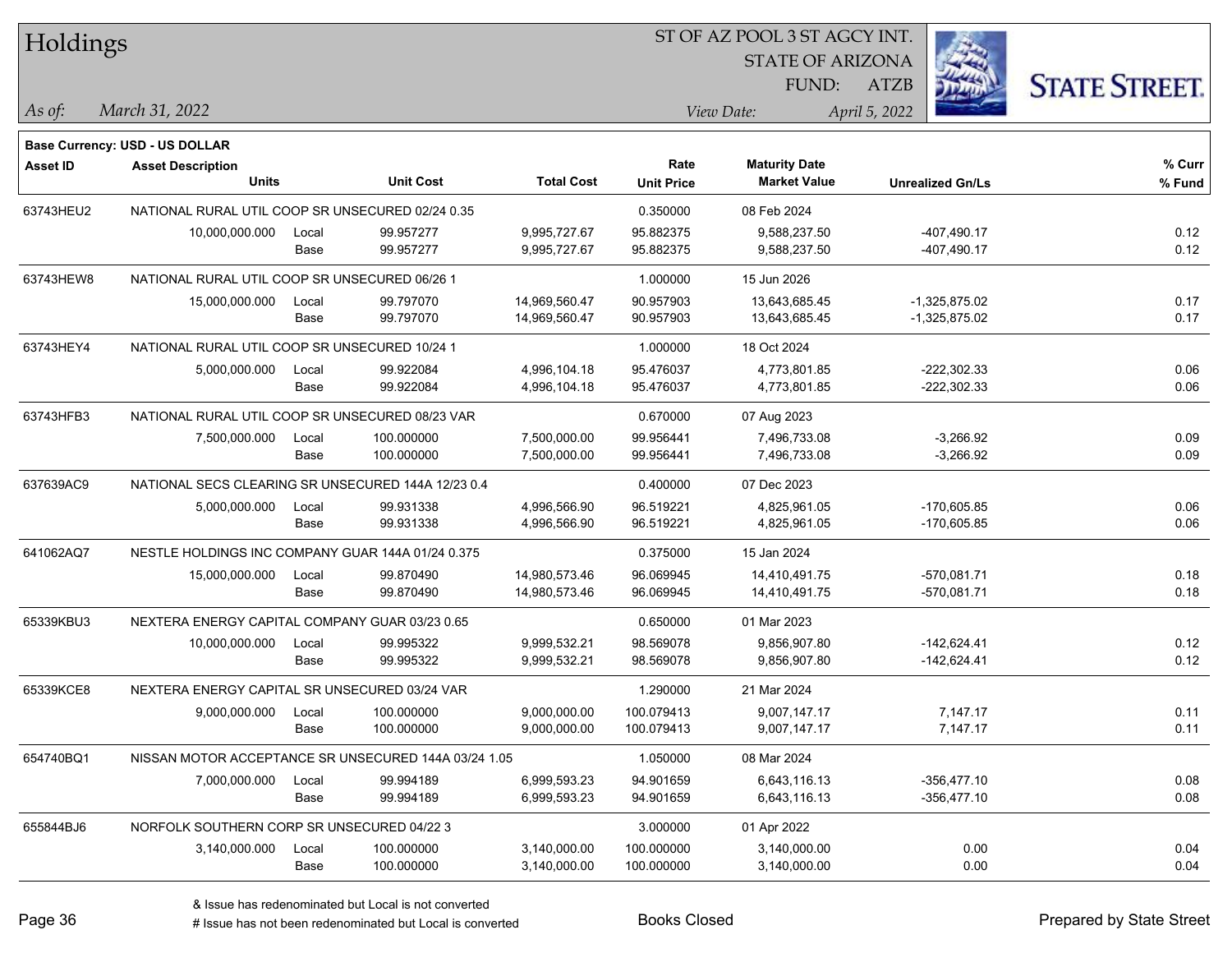| <b>STATE OF ARIZONA</b><br><b>STATE STREET</b><br>FUND:<br>ATZB<br>March 31, 2022<br>April 5, 2022<br>As of:<br>View Date:<br>Base Currency: USD - US DOLLAR<br><b>Maturity Date</b><br>% Curr<br>Rate<br><b>Asset ID</b><br><b>Asset Description</b><br><b>Units</b><br><b>Unit Cost</b><br><b>Total Cost</b><br><b>Market Value</b><br><b>Unit Price</b><br>% Fund<br><b>Unrealized Gn/Ls</b><br>665859AP9<br>NORTHERN TRUST CORP SUBORDINATED 10/25 3.95<br>3.950000<br>30 Oct 2025<br>102.629516<br>111.433052<br>4,964,342.48<br>4,572,144.94<br>$-392, 197.54$<br>0.06<br>4,455,000.000<br>Local<br>111.433052<br>0.06<br>4,964,342.48<br>102.629516<br>4,572,144.94<br>$-392, 197.54$<br>Base<br>67066GAK0<br>NVIDIA CORP SR UNSECURED 06/23 0.309<br>0.309000<br>15 Jun 2023<br>100.000000<br>97.963711<br>-407,257.80<br>0.24<br>20,000,000.00<br>19,592,742.20<br>20,000,000.000<br>Local<br>100.000000<br>97.963711<br>0.24<br>20,000,000.00<br>19,592,742.20<br>-407,257.80<br>Base<br>68389XBB0<br>ORACLE CORP SR UNSECURED 05/22 2.5<br>2.500000<br>15 May 2022<br>100.000000<br>0.72<br>57,854,000.00<br>100.059187<br>34,242.05<br>57,854,000.000<br>57,888,242.05<br>Local<br>0.72<br>100.000000<br>100.059187<br>57,888,242.05<br>34,242.05<br>Base<br>57,854,000.00<br>68389XBL8<br>ORACLE CORP SR UNSECURED 09/23 2.4<br>2.400000<br>15 Sep 2023<br>102.554984<br>99.590761<br>0.08<br>6,871,183.96<br>6,672,580.99<br>-198,602.97<br>6,700,000.000<br>Local<br>0.08<br>102.554984<br>6,871,183.96<br>99.590761<br>6,672,580.99<br>-198,602.97<br>Base<br>68389XCC7<br>ORACLE CORP SR UNSECURED 03/26 1.65<br>1.650000<br>25 Mar 2026<br>99.961952<br>93.365057<br>$-527,751.61$<br>0.09<br>8,000,000.000<br>7,996,956.17<br>7,469,204.56<br>Local<br>93.365057<br>0.09<br>99.961952<br>7,996,956.17<br>7,469,204.56<br>$-527,751.61$<br>Base<br>70450YAB9<br>PAYPAL HOLDINGS INC SR UNSECURED 09/22 2.2<br>2.200000<br>26 Sep 2022<br>0.13<br>100.974163<br>10,097,416.29<br>100.326544<br>10,032,654.40<br>$-64,761.89$<br>10,000,000.000<br>Local<br>0.13<br>100.974163<br>100.326544<br>10,032,654.40<br>Base<br>10,097,416.29<br>-64,761.89<br>713448EY0<br>PEPSICO INC SR UNSECURED 05/23 0.75<br>0.750000<br>01 May 2023<br>98.598896<br>0.06<br>100.461185<br>4,910,542.71<br>4,819,514.04<br>$-91,028.67$<br>4,888,000.000<br>Local<br>0.06<br>100.461185<br>4,910,542.71<br>98.598896<br>4,819,514.04<br>$-91,028.67$<br>Base<br>PEPSICO INC SR UNSECURED 10/23 0.4<br>713448FB9<br>0.400000<br>07 Oct 2023<br>97.724465<br>$-235,975.21$<br>0.12<br>9,909,000.000<br>100.105888<br>9,919,492.45<br>9,683,517.24<br>Local<br>0.12<br>100.105888<br>$-235,975.21$<br>9,919,492.45<br>97.724465<br>9,683,517.24<br>Base<br>717081DM2<br>PFIZER INC SR UNSECURED 05/24 3.4<br>3.400000<br>15 May 2024<br>106.063132<br>0.06<br>5,041,180.67<br>102.062544<br>4,851,032.72<br>$-190, 147.95$<br>4,753,000.000<br>Local<br>0.06<br>106.063132<br>4,851,032.72<br>-190,147.95<br>Base<br>5,041,180.67<br>102.062544<br>723484AH4<br>PINNACLE WEST CAPITAL SR UNSECURED 06/25 1.3<br>1.300000<br>15 Jun 2025<br>99.993642<br>11,999,237.03<br>93.656405<br>11,238,768.60<br>-760,468.43<br>0.14<br>12,000,000.000<br>Local<br>0.14<br>99.993642<br>11,999,237.03<br>93.656405<br>11,238,768.60<br>-760,468.43<br>Base | Holdings |  |  | 51 OF AZ POOL 351 AGCY INT. |  |  |  |  |  |
|----------------------------------------------------------------------------------------------------------------------------------------------------------------------------------------------------------------------------------------------------------------------------------------------------------------------------------------------------------------------------------------------------------------------------------------------------------------------------------------------------------------------------------------------------------------------------------------------------------------------------------------------------------------------------------------------------------------------------------------------------------------------------------------------------------------------------------------------------------------------------------------------------------------------------------------------------------------------------------------------------------------------------------------------------------------------------------------------------------------------------------------------------------------------------------------------------------------------------------------------------------------------------------------------------------------------------------------------------------------------------------------------------------------------------------------------------------------------------------------------------------------------------------------------------------------------------------------------------------------------------------------------------------------------------------------------------------------------------------------------------------------------------------------------------------------------------------------------------------------------------------------------------------------------------------------------------------------------------------------------------------------------------------------------------------------------------------------------------------------------------------------------------------------------------------------------------------------------------------------------------------------------------------------------------------------------------------------------------------------------------------------------------------------------------------------------------------------------------------------------------------------------------------------------------------------------------------------------------------------------------------------------------------------------------------------------------------------------------------------------------------------------------------------------------------------------------------------------------------------------------------------------------------------------------------------------------------------------------------------------------------------------------------------------------------------------------------------------------------------------------------------------------------------------------------------------------------------------------------------------------------------------------------------------------------------------------------------------|----------|--|--|-----------------------------|--|--|--|--|--|
|                                                                                                                                                                                                                                                                                                                                                                                                                                                                                                                                                                                                                                                                                                                                                                                                                                                                                                                                                                                                                                                                                                                                                                                                                                                                                                                                                                                                                                                                                                                                                                                                                                                                                                                                                                                                                                                                                                                                                                                                                                                                                                                                                                                                                                                                                                                                                                                                                                                                                                                                                                                                                                                                                                                                                                                                                                                                                                                                                                                                                                                                                                                                                                                                                                                                                                                                              |          |  |  |                             |  |  |  |  |  |
|                                                                                                                                                                                                                                                                                                                                                                                                                                                                                                                                                                                                                                                                                                                                                                                                                                                                                                                                                                                                                                                                                                                                                                                                                                                                                                                                                                                                                                                                                                                                                                                                                                                                                                                                                                                                                                                                                                                                                                                                                                                                                                                                                                                                                                                                                                                                                                                                                                                                                                                                                                                                                                                                                                                                                                                                                                                                                                                                                                                                                                                                                                                                                                                                                                                                                                                                              |          |  |  |                             |  |  |  |  |  |
|                                                                                                                                                                                                                                                                                                                                                                                                                                                                                                                                                                                                                                                                                                                                                                                                                                                                                                                                                                                                                                                                                                                                                                                                                                                                                                                                                                                                                                                                                                                                                                                                                                                                                                                                                                                                                                                                                                                                                                                                                                                                                                                                                                                                                                                                                                                                                                                                                                                                                                                                                                                                                                                                                                                                                                                                                                                                                                                                                                                                                                                                                                                                                                                                                                                                                                                                              |          |  |  |                             |  |  |  |  |  |
|                                                                                                                                                                                                                                                                                                                                                                                                                                                                                                                                                                                                                                                                                                                                                                                                                                                                                                                                                                                                                                                                                                                                                                                                                                                                                                                                                                                                                                                                                                                                                                                                                                                                                                                                                                                                                                                                                                                                                                                                                                                                                                                                                                                                                                                                                                                                                                                                                                                                                                                                                                                                                                                                                                                                                                                                                                                                                                                                                                                                                                                                                                                                                                                                                                                                                                                                              |          |  |  |                             |  |  |  |  |  |
|                                                                                                                                                                                                                                                                                                                                                                                                                                                                                                                                                                                                                                                                                                                                                                                                                                                                                                                                                                                                                                                                                                                                                                                                                                                                                                                                                                                                                                                                                                                                                                                                                                                                                                                                                                                                                                                                                                                                                                                                                                                                                                                                                                                                                                                                                                                                                                                                                                                                                                                                                                                                                                                                                                                                                                                                                                                                                                                                                                                                                                                                                                                                                                                                                                                                                                                                              |          |  |  |                             |  |  |  |  |  |
|                                                                                                                                                                                                                                                                                                                                                                                                                                                                                                                                                                                                                                                                                                                                                                                                                                                                                                                                                                                                                                                                                                                                                                                                                                                                                                                                                                                                                                                                                                                                                                                                                                                                                                                                                                                                                                                                                                                                                                                                                                                                                                                                                                                                                                                                                                                                                                                                                                                                                                                                                                                                                                                                                                                                                                                                                                                                                                                                                                                                                                                                                                                                                                                                                                                                                                                                              |          |  |  |                             |  |  |  |  |  |
|                                                                                                                                                                                                                                                                                                                                                                                                                                                                                                                                                                                                                                                                                                                                                                                                                                                                                                                                                                                                                                                                                                                                                                                                                                                                                                                                                                                                                                                                                                                                                                                                                                                                                                                                                                                                                                                                                                                                                                                                                                                                                                                                                                                                                                                                                                                                                                                                                                                                                                                                                                                                                                                                                                                                                                                                                                                                                                                                                                                                                                                                                                                                                                                                                                                                                                                                              |          |  |  |                             |  |  |  |  |  |
|                                                                                                                                                                                                                                                                                                                                                                                                                                                                                                                                                                                                                                                                                                                                                                                                                                                                                                                                                                                                                                                                                                                                                                                                                                                                                                                                                                                                                                                                                                                                                                                                                                                                                                                                                                                                                                                                                                                                                                                                                                                                                                                                                                                                                                                                                                                                                                                                                                                                                                                                                                                                                                                                                                                                                                                                                                                                                                                                                                                                                                                                                                                                                                                                                                                                                                                                              |          |  |  |                             |  |  |  |  |  |
|                                                                                                                                                                                                                                                                                                                                                                                                                                                                                                                                                                                                                                                                                                                                                                                                                                                                                                                                                                                                                                                                                                                                                                                                                                                                                                                                                                                                                                                                                                                                                                                                                                                                                                                                                                                                                                                                                                                                                                                                                                                                                                                                                                                                                                                                                                                                                                                                                                                                                                                                                                                                                                                                                                                                                                                                                                                                                                                                                                                                                                                                                                                                                                                                                                                                                                                                              |          |  |  |                             |  |  |  |  |  |
|                                                                                                                                                                                                                                                                                                                                                                                                                                                                                                                                                                                                                                                                                                                                                                                                                                                                                                                                                                                                                                                                                                                                                                                                                                                                                                                                                                                                                                                                                                                                                                                                                                                                                                                                                                                                                                                                                                                                                                                                                                                                                                                                                                                                                                                                                                                                                                                                                                                                                                                                                                                                                                                                                                                                                                                                                                                                                                                                                                                                                                                                                                                                                                                                                                                                                                                                              |          |  |  |                             |  |  |  |  |  |
|                                                                                                                                                                                                                                                                                                                                                                                                                                                                                                                                                                                                                                                                                                                                                                                                                                                                                                                                                                                                                                                                                                                                                                                                                                                                                                                                                                                                                                                                                                                                                                                                                                                                                                                                                                                                                                                                                                                                                                                                                                                                                                                                                                                                                                                                                                                                                                                                                                                                                                                                                                                                                                                                                                                                                                                                                                                                                                                                                                                                                                                                                                                                                                                                                                                                                                                                              |          |  |  |                             |  |  |  |  |  |
|                                                                                                                                                                                                                                                                                                                                                                                                                                                                                                                                                                                                                                                                                                                                                                                                                                                                                                                                                                                                                                                                                                                                                                                                                                                                                                                                                                                                                                                                                                                                                                                                                                                                                                                                                                                                                                                                                                                                                                                                                                                                                                                                                                                                                                                                                                                                                                                                                                                                                                                                                                                                                                                                                                                                                                                                                                                                                                                                                                                                                                                                                                                                                                                                                                                                                                                                              |          |  |  |                             |  |  |  |  |  |
|                                                                                                                                                                                                                                                                                                                                                                                                                                                                                                                                                                                                                                                                                                                                                                                                                                                                                                                                                                                                                                                                                                                                                                                                                                                                                                                                                                                                                                                                                                                                                                                                                                                                                                                                                                                                                                                                                                                                                                                                                                                                                                                                                                                                                                                                                                                                                                                                                                                                                                                                                                                                                                                                                                                                                                                                                                                                                                                                                                                                                                                                                                                                                                                                                                                                                                                                              |          |  |  |                             |  |  |  |  |  |
|                                                                                                                                                                                                                                                                                                                                                                                                                                                                                                                                                                                                                                                                                                                                                                                                                                                                                                                                                                                                                                                                                                                                                                                                                                                                                                                                                                                                                                                                                                                                                                                                                                                                                                                                                                                                                                                                                                                                                                                                                                                                                                                                                                                                                                                                                                                                                                                                                                                                                                                                                                                                                                                                                                                                                                                                                                                                                                                                                                                                                                                                                                                                                                                                                                                                                                                                              |          |  |  |                             |  |  |  |  |  |
|                                                                                                                                                                                                                                                                                                                                                                                                                                                                                                                                                                                                                                                                                                                                                                                                                                                                                                                                                                                                                                                                                                                                                                                                                                                                                                                                                                                                                                                                                                                                                                                                                                                                                                                                                                                                                                                                                                                                                                                                                                                                                                                                                                                                                                                                                                                                                                                                                                                                                                                                                                                                                                                                                                                                                                                                                                                                                                                                                                                                                                                                                                                                                                                                                                                                                                                                              |          |  |  |                             |  |  |  |  |  |
|                                                                                                                                                                                                                                                                                                                                                                                                                                                                                                                                                                                                                                                                                                                                                                                                                                                                                                                                                                                                                                                                                                                                                                                                                                                                                                                                                                                                                                                                                                                                                                                                                                                                                                                                                                                                                                                                                                                                                                                                                                                                                                                                                                                                                                                                                                                                                                                                                                                                                                                                                                                                                                                                                                                                                                                                                                                                                                                                                                                                                                                                                                                                                                                                                                                                                                                                              |          |  |  |                             |  |  |  |  |  |
|                                                                                                                                                                                                                                                                                                                                                                                                                                                                                                                                                                                                                                                                                                                                                                                                                                                                                                                                                                                                                                                                                                                                                                                                                                                                                                                                                                                                                                                                                                                                                                                                                                                                                                                                                                                                                                                                                                                                                                                                                                                                                                                                                                                                                                                                                                                                                                                                                                                                                                                                                                                                                                                                                                                                                                                                                                                                                                                                                                                                                                                                                                                                                                                                                                                                                                                                              |          |  |  |                             |  |  |  |  |  |
|                                                                                                                                                                                                                                                                                                                                                                                                                                                                                                                                                                                                                                                                                                                                                                                                                                                                                                                                                                                                                                                                                                                                                                                                                                                                                                                                                                                                                                                                                                                                                                                                                                                                                                                                                                                                                                                                                                                                                                                                                                                                                                                                                                                                                                                                                                                                                                                                                                                                                                                                                                                                                                                                                                                                                                                                                                                                                                                                                                                                                                                                                                                                                                                                                                                                                                                                              |          |  |  |                             |  |  |  |  |  |
|                                                                                                                                                                                                                                                                                                                                                                                                                                                                                                                                                                                                                                                                                                                                                                                                                                                                                                                                                                                                                                                                                                                                                                                                                                                                                                                                                                                                                                                                                                                                                                                                                                                                                                                                                                                                                                                                                                                                                                                                                                                                                                                                                                                                                                                                                                                                                                                                                                                                                                                                                                                                                                                                                                                                                                                                                                                                                                                                                                                                                                                                                                                                                                                                                                                                                                                                              |          |  |  |                             |  |  |  |  |  |
|                                                                                                                                                                                                                                                                                                                                                                                                                                                                                                                                                                                                                                                                                                                                                                                                                                                                                                                                                                                                                                                                                                                                                                                                                                                                                                                                                                                                                                                                                                                                                                                                                                                                                                                                                                                                                                                                                                                                                                                                                                                                                                                                                                                                                                                                                                                                                                                                                                                                                                                                                                                                                                                                                                                                                                                                                                                                                                                                                                                                                                                                                                                                                                                                                                                                                                                                              |          |  |  |                             |  |  |  |  |  |
|                                                                                                                                                                                                                                                                                                                                                                                                                                                                                                                                                                                                                                                                                                                                                                                                                                                                                                                                                                                                                                                                                                                                                                                                                                                                                                                                                                                                                                                                                                                                                                                                                                                                                                                                                                                                                                                                                                                                                                                                                                                                                                                                                                                                                                                                                                                                                                                                                                                                                                                                                                                                                                                                                                                                                                                                                                                                                                                                                                                                                                                                                                                                                                                                                                                                                                                                              |          |  |  |                             |  |  |  |  |  |
|                                                                                                                                                                                                                                                                                                                                                                                                                                                                                                                                                                                                                                                                                                                                                                                                                                                                                                                                                                                                                                                                                                                                                                                                                                                                                                                                                                                                                                                                                                                                                                                                                                                                                                                                                                                                                                                                                                                                                                                                                                                                                                                                                                                                                                                                                                                                                                                                                                                                                                                                                                                                                                                                                                                                                                                                                                                                                                                                                                                                                                                                                                                                                                                                                                                                                                                                              |          |  |  |                             |  |  |  |  |  |
|                                                                                                                                                                                                                                                                                                                                                                                                                                                                                                                                                                                                                                                                                                                                                                                                                                                                                                                                                                                                                                                                                                                                                                                                                                                                                                                                                                                                                                                                                                                                                                                                                                                                                                                                                                                                                                                                                                                                                                                                                                                                                                                                                                                                                                                                                                                                                                                                                                                                                                                                                                                                                                                                                                                                                                                                                                                                                                                                                                                                                                                                                                                                                                                                                                                                                                                                              |          |  |  |                             |  |  |  |  |  |
|                                                                                                                                                                                                                                                                                                                                                                                                                                                                                                                                                                                                                                                                                                                                                                                                                                                                                                                                                                                                                                                                                                                                                                                                                                                                                                                                                                                                                                                                                                                                                                                                                                                                                                                                                                                                                                                                                                                                                                                                                                                                                                                                                                                                                                                                                                                                                                                                                                                                                                                                                                                                                                                                                                                                                                                                                                                                                                                                                                                                                                                                                                                                                                                                                                                                                                                                              |          |  |  |                             |  |  |  |  |  |
|                                                                                                                                                                                                                                                                                                                                                                                                                                                                                                                                                                                                                                                                                                                                                                                                                                                                                                                                                                                                                                                                                                                                                                                                                                                                                                                                                                                                                                                                                                                                                                                                                                                                                                                                                                                                                                                                                                                                                                                                                                                                                                                                                                                                                                                                                                                                                                                                                                                                                                                                                                                                                                                                                                                                                                                                                                                                                                                                                                                                                                                                                                                                                                                                                                                                                                                                              |          |  |  |                             |  |  |  |  |  |
|                                                                                                                                                                                                                                                                                                                                                                                                                                                                                                                                                                                                                                                                                                                                                                                                                                                                                                                                                                                                                                                                                                                                                                                                                                                                                                                                                                                                                                                                                                                                                                                                                                                                                                                                                                                                                                                                                                                                                                                                                                                                                                                                                                                                                                                                                                                                                                                                                                                                                                                                                                                                                                                                                                                                                                                                                                                                                                                                                                                                                                                                                                                                                                                                                                                                                                                                              |          |  |  |                             |  |  |  |  |  |
|                                                                                                                                                                                                                                                                                                                                                                                                                                                                                                                                                                                                                                                                                                                                                                                                                                                                                                                                                                                                                                                                                                                                                                                                                                                                                                                                                                                                                                                                                                                                                                                                                                                                                                                                                                                                                                                                                                                                                                                                                                                                                                                                                                                                                                                                                                                                                                                                                                                                                                                                                                                                                                                                                                                                                                                                                                                                                                                                                                                                                                                                                                                                                                                                                                                                                                                                              |          |  |  |                             |  |  |  |  |  |
|                                                                                                                                                                                                                                                                                                                                                                                                                                                                                                                                                                                                                                                                                                                                                                                                                                                                                                                                                                                                                                                                                                                                                                                                                                                                                                                                                                                                                                                                                                                                                                                                                                                                                                                                                                                                                                                                                                                                                                                                                                                                                                                                                                                                                                                                                                                                                                                                                                                                                                                                                                                                                                                                                                                                                                                                                                                                                                                                                                                                                                                                                                                                                                                                                                                                                                                                              |          |  |  |                             |  |  |  |  |  |
|                                                                                                                                                                                                                                                                                                                                                                                                                                                                                                                                                                                                                                                                                                                                                                                                                                                                                                                                                                                                                                                                                                                                                                                                                                                                                                                                                                                                                                                                                                                                                                                                                                                                                                                                                                                                                                                                                                                                                                                                                                                                                                                                                                                                                                                                                                                                                                                                                                                                                                                                                                                                                                                                                                                                                                                                                                                                                                                                                                                                                                                                                                                                                                                                                                                                                                                                              |          |  |  |                             |  |  |  |  |  |
|                                                                                                                                                                                                                                                                                                                                                                                                                                                                                                                                                                                                                                                                                                                                                                                                                                                                                                                                                                                                                                                                                                                                                                                                                                                                                                                                                                                                                                                                                                                                                                                                                                                                                                                                                                                                                                                                                                                                                                                                                                                                                                                                                                                                                                                                                                                                                                                                                                                                                                                                                                                                                                                                                                                                                                                                                                                                                                                                                                                                                                                                                                                                                                                                                                                                                                                                              |          |  |  |                             |  |  |  |  |  |
|                                                                                                                                                                                                                                                                                                                                                                                                                                                                                                                                                                                                                                                                                                                                                                                                                                                                                                                                                                                                                                                                                                                                                                                                                                                                                                                                                                                                                                                                                                                                                                                                                                                                                                                                                                                                                                                                                                                                                                                                                                                                                                                                                                                                                                                                                                                                                                                                                                                                                                                                                                                                                                                                                                                                                                                                                                                                                                                                                                                                                                                                                                                                                                                                                                                                                                                                              |          |  |  |                             |  |  |  |  |  |
|                                                                                                                                                                                                                                                                                                                                                                                                                                                                                                                                                                                                                                                                                                                                                                                                                                                                                                                                                                                                                                                                                                                                                                                                                                                                                                                                                                                                                                                                                                                                                                                                                                                                                                                                                                                                                                                                                                                                                                                                                                                                                                                                                                                                                                                                                                                                                                                                                                                                                                                                                                                                                                                                                                                                                                                                                                                                                                                                                                                                                                                                                                                                                                                                                                                                                                                                              |          |  |  |                             |  |  |  |  |  |
|                                                                                                                                                                                                                                                                                                                                                                                                                                                                                                                                                                                                                                                                                                                                                                                                                                                                                                                                                                                                                                                                                                                                                                                                                                                                                                                                                                                                                                                                                                                                                                                                                                                                                                                                                                                                                                                                                                                                                                                                                                                                                                                                                                                                                                                                                                                                                                                                                                                                                                                                                                                                                                                                                                                                                                                                                                                                                                                                                                                                                                                                                                                                                                                                                                                                                                                                              |          |  |  |                             |  |  |  |  |  |
|                                                                                                                                                                                                                                                                                                                                                                                                                                                                                                                                                                                                                                                                                                                                                                                                                                                                                                                                                                                                                                                                                                                                                                                                                                                                                                                                                                                                                                                                                                                                                                                                                                                                                                                                                                                                                                                                                                                                                                                                                                                                                                                                                                                                                                                                                                                                                                                                                                                                                                                                                                                                                                                                                                                                                                                                                                                                                                                                                                                                                                                                                                                                                                                                                                                                                                                                              |          |  |  |                             |  |  |  |  |  |
|                                                                                                                                                                                                                                                                                                                                                                                                                                                                                                                                                                                                                                                                                                                                                                                                                                                                                                                                                                                                                                                                                                                                                                                                                                                                                                                                                                                                                                                                                                                                                                                                                                                                                                                                                                                                                                                                                                                                                                                                                                                                                                                                                                                                                                                                                                                                                                                                                                                                                                                                                                                                                                                                                                                                                                                                                                                                                                                                                                                                                                                                                                                                                                                                                                                                                                                                              |          |  |  |                             |  |  |  |  |  |
|                                                                                                                                                                                                                                                                                                                                                                                                                                                                                                                                                                                                                                                                                                                                                                                                                                                                                                                                                                                                                                                                                                                                                                                                                                                                                                                                                                                                                                                                                                                                                                                                                                                                                                                                                                                                                                                                                                                                                                                                                                                                                                                                                                                                                                                                                                                                                                                                                                                                                                                                                                                                                                                                                                                                                                                                                                                                                                                                                                                                                                                                                                                                                                                                                                                                                                                                              |          |  |  |                             |  |  |  |  |  |
|                                                                                                                                                                                                                                                                                                                                                                                                                                                                                                                                                                                                                                                                                                                                                                                                                                                                                                                                                                                                                                                                                                                                                                                                                                                                                                                                                                                                                                                                                                                                                                                                                                                                                                                                                                                                                                                                                                                                                                                                                                                                                                                                                                                                                                                                                                                                                                                                                                                                                                                                                                                                                                                                                                                                                                                                                                                                                                                                                                                                                                                                                                                                                                                                                                                                                                                                              |          |  |  |                             |  |  |  |  |  |

 $STOTAT$   $17 DOOT$  3  $ST A GOX$  INT.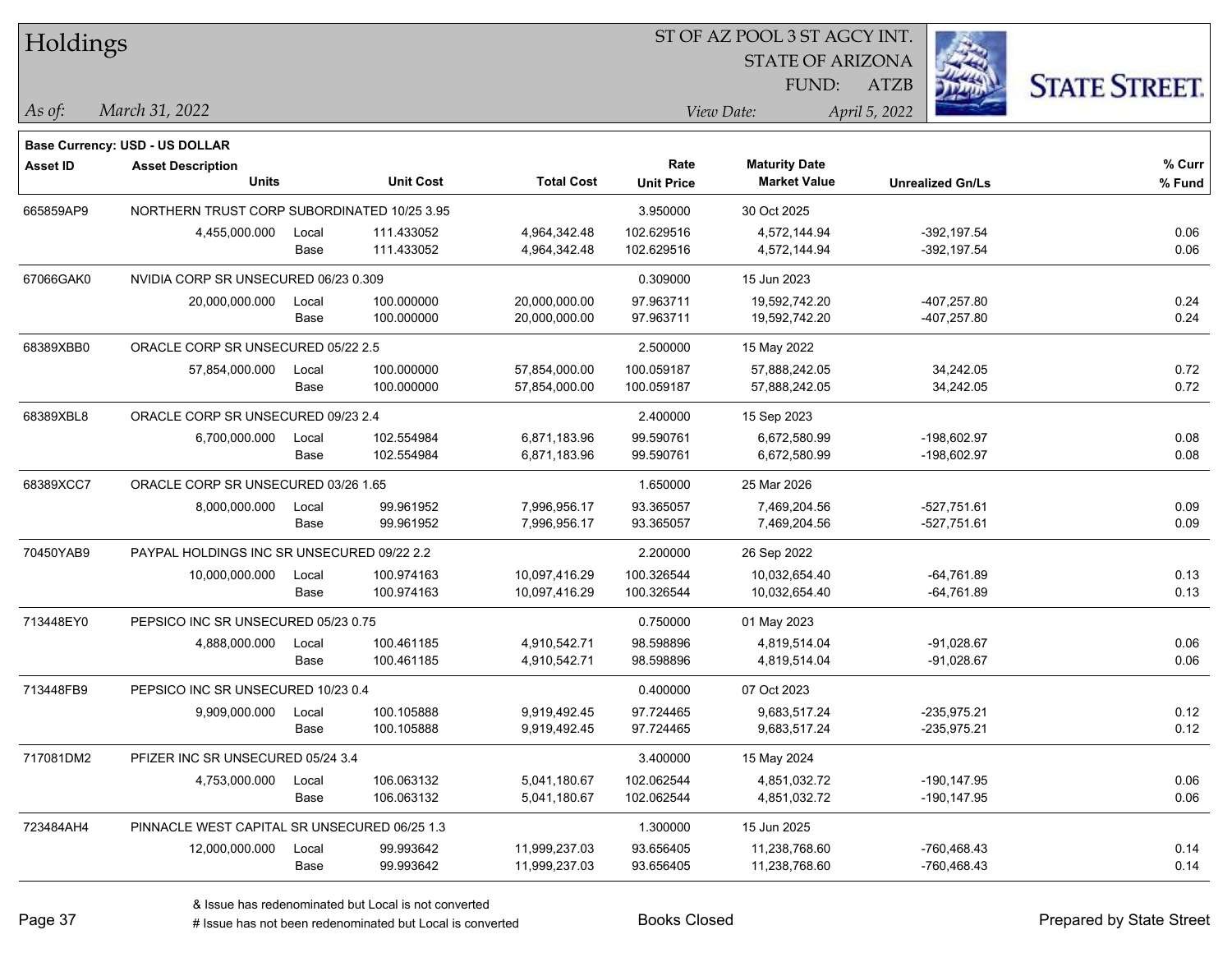| Holdings        |                                                 |       |                  |                   | ST OF AZ POOL 3 ST AGCY INT. |                         |                         |                      |  |
|-----------------|-------------------------------------------------|-------|------------------|-------------------|------------------------------|-------------------------|-------------------------|----------------------|--|
|                 |                                                 |       |                  |                   |                              | <b>STATE OF ARIZONA</b> |                         |                      |  |
|                 |                                                 |       |                  |                   |                              | FUND:                   | <b>ATZB</b>             | <b>STATE STREET.</b> |  |
| As of:          | March 31, 2022                                  |       |                  |                   |                              | View Date:              | April 5, 2022           |                      |  |
|                 | <b>Base Currency: USD - US DOLLAR</b>           |       |                  |                   |                              |                         |                         |                      |  |
| <b>Asset ID</b> | <b>Asset Description</b>                        |       |                  |                   | Rate                         | <b>Maturity Date</b>    |                         | % Curr               |  |
|                 | <b>Units</b>                                    |       | <b>Unit Cost</b> | <b>Total Cost</b> | <b>Unit Price</b>            | <b>Market Value</b>     | <b>Unrealized Gn/Ls</b> | % Fund               |  |
| 74256LEM7       | PRINCIPAL LFE GLB FND II SECURED 144A 04/24 VAR |       |                  |                   | 0.720000                     | 12 Apr 2024             |                         |                      |  |
|                 | 5,000,000.000                                   | Local | 100.000000       | 5,000,000.00      | 99.792905                    | 4,989,645.25            | $-10,354.75$            | 0.06                 |  |
|                 |                                                 | Base  | 100.000000       | 5,000,000.00      | 99.792905                    | 4,989,645.25            | $-10,354.75$            | 0.06                 |  |
| 742718FL8       | PROCTER + GAMBLE CO/THE SR UNSECURED 10/25 0.55 |       |                  |                   | 0.550000                     | 29 Oct 2025             |                         |                      |  |
|                 | 15,000,000.000                                  | Local | 99.884045        | 14,982,606.73     | 92.864032                    | 13,929,604.80           | $-1,053,001.93$         | 0.17                 |  |
|                 |                                                 | Base  | 99.884045        | 14,982,606.73     | 92.864032                    | 13,929,604.80           | $-1,053,001.93$         | 0.17                 |  |
| 742718FP9       | PROCTER + GAMBLE CO/THE SR UNSECURED 04/26 1    |       |                  |                   | 1.000000                     | 23 Apr 2026             |                         |                      |  |
|                 | 5,500,000.000                                   | Local | 99.968326        | 5,498,257.92      | 93.598288                    | 5,147,905.84            | $-350,352.08$           | 0.06                 |  |
|                 |                                                 | Base  | 99.968326        | 5,498,257.92      | 93.598288                    | 5,147,905.84            | $-350,352.08$           | 0.06                 |  |
| 771196BR2       | ROCHE HOLDINGS INC COMPANY GUAR 144A 03/24 VAR  |       |                  |                   | 0.510000                     | 05 Mar 2024             |                         |                      |  |
|                 | 7,000,000.000                                   | Local | 100.000000       | 7,000,000.00      | 99.710859                    | 6,979,760.13            | $-20,239.87$            | 0.09                 |  |
|                 |                                                 | Base  | 100.000000       | 7,000,000.00      | 99.710859                    | 6,979,760.13            | $-20,239.87$            | 0.09                 |  |
| 771196CA8       | ROCHE HOLDINGS INC COMPANY GUAR 144A 03/25 VAR  |       |                  |                   | 0.830000                     | 10 Mar 2025             |                         |                      |  |
|                 | 15,000,000.000                                  | Local | 100.000000       | 15,000,000.00     | 99.995000                    | 14,999,250.00           | $-750.00$               | 0.19                 |  |
|                 |                                                 | Base  | 100.000000       | 15,000,000.00     | 99.995000                    | 14,999,250.00           | $-750.00$               | 0.19                 |  |
| 78014RCM0       | ROYAL BANK OF CANADA SR UNSECURED 03/25 VAR     |       |                  |                   | 1.500000                     | 27 Mar 2025             |                         |                      |  |
|                 | 10,000,000.000                                  | Local | 100.000000       | 10,000,000.00     | 97.382000                    | 9,738,200.00            | $-261,800.00$           | 0.12                 |  |
|                 |                                                 | Base  | 100.000000       | 10,000,000.00     | 97.382000                    | 9,738,200.00            | $-261,800.00$           | 0.12                 |  |
| 78014RDC1       | ROYAL BANK OF CANADA SR UNSECURED 10/25 VAR     |       |                  |                   | 0.625000                     | 09 Oct 2025             |                         |                      |  |
|                 | 5,000,000.000                                   | Local | 100.000000       | 5,000,000.00      | 91.000000                    | 4,550,000.00            | -450,000.00             | 0.06                 |  |
|                 |                                                 | Base  | 100.000000       | 5,000,000.00      | 91.000000                    | 4,550,000.00            | -450,000.00             | 0.06                 |  |
| 78014RDX5       | ROYAL BANK OF CANADA SR UNSECURED 02/25 VAR     |       |                  |                   | 1.583000                     | 14 Feb 2025             |                         |                      |  |
|                 | 10,000,000.000                                  | Local | 100.000000       | 10,000,000.00     | 100.000000                   | 10,000,000.00           | 0.00                    | 0.12                 |  |
|                 |                                                 | Base  | 100.000000       | 10,000,000.00     | 100.000000                   | 10,000,000.00           | 0.00                    | 0.12                 |  |
| 78015K7L2       | ROYAL BANK OF CANADA SR UNSECURED 01/24 0.425   |       |                  |                   | 0.425000                     | 19 Jan 2024             |                         |                      |  |
|                 | 15,000,000.000                                  | Local | 99.998197        | 14,999,729.59     | 96.570757                    | 14,485,613.55           | $-514, 116.04$          | 0.18                 |  |
|                 |                                                 | Base  | 99.998197        | 14,999,729.59     | 96.570757                    | 14,485,613.55           | -514,116.04             | 0.18                 |  |
| 78016EZX8       | ROYAL BANK OF CANADA SR UNSECURED 10/24 0.75    |       |                  |                   | 0.750000                     | 07 Oct 2024             |                         |                      |  |
|                 | 15,000,000.000                                  | Local | 99.888224        | 14,983,233.59     | 94.947297                    | 14,242,094.55           | -741,139.04             | 0.18                 |  |
|                 |                                                 | Base  | 99.888224        | 14,983,233.59     | 94.947297                    | 14,242,094.55           | -741,139.04             | 0.18                 |  |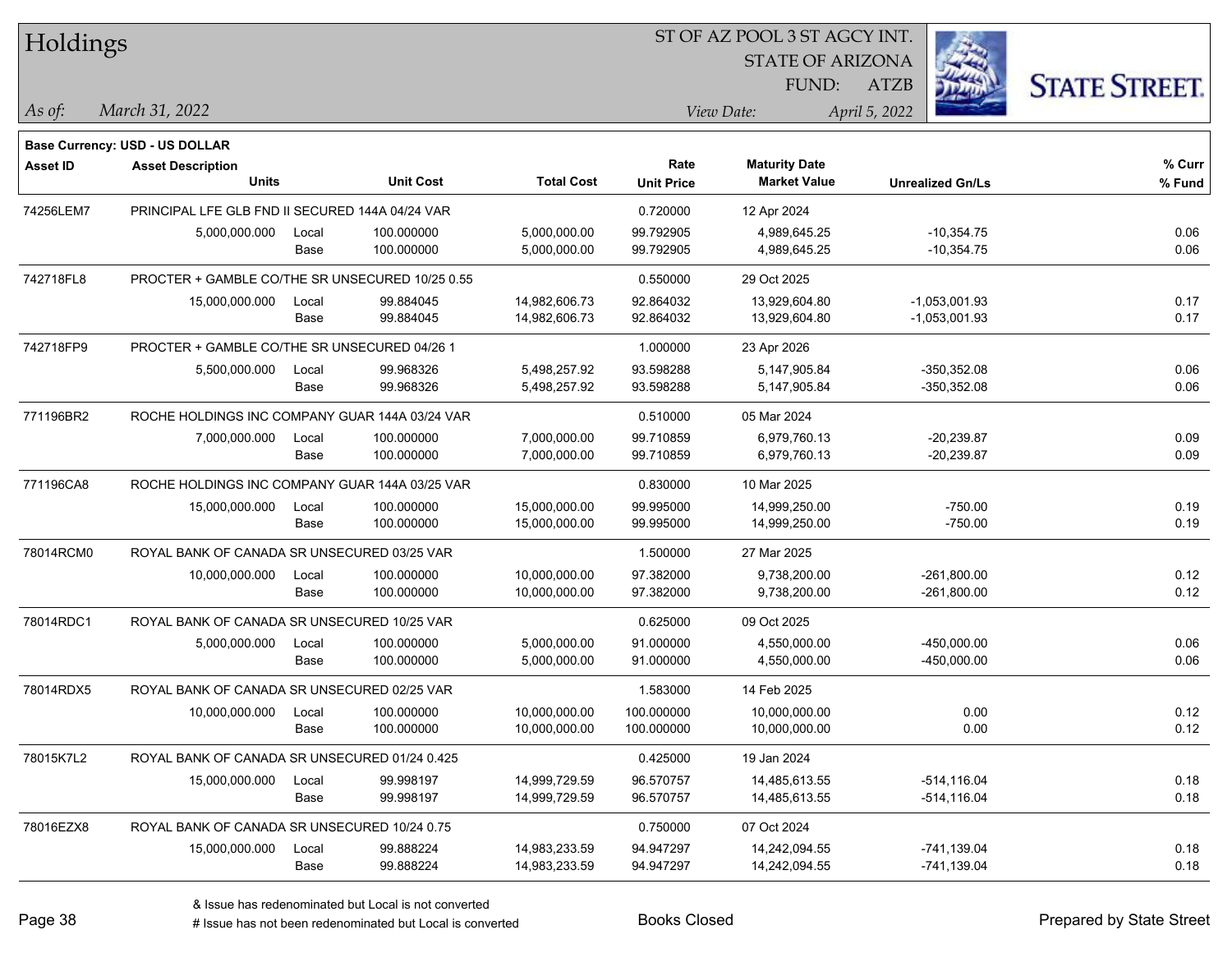| Holdings        |                                                 |       |                  |                   | ST OF AZ POOL 3 ST AGCY INT. |                                             |                         |                      |  |  |
|-----------------|-------------------------------------------------|-------|------------------|-------------------|------------------------------|---------------------------------------------|-------------------------|----------------------|--|--|
|                 |                                                 |       |                  |                   |                              | <b>STATE OF ARIZONA</b>                     |                         |                      |  |  |
|                 |                                                 |       |                  |                   |                              | FUND:                                       | ATZB                    | <b>STATE STREET.</b> |  |  |
| $\vert$ As of:  | March 31, 2022                                  |       |                  |                   |                              | View Date:                                  | April 5, 2022           |                      |  |  |
|                 |                                                 |       |                  |                   |                              |                                             |                         |                      |  |  |
|                 | Base Currency: USD - US DOLLAR                  |       |                  |                   |                              |                                             |                         |                      |  |  |
| <b>Asset ID</b> | <b>Asset Description</b><br><b>Units</b>        |       | <b>Unit Cost</b> | <b>Total Cost</b> | Rate<br><b>Unit Price</b>    | <b>Maturity Date</b><br><b>Market Value</b> | <b>Unrealized Gn/Ls</b> | % Curr<br>% Fund     |  |  |
|                 |                                                 |       |                  |                   |                              |                                             |                         |                      |  |  |
| 78446YAA1       | SLM STUDENT LOAN TRUST SLMA 2012 2 A            |       |                  |                   | 1.156570                     | 25 Jan 2029                                 |                         |                      |  |  |
|                 | 776,483.060                                     | Local | 100.000000       | 776,483.06        | 97.040870<br>97.040870       | 753,505.92                                  | $-22,977.14$            | 0.01                 |  |  |
| Original Face:  | 2,838,688.000                                   | Base  | 100.000000       | 776,483.06        |                              | 753,505.92                                  | $-22,977.14$            | 0.01                 |  |  |
| 79466LAG9       | SALESFORCE INC SR UNSECURED 07/24 0.625         |       |                  |                   | 0.625000                     | 15 Jul 2024                                 |                         |                      |  |  |
|                 | 5,000,000.000                                   | Local | 99.985448        | 4,999,272.42      | 95.826399                    | 4,791,319.95                                | $-207,952.47$           | 0.06                 |  |  |
|                 |                                                 | Base  | 99.985448        | 4,999,272.42      | 95.826399                    | 4,791,319.95                                | $-207,952.47$           | 0.06                 |  |  |
| 808513BY0       | CHARLES SCHWAB CORP SR UNSECURED 03/27 2.45     |       |                  |                   | 2.450000                     | 03 Mar 2027                                 |                         |                      |  |  |
|                 | 5,000,000.000                                   | Local | 99.893663        | 4,994,683.17      | 97.213000                    | 4,860,650.00                                | $-134,033.17$           | 0.06                 |  |  |
|                 |                                                 | Base  | 99.893663        | 4,994,683.17      | 97.213000                    | 4,860,650.00                                | $-134,033.17$           | 0.06                 |  |  |
| 808513BZ7       | CHARLES SCHWAB CORP SR UNSECURED 03/27 VAR      |       |                  |                   | 1.320000                     | 03 Mar 2027                                 |                         |                      |  |  |
|                 | 10,000,000.000                                  | Local | 100.000000       | 10,000,000.00     | 100.522219                   | 10,052,221.90                               | 52,221.90               | 0.13                 |  |  |
|                 |                                                 | Base  | 100.000000       | 10,000,000.00     | 100.522219                   | 10,052,221.90                               | 52,221.90               | 0.13                 |  |  |
| 842587CU9       | SOUTHERN CO SR UNSECURED 07/23 2.95             |       |                  |                   | 2.950000                     | 01 Jul 2023                                 |                         |                      |  |  |
|                 | 10,000,000.000                                  | Local | 102.560917       | 10,256,091.67     | 100.564967                   | 10,056,496.70                               | -199,594.97             | 0.13                 |  |  |
|                 |                                                 | Base  | 102.560917       | 10,256,091.67     | 100.564967                   | 10,056,496.70                               | -199,594.97             | 0.13                 |  |  |
| 8426EPAA6       | SOUTHERN CO GAS CAPITAL COMPANY GUAR 10/23 2.45 |       |                  |                   | 2.450000                     | 01 Oct 2023                                 |                         |                      |  |  |
|                 | 15,000,000.000                                  | Local | 102.565089       | 15,384,763.36     | 99.659530                    | 14,948,929.50                               | -435,833.86             | 0.19                 |  |  |
|                 |                                                 | Base  | 102.565089       | 15,384,763.36     | 99.659530                    | 14,948,929.50                               | -435,833.86             | 0.19                 |  |  |
| 854502AP6       | STANLEY BLACK + DECKER I SR UNSECURED 02/25 2.3 |       |                  |                   | 2.300000                     | 24 Feb 2025                                 |                         |                      |  |  |
|                 | 8,000,000.000                                   | Local | 99.878344        | 7,990,267.52      | 98.257479                    | 7,860,598.32                                | -129,669.20             | 0.10                 |  |  |
|                 |                                                 | Base  | 99.878344        | 7,990,267.52      | 98.257479                    | 7,860,598.32                                | -129,669.20             | 0.10                 |  |  |
| 855244AG4       | STARBUCKS CORP SR UNSECURED 06/22 2.7           |       |                  |                   | 2.700000                     | 15 Jun 2022                                 |                         |                      |  |  |
|                 | 9,055,000.000                                   | Local | 100.095979       | 9,063,690.94      | 100.120455                   | 9,065,907.20                                | 2,216.26                | 0.11                 |  |  |
|                 |                                                 | Base  | 100.095979       | 9,063,690.94      | 100.120455                   | 9,065,907.20                                | 2,216.26                | 0.11                 |  |  |
| 855244BB4       | STARBUCKS CORP SR UNSECURED 02/24 VAR           |       |                  |                   | 0.690000                     | 14 Feb 2024                                 |                         |                      |  |  |
|                 | 3,000,000.000                                   | Local | 100.000000       | 3,000,000.00      | 100.106986                   | 3,003,209.58                                | 3,209.58                | 0.04                 |  |  |
|                 |                                                 | Base  | 100.000000       | 3,000,000.00      | 100.106986                   | 3,003,209.58                                | 3,209.58                | 0.04                 |  |  |
| 863667BA8       | STRYKER CORP SR UNSECURED 06/25 1.15            |       |                  |                   | 1.150000                     | 15 Jun 2025                                 |                         |                      |  |  |
|                 | 5,000,000.000                                   | Local | 99.852292        | 4,992,614.61      | 94.114865                    | 4,705,743.25                                | $-286, 871.36$          | 0.06                 |  |  |
|                 |                                                 | Base  | 99.852292        | 4,992,614.61      | 94.114865                    | 4,705,743.25                                | -286,871.36             | 0.06                 |  |  |

- L

# Issue has not been redenominated but Local is converted Books Closed Prepared by State Street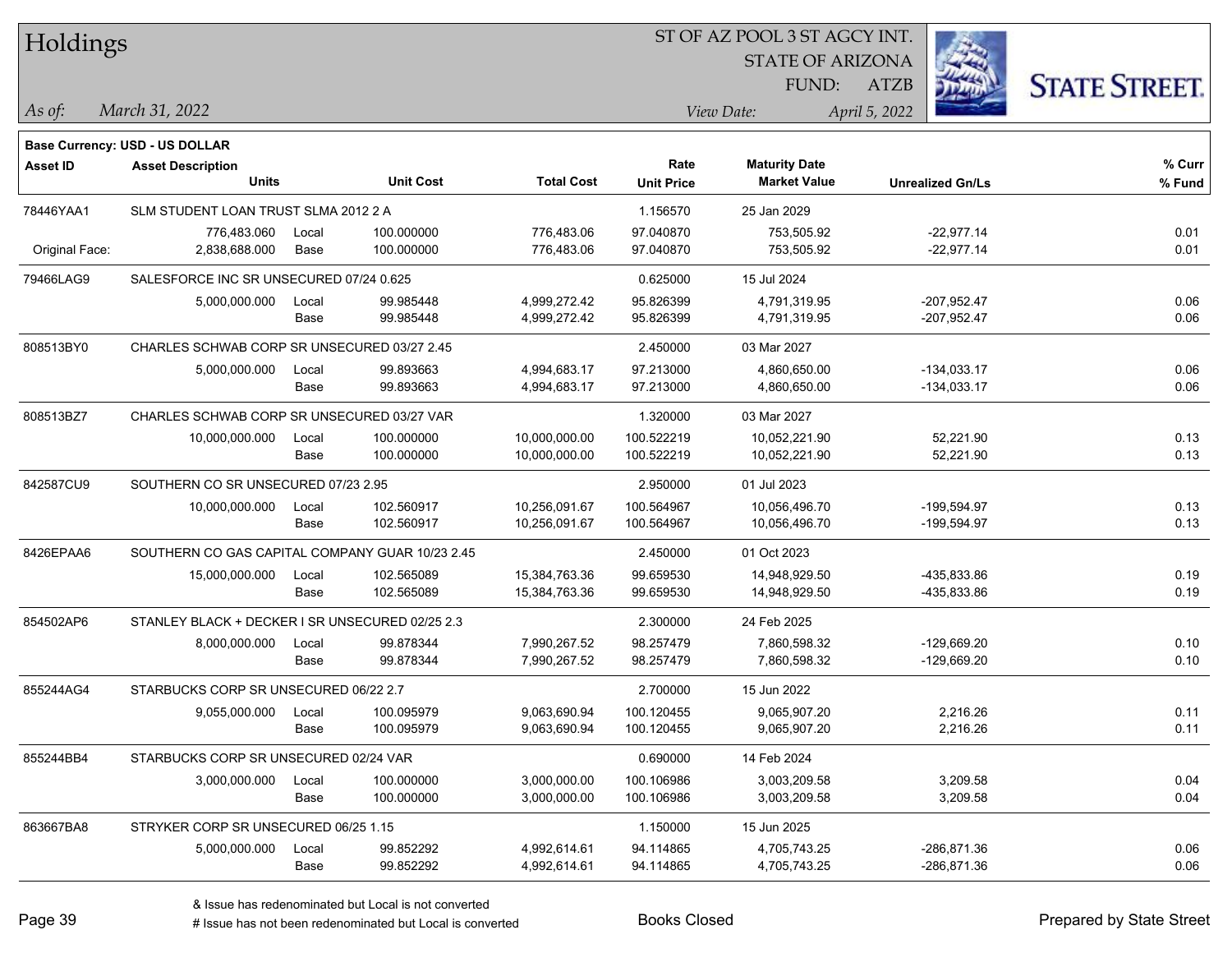| Holdings        |                                                |       |                  |                   |                           | ST OF AZ POOL 3 ST AGCY INT.                |                         |                      |
|-----------------|------------------------------------------------|-------|------------------|-------------------|---------------------------|---------------------------------------------|-------------------------|----------------------|
|                 |                                                |       |                  |                   |                           | <b>STATE OF ARIZONA</b>                     |                         |                      |
|                 |                                                |       |                  |                   |                           | FUND:                                       | <b>ATZB</b>             | <b>STATE STREET.</b> |
| As of:          | March 31, 2022                                 |       |                  |                   |                           | View Date:                                  | April 5, 2022           |                      |
|                 |                                                |       |                  |                   |                           |                                             |                         |                      |
|                 | Base Currency: USD - US DOLLAR                 |       |                  |                   |                           |                                             |                         |                      |
| <b>Asset ID</b> | <b>Asset Description</b><br><b>Units</b>       |       | <b>Unit Cost</b> | <b>Total Cost</b> | Rate<br><b>Unit Price</b> | <b>Maturity Date</b><br><b>Market Value</b> | <b>Unrealized Gn/Ls</b> | % Curr<br>% Fund     |
| 86787EBE6       | TRUIST BANK SR UNSECURED 05/22 2.8             |       |                  |                   | 2.800000                  | 17 May 2022                                 |                         |                      |
|                 | 10,000,000.000                                 | Local | 99.997859        | 9.999.785.94      | 100.110921                | 10.011.092.10                               | 11,306.16               | 0.13                 |
|                 |                                                | Base  | 99.997859        | 9,999,785.94      | 100.110921                | 10,011,092.10                               | 11,306.16               | 0.13                 |
| 87612EBD7       | TARGET CORP SR UNSECURED 07/24 3.5             |       |                  |                   | 3.500000                  | 01 Jul 2024                                 |                         |                      |
|                 | 3,678,000.000                                  | Local | 106.846238       | 3,929,804.65      | 102.307672                | 3,762,876.18                                | $-166,928.47$           | 0.05                 |
|                 |                                                | Base  | 106.846238       | 3,929,804.65      | 102.307672                | 3,762,876.18                                | $-166,928.47$           | 0.05                 |
| 87612EBL9       | TARGET CORP SR UNSECURED 04/25 2.25            |       |                  |                   | 2.250000                  | 15 Apr 2025                                 |                         |                      |
|                 | 10,000,000.000                                 | Local | 100.113855       | 10,011,385.47     | 98.607798                 | 9,860,779.80                                | $-150,605.67$           | 0.12                 |
|                 |                                                | Base  | 100.113855       | 10,011,385.47     | 98.607798                 | 9,860,779.80                                | $-150,605.67$           | 0.12                 |
| 880591EN8       | TENN VALLEY AUTHORITY SR UNSECURED 08/22 1.875 |       |                  |                   | 1.875000                  | 15 Aug 2022                                 |                         |                      |
|                 | 6,127,000.000                                  | Local | 100.654486       | 6,167,100.35      | 100.245375                | 6,142,034.13                                | $-25,066.22$            | 0.08                 |
|                 |                                                | Base  | 100.654486       | 6,167,100.35      | 100.245375                | 6,142,034.13                                | $-25,066.22$            | 0.08                 |
| 880591ER9       | TENN VALLEY AUTHORITY SR UNSECURED 09/24 2.875 |       |                  |                   | 2.875000                  | 15 Sep 2024                                 |                         |                      |
|                 | 21,515,000.000                                 | Local | 105.964832       | 22,798,333.53     | 100.829212                | 21,693,404.96                               | $-1,104,928.57$         | 0.27                 |
|                 |                                                | Base  | 105.964832       | 22,798,333.53     | 100.829212                | 21,693,404.96                               | $-1,104,928.57$         | 0.27                 |
| 88579YAX9       | 3M COMPANY SR UNSECURED 03/23 2.25             |       |                  |                   | 2.250000                  | 15 Mar 2023                                 |                         |                      |
|                 | 1,500,000.000                                  | Local | 101.594921       | 1,523,923.81      | 100.225045                | 1,503,375.68                                | $-20,548.13$            | 0.02                 |
|                 |                                                | Base  | 101.594921       | 1,523,923.81      | 100.225045                | 1,503,375.68                                | $-20,548.13$            | 0.02                 |
| 89114Q3J5       | TORONTO DOMINION BANK SR UNSECURED 07/22 VAR   |       |                  |                   | 0.608860                  | 22 Jul 2022                                 |                         |                      |
|                 | 5,000,000.000                                  | Local | 100.000000       | 5,000,000.00      | 100.051520                | 5,002,576.00                                | 2,576.00                | 0.06                 |
|                 |                                                | Base  | 100.000000       | 5,000,000.00      | 100.051520                | 5,002,576.00                                | 2,576.00                | 0.06                 |
| 89114Q5A2       | TORONTO DOMINION BANK SR UNSECURED 08/24 VAR   |       |                  |                   | 2.450000                  | 14 Aug 2024                                 |                         |                      |
|                 | 10,000,000.000                                 | Local | 100.000000       | 10,000,000.00     | 97.828776                 | 9,782,877.60                                | $-217,122.40$           | 0.12                 |
|                 |                                                | Base  | 100.000000       | 10,000,000.00     | 97.828776                 | 9,782,877.60                                | $-217,122.40$           | 0.12                 |
| 89114QCR7       | TORONTO DOMINION BANK SR UNSECURED 03/24 VAR   |       |                  |                   | 0.625000                  | 04 Mar 2024                                 |                         |                      |
|                 | 11,000,000.000                                 | Local | 100.000000       | 11,000,000.00     | 99.430800                 | 10,937,388.00                               | $-62,612.00$            | 0.14                 |
|                 |                                                | Base  | 100.000000       | 11,000,000.00     | 99.430800                 | 10,937,388.00                               | $-62,612.00$            | 0.14                 |
| 89114TZA3       | TORONTO DOMINION BANK SR UNSECURED 06/23 0.3   |       |                  |                   | 0.300000                  | 02 Jun 2023                                 |                         |                      |
|                 | 22,000,000.000                                 | Local | 99.968370        | 21,993,041.48     | 97.730880                 | 21,500,793.60                               | -492,247.88             | 0.27                 |
|                 |                                                | Base  | 99.968370        | 21,993,041.48     | 97.730880                 | 21,500,793.60                               | -492,247.88             | 0.27                 |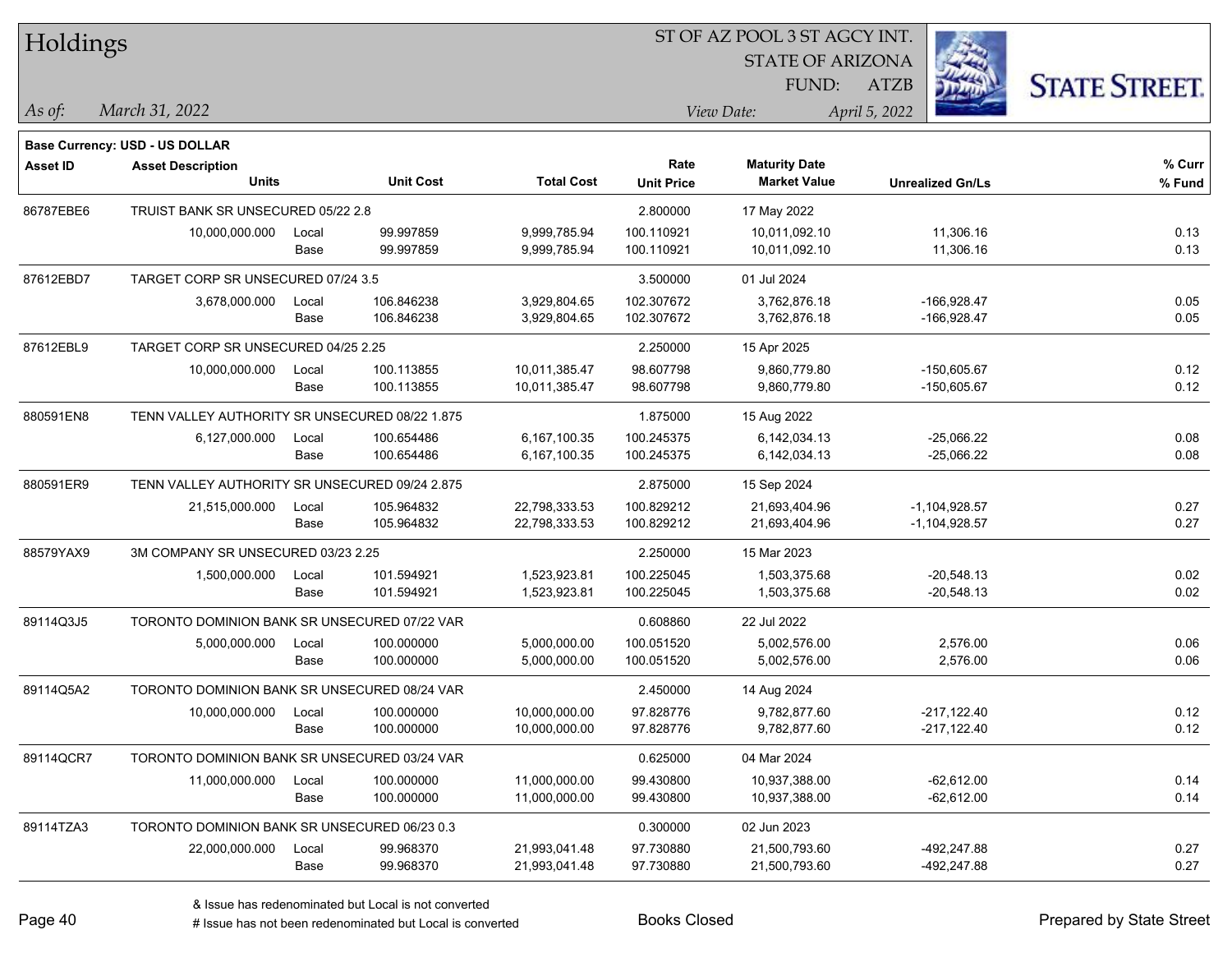| Holdings        |                                                  |       |                  |                   | ST OF AZ POOL 3 ST AGCY INT. |                                             |                         |                      |  |
|-----------------|--------------------------------------------------|-------|------------------|-------------------|------------------------------|---------------------------------------------|-------------------------|----------------------|--|
|                 |                                                  |       |                  |                   |                              | <b>STATE OF ARIZONA</b>                     |                         |                      |  |
|                 |                                                  |       |                  |                   |                              | FUND:                                       | <b>ATZB</b>             | <b>STATE STREET.</b> |  |
| As of:          | March 31, 2022                                   |       |                  |                   |                              | View Date:                                  | April 5, 2022           |                      |  |
|                 | Base Currency: USD - US DOLLAR                   |       |                  |                   |                              |                                             |                         |                      |  |
| <b>Asset ID</b> | <b>Asset Description</b>                         |       |                  |                   | Rate                         | <b>Maturity Date</b><br><b>Market Value</b> |                         | % Curr               |  |
|                 | <b>Units</b>                                     |       | <b>Unit Cost</b> | <b>Total Cost</b> | <b>Unit Price</b>            |                                             | <b>Unrealized Gn/Ls</b> | % Fund               |  |
| 89114V7B7       | TORONTO DOMINION BANK SR UNSECURED 03/27 VAR     |       |                  |                   | 3.000000                     | 31 Mar 2027                                 |                         |                      |  |
|                 | 10,000,000.000                                   | Local | 100.000000       | 10,000,000.00     | 99.946740                    | 9,994,674.00                                | $-5,326.00$             | 0.12                 |  |
|                 |                                                  | Base  | 100.000000       | 10,000,000.00     | 99.946740                    | 9,994,674.00                                | $-5,326.00$             | 0.12                 |  |
| 89114VA31       | TORONTO DOMINION BANK SR UNSECURED 12/25 3       |       |                  |                   | 3.000000                     | 31 Dec 2025                                 |                         |                      |  |
|                 | 17,000,000.000                                   | Local | 100.000000       | 17,000,000.00     | 99.924132                    | 16,987,102.44                               | $-12,897.56$            | 0.21                 |  |
|                 |                                                  | Base  | 100.000000       | 17,000,000.00     | 99.924132                    | 16,987,102.44                               | $-12,897.56$            | 0.21                 |  |
| 89236TFX8       | TOYOTA MOTOR CREDIT CORP SR UNSECURED 04/22 2.65 |       |                  |                   | 2.650000                     | 12 Apr 2022                                 |                         |                      |  |
|                 | 13,000,000.000                                   | Local | 99.999368        | 12,999,917.79     | 100.033431                   | 13,004,346.03                               | 4,428.24                | 0.16                 |  |
|                 |                                                  | Base  | 99.999368        | 12,999,917.79     | 100.033431                   | 13,004,346.03                               | 4,428.24                | 0.16                 |  |
| 89236TGT6       | TOYOTA MOTOR CREDIT CORP SR UNSECURED 02/25 1.8  |       |                  |                   | 1.800000                     | 13 Feb 2025                                 |                         |                      |  |
|                 | 10,000,000.000                                   | Local | 99.961531        | 9,996,153.09      | 97.181105                    | 9,718,110.50                                | $-278,042.59$           | 0.12                 |  |
|                 |                                                  | Base  | 99.961531        | 9,996,153.09      | 97.181105                    | 9,718,110.50                                | $-278,042.59$           | 0.12                 |  |
| 89236THH1       | TOYOTA MOTOR CREDIT CORP SR UNSECURED 09/25 0.62 |       |                  |                   | 0.620000                     | 16 Sep 2025                                 |                         |                      |  |
|                 | 5,000,000.000                                    | Local | 100.000000       | 5,000,000.00      | 91.908150                    | 4,595,407.50                                | -404,592.50             | 0.06                 |  |
|                 |                                                  | Base  | 100.000000       | 5,000,000.00      | 91.908150                    | 4,595,407.50                                | -404,592.50             | 0.06                 |  |
| 89236THM0       | TOYOTA MOTOR CREDIT CORP SR UNSECURED 10/22 0.35 |       |                  |                   | 0.350000                     | 14 Oct 2022                                 |                         |                      |  |
|                 | 10,000,000.000                                   | Local | 99.976038        | 9,997,603.84      | 99.388752                    | 9,938,875.20                                | $-58,728.64$            | 0.12                 |  |
|                 |                                                  | Base  | 99.976038        | 9,997,603.84      | 99.388752                    | 9,938,875.20                                | -58,728.64              | 0.12                 |  |
| 89236THQ1       | TOYOTA MOTOR CREDIT CORP SR UNSECURED 10/25 0.65 |       |                  |                   | 0.650000                     | 09 Oct 2025                                 |                         |                      |  |
|                 | 5,000,000.000                                    | Local | 100.000000       | 5,000,000.00      | 91.686436                    | 4,584,321.80                                | -415,678.20             | 0.06                 |  |
|                 |                                                  | Base  | 100.000000       | 5,000,000.00      | 91.686436                    | 4,584,321.80                                | -415,678.20             | 0.06                 |  |
| 89236THS7       | TOYOTA MOTOR CREDIT CORP SR UNSECURED 06/22 VAR  |       |                  |                   | 0.570000                     | 13 Jun 2022                                 |                         |                      |  |
|                 | 10,000,000.000                                   | Local | 100.000000       | 10,000,000.00     | 99.963509                    | 9,996,350.90                                | $-3,649.10$             | 0.12                 |  |
|                 |                                                  | Base  | 100.000000       | 10,000,000.00     | 99.963509                    | 9,996,350.90                                | $-3,649.10$             | 0.12                 |  |
| 89236TJD8       | TOYOTA MOTOR CREDIT CORP SR UNSECURED 04/23 0.4  |       |                  |                   | 0.400000                     | 06 Apr 2023                                 |                         |                      |  |
|                 | 12,000,000.000                                   | Local | 99.958776        | 11,995,053.09     | 98.435490                    | 11,812,258.80                               | $-182,794.29$           | 0.15                 |  |
|                 |                                                  | Base  | 99.958776        | 11,995,053.09     | 98.435490                    | 11,812,258.80                               | $-182,794.29$           | 0.15                 |  |
| 89236TJP1       | TOYOTA MOTOR CREDIT CORP SR UNSECURED 09/24 VAR  |       |                  |                   | 0.560000                     | 13 Sep 2024                                 |                         |                      |  |
|                 | 7,000,000.000                                    | Local | 100.000000       | 7,000,000.00      | 99.143835                    | 6,940,068.45                                | $-59,931.55$            | 0.09                 |  |
|                 |                                                  | Base  | 100.000000       | 7,000,000.00      | 99.143835                    | 6,940,068.45                                | $-59,931.55$            | 0.09                 |  |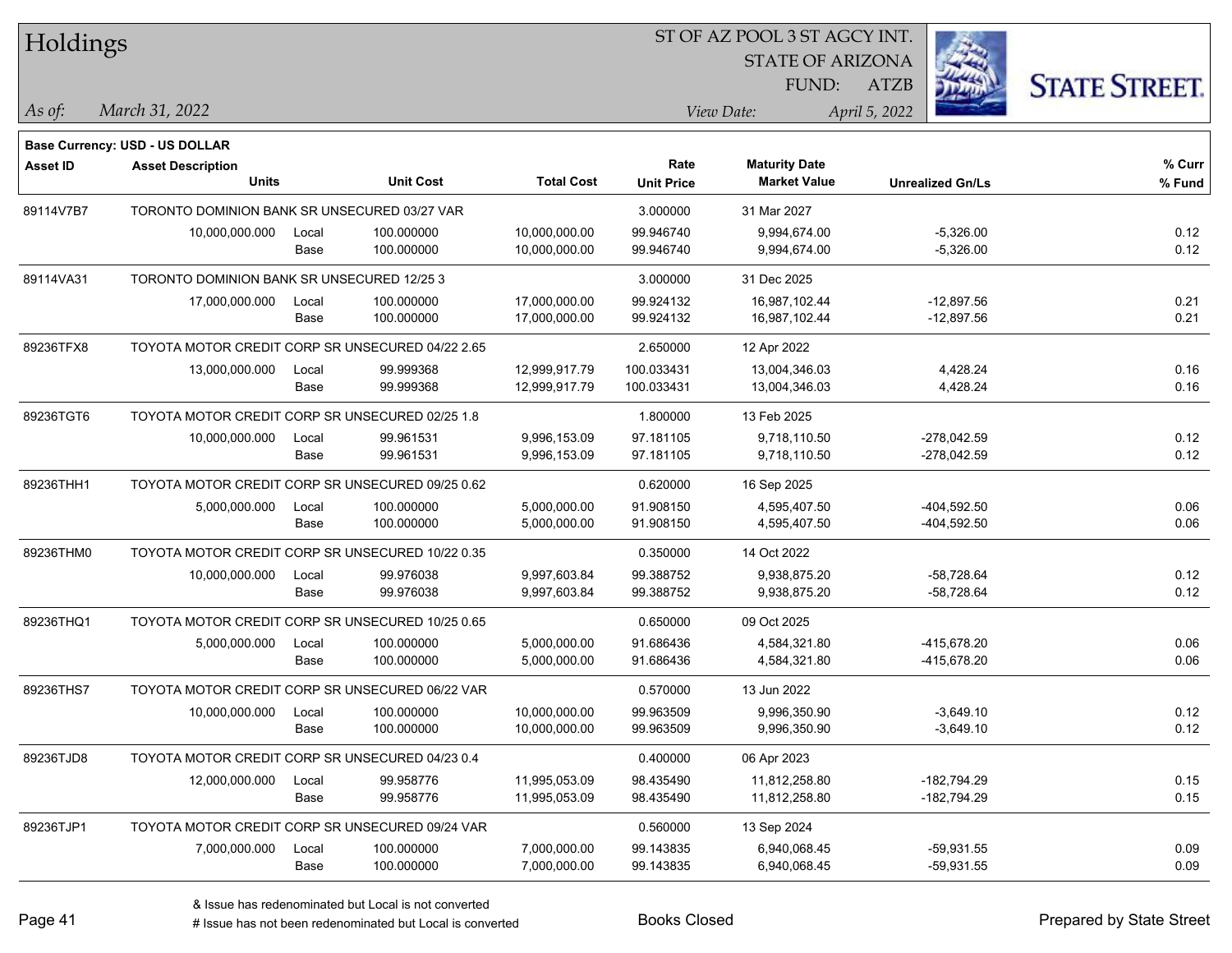| Holdings        |                                                  |       |                  |                   | ST OF AZ POOL 3 ST AGCY INT. |                         |                         |                      |  |  |
|-----------------|--------------------------------------------------|-------|------------------|-------------------|------------------------------|-------------------------|-------------------------|----------------------|--|--|
|                 |                                                  |       |                  |                   |                              | <b>STATE OF ARIZONA</b> |                         |                      |  |  |
|                 |                                                  |       |                  |                   |                              | <b>FUND:</b>            | <b>ATZB</b>             | <b>STATE STREET.</b> |  |  |
| As of:          | March 31, 2022                                   |       |                  |                   |                              | View Date:              | April 5, 2022           |                      |  |  |
|                 | Base Currency: USD - US DOLLAR                   |       |                  |                   |                              |                         |                         |                      |  |  |
| <b>Asset ID</b> | <b>Asset Description</b>                         |       |                  |                   | Rate                         | <b>Maturity Date</b>    |                         | % Curr               |  |  |
|                 | <b>Units</b>                                     |       | <b>Unit Cost</b> | <b>Total Cost</b> | <b>Unit Price</b>            | <b>Market Value</b>     | <b>Unrealized Gn/Ls</b> | % Fund               |  |  |
| 89236TJZ9       | TOYOTA MOTOR CREDIT CORP SR UNSECURED 03/27 3.05 |       |                  |                   | 3.050000                     | 22 Mar 2027             |                         |                      |  |  |
|                 | 10,000,000.000                                   | Local | 99.991046        | 9.999.104.57      | 99.982727                    | 9,998,272.70            | $-831.87$               | 0.12                 |  |  |
|                 |                                                  | Base  | 99.991046        | 9,999,104.57      | 99.982727                    | 9,998,272.70            | $-831.87$               | 0.12                 |  |  |
| 89788JAA7       | TRUIST BANK SR UNSECURED 03/25 1.5               |       |                  |                   | 1.500000                     | 10 Mar 2025             |                         |                      |  |  |
|                 | 2,000,000.000                                    | Local | 99.880225        | 1,997,604.49      | 96.091807                    | 1,921,836.14            | $-75,768.35$            | 0.02                 |  |  |
|                 |                                                  | Base  | 99.880225        | 1,997,604.49      | 96.091807                    | 1,921,836.14            | $-75,768.35$            | 0.02                 |  |  |
| 89788JAD1       | TRUIST BANK SR UNSECURED 01/24 VAR               |       |                  |                   | 0.470000                     | 17 Jan 2024             |                         |                      |  |  |
|                 | 7,000,000.000                                    | Local | 100.000000       | 7,000,000.00      | 99.530790                    | 6,967,155.30            | $-32,844.70$            | 0.09                 |  |  |
|                 |                                                  | Base  | 100.000000       | 7,000,000.00      | 99.530790                    | 6,967,155.30            | $-32,844.70$            | 0.09                 |  |  |
| 89788MAF9       | TRUIST FINANCIAL CORP SR UNSECURED 06/25 VAR     |       |                  |                   | 0.670000                     | 09 Jun 2025             |                         |                      |  |  |
|                 | 15,000,000.000                                   | Local | 100.000000       | 15,000,000.00     | 99.238000                    | 14,885,700.00           | $-114,300.00$           | 0.19                 |  |  |
|                 |                                                  | Base  | 100.000000       | 15,000,000.00     | 99.238000                    | 14,885,700.00           | $-114,300.00$           | 0.19                 |  |  |
| 90327QD48       | USAA CAPITAL CORP SR UNSECURED 144A 05/23 1.5    |       |                  |                   | 1.500000                     | 01 May 2023             |                         |                      |  |  |
|                 | 2,000,000.000                                    | Local | 101.287205       | 2,025,744.09      | 99.108324                    | 1,982,166.48            | $-43,577.61$            | 0.02                 |  |  |
|                 |                                                  | Base  | 101.287205       | 2,025,744.09      | 99.108324                    | 1,982,166.48            | -43,577.61              | 0.02                 |  |  |
| 90331HNL3       | US BANK NA CINCINNATI SR UNSECURED 01/23 2.85    |       |                  |                   | 2.850000                     | 23 Jan 2023             |                         |                      |  |  |
|                 | 25,000,000.000                                   | Local | 101.743116       | 25,435,779.05     | 100.702772                   | 25,175,693.00           | $-260,086.05$           | 0.31                 |  |  |
|                 |                                                  | Base  | 101.743116       | 25,435,779.05     | 100.702772                   | 25,175,693.00           | $-260,086.05$           | 0.31                 |  |  |
| 90331HNV1       | US BANK NA CINCINNATI SR UNSECURED 07/23 3.4     |       |                  |                   | 3.400000                     | 24 Jul 2023             |                         |                      |  |  |
|                 | 2,775,000.000                                    | Local | 103.584417       | 2,874,467.58      | 101.383185                   | 2,813,383.38            | $-61,084.20$            | 0.04                 |  |  |
|                 |                                                  | Base  | 103.584417       | 2,874,467.58      | 101.383185                   | 2,813,383.38            | $-61,084.20$            | 0.04                 |  |  |
| 91159HHX1       | US BANCORP SR UNSECURED 07/24 2.4                |       |                  |                   | 2.400000                     | 30 Jul 2024             |                         |                      |  |  |
|                 | 2,000,000.000                                    | Local | 99.954378        | 1,999,087.55      | 99.426944                    | 1,988,538.88            | $-10,548.67$            | 0.02                 |  |  |
|                 |                                                  | Base  | 99.954378        | 1,999,087.55      | 99.426944                    | 1,988,538.88            | $-10,548.67$            | 0.02                 |  |  |
| 912828F96       | US TREASURY N/B 10/21 2                          |       |                  |                   | 2.000000                     | 31 Oct 2021             |                         |                      |  |  |
|                 | 0.000                                            | Local | 0.000000         | $-0.30$           | 0.000000                     | 0.00                    | 0.30                    | 0.00                 |  |  |
|                 |                                                  | Base  | 0.000000         | $-0.30$           | 0.000000                     | 0.00                    | 0.30                    | 0.00                 |  |  |
| 91282CBQ3       | US TREASURY N/B 02/26 0.5                        |       |                  |                   | 0.500000                     | 28 Feb 2026             |                         |                      |  |  |
|                 | 20,000,000.000                                   | Local | 98.850072        | 19,770,014.30     | 92.558594                    | 18,511,718.80           | $-1,258,295.50$         | 0.23                 |  |  |
|                 |                                                  | Base  | 98.850072        | 19,770,014.30     | 92.558594                    | 18,511,718.80           | $-1,258,295.50$         | 0.23                 |  |  |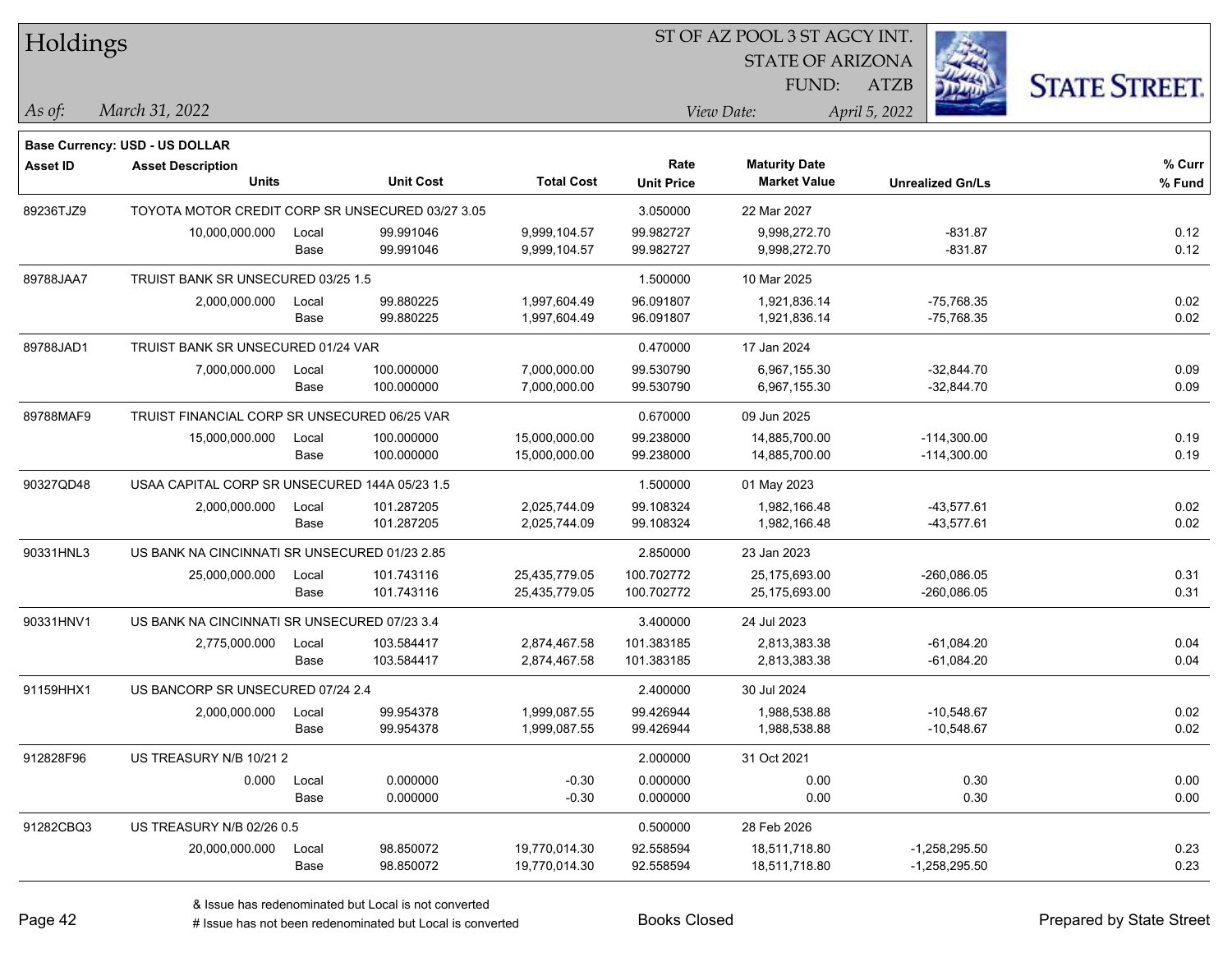| Holdings        |                                                        |       |                  |                   | ST OF AZ POOL 3 ST AGCY INT. |                         |                         |                      |
|-----------------|--------------------------------------------------------|-------|------------------|-------------------|------------------------------|-------------------------|-------------------------|----------------------|
|                 |                                                        |       |                  |                   |                              | <b>STATE OF ARIZONA</b> |                         |                      |
|                 |                                                        |       |                  |                   |                              | FUND:                   | <b>ATZB</b>             | <b>STATE STREET.</b> |
| As of:          | March 31, 2022                                         |       |                  |                   |                              | View Date:              | April 5, 2022           |                      |
|                 | Base Currency: USD - US DOLLAR                         |       |                  |                   |                              |                         |                         |                      |
| <b>Asset ID</b> | <b>Asset Description</b>                               |       |                  |                   | Rate                         | <b>Maturity Date</b>    |                         | % Curr               |
|                 | <b>Units</b>                                           |       | <b>Unit Cost</b> | <b>Total Cost</b> | <b>Unit Price</b>            | <b>Market Value</b>     | <b>Unrealized Gn/Ls</b> | % Fund               |
| 91324PDM1       | UNITEDHEALTH GROUP INC SR UNSECURED 02/24 3.5          |       |                  |                   | 3.500000                     | 15 Feb 2024             |                         |                      |
|                 | 10,000,000.000                                         | Local | 105.369668       | 10,536,966.80     | 101.914860                   | 10,191,486.00           | $-345.480.80$           | 0.13                 |
|                 |                                                        | Base  | 105.369668       | 10,536,966.80     | 101.914860                   | 10,191,486.00           | $-345,480.80$           | 0.13                 |
| 91324PDR0       | UNITEDHEALTH GROUP INC SR UNSECURED 08/24 2.375        |       |                  |                   | 2.375000                     | 15 Aug 2024             |                         |                      |
|                 | 8,018,000.000                                          | Local | 102.067892       | 8,183,803.57      | 99.606000                    | 7,986,409.08            | $-197,394.49$           | 0.10                 |
|                 |                                                        | Base  | 102.067892       | 8,183,803.57      | 99.606000                    | 7,986,409.08            | $-197,394.49$           | 0.10                 |
| 92343VGE8       | VERIZON COMMUNICATIONS SR UNSECURED 03/26 VAR          |       |                  |                   | 1.060000                     | 20 Mar 2026             |                         |                      |
|                 | 12,000,000.000                                         | Local | 100.000000       | 12,000,000.00     | 99.894423                    | 11,987,330.76           | $-12,669.24$            | 0.15                 |
|                 |                                                        | Base  | 100.000000       | 12,000,000.00     | 99.894423                    | 11,987,330.76           | -12,669.24              | 0.15                 |
| 92343VGF5       | VERIZON COMMUNICATIONS SR UNSECURED 03/24 0.75         |       |                  |                   | 0.750000                     | 22 Mar 2024             |                         |                      |
|                 | 3,000,000.000                                          | Local | 99.996053        | 2,999,881.59      | 96.840598                    | 2,905,217.94            | $-94,663.65$            | 0.04                 |
|                 |                                                        | Base  | 99.996053        | 2,999,881.59      | 96.840598                    | 2,905,217.94            | $-94,663.65$            | 0.04                 |
| 92343VGG3       | VERIZON COMMUNICATIONS SR UNSECURED 03/26 1.45         |       |                  |                   | 1.450000                     | 20 Mar 2026             |                         |                      |
|                 | 8,000,000.000                                          | Local | 100.422869       | 8,033,829.55      | 94.131269                    | 7,530,501.52            | $-503,328.03$           | 0.09                 |
|                 |                                                        | Base  | 100.422869       | 8,033,829.55      | 94.131269                    | 7,530,501.52            | $-503,328.03$           | 0.09                 |
| 92347YAA2       | VERIZON OWNER TRUST VZOT 2019 A A1A                    |       |                  |                   | 2.930000                     | 20 Sep 2023             |                         |                      |
|                 | 902,348.890                                            | Local | 99.993498        | 902,290.22        | 100.302450                   | 905,078.04              | 2,787.82                | 0.01                 |
| Original Face:  | 8,000,000.000                                          | Base  | 99.993498        | 902,290.22        | 100.302450                   | 905,078.04              | 2,787.82                | 0.01                 |
| 92348CAA9       | VERIZON OWNER TRUST VZOT 2020 C A                      |       |                  |                   | 0.410000                     | 21 Apr 2025             |                         |                      |
|                 | 20,000,000.000                                         | Local | 99.988895        | 19,997,778.95     | 98.063730                    | 19,612,746.00           | $-385,032.95$           | 0.24                 |
| Original Face:  | 20,000,000.000                                         | Base  | 99.988895        | 19,997,778.95     | 98.063730                    | 19,612,746.00           | $-385,032.95$           | 0.24                 |
| 92348TAA2       | VERIZON OWNER TRUST VZOT 2020 A A1A                    |       |                  |                   | 1.850000                     | 22 Jul 2024             |                         |                      |
|                 | 4,408,516.950                                          | Local | 99.993966        | 4,408,250.94      | 100.028920                   | 4,409,791.89            | 1,540.95                | 0.06                 |
| Original Face:  | 5,500,000.000                                          | Base  | 99.993966        | 4,408,250.94      | 100.028920                   | 4,409,791.89            | 1,540.95                | 0.06                 |
| 928668BG6       | VOLKSWAGEN GROUP AMERICA COMPANY GUAR 144A 11/22 0.75  |       |                  |                   | 0.750000                     | 23 Nov 2022             |                         |                      |
|                 | 5,000,000.000                                          | Local | 99.984137        | 4,999,206.85      | 99.137851                    | 4,956,892.55            | $-42,314.30$            | 0.06                 |
|                 |                                                        | Base  | 99.984137        | 4,999,206.85      | 99.137851                    | 4,956,892.55            | $-42,314.30$            | 0.06                 |
| 928668BJ0       | VOLKSWAGEN GROUP AMERICA COMPANY GUAR 144A 11/23 0.875 |       |                  |                   | 0.875000                     | 22 Nov 2023             |                         |                      |
|                 | 5,000,000.000                                          | Local | 99.917658        | 4,995,882.89      | 96.725670                    | 4,836,283.50            | $-159,599.39$           | 0.06                 |
|                 |                                                        | Base  | 99.917658        | 4,995,882.89      | 96.725670                    | 4,836,283.50            | $-159,599.39$           | 0.06                 |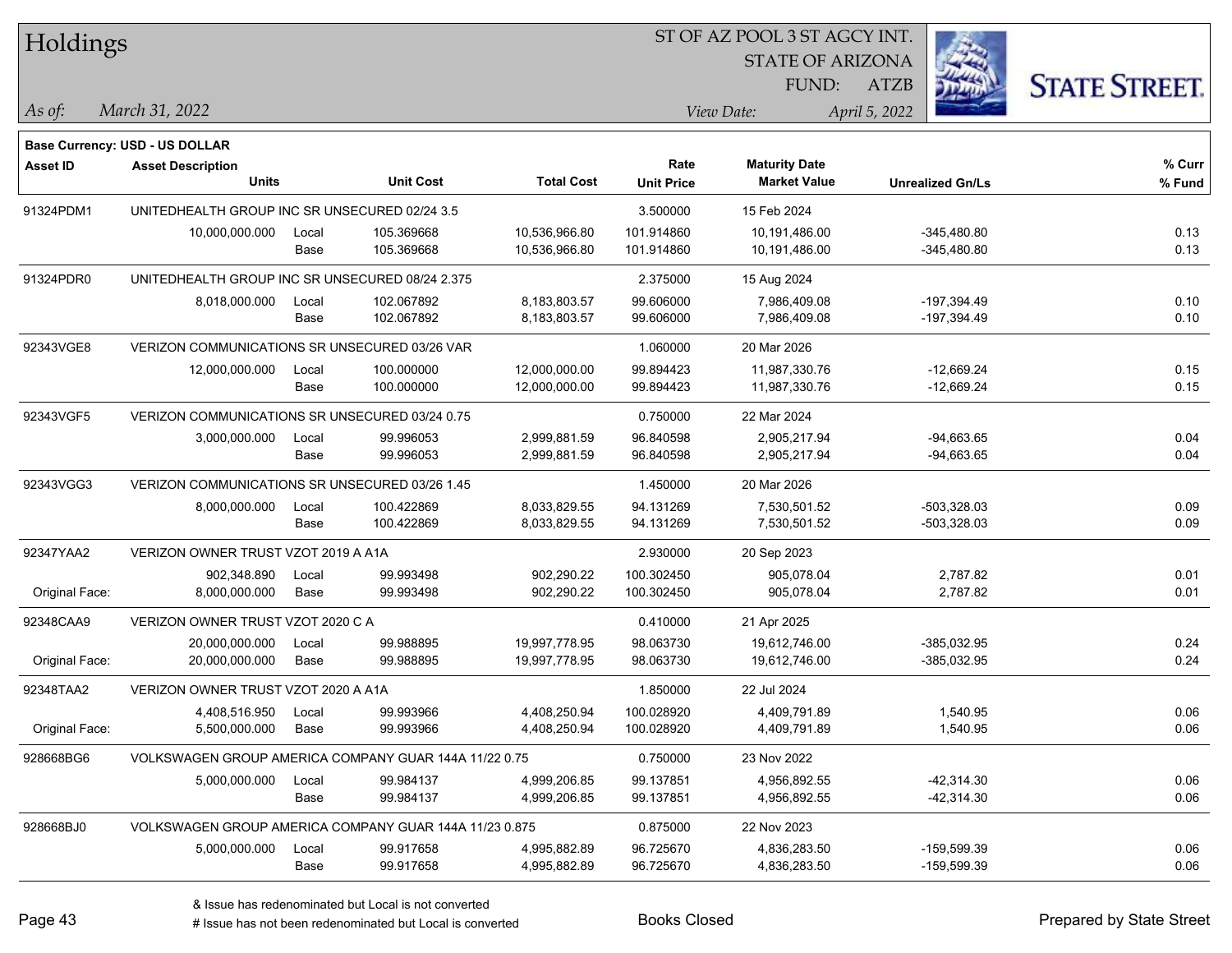| Holdings        |                                                            |       |                  |                   | ST OF AZ POOL 3 ST AGCY INT. |                         |                         |                      |  |  |
|-----------------|------------------------------------------------------------|-------|------------------|-------------------|------------------------------|-------------------------|-------------------------|----------------------|--|--|
|                 |                                                            |       |                  |                   |                              | <b>STATE OF ARIZONA</b> |                         |                      |  |  |
|                 |                                                            |       |                  |                   |                              | FUND:                   | ATZB                    | <b>STATE STREET.</b> |  |  |
| As of:          | March 31, 2022                                             |       |                  |                   |                              | View Date:              | April 5, 2022           |                      |  |  |
|                 |                                                            |       |                  |                   |                              |                         |                         |                      |  |  |
| <b>Asset ID</b> | Base Currency: USD - US DOLLAR<br><b>Asset Description</b> |       |                  |                   | Rate                         | <b>Maturity Date</b>    |                         | % Curr               |  |  |
|                 | <b>Units</b>                                               |       | <b>Unit Cost</b> | <b>Total Cost</b> | <b>Unit Price</b>            | <b>Market Value</b>     | <b>Unrealized Gn/Ls</b> | % Fund               |  |  |
| 92868KAA1       | VOLKSWAGEN AUTO LOAN ENHANCED VALET 2021 1 A1              |       |                  |                   | 0.159460                     | 21 Nov 2022             |                         |                      |  |  |
|                 | 2,041,711.840                                              | Local | 100.000000       | 2,041,711.84      | 99.955220                    | 2,040,797.56            | $-914.28$               | 0.03                 |  |  |
| Original Face:  | 20,000,000.000                                             | Base  | 100.000000       | 2,041,711.84      | 99.955220                    | 2,040,797.56            | $-914.28$               | 0.03                 |  |  |
| 931142DP5       | WALMART INC SR UNSECURED 04/24 3.3                         |       |                  |                   | 3.300000                     | 22 Apr 2024             |                         |                      |  |  |
|                 | 1,000,000.000                                              | Local | 105.130255       | 1,051,302.55      | 101.806656                   | 1,018,066.56            | $-33,235.99$            | 0.01                 |  |  |
|                 |                                                            | Base  | 105.130255       | 1,051,302.55      | 101.806656                   | 1,018,066.56            | $-33,235.99$            | 0.01                 |  |  |
| 931142EK5       | WALMART INC SR UNSECURED 06/23 3.4                         |       |                  |                   | 3.400000                     | 26 Jun 2023             |                         |                      |  |  |
|                 | 20,000,000.000                                             | Local | 103.562247       | 20,712,449.42     | 101.747584                   | 20,349,516.80           | $-362,932.62$           | 0.25                 |  |  |
|                 |                                                            | Base  | 103.562247       | 20,712,449.42     | 101.747584                   | 20,349,516.80           | $-362,932.62$           | 0.25                 |  |  |
| 931142EL3       | WALMART INC SR UNSECURED 07/24 2.85                        |       |                  |                   | 2.850000                     | 08 Jul 2024             |                         |                      |  |  |
|                 | 4,886,000.000                                              | Local | 102.032681       | 4,985,316.78      | 101.204087                   | 4,944,831.69            | $-40,485.09$            | 0.06                 |  |  |
|                 |                                                            | Base  | 102.032681       | 4,985,316.78      | 101.204087                   | 4,944,831.69            | $-40,485.09$            | 0.06                 |  |  |
| 931142ER0       | WALMART INC SR UNSECURED 09/26 1.05                        |       |                  |                   | 1.050000                     | 17 Sep 2026             |                         |                      |  |  |
|                 | 5,000,000.000                                              | Local | 99.831082        | 4,991,554.09      | 93.098349                    | 4,654,917.45            | -336,636.64             | 0.06                 |  |  |
|                 |                                                            | Base  | 99.831082        | 4,991,554.09      | 93.098349                    | 4,654,917.45            | -336,636.64             | 0.06                 |  |  |
| 931422AH2       | WALGREEN CO COMPANY GUAR 09/22 3.1                         |       |                  |                   | 3.100000                     | 15 Sep 2022             |                         |                      |  |  |
|                 | 6,682,000.000                                              | Local | 101.130999       | 6,757,573.36      | 100.788697                   | 6,734,700.73            | $-22,872.63$            | 0.08                 |  |  |
|                 |                                                            | Base  | 101.130999       | 6,757,573.36      | 100.788697                   | 6,734,700.73            | $-22,872.63$            | 0.08                 |  |  |
| 931427AU2       | WALGREENS BOOTS ALLIANCE SR UNSECURED 11/23 0.95           |       |                  |                   | 0.950000                     | 17 Nov 2023             |                         |                      |  |  |
|                 | 3,000,000.000                                              | Local | 99.995937        | 2,999,878.10      | 97.501129                    | 2,925,033.87            | $-74,844.23$            | 0.04                 |  |  |
|                 |                                                            | Base  | 99.995937        | 2,999,878.10      | 97.501129                    | 2,925,033.87            | $-74,844.23$            | 0.04                 |  |  |
| 94106LAY5       | WASTE MANAGEMENT INC COMPANY GUAR 09/22 2.9                |       |                  |                   | 2.900000                     | 15 Sep 2022             |                         |                      |  |  |
|                 | 1.625.000.000                                              | Local | 100.455607       | 1,632,403.62      | 100.246133                   | 1,628,999.66            | $-3,403.96$             | 0.02                 |  |  |
|                 |                                                            | Base  | 100.455607       | 1,632,403.62      | 100.246133                   | 1,628,999.66            | $-3,403.96$             | 0.02                 |  |  |
| 94106LBL2       | WASTE MANAGEMENT INC COMPANY GUAR 11/25 0.75               |       |                  |                   | 0.750000                     | 15 Nov 2025             |                         |                      |  |  |
|                 | 5,000,000.000                                              | Local | 99.876685        | 4,993,834.27      | 92.523701                    | 4,626,185.05            | $-367,649.22$           | 0.06                 |  |  |
|                 |                                                            | Base  | 99.876685        | 4,993,834.27      | 92.523701                    | 4,626,185.05            | $-367,649.22$           | 0.06                 |  |  |
| 95000U2C6       | WELLS FARGO + COMPANY SR UNSECURED 01/24 3.75              |       |                  |                   | 3.750000                     | 24 Jan 2024             |                         |                      |  |  |
|                 | 5,000,000.000                                              | Local | 99.934281        | 4,996,714.04      | 101.890740                   | 5,094,537.00            | 97,822.96               | 0.06                 |  |  |
|                 |                                                            | Base  | 99.934281        | 4,996,714.04      | 101.890740                   | 5,094,537.00            | 97,822.96               | 0.06                 |  |  |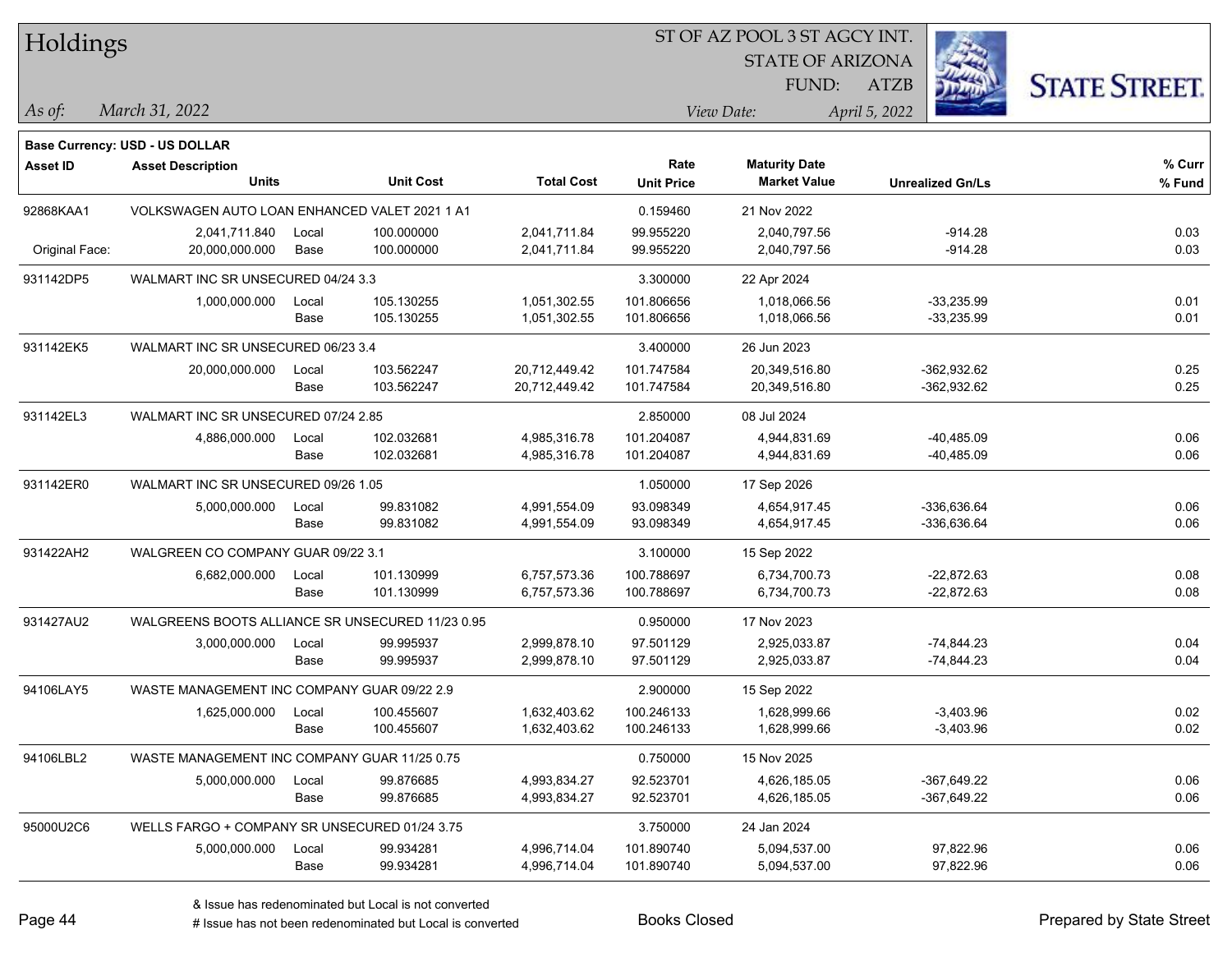| Holdings                  |                                                |       |                  |                   | ST OF AZ POOL 3 ST AGCY INT. |                      |               |                         |                      |
|---------------------------|------------------------------------------------|-------|------------------|-------------------|------------------------------|----------------------|---------------|-------------------------|----------------------|
|                           |                                                |       |                  |                   | <b>STATE OF ARIZONA</b>      |                      |               |                         |                      |
|                           |                                                |       |                  |                   | FUND:                        |                      | ATZB          |                         | <b>STATE STREET.</b> |
| $ As\ of:$                | March 31, 2022                                 |       |                  |                   |                              | View Date:           | April 5, 2022 |                         |                      |
|                           | <b>Base Currency: USD - US DOLLAR</b>          |       |                  |                   |                              |                      |               |                         |                      |
| <b>Asset ID</b>           | <b>Asset Description</b>                       |       |                  |                   | Rate                         | <b>Maturity Date</b> |               |                         | % Curr               |
|                           | <b>Units</b>                                   |       | <b>Unit Cost</b> | <b>Total Cost</b> | <b>Unit Price</b>            | <b>Market Value</b>  |               | <b>Unrealized Gn/Ls</b> | % Fund               |
| 95000U2T9                 | WELLS FARGO + COMPANY SR UNSECURED 05/25 VAR   |       |                  |                   | 0.805000                     | 19 May 2025          |               |                         |                      |
|                           | 7,000,000.000                                  | Local | 100.000000       | 7,000,000.00      | 95.540715                    | 6,687,850.05         |               | $-312,149.95$           | 0.08                 |
|                           |                                                | Base  | 100.000000       | 7,000,000.00      | 95.540715                    | 6,687,850.05         |               | $-312,149.95$           | 0.08                 |
| 98163LAB6                 | WORLD OMNI AUTO RECEIVABLES TR WOART 2021 B A2 |       |                  |                   | 0.200000                     | 15 Jul 2024          |               |                         |                      |
|                           | 3,202,734.150                                  | Local | 99.997494        | 3,202,653.89      | 99.558950                    | 3,188,608.49         |               | $-14,045.40$            | 0.04                 |
| Original Face:            | 5,250,000.000                                  | Base  | 99.997494        | 3,202,653.89      | 99.558950                    | 3,188,608.49         |               | $-14,045.40$            | 0.04                 |
| <b>US DOLLAR Total</b>    |                                                |       |                  |                   |                              |                      |               |                         |                      |
|                           | 2,263,544,025.260                              | Local |                  | 2,272,448,328.11  |                              | 2,208,436,248.47     |               | -64,012,079.64          | 27.58                |
| Original Face:            | 466,631,952.000                                | Base  |                  | 2,272,448,328.11  |                              | 2,208,436,248.47     |               | -64,012,079.64          | 27.58                |
| <b>FIXED INCOME Total</b> |                                                |       |                  |                   |                              |                      |               |                         |                      |
|                           | 2,263,544,025.260                              | Base  |                  | 2,272,448,328.11  |                              | 2,208,436,248.47     |               | -64,012,079.64          | 27.58                |
| Original Face:            | 466,631,952.000                                |       |                  |                   |                              |                      |               |                         |                      |
|                           |                                                |       |                  |                   |                              |                      |               |                         |                      |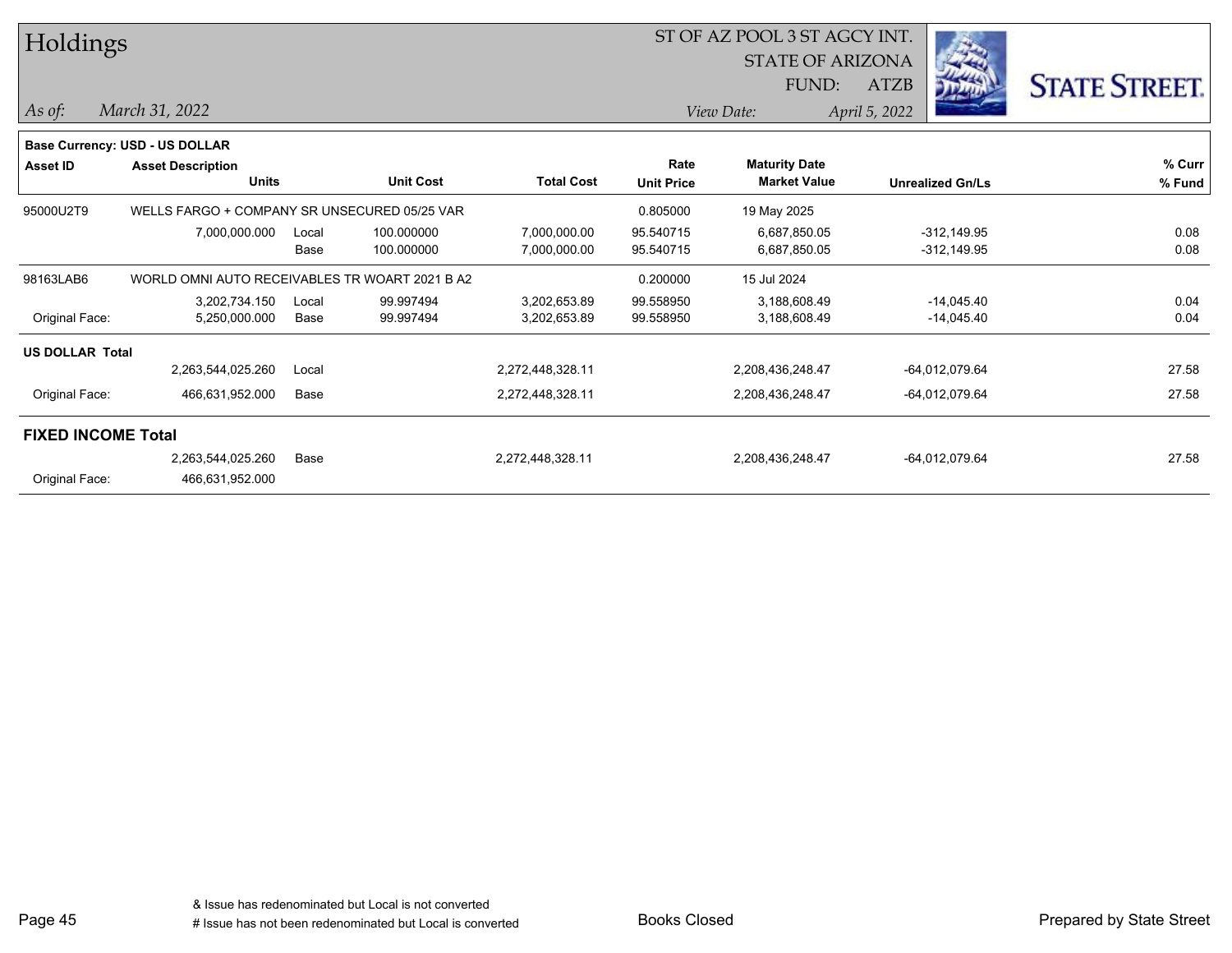| Holdings          |                                          |      |                  |                   |                           | ST OF AZ POOL 3 ST AGCY INT.<br><b>STATE OF ARIZONA</b><br>FUND: | <b>ATZB</b>   |                         |                      |
|-------------------|------------------------------------------|------|------------------|-------------------|---------------------------|------------------------------------------------------------------|---------------|-------------------------|----------------------|
| $ $ As of:        | March 31, 2022                           |      |                  |                   |                           | View Date:                                                       | April 5, 2022 |                         | <b>STATE STREET.</b> |
|                   | <b>Base Currency: USD - US DOLLAR</b>    |      |                  |                   |                           |                                                                  |               |                         |                      |
| Asset ID          | <b>Asset Description</b><br><b>Units</b> |      | <b>Unit Cost</b> | <b>Total Cost</b> | Rate<br><b>Unit Price</b> | <b>Maturity Date</b><br><b>Market Value</b>                      |               | <b>Unrealized Gn/Ls</b> | % Curr<br>% Fund     |
| <b>FUND Total</b> |                                          |      |                  |                   |                           |                                                                  |               |                         |                      |
| Original Face:    | 8,064,465,505.120<br>466,631,952.000     | Base |                  | 8,071,899,097.95  |                           | 8,006,254,735.66                                                 |               | -65,644,362.29          | 100.00               |

Page 46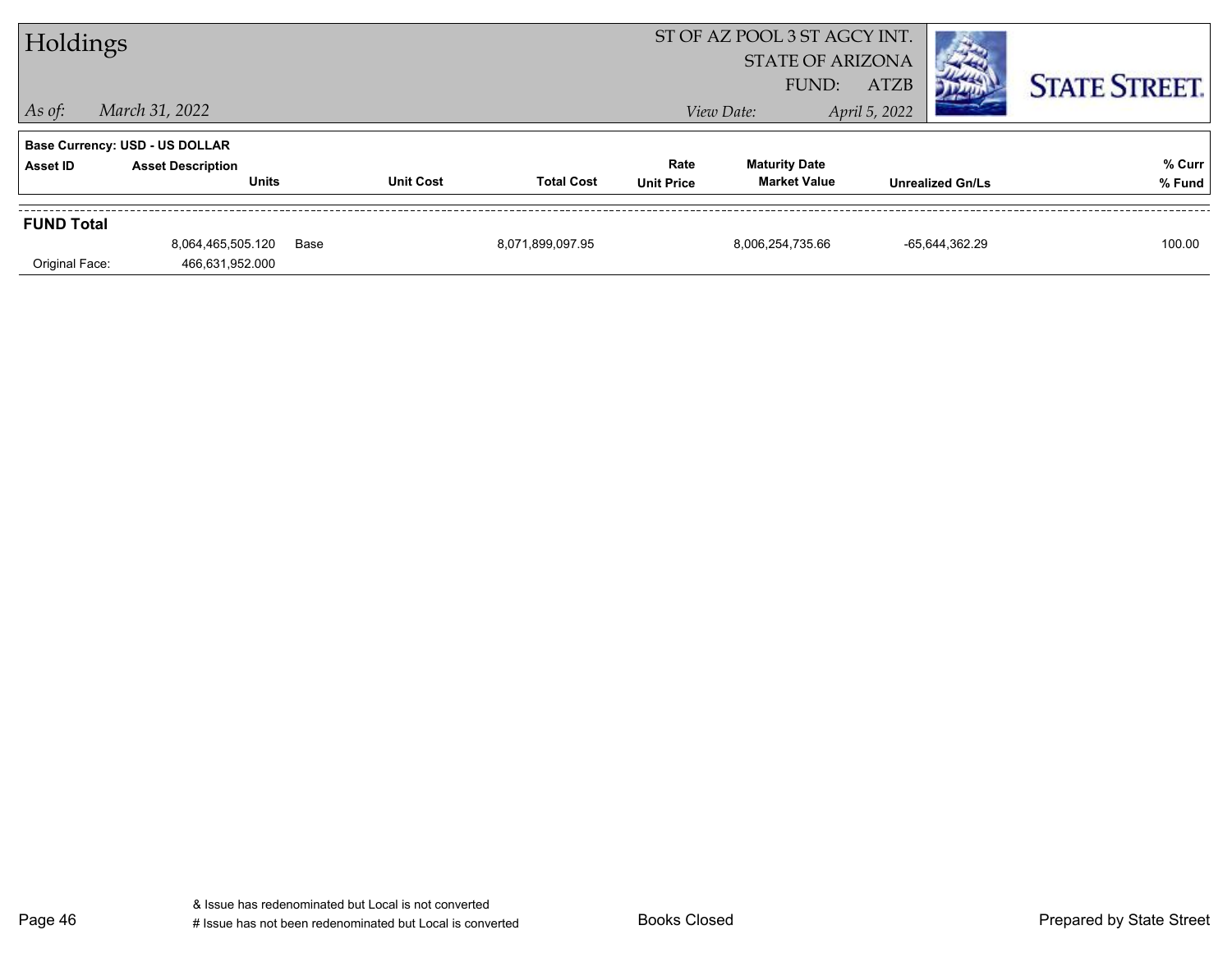## Holdings

Currency Summary

*As of: March 31, 2022*

## ST OF AZ POOL 3 ST AGCY INT.

STATE OF ARIZONA

FUND: ATZB



*View Date:April 5, 2022*

## **Base Currency:USD - US DOLLAR**

|                        | <b>Units</b>      |       | <b>Total Cost</b> | <b>Market Value</b> | % Fund | <b>Unreal Sec Gn/Ls</b> | <b>Unreal Curr Gn/Ls</b> | <b>Total Unreal Gn/Ls</b> |
|------------------------|-------------------|-------|-------------------|---------------------|--------|-------------------------|--------------------------|---------------------------|
| <b>US DOLLAR</b>       |                   |       |                   |                     |        |                         | Exchange Rate:           | 1.000000                  |
| <b>CASH</b>            |                   |       |                   |                     |        |                         |                          |                           |
|                        | 36,750.050        | Local | 36,750.05         | 36,750.05           | 0.00   | 0.00                    |                          | 0.00                      |
|                        |                   | Base  | 36,750.05         | 36,750.05           | 0.00   | 0.00                    | 0.00                     | 0.00                      |
| <b>CASH EQUIVALENT</b> |                   |       |                   |                     |        |                         |                          |                           |
|                        | 5,800,884,729.810 | Local | 5,799,414,019.79  | 5,797,781,737.14    | 72.42  | $-1,632,282.65$         |                          | $-1,632,282.65$           |
|                        |                   | Base  | 5,799,414,019.79  | 5,797,781,737.14    | 72.42  | $-1,632,282.65$         | 0.00                     | $-1,632,282.65$           |
| <b>FIXED INCOME</b>    |                   |       |                   |                     |        |                         |                          |                           |
|                        | 2,263,544,025.260 | Local | 2,272,448,328.11  | 2,208,436,248.47    | 27.58  | -64,012,079.64          |                          | -64,012,079.64            |
| Original Face:         | 466,631,952.000   | Base  | 2,272,448,328.11  | 2,208,436,248.47    | 27.58  | -64,012,079.64          | 0.00                     | $-64,012,079.64$          |
| <b>US DOLLAR Total</b> |                   |       |                   |                     |        |                         |                          |                           |
|                        | 8,064,465,505.120 | Local | 8,071,899,097.95  | 8,006,254,735.66    | 100.00 | -65,644,362.29          |                          | -65,644,362.29            |
| Original Face:         | 466,631,952.000   | Base  | 8,071,899,097.95  | 8,006,254,735.66    | 100.00 | -65,644,362.29          | 0.00                     | -65,644,362.29            |
| <b>FUND Total</b>      |                   |       |                   |                     |        |                         |                          |                           |
|                        | 8,064,465,505.120 | Base  | 8,071,899,097.95  | 8,006,254,735.66    | 100.00 | -65,644,362.29          | 0.00                     | -65,644,362.29            |
| Original Face:         | 466,631,952.000   |       |                   |                     |        |                         |                          |                           |
|                        |                   |       |                   |                     |        |                         |                          |                           |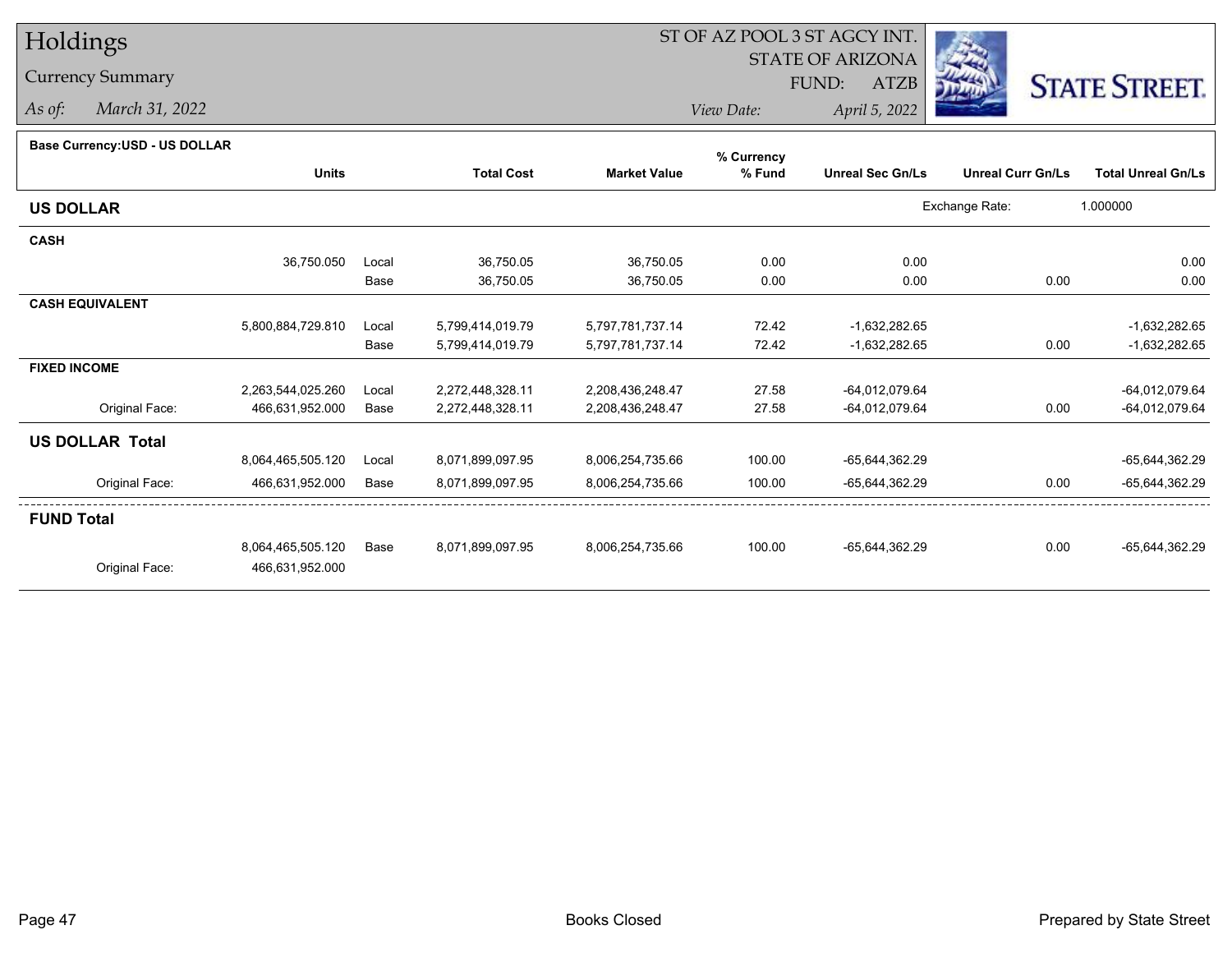| Holdings                              |                                   |           |                     |            | ST OF AZ POOL 3 ST AGCY INT.                    |                          |                           |
|---------------------------------------|-----------------------------------|-----------|---------------------|------------|-------------------------------------------------|--------------------------|---------------------------|
| <b>Asset Summary</b>                  |                                   |           |                     |            | <b>STATE OF ARIZONA</b><br>FUND:<br><b>ATZB</b> |                          |                           |
| As of:                                | March 31, 2022                    |           |                     | View Date: |                                                 | April 5, 2022            | <b>STATE STREET.</b>      |
| <b>Base Currency: USD - US DOLLAR</b> |                                   |           |                     |            |                                                 |                          |                           |
|                                       | <b>Units</b><br><b>Total Cost</b> |           | <b>Market Value</b> | % Fund     | <b>Unreal Sec Gn/Ls</b>                         | <b>Unreal Curr Gn/Ls</b> | <b>Total Unreal Gn/Ls</b> |
| <b>CASH</b>                           |                                   |           |                     |            |                                                 |                          |                           |
| <b>US DOLLAR</b>                      |                                   |           |                     |            |                                                 |                          |                           |
|                                       | 36,750.050                        | 36,750.05 | 36,750.05           | 0.00       | 0.00                                            | 0.00                     | 0.00                      |
| <b>CASH Total</b>                     | 36,750.050                        | 36,750.05 | 36,750.05           | 0.00       | 0.00                                            | 0.00                     | 0.00                      |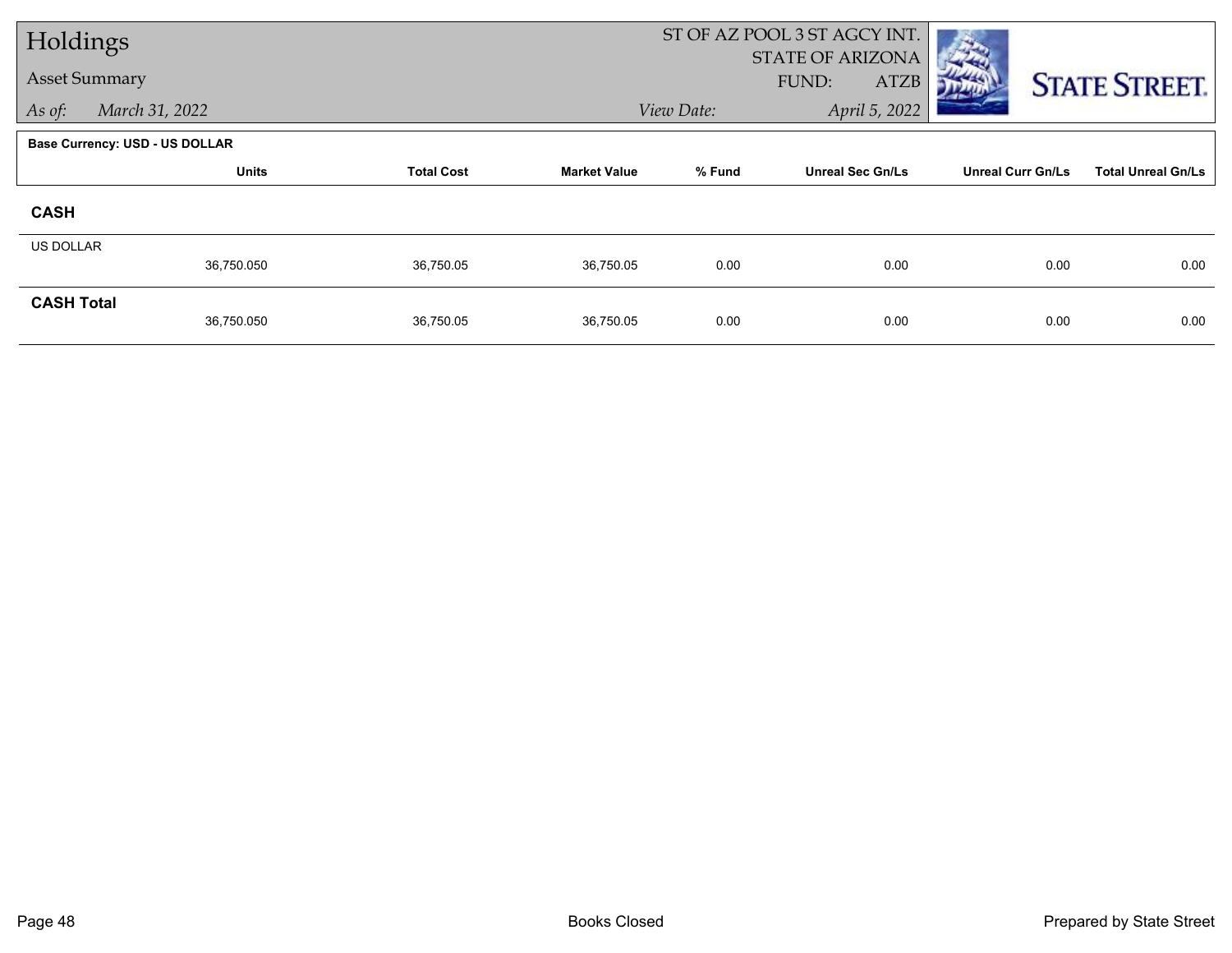| Holdings                 |                                                   |                   | ST OF AZ POOL 3 ST AGCY INT.<br><b>STATE OF ARIZONA</b> |                                                     |                 |                          |                           |
|--------------------------|---------------------------------------------------|-------------------|---------------------------------------------------------|-----------------------------------------------------|-----------------|--------------------------|---------------------------|
|                          | <b>Asset Summary</b>                              |                   |                                                         | <b>STATE STREET.</b>                                |                 |                          |                           |
| March 31, 2022<br>As of: |                                                   |                   |                                                         | FUND:<br><b>ATZB</b><br>April 5, 2022<br>View Date: |                 |                          |                           |
|                          | <b>Base Currency: USD - US DOLLAR</b>             |                   |                                                         |                                                     |                 |                          |                           |
|                          | <b>Units</b>                                      | <b>Total Cost</b> | <b>Market Value</b>                                     | % Fund<br><b>Unreal Sec Gn/Ls</b>                   |                 | <b>Unreal Curr Gn/Ls</b> | <b>Total Unreal Gn/Ls</b> |
|                          | <b>CASH EQUIVALENT</b>                            |                   |                                                         |                                                     |                 |                          |                           |
| US DOLLAR                |                                                   |                   |                                                         |                                                     |                 |                          |                           |
|                          | 5,800,884,729.810                                 | 5,799,414,019.79  | 5,797,781,737.14                                        | 72.42                                               | $-1,632,282.65$ | 0.00                     | $-1,632,282.65$           |
|                          | <b>CASH EQUIVALENT Total</b><br>5,800,884,729.810 | 5,799,414,019.79  | 5,797,781,737.14                                        | 72.42                                               | -1,632,282.65   | 0.00                     | $-1,632,282.65$           |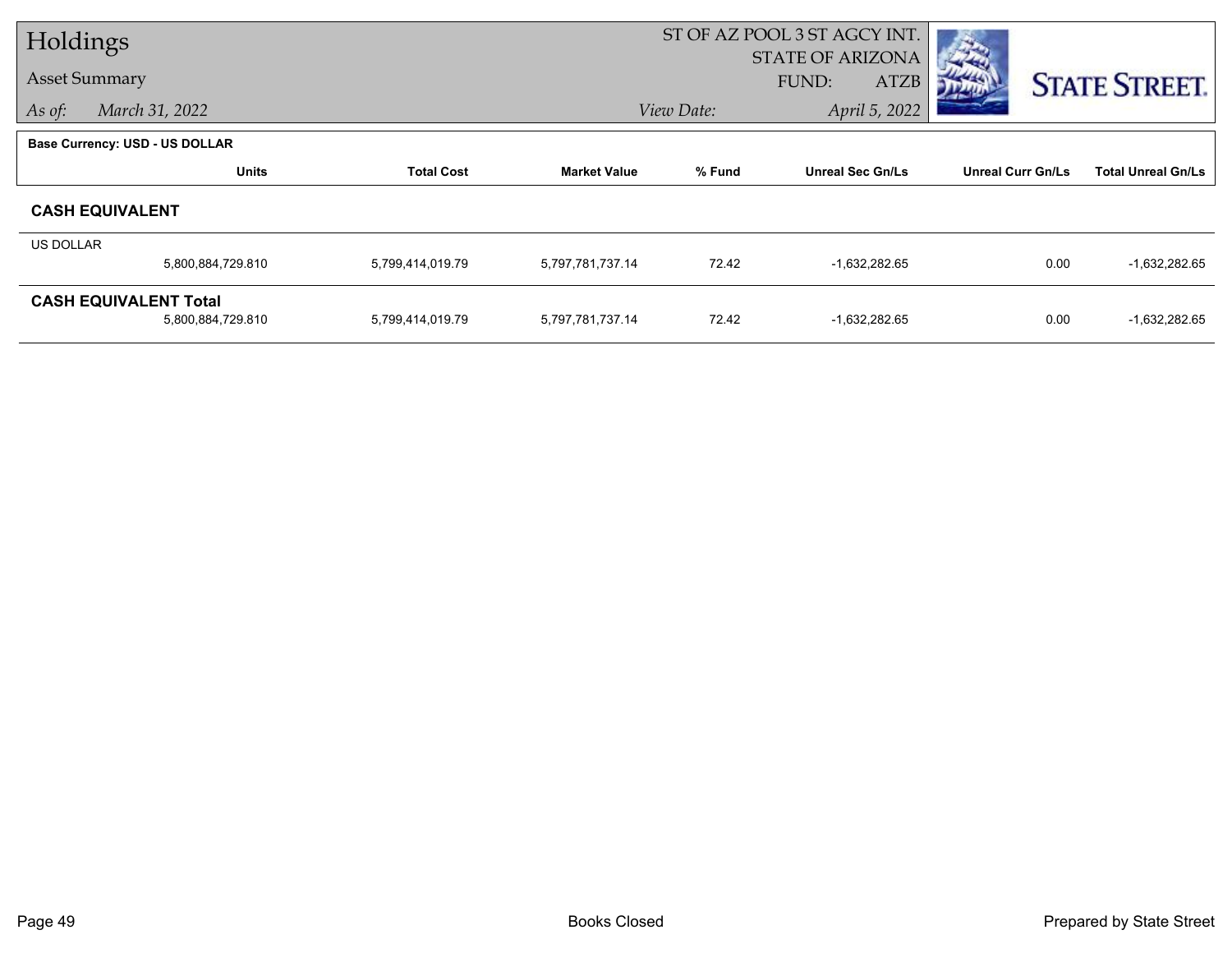| Holdings  |                                       |                   |                     |                                   | ST OF AZ POOL 3 ST AGCY INT. |                          |                           |
|-----------|---------------------------------------|-------------------|---------------------|-----------------------------------|------------------------------|--------------------------|---------------------------|
|           | <b>Asset Summary</b>                  |                   |                     |                                   | <b>STATE OF ARIZONA</b>      |                          |                           |
|           |                                       |                   |                     |                                   | <b>ATZB</b><br>FUND:         |                          | <b>STATE STREET.</b>      |
| As of:    | March 31, 2022                        |                   |                     | View Date:                        | April 5, 2022                |                          |                           |
|           | <b>Base Currency: USD - US DOLLAR</b> |                   |                     |                                   |                              |                          |                           |
|           | <b>Units</b>                          | <b>Total Cost</b> | <b>Market Value</b> | % Fund<br><b>Unreal Sec Gn/Ls</b> |                              | <b>Unreal Curr Gn/Ls</b> | <b>Total Unreal Gn/Ls</b> |
|           | <b>FIXED INCOME</b>                   |                   |                     |                                   |                              |                          |                           |
| US DOLLAR |                                       |                   |                     |                                   |                              |                          |                           |
|           | 2,263,544,025.260                     | 2,272,448,328.11  | 2,208,436,248.47    | 27.58                             | $-64,012,079.64$             | 0.00                     | -64,012,079.64            |
|           | <b>FIXED INCOME Total</b>             |                   |                     |                                   |                              |                          |                           |
|           | 2,263,544,025.260                     | 2,272,448,328.11  | 2,208,436,248.47    | 27.58                             | -64,012,079.64               | 0.00                     | -64,012,079.64            |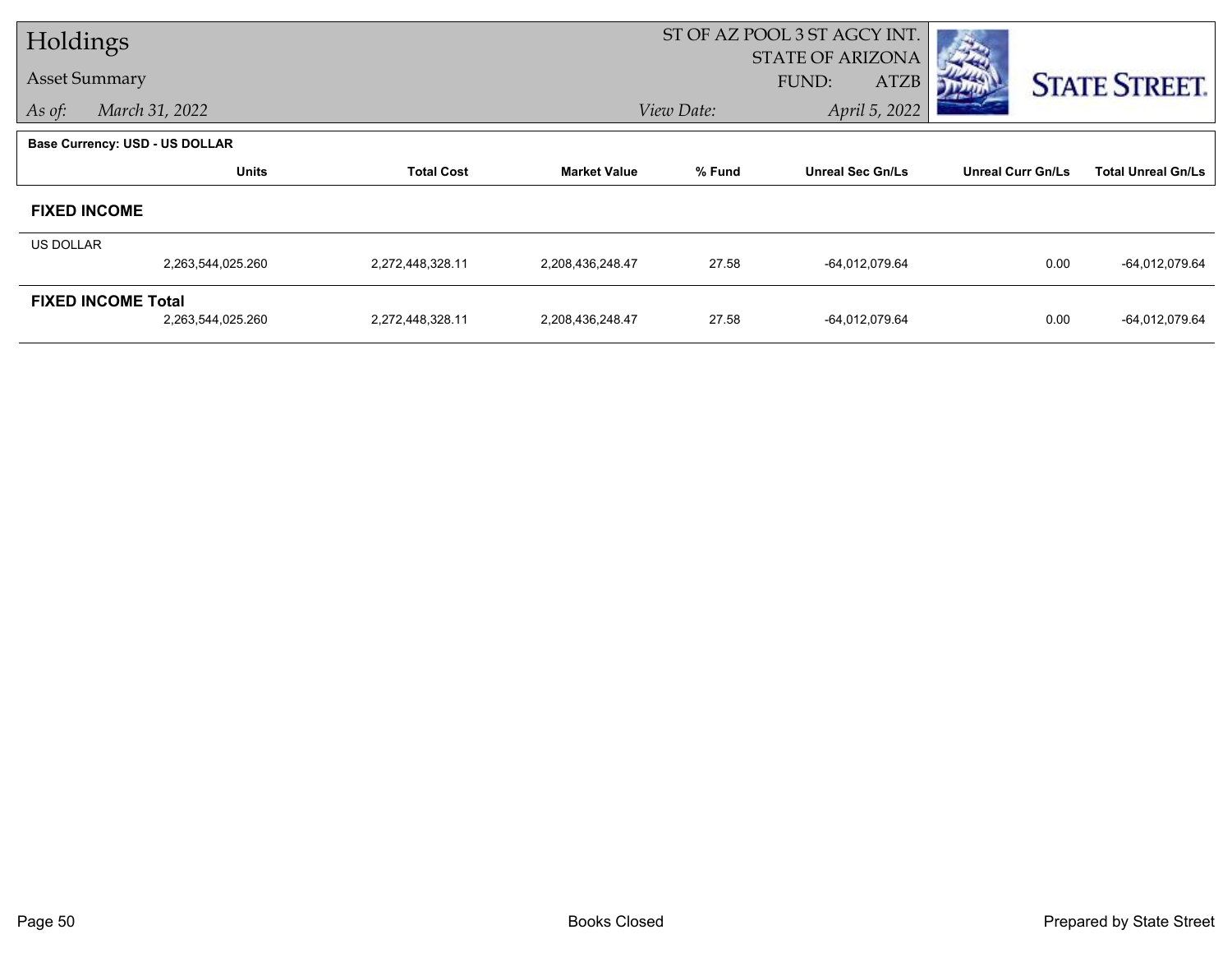| Holdings                 |                                       |  | ST OF AZ POOL 3 ST AGCY INT.                    |            |                         |                      |                           |
|--------------------------|---------------------------------------|--|-------------------------------------------------|------------|-------------------------|----------------------|---------------------------|
|                          | <b>Asset Summary</b>                  |  | <b>STATE OF ARIZONA</b><br><b>ATZB</b><br>FUND: |            |                         | <b>STATE STREET.</b> |                           |
| March 31, 2022<br>As of: |                                       |  |                                                 | View Date: | April 5, 2022           |                      |                           |
|                          | <b>Base Currency: USD - US DOLLAR</b> |  |                                                 |            |                         |                      |                           |
|                          | <b>Units</b><br><b>Total Cost</b>     |  | <b>Market Value</b>                             | % Fund     | <b>Unreal Sec Gn/Ls</b> | Unreal Curr Gn/Ls    | <b>Total Unreal Gn/Ls</b> |
| <b>FUND Total</b>        |                                       |  |                                                 |            |                         |                      |                           |
|                          | 8,064,465,505.120<br>8,071,899,097.95 |  | 8,006,254,735.66                                | 100.00     | -65,644,362.29          | 0.00                 | -65,644,362.29            |